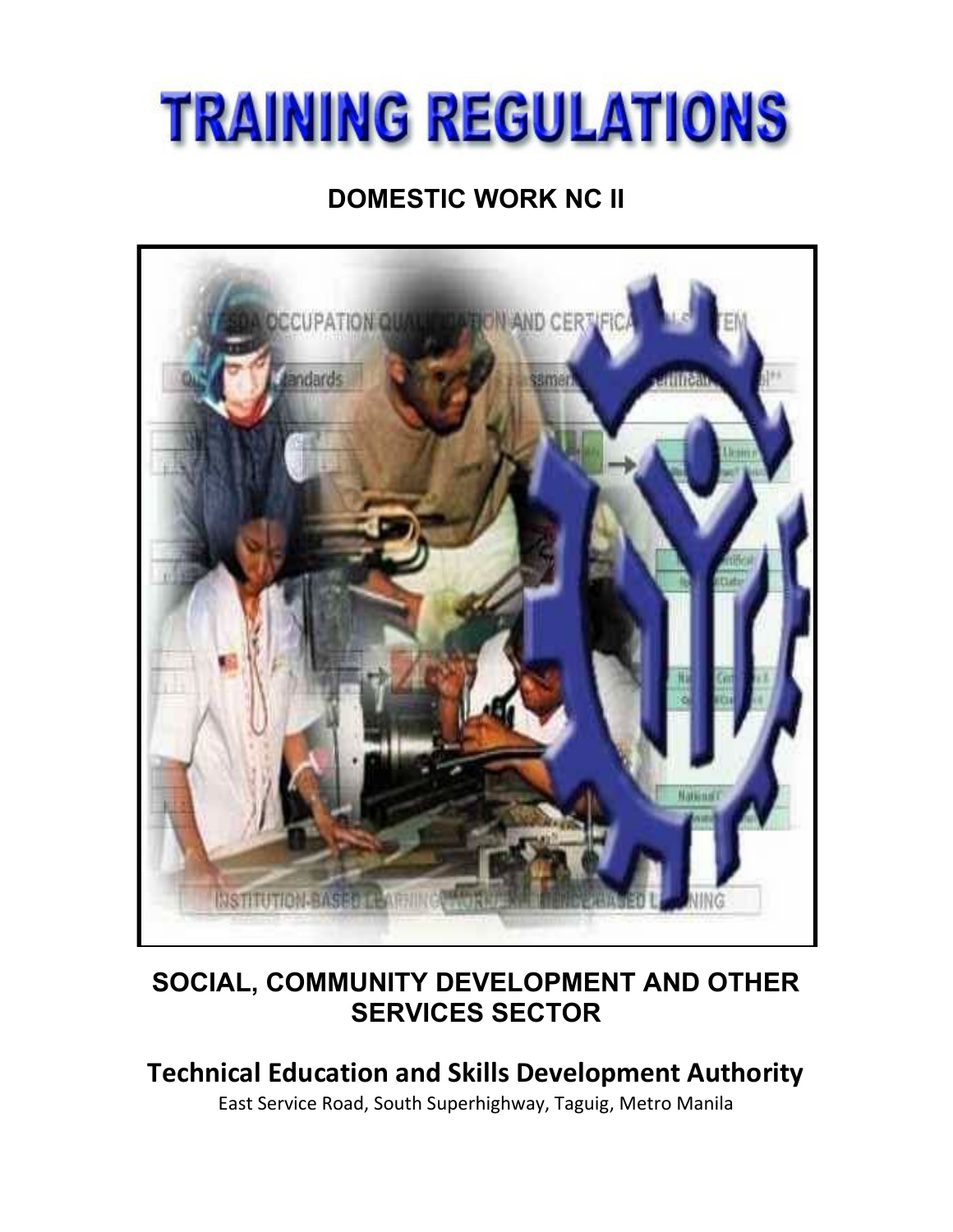# **TABLE OF CONTENTS**

# **HEALTH, SOCIAL, AND OTHER COMMUNITY DEVELOPMENT SERVICES SECTOR**

# **DOMESTIC WORK NC II**

Page No.

| <b>SECTION 1</b>           | DOMESTIC WORK NC II QUALIFICATION          | $\mathbf 1$    |
|----------------------------|--------------------------------------------|----------------|
| <b>SECTION 2</b>           | <b>COMPETENCY STANDARD</b>                 | $\overline{2}$ |
|                            | • Basic Competencies                       | $2 - 13$       |
|                            | • Common Competencies                      | $14-19$        |
|                            | • Core Competencies                        | $20 - 38$      |
|                            | • Elective Competencies                    | $39 - 80$      |
| <b>SECTION 3</b>           | <b>TRAINING ARRANGEMENTS</b>               |                |
|                            | 3.1 Curriculum Design                      | $81 - 82$      |
|                            | • Basic Competencies                       | 83             |
|                            | • Common Competencies                      | 83             |
|                            | • Core Competencies                        | 84             |
|                            | • Elective Competencies                    | 85-86          |
|                            | <b>3.2 Training Delivery</b>               | 87             |
|                            | 3.3 Trainee Entry Requirements             | 87             |
|                            | 3.4 List of Tools, Equipment and Materials | 88-101         |
|                            | 3.5 Training Facilities                    | 102            |
|                            | <b>3.6 Trainers' Qualifications</b>        | 102            |
|                            | <b>3.7 Institutional Assessment</b>        | 102            |
| <b>SECTION 4</b>           | <b>ASSESSMENT AND</b>                      |                |
|                            | <b>CERTIFICATION ARRANGEMENTS</b>          | 103-104        |
| <b>COMPETENCY MAP</b>      |                                            | 105            |
| <b>DEFINITION OF TERMS</b> |                                            | 106-107        |
| <b>ACKNOWLEDGEMENT</b>     |                                            |                |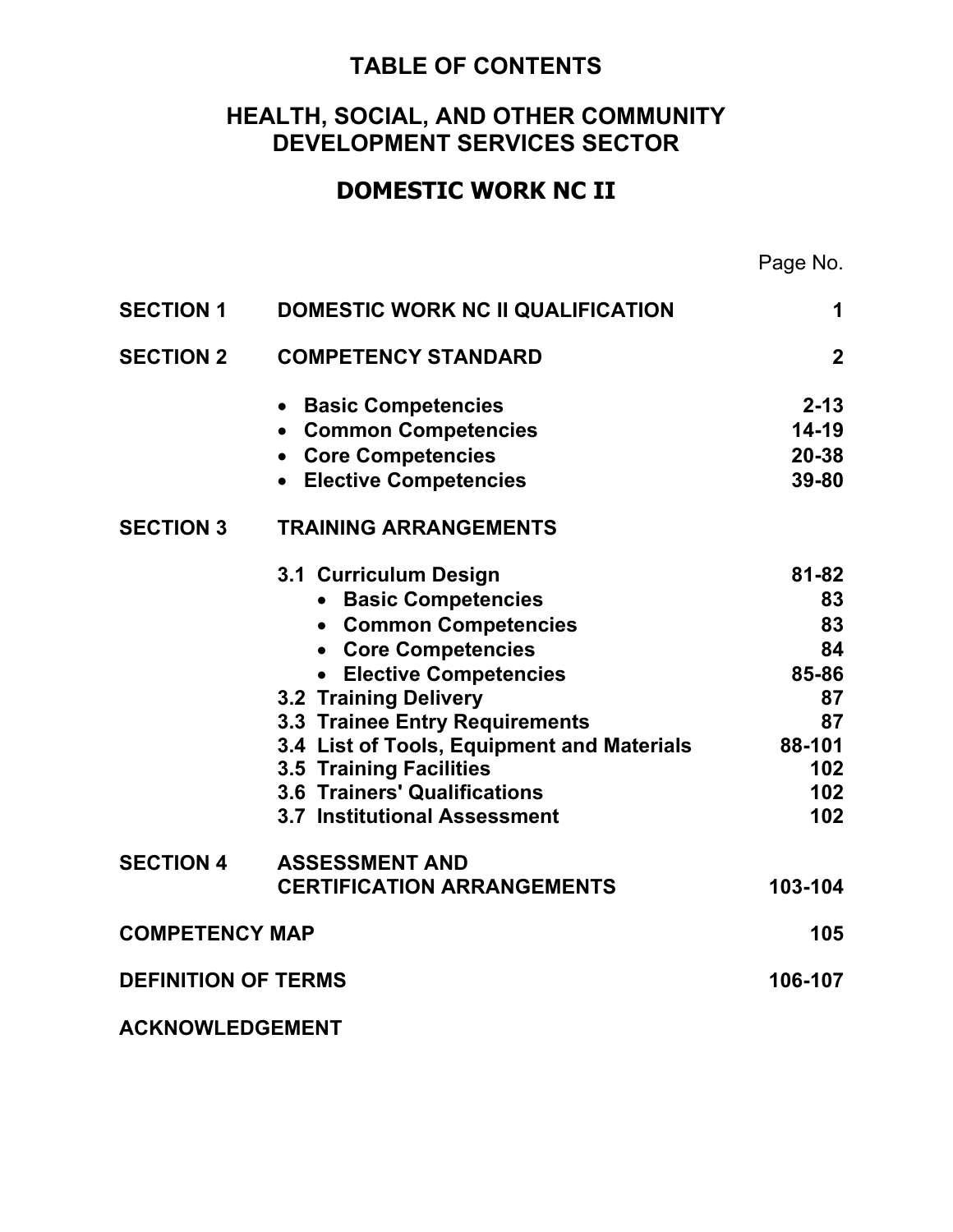# **TRAINING REGULATIONS FOR DOMESTIC WORK NC II**

#### **SECTION 1 DOMESTIC WORK NC II QUALIFICATION**

The **DOMESTIC WORK NC II** Qualification consists of competencies that a person must achieve to clean living room, dining room, bedrooms, toilet, kitchen, wash and iron clothes, linen, fabric, prepare hot and cold meals/food, provide food and beverage service.

The Units of Competency comprising this Qualification include the following:

| <b>BASIC COMPETENCIES</b><br>Participate in workplace communication<br>Work in team environment<br>Practice career professionalism                                                                                                                                                                                                                                                                                                              |
|-------------------------------------------------------------------------------------------------------------------------------------------------------------------------------------------------------------------------------------------------------------------------------------------------------------------------------------------------------------------------------------------------------------------------------------------------|
| Practice occupational health and safety procedures<br><b>COMMON COMPETENCIES</b><br>Maintain an effective relationship with clients and customers<br>Manage own performance                                                                                                                                                                                                                                                                     |
| <b>CORE COMPETENCIES</b><br>Clean living room, dining room, bedrooms, toilet and kitchen<br>Wash and iron clothes, linen and fabric<br>Prepare hot and cold meals/food<br>Provide food and beverage service                                                                                                                                                                                                                                     |
| <b>ELECTIVE COMPETENCIES</b><br>Provide care and support to infants and toddlers<br>Provide care and support to children<br>Provide care and support to elderly<br>Provide care and support to people with special needs<br>Assist in the care of animals<br>Provide animal care hygiene routines<br>Trim and prune landscape plants<br>Perform weeding and cultivation<br>Water/irrigate plants<br>Control and prevent plant pest and diseases |
|                                                                                                                                                                                                                                                                                                                                                                                                                                                 |

A person who has achieved this Qualification is competent to be:

- **Domestic Worker**
- **Houseboy**
- **Housemaid**
- **Housekeeper**
- **Hand-launderer**
- **Helper, Kitchen**
- **Cleaner, Hotel**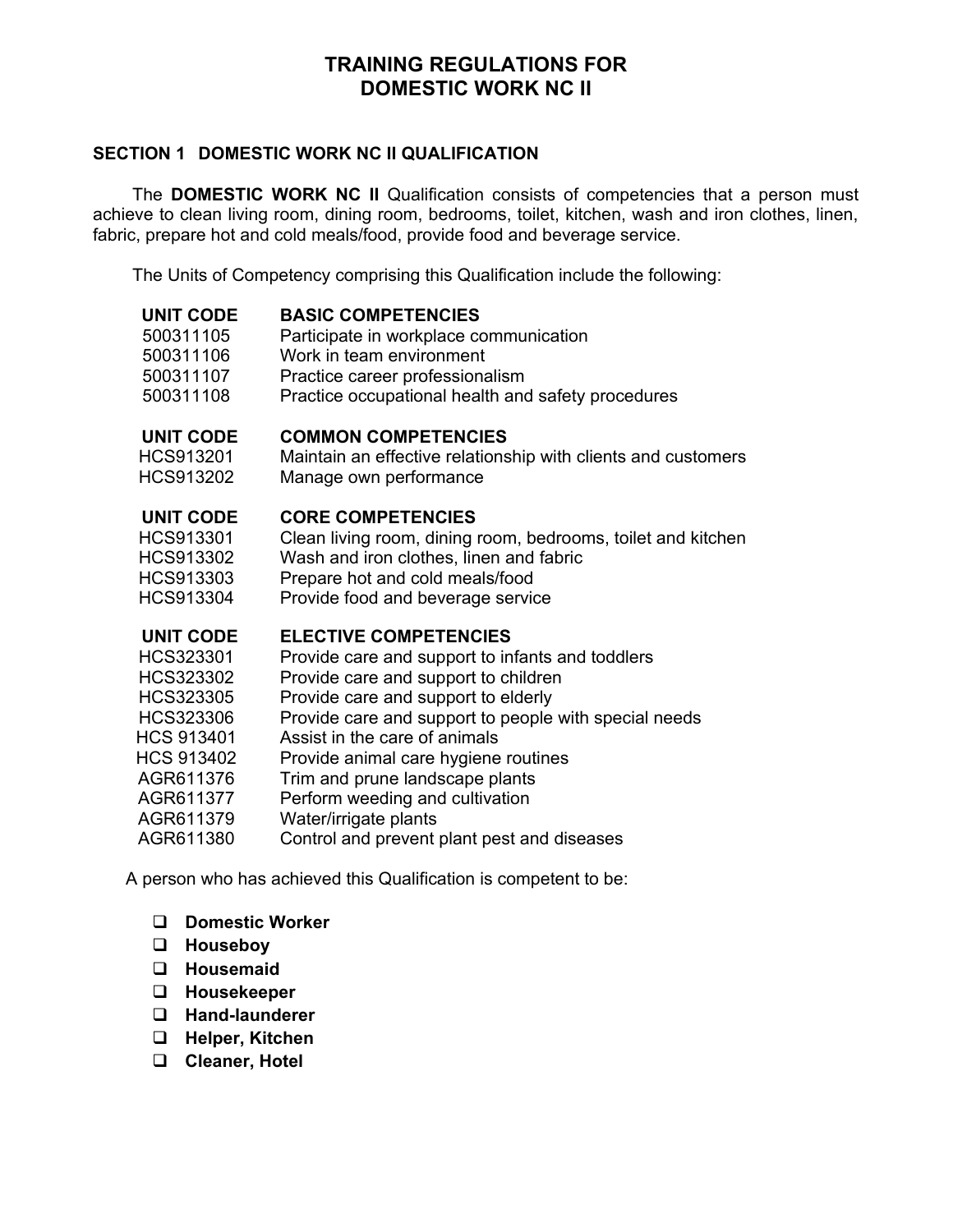#### **SECTION 2 COMPETENCY STANDARDS**

This section gives the details of the contents of the basic, common and core units of competency required in **DOMESTIC WORK NC II**.

# **BASIC COMPETENCIES**

|                        | UNIT OF COMPETENCY : PARTICIPATE IN WORKPLACE COMMUNICATION                                                                                              |
|------------------------|----------------------------------------------------------------------------------------------------------------------------------------------------------|
| <b>UNIT CODE</b>       | : 500311105                                                                                                                                              |
| <b>UNIT DESCRIPTOR</b> | : This unit covers the knowledge, skills and attitudes required to<br>gather, interpret and convey information in response to workplace<br>requirements. |

| <b>ELEMENT</b>       | <b>PERFORMANCE CRITERIA</b>                                                                     |
|----------------------|-------------------------------------------------------------------------------------------------|
|                      | Italicized terms are elaborated in the Range of Variables                                       |
| 1. Obtain and convey | 1.1<br>Specific and relevant information is accessed from                                       |
| workplace            | appropriate sources                                                                             |
| information          | 1.2<br>Effective questioning, active listening and speaking skills are                          |
|                      | used to gather and convey information                                                           |
|                      | 1.3<br>Appropriate <i>medium</i> is used to transfer information and ideas                      |
|                      | 1.4<br>Appropriate non- verbal communication is used                                            |
|                      | 1.5<br>Appropriate lines of communication with supervisors and                                  |
|                      | colleagues are identified and followed<br>1.6                                                   |
|                      | Defined workplace procedures for the location and storage of<br>information are used            |
|                      | 1.7<br>Personal interaction is carried out clearly and concisely                                |
|                      |                                                                                                 |
| 2. Participate in    | 2.1<br>Team meetings are attended on time                                                       |
| workplace meetings   | 2.2<br>Own opinions are clearly expressed and those of others are                               |
| and discussions      | listened to without interruption                                                                |
|                      | 2.3<br>Meeting inputs are consistent with the meeting purpose and                               |
|                      | established protocols                                                                           |
|                      | 2.4<br>Workplace interactions are conducted in a courteous                                      |
|                      | manner                                                                                          |
|                      | Questions about simple routine workplace procedures and<br>2.5                                  |
|                      | matters concerning working conditions of employment are                                         |
|                      | tasked and responded to                                                                         |
|                      | 2.6<br>Meetings outcomes are interpreted and implemented                                        |
| 3. Complete relevant | 3.1<br>Range of <i>forms</i> relating to conditions of employment are                           |
| work related         | completed accurately and legibly                                                                |
| documents            | 3.2<br>Workplace data are recorded on standard workplace forms                                  |
|                      | and documents                                                                                   |
|                      | 3.3<br>Basic mathematical processes are used for routine                                        |
|                      | calculations                                                                                    |
|                      | 3.4<br>Errors in recording information on forms/ documents are                                  |
|                      | identified and properly acted upon<br>3.5<br>Reporting requirements to supervisor are completed |
|                      | according to organizational guidelines                                                          |
|                      |                                                                                                 |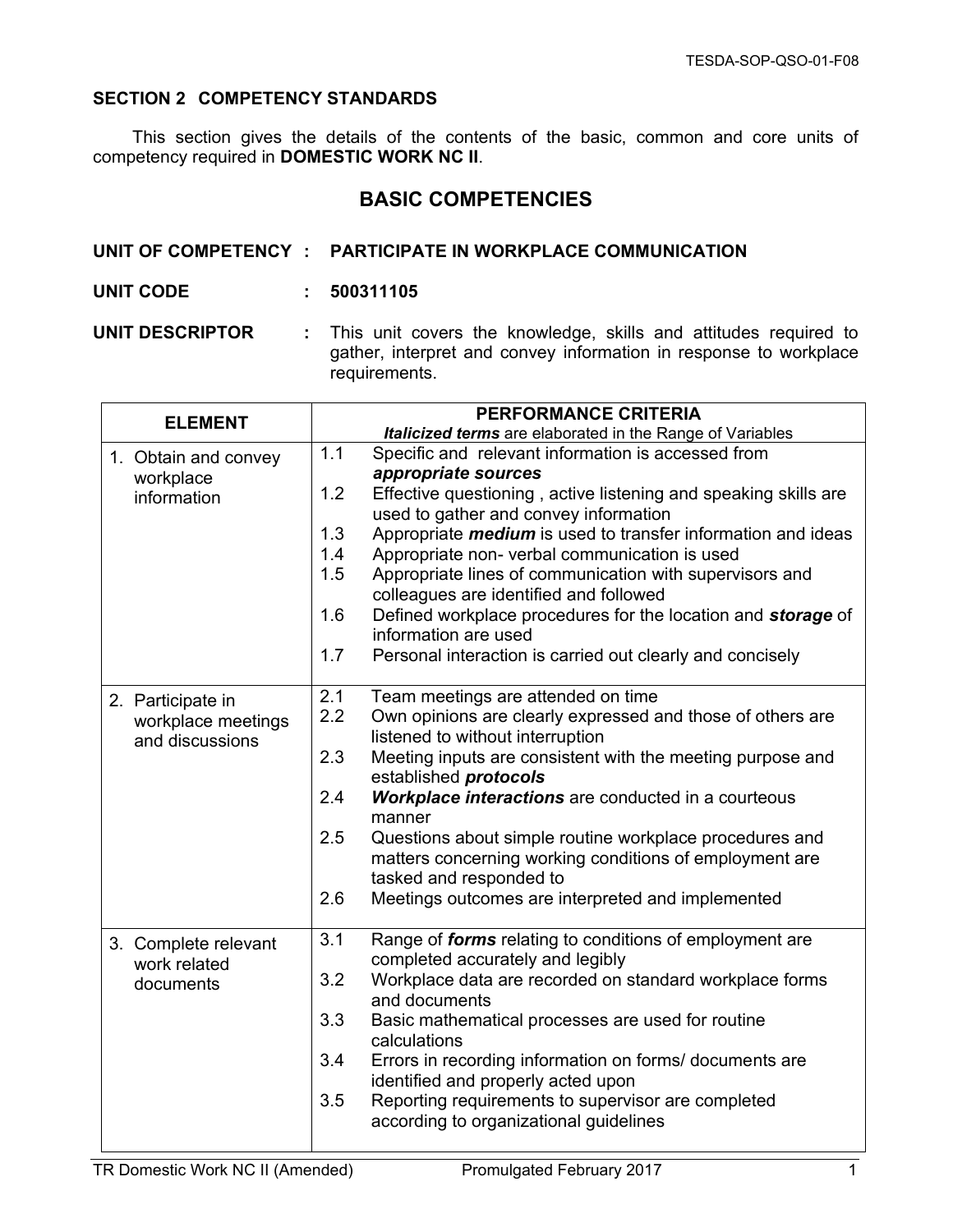| <b>VARIABLE</b>          | <b>RANGE</b>                                                                            |
|--------------------------|-----------------------------------------------------------------------------------------|
| 1. Appropriate sources   | 1.1<br>Team members                                                                     |
|                          | 1.2<br><b>Suppliers</b>                                                                 |
|                          | 1.3<br>Trade personnel                                                                  |
|                          | Local government<br>1.4                                                                 |
|                          | 1.5<br>Industry bodies                                                                  |
| Medium<br>2 <sub>1</sub> | 2.1<br>Memorandum                                                                       |
|                          | 2.2<br>Circular                                                                         |
|                          | 2.3<br><b>Notice</b>                                                                    |
|                          | 2.4<br>Information discussion                                                           |
|                          | 2.5<br>Follow-up or verbal instructions                                                 |
|                          | 2.6<br>Face-to-face communication                                                       |
| 3. Storage               | 3.1<br>Manual filing system                                                             |
|                          | 3.2<br>Computer-based filing system                                                     |
| 4. Forms                 | Personnel forms<br>4.1                                                                  |
|                          | 4.2<br>Telephone message forms                                                          |
|                          | 4.3<br>Safety reports                                                                   |
| 5. Workplace             | Face-to-face interactions<br>5.1                                                        |
| interactions             | 5.2<br>Telephone conversations                                                          |
|                          | 5.3<br>Electronic and two-way radio communication                                       |
|                          | 5.4<br>Written communication including electronic mail, memos,<br>instruction and forms |
|                          | 5.5<br>Non-verbal communication including gestures, signals, signs<br>and diagrams      |
| 6. Protocols             | 6.1<br><b>Observing meeting</b>                                                         |
|                          | 6.2<br>Compliance with meeting decisions                                                |
|                          | 6.3<br>Obeying meeting instructions                                                     |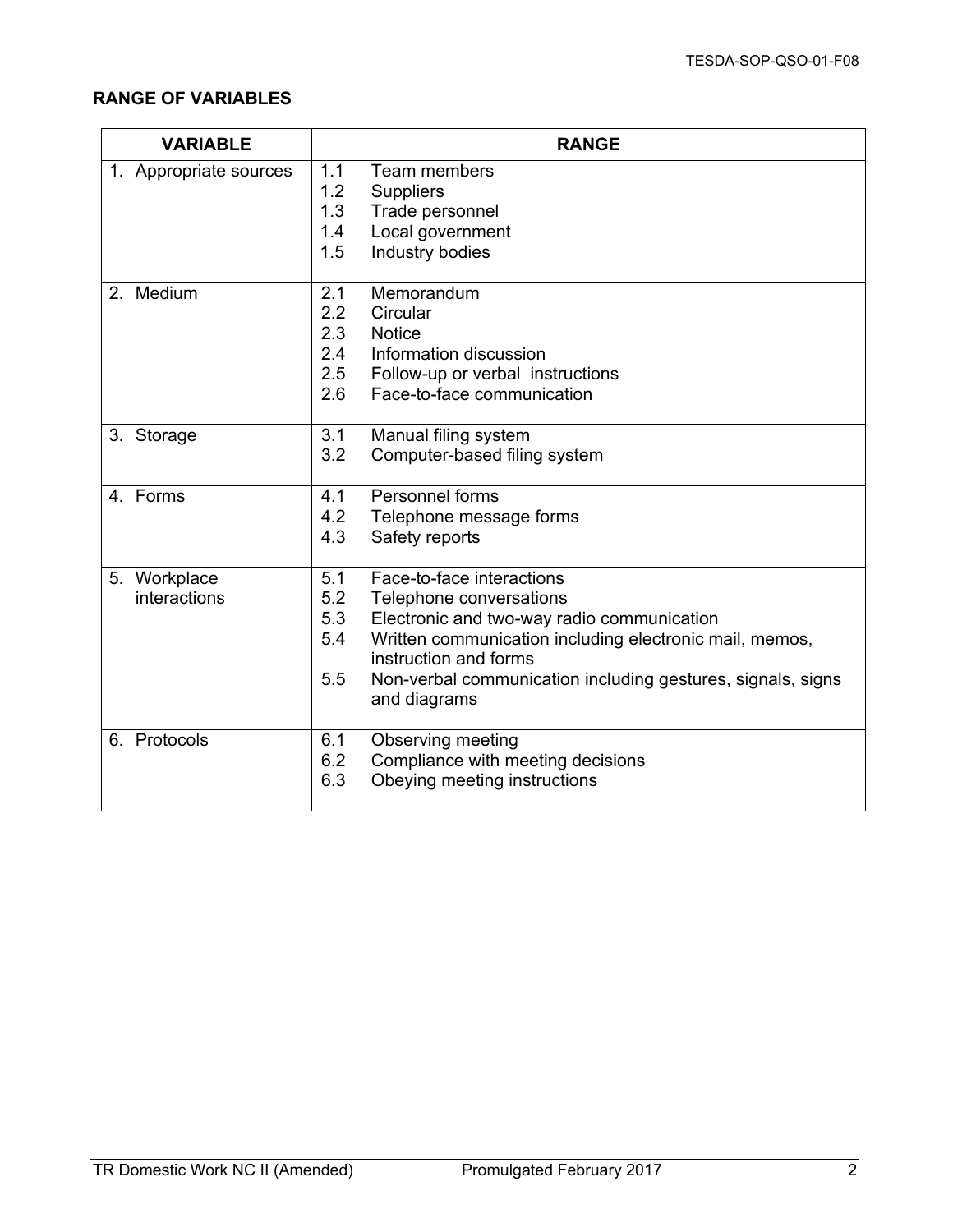| 1. Critical aspects of<br>competency | Assessment requires evidence that the candidate:<br>Prepared written communication following standard format of<br>1.1 |
|--------------------------------------|------------------------------------------------------------------------------------------------------------------------|
|                                      | the organization                                                                                                       |
|                                      | 1.2<br>Accessed information using communication equipment                                                              |
|                                      | 1.3<br>Made use of relevant terms as an aid to transfer information                                                    |
|                                      | effectively<br>1.4<br>Conveyed information effectively adopting the formal or                                          |
|                                      | informal communication                                                                                                 |
|                                      |                                                                                                                        |
| 2. Underpinning                      | 2.1<br><b>Effective communication</b>                                                                                  |
| knowledge                            | 2.2<br>Different modes of communication                                                                                |
|                                      | 2.3<br>Written communication                                                                                           |
|                                      | 2.4<br>Organizational policies                                                                                         |
|                                      | 2.5<br>Communication procedures and systems                                                                            |
|                                      | 2.6<br>Technology relevant to the enterprise and the individual's<br>work responsibilities                             |
|                                      |                                                                                                                        |
| 3. Underpinning skills               | 3.1<br>Follow simple spoken language                                                                                   |
|                                      | 3.2<br>Perform routine workplace duties following simple written                                                       |
|                                      | notices<br>3.3                                                                                                         |
|                                      | Participate in workplace meetings and discussions<br>3.4<br>Complete work related documents                            |
|                                      | 3.5<br>Estimate, calculate and record routine workplace measures                                                       |
|                                      | 3.6<br>Basic mathematical processes of addition, subtraction,                                                          |
|                                      | division and multiplication                                                                                            |
|                                      | 3.7<br>Ability to relate to people of social range in the workplace                                                    |
|                                      | 3.8<br>Gather and provide information in response to workplace                                                         |
|                                      | Requirements                                                                                                           |
| 4. Resource                          | The following resources MUST be provided:                                                                              |
| implications                         | Fax machine<br>4.1                                                                                                     |
|                                      | 4.2<br>Telephone                                                                                                       |
|                                      | 4.3<br>Writing materials                                                                                               |
|                                      | Internet<br>4.4                                                                                                        |
| 5. Method of                         | Competency MUST be assessed through:                                                                                   |
| assessment                           | <b>Direct Observation</b><br>5.1                                                                                       |
|                                      | 5.2<br>Oral interview and written test                                                                                 |
|                                      |                                                                                                                        |
| 6. Context of                        | 6.1<br>Competency may be assessed individually in the actual                                                           |
| assessment                           | workplace or through accredited institution                                                                            |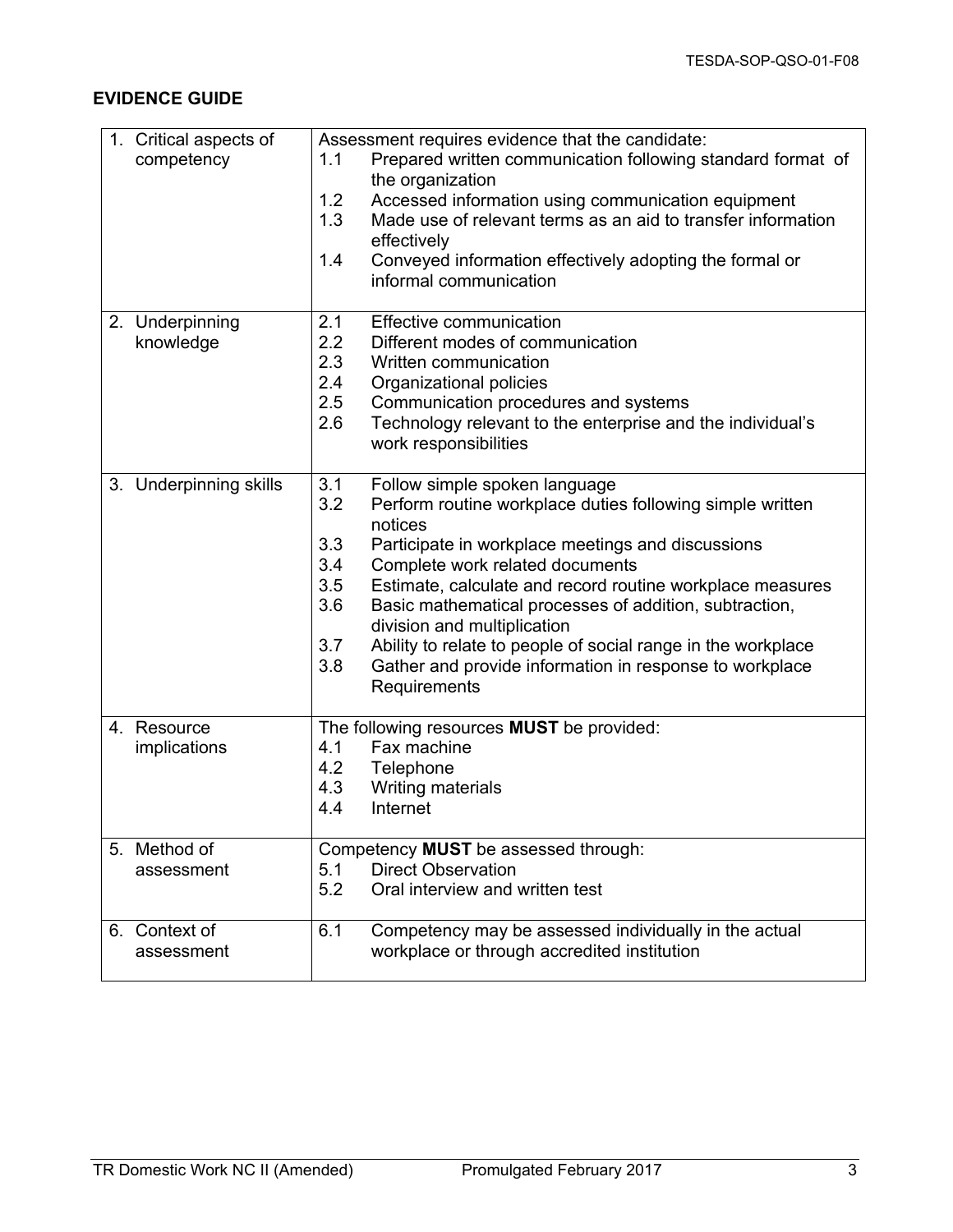#### **UNIT OF COMPETENCY : WORK IN TEAM ENVIRONMENT**

#### **UNIT CODE : 500311106**

**UNIT DESCRIPTOR :** This unit covers the skills, knowledge and attitudes to identify role and responsibility as a member of a team.

| <b>ELEMENT</b>                                            | <b>PERFORMANCE CRITERIA</b><br>Italicized terms are elaborated in the Range of Variables                                                                                                                                                                                                                                                                                                                                                                                                                                                                                                                    |
|-----------------------------------------------------------|-------------------------------------------------------------------------------------------------------------------------------------------------------------------------------------------------------------------------------------------------------------------------------------------------------------------------------------------------------------------------------------------------------------------------------------------------------------------------------------------------------------------------------------------------------------------------------------------------------------|
| 1. Describe team role<br>and scope                        | 1.1<br>The role and objective of the team is identified from<br>available sources of information<br>1.2<br>Team parameters, reporting relationships and responsibilities<br>are identified from team discussions and appropriate external<br>sources                                                                                                                                                                                                                                                                                                                                                        |
| 2. Identify own role and<br>responsibility within<br>team | 2.1<br>Individual role and responsibilities within the team<br>environment are identified<br>2.2<br>Roles and responsibility of other team members are identified<br>and recognized<br>2.3<br>Reporting relationships within team and external to team are<br>identified                                                                                                                                                                                                                                                                                                                                    |
| 3. Work as a team<br>member                               | 3.1<br>Effective and appropriate forms of communications used and<br>interactions undertaken with team members who contribute to<br>known team activities and objectives<br>3.2<br>Effective and appropriate contributions made to complement<br>team activities and objectives, based on individual skills and<br>competencies and workplace context<br>3.3<br>Observed protocols in reporting using standard operating<br>procedures<br>3.4<br>Contribute to the development of team work plans based on<br>an understanding of team's role and objectives and individual<br>competencies of the members. |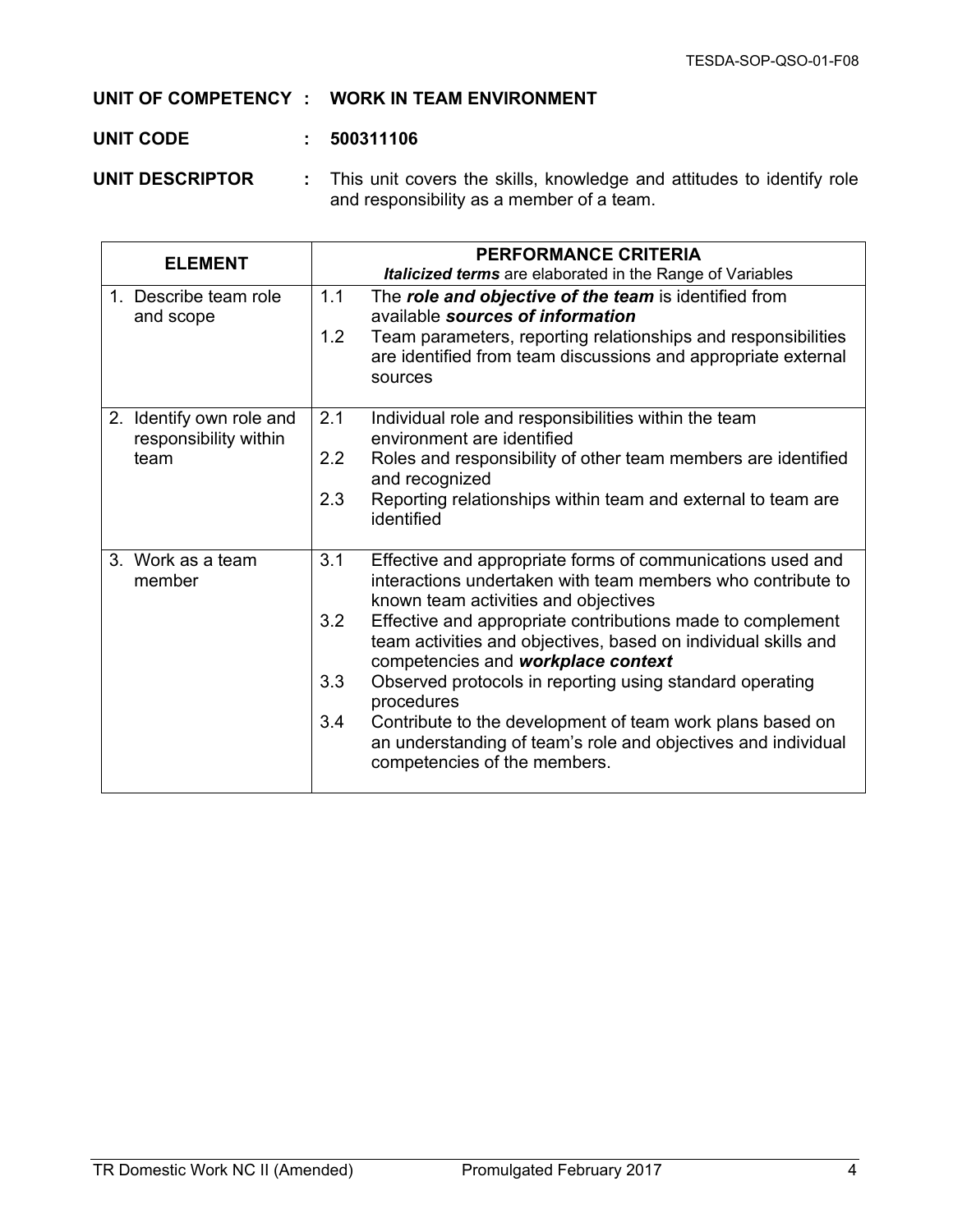|    | <b>VARIABLE</b>               |            | <b>RANGE</b>                                                                                                                                                                                                  |
|----|-------------------------------|------------|---------------------------------------------------------------------------------------------------------------------------------------------------------------------------------------------------------------|
| 1. | Role and objective<br>of team | 1.1<br>1.2 | Work activities in a team environment with enterprise or<br>specific sector<br>Limited discretion, initiative and judgment may be<br>demonstrated on the job, either individually or in a team<br>environment |
|    |                               |            |                                                                                                                                                                                                               |
| 2. | Sources of                    | 2.1        | Standard operating and/or other workplace procedures                                                                                                                                                          |
|    | information                   | 2.2        | Job procedures                                                                                                                                                                                                |
|    |                               | 2.3        | Machine/equipment manufacturer's specifications and<br>instructions                                                                                                                                           |
|    |                               | 2.4        | Organizational or external personnel                                                                                                                                                                          |
|    |                               | 2.5        | Client/supplier instructions                                                                                                                                                                                  |
|    |                               | 2.6        | <b>Quality standards</b>                                                                                                                                                                                      |
|    |                               | 2.7        | OHS and environmental standards                                                                                                                                                                               |
| 3. | Workplace context             | 3.1        | Work procedures and practices                                                                                                                                                                                 |
|    |                               | 3.2        | Conditions of work environments                                                                                                                                                                               |
|    |                               | 3.3        | Legislation and industrial agreements                                                                                                                                                                         |
|    |                               | 3.4        | Standard work practice including the storage, safe handling<br>and disposal of chemicals                                                                                                                      |
|    |                               | 3.5        | Safety, environmental, housekeeping and quality guidelines                                                                                                                                                    |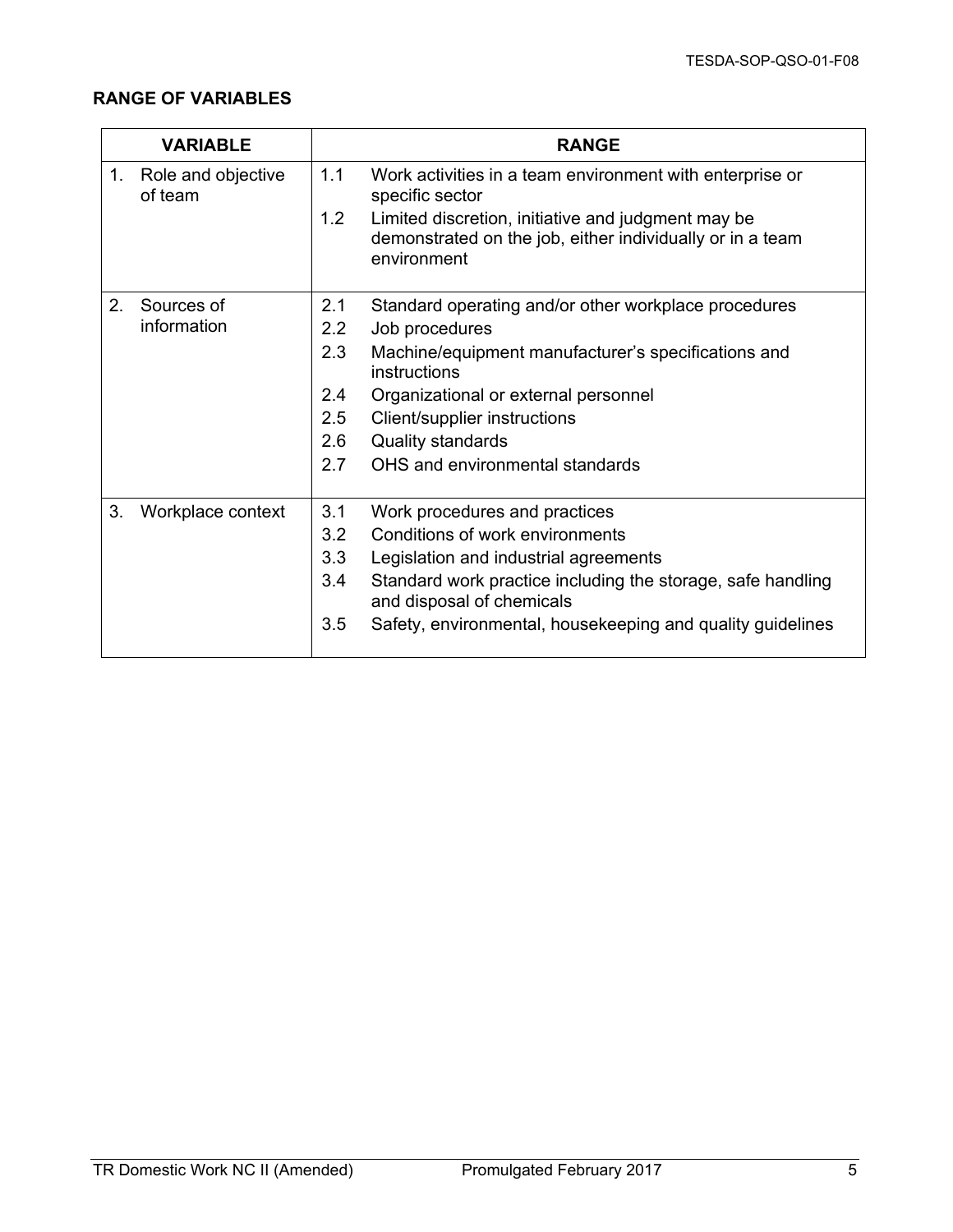| 1. Critical aspects of<br>competency | Assessment requires evidence that the candidate:<br>Operated in a team to complete workplace activity<br>1.1<br>1.2<br>Worked effectively with others<br>1.3<br>Conveyed information in written or oral form<br>Selected and used appropriate workplace language<br>1.4<br>1.5<br>Followed designated work plan for the job<br>1.6<br>Reported outcomes |
|--------------------------------------|---------------------------------------------------------------------------------------------------------------------------------------------------------------------------------------------------------------------------------------------------------------------------------------------------------------------------------------------------------|
| 2. Underpinning                      | 2.1<br><b>Communication process</b>                                                                                                                                                                                                                                                                                                                     |
| knowledge                            | 2.2<br>Team structure<br>2.3<br>Team roles                                                                                                                                                                                                                                                                                                              |
|                                      | 2.4<br>Group planning and decision making                                                                                                                                                                                                                                                                                                               |
| 3. Underpinning skills               | 3.1<br>Communicate appropriately, consistent with the culture of the<br>workplace                                                                                                                                                                                                                                                                       |
| 4. Resource<br>implications          | The following resources MUST be provided:<br>Access to relevant workplace or appropriately simulated<br>4.1                                                                                                                                                                                                                                             |
|                                      | environment where assessment can take place<br>Materials relevant to the proposed activity or tasks<br>4.2                                                                                                                                                                                                                                              |
| 5. Method of<br>assessment           | Competency may be assessed through:<br>Observation of the individual member in relation to the work<br>5.1                                                                                                                                                                                                                                              |
|                                      | activities of the group<br>5.2<br>Observation of simulation and or role play involving the                                                                                                                                                                                                                                                              |
|                                      | participation of individual member to the attainment of<br>organizational goal                                                                                                                                                                                                                                                                          |
|                                      | 5.3<br>Case studies and scenarios as a basis for discussion of<br>issues and strategies in teamwork                                                                                                                                                                                                                                                     |
| 6. Context of<br>assessment          | 6.1<br>Competency may be assessed in workplace or in a simulated<br>workplace setting                                                                                                                                                                                                                                                                   |
|                                      | 6.2<br>Assessment shall be observed while task are being<br>undertaken whether individually or in group                                                                                                                                                                                                                                                 |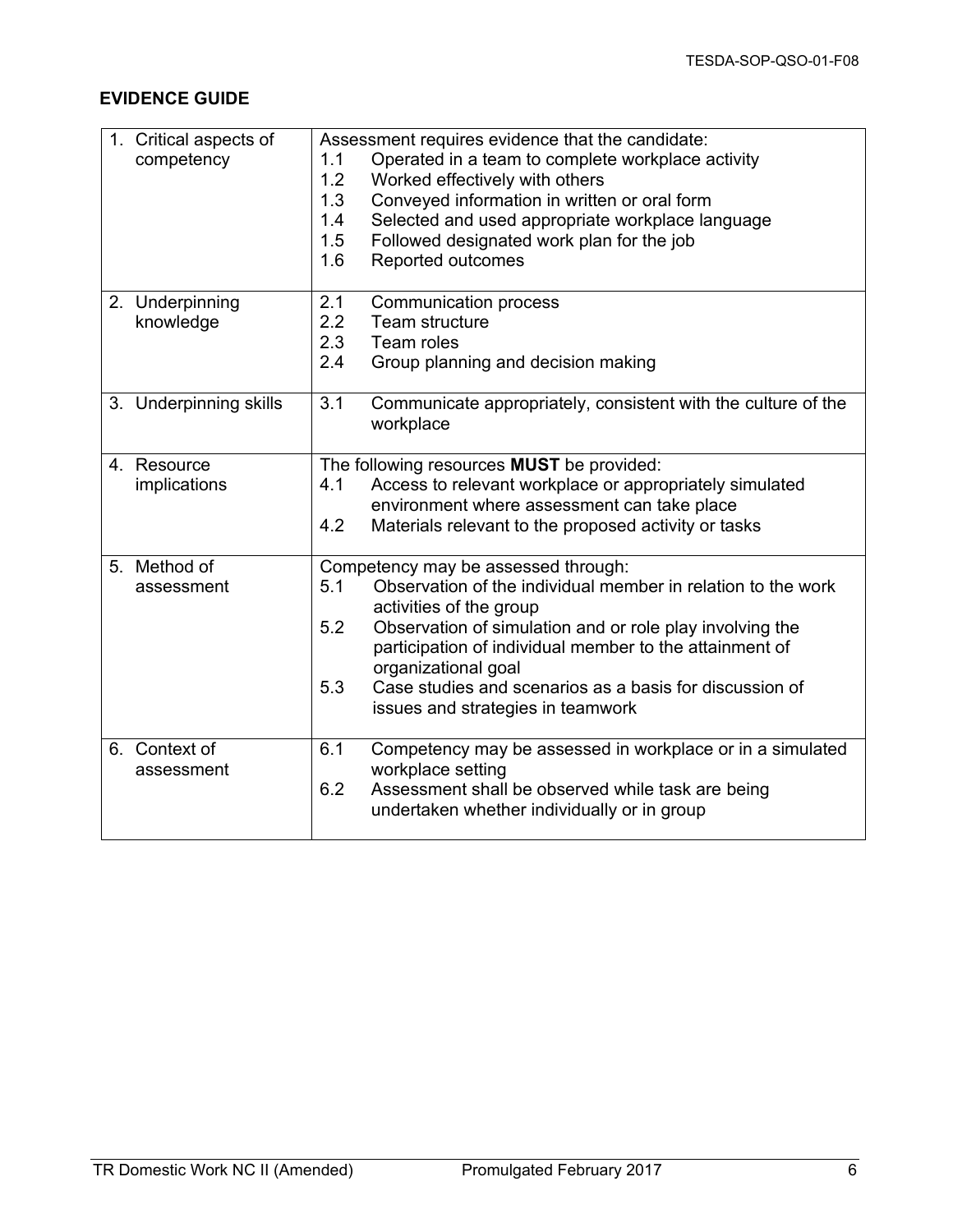#### **UNIT OF COMPETENCY : PRACTICE CAREER PROFESSIONALISM**

#### **UNIT CODE : 500311107**

**UNIT DESCRIPTOR :** This unit covers the knowledge, skills and attitudes in promoting career growth and advancement.

| <b>ELEMENT</b>                                   | <b>PERFORMANCE CRITERIA</b>                                                                                                         |
|--------------------------------------------------|-------------------------------------------------------------------------------------------------------------------------------------|
|                                                  | Italicized terms are elaborated in the Range of Variables                                                                           |
| Integrate personal<br>$1_{-}$<br>objectives with | 1.1<br>Personal growth and work plans are pursued towards<br>improving the qualifications set for the profession                    |
| organizational goals                             | Intra and interpersonal relationships are maintained in the<br>1.2<br>course of managing oneself based on performance<br>evaluation |
|                                                  | 1.3<br>Commitment to the organization and its goal is demonstrated<br>in the performance of duties                                  |
| 2. Set and meet work<br>priorities               | 2.1<br>Competing demands are prioritized to achieve personal, team<br>and organizational goals and objectives.                      |
|                                                  | 2.2<br><b>Resources</b> are utilized efficiently and effectively to manage<br>work priorities and commitments                       |
|                                                  | 2.3<br>Practices along economic use and maintenance of equipment<br>and facilities are followed as per established procedures       |
| 3.<br>Maintain professional<br>growth and        | 3.1<br>Trainings and career opportunities are identified and<br>availed of based on job requirements                                |
| development                                      | Recognitions are sought/received and demonstrated as proof<br>3.2<br>of career advancement                                          |
|                                                  | 3.3<br>Licenses and/or certifications relevant to job and career are<br>obtained and renewed                                        |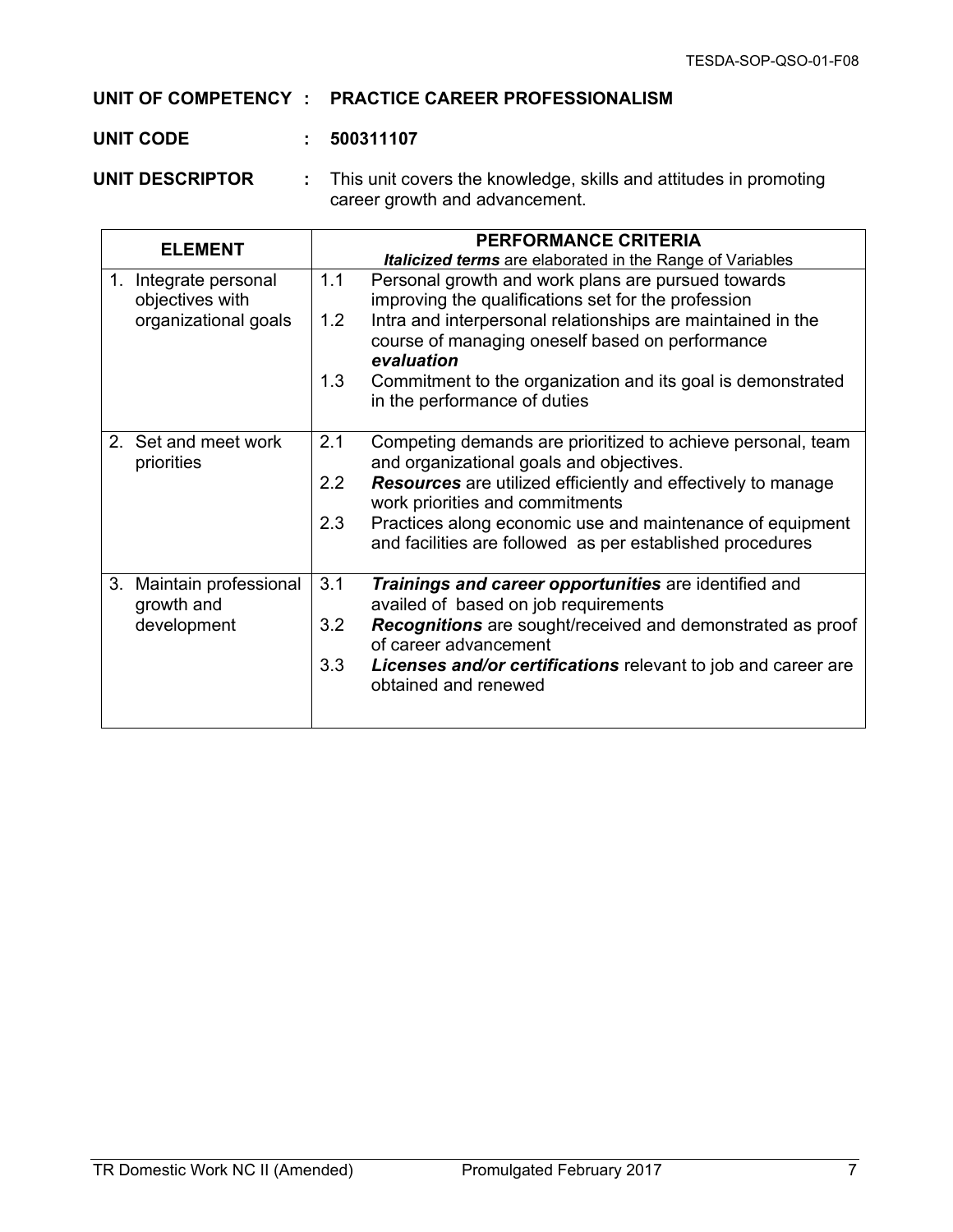| <b>VARIABLE</b>                          | <b>RANGE</b>                                                                                                                                                                                           |
|------------------------------------------|--------------------------------------------------------------------------------------------------------------------------------------------------------------------------------------------------------|
| 1. Evaluation                            | 1.1<br>Performance Appraisal<br><b>Psychological Profile</b><br>1.2<br>1.3<br><b>Aptitude Tests</b>                                                                                                    |
| 2. Resources                             | 2.1<br>Human<br>2.2<br>Financial<br>2.3<br>Technology<br>2.3.1 Hardware<br>2.3.2 Software                                                                                                              |
| 3. Trainings and career<br>opportunities | 3.1<br>Participation in training programs<br>3.1.1 Technical<br>3.1.2 Supervisory<br>3.1.3 Managerial<br>3.1.4 Continuing Education<br>3.2<br>Serving as Resource Persons in conferences and workshops |
| 4. Recognitions                          | 4.1<br>Recommendations<br>4.2<br><b>Citations</b><br>4.3<br><b>Certificate of Appreciations</b><br>Commendations<br>4.4<br>4.5<br>Awards<br>4.6<br>Tangible and Intangible Rewards                     |
| 5. Licenses and/or<br>certifications     | 5.1<br><b>National Certificates</b><br>5.2<br><b>Certificate of Competency</b><br>5.3<br><b>Support Level Licenses</b><br><b>Professional Licenses</b><br>5.4                                          |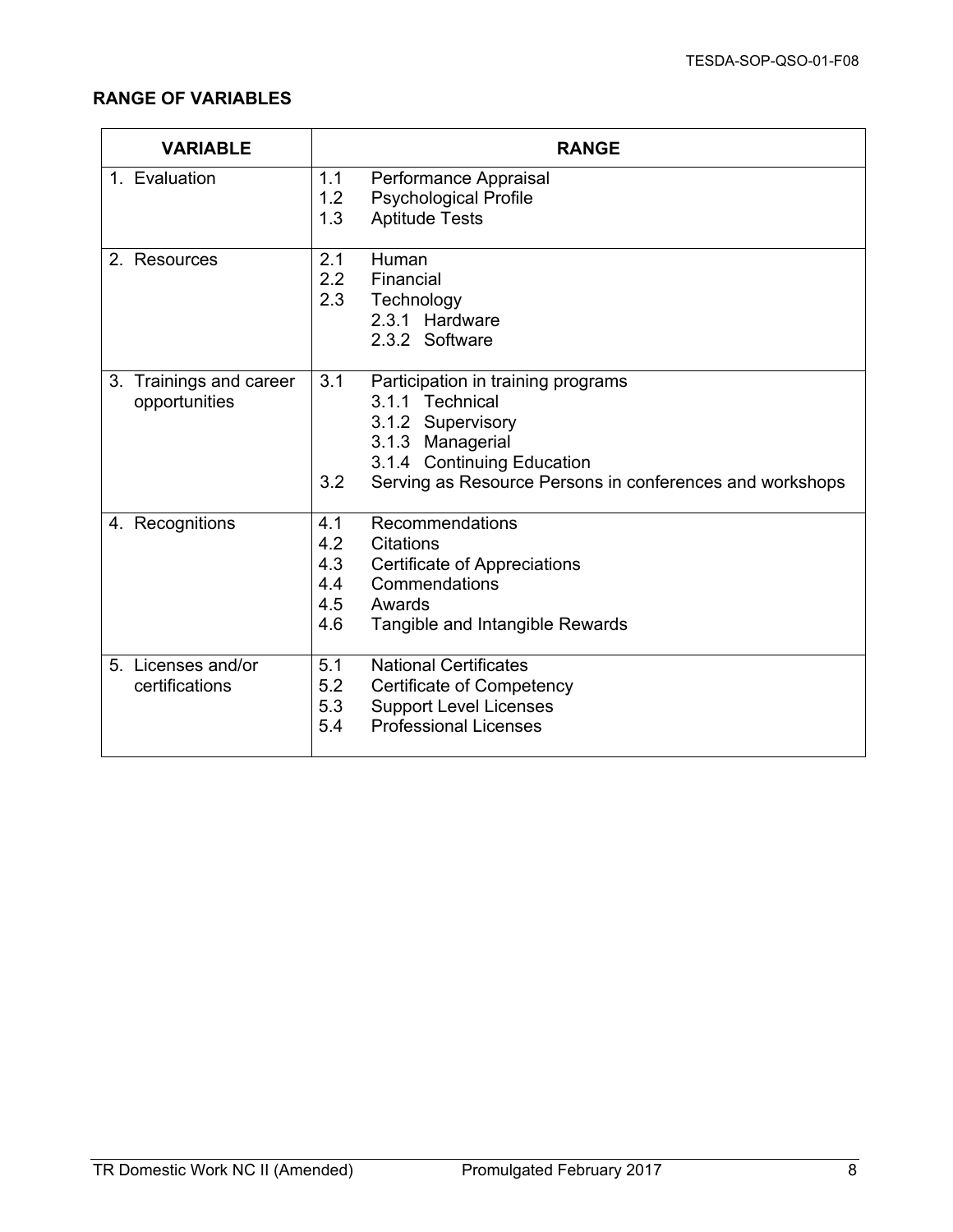| 1. Critical aspects of | Assessment requires evidence that the candidate:                        |
|------------------------|-------------------------------------------------------------------------|
| competency             | Attained job targets within key result areas (KRAs)<br>1.1              |
|                        | Maintained intra and interpersonal relationship in the course of<br>1.2 |
|                        | managing oneself based on performance evaluation                        |
|                        | 1.3<br>Completed trainings and career opportunities which are based     |
|                        | on the requirements of the industries                                   |
|                        | Acquired and maintained licenses and/or certifications<br>1.4           |
|                        | according to the requirement of the qualification                       |
| 2. Underpinning        | 2.1<br>Work values and ethics (code of conduct, code of ethics, etc.)   |
| knowledge              | 2.2<br>Company policies                                                 |
|                        | 2.3<br>Company-operations, procedures and standards                     |
|                        | 2.4<br>Fundamental rights at work including gender sensitivity          |
|                        | 2.5<br>Personal hygiene practices                                       |
|                        |                                                                         |
| 3. Underpinning skills | 3.1<br>Appropriate practice of personal hygiene                         |
|                        | 3.2<br>Intra and Interpersonal skills                                   |
|                        | 3.3<br><b>Communication skills</b>                                      |
| 4. Resource            | The following resources MUST be provided:                               |
| implications           | Workplace or assessment location<br>4.1                                 |
|                        | 4.2<br>Case studies/scenarios                                           |
|                        |                                                                         |
| 5. Method of           | Competency may be assessed through:                                     |
| assessment             | 5.1<br><b>Portfolio Assessment</b>                                      |
|                        | 5.2<br>Interview                                                        |
|                        | 5.3<br>Simulation/Role-plays                                            |
|                        | Observation<br>5.4                                                      |
|                        | 5.5<br><b>Third Party Reports</b>                                       |
|                        | 5.6<br><b>Exams and Tests</b>                                           |
| 6. Context of          | 6.1<br>Competency may be assessed in the work place or in a             |
| assessment             | simulated work place setting                                            |
|                        |                                                                         |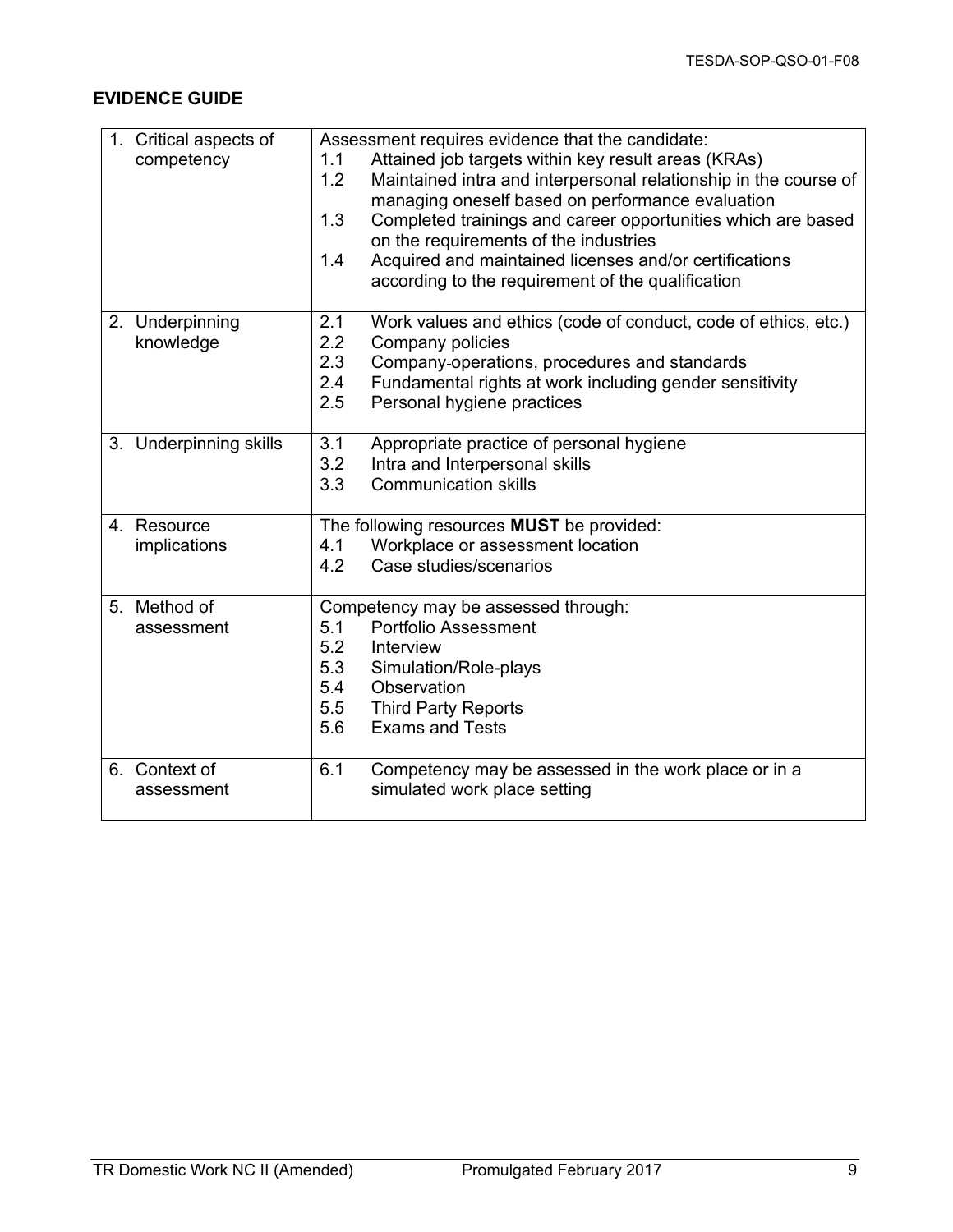#### **UNIT OF COMPETENCY : PRACTICE OCCUPATIONAL HEALTH AND SAFETY PROCEDURES**

#### **UNIT CODE : 500311108**

**UNIT DESCRIPTOR :** This unit covers the outcomes required to comply with regulatory and organizational requirements for occupational health and safety.

| <b>ELEMENT</b>                         | <b>PERFORMANCE CRITERIA</b>                                                                                                                                                                                                                                                                                                                                                                                                                                                                                                                                      |
|----------------------------------------|------------------------------------------------------------------------------------------------------------------------------------------------------------------------------------------------------------------------------------------------------------------------------------------------------------------------------------------------------------------------------------------------------------------------------------------------------------------------------------------------------------------------------------------------------------------|
|                                        | <b>Italicized terms</b> are elaborated in the Range of Variables                                                                                                                                                                                                                                                                                                                                                                                                                                                                                                 |
| 1. Identify hazards and<br>risks       | 1.1<br>Safety regulations and workplace safety and hazard control<br>practices and procedures are clarified and explained based on<br>organization procedures<br>1.2<br>Hazards/risks in the workplace and their corresponding<br>indicators are identified to minimize or eliminate risk to co-<br>workers, workplace and environment in accordance with<br>organization procedures<br>1.3<br><b>Contingency measures</b> during workplace accidents, fire and<br>other emergencies are recognized and established in<br>accordance with organization procedure |
| 2. Evaluate hazards and<br>risks       | Terms of maximum tolerable limits which when exceeded will<br>2.1<br>result in harm or damage are identified based on threshold<br>limit values (TLV)<br>2.2<br>Effects of the hazards are determined<br>2.3<br>OHS issues and/or concerns and identified safety hazards are<br>reported to designated personnel in accordance with<br>workplace requirements and relevant workplace OHS<br>legislation                                                                                                                                                          |
| 3. Control hazards and<br>risks        | 3.1<br>Occupational Health and Safety (OHS) procedures for<br>controlling hazards/risks in workplace are consistently<br>followed<br>3.2<br>Procedures for dealing with workplace accidents, fire and<br>emergencies are followed in accordance with organization<br>OHS policies<br>3.3<br>Personal protective equipment (PPE) is correctly used in<br>accordance with organization OHS procedures and practices<br>3.4<br>Appropriate assistance is provided in the event of a workplace<br>emergency in accordance with established organization<br>protocol  |
| <b>Maintain OHS</b><br>4.<br>awareness | 4.1<br>Emergency-related drills and trainings are participated in<br>as per established organization guidelines and procedures<br>4.2<br>OHS personal records are completed and updated in<br>accordance with workplace requirements                                                                                                                                                                                                                                                                                                                             |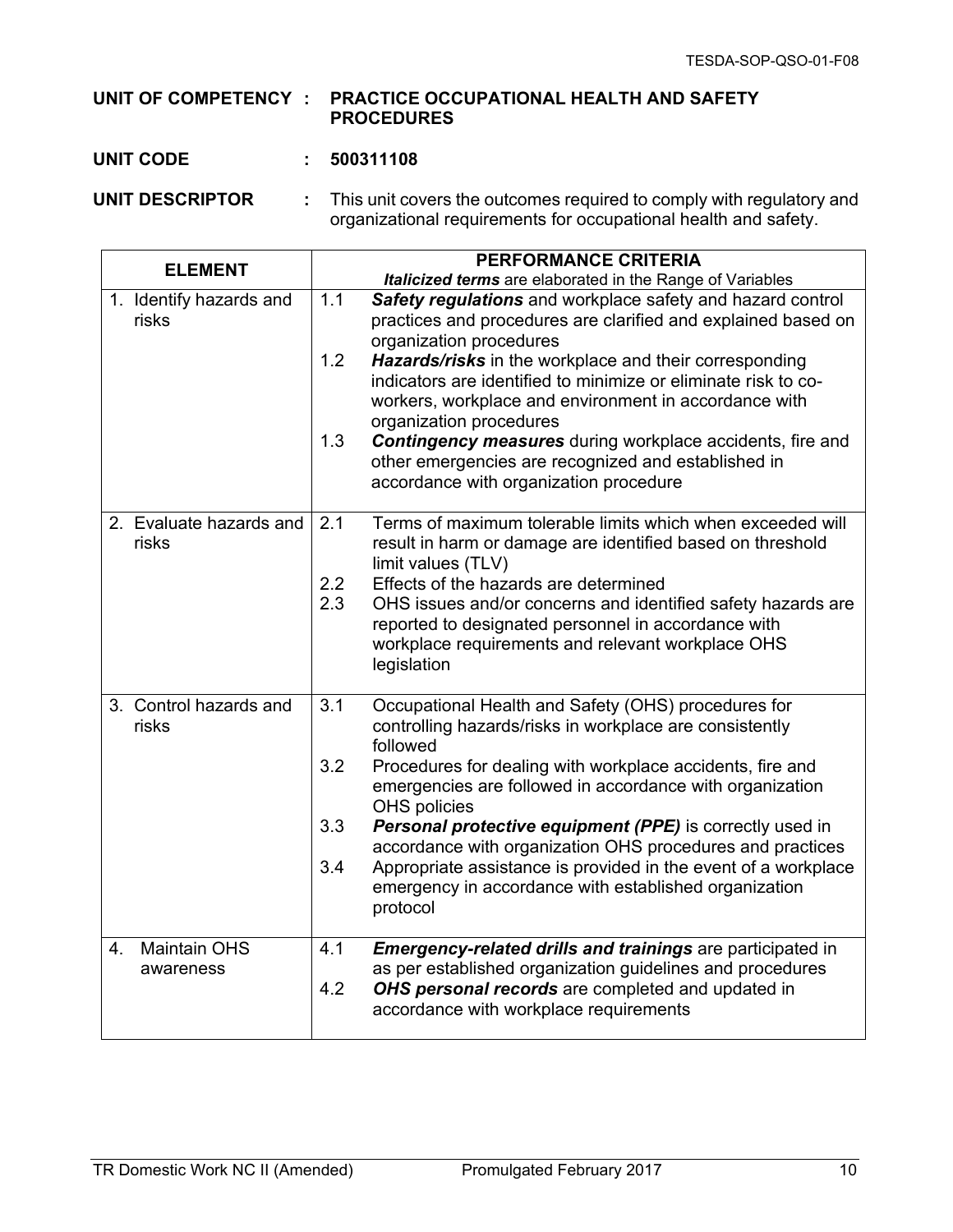| <b>VARIABLE</b>                             | <b>RANGE</b>                                                                                                                                                                                                                                                                                                                                                                                                                                                                                                                                                                                       |
|---------------------------------------------|----------------------------------------------------------------------------------------------------------------------------------------------------------------------------------------------------------------------------------------------------------------------------------------------------------------------------------------------------------------------------------------------------------------------------------------------------------------------------------------------------------------------------------------------------------------------------------------------------|
| 1. Safety regulations                       | May include but are not limited to:<br>Clean Air Act<br>1.1<br>1.2<br><b>Building code</b><br>1.3<br>National Electrical and Fire Safety Codes<br>1.4<br>Waste management statutes and rules<br>1.5<br><b>Philippine Occupational Safety and Health Standards</b><br>1.6<br>DOLE regulations on safety legal requirements<br>1.7<br><b>ECC</b> regulations                                                                                                                                                                                                                                         |
| 2. Hazards/Risks                            | May include but are not limited to:<br>Physical hazards - impact, illumination, pressure, noise,<br>2.1<br>vibration, temperature, radiation<br>2.2<br>Biological hazards- bacteria, viruses, plants, parasites, mites,<br>molds, fungi, insects<br>2.3<br>Chemical hazards – dusts, fibers, mists, fumes, smoke,<br>gases, vapors<br>2.4<br>Ergonomics<br>Psychological factors – over exertion/ excessive force,<br>2.4.1<br>awkward/static positions, fatigue, direct pressure,<br>varying metabolic cycles<br>2.4.2 Physiological factors - monotony, personal<br>relationship, work out cycle |
| 3. Contingency<br>measures                  | May include but are not limited to:<br>3.1<br>Evacuation<br>3.2<br>Isolation<br>3.3<br>Decontamination<br>3.4<br>(Calling designed) emergency personnel                                                                                                                                                                                                                                                                                                                                                                                                                                            |
| 4. PPE                                      | May include but are not limited to:<br>4.1<br>Mask<br>4.2<br>Gloves<br>4.3<br>Goggles<br>4.4<br>Hair Net/cap/bonnet<br>4.5<br>Face mask/shield<br>4.6<br>Ear muffs<br>4.7<br>Apron/Gown/coverall/jump suit<br>4.8<br>Anti-static suits                                                                                                                                                                                                                                                                                                                                                             |
| 5. Emergency-related<br>drills and training | Fire drill<br>5.1<br>5.2<br>Earthquake drill<br>5.3<br>Basic life support/CPR<br>5.4<br>First aid<br>5.5<br>Spillage control<br>5.6<br>Decontamination of chemical and toxic<br>5.7<br>Disaster preparedness/management                                                                                                                                                                                                                                                                                                                                                                            |
| 6. OHS personal<br>records                  | 6.1<br>Medical/Health records<br>6.2<br>Incident reports<br>6.3<br><b>Accident reports</b><br>OHS-related training completed<br>6.4                                                                                                                                                                                                                                                                                                                                                                                                                                                                |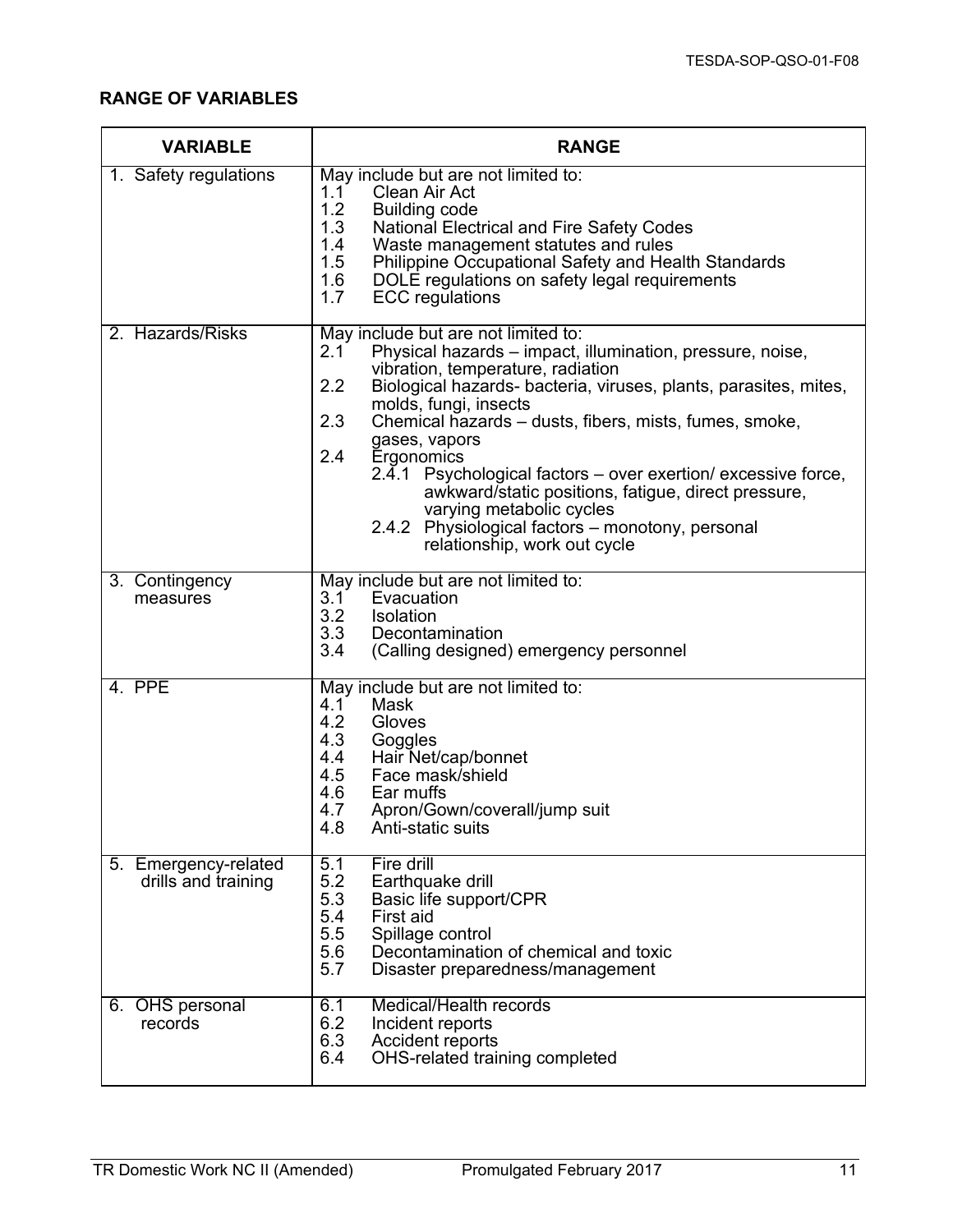| 1. Critical aspects of | Assessment requires evidence that the candidate:                       |
|------------------------|------------------------------------------------------------------------|
| competency             | Explained clearly established workplace safety and hazard<br>1.1       |
|                        | control practices and procedures                                       |
|                        | Identified hazards/risks in the workplace and its corresponding<br>1.2 |
|                        | indicators in accordance with company procedures                       |
|                        | 1.3<br>Recognized contingency measures during workplace                |
|                        | accidents, fire and other emergencies                                  |
|                        | 1.4<br>Identified terms of maximum tolerable limits based on           |
|                        |                                                                        |
|                        | threshold limit value (TLV).                                           |
|                        | 1.5<br>Followed Occupational Health and Safety (OHS) procedures        |
|                        | for controlling hazards/risks in workplace                             |
|                        | Used Personal Protective Equipment (PPE) in accordance<br>1.6          |
|                        | with company OHS procedures and practices                              |
|                        | 1.7<br>Completed and updated OHS personal records in accordance        |
|                        | with workplace requirements                                            |
|                        |                                                                        |
| 2. Required knowledge  | 2.1<br>OHS procedures and practices and regulations                    |
|                        | 2.2<br>PPE types and uses                                              |
|                        | 2.3<br>Personal hygiene practices                                      |
|                        | 2.4<br>Hazards/risks identification and control                        |
|                        | 2.5<br>Threshold Limit Value (TLV)                                     |
|                        | 2.6<br><b>OHS</b> indicators                                           |
|                        | 2.7<br>Organization safety and health protocol                         |
|                        | 2.8<br>Safety consciousness                                            |
|                        | <b>Health consciousness</b><br>2.9                                     |
|                        |                                                                        |
| 3. Required skills     | Practice of personal hygiene<br>3.1                                    |
|                        | 3.2<br>Hazards/risks identification and control skills                 |
|                        | 3.3<br>Interpersonal skills                                            |
|                        | 3.4<br><b>Communication skills</b>                                     |
|                        |                                                                        |
| 4. Resource            | The following resources MUST be provided:                              |
| implications           | Workplace or assessment location<br>4.1                                |
|                        | 4.2<br>OHS personal records                                            |
|                        | 4.3<br><b>PPE</b>                                                      |
|                        | 4.4<br><b>Health records</b>                                           |
|                        |                                                                        |
| 5. Method of           | Competency may be assessed through:                                    |
| assessment             | <b>Portfolio Assessment</b><br>5.1                                     |
|                        | 5.2<br>Interview                                                       |
|                        | <b>Case Study/Situation</b><br>5.3                                     |
|                        |                                                                        |
| 6. Context of          | 6.1<br>Competency may be assessed in the work place or in a            |
| assessment             | simulated work place setting                                           |
|                        |                                                                        |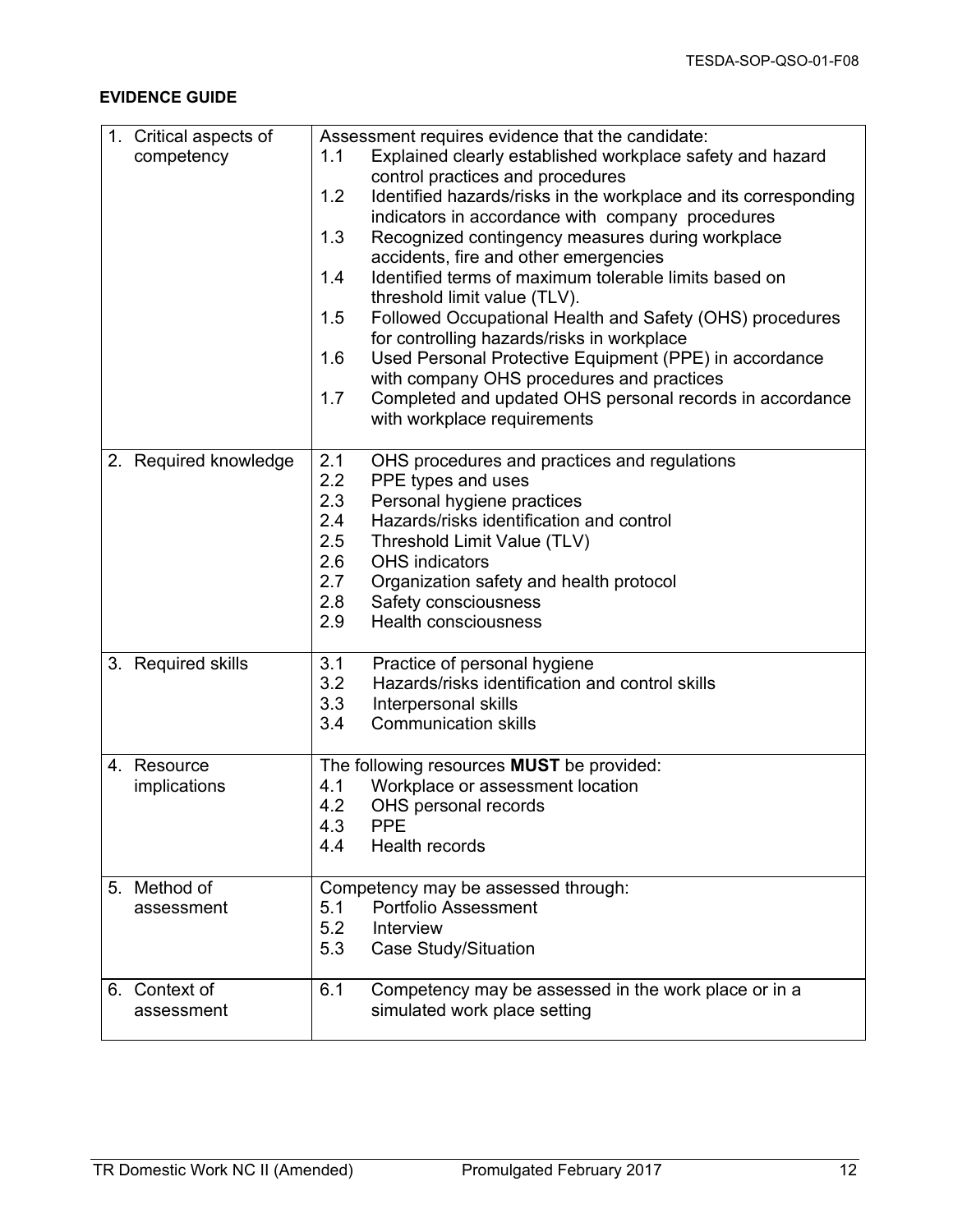## **COMMON COMPETENCIES**

#### **UNIT OF COMPETENCY : MAINTAIN AN EFFECTIVE RELATIONSHIP WITH CLIENT/CUSTOMERS**

**UNIT CODE : HCS913201**

**UNIT DESCRIPTOR :** This unit covers the knowledge, skills and attitudes and values required in building and maintaining an effective relationship with clients, customers and the public.

| <b>ELEMENTS</b>                                | <b>PERFORMANCE CRITERIA</b>                                                                                                                                                                                                                                                                                                                                                                                            |
|------------------------------------------------|------------------------------------------------------------------------------------------------------------------------------------------------------------------------------------------------------------------------------------------------------------------------------------------------------------------------------------------------------------------------------------------------------------------------|
|                                                | <b>Italicized terms</b> are elaborated in the Range of Variables                                                                                                                                                                                                                                                                                                                                                       |
| 1. Maintain a<br>professional image            | 1.1<br>Uniform and personal grooming maintained to assignment<br>requirements.<br>1.2<br><b>Personal presence</b> maintained according to employer<br>standards.<br>1.3<br>Visible work area kept tidy and uncluttered.<br>Equipment stored according to assignment requirements.<br>1.4                                                                                                                               |
| 2. Meet client/customer<br>requirements        | 2.1<br><b>Client requirements</b> identified and understood by referral to<br>the assignment instructions.<br>2.2<br>Client requirements met according to the assignment<br>instructions.<br>2.3<br>Changes to <i>client's needs and requirements</i> monitored and<br>appropriate action taken.<br>2.4<br>All communication with the client or <b>customer</b> is clear and<br>complied with assignment requirements. |
| 3. Build credibility with<br>customers/clients | 3.1<br>Client expectations for reliability, punctuality and appearance<br>adhered to.<br>3.2<br>Possible causes of client/customer dissatisfaction identified,<br>dealt with recorded according to employer policy.<br>Client fully informed of all relevant security matters in a timely<br>3.3<br>manner and according to agreed reporting procedures.                                                               |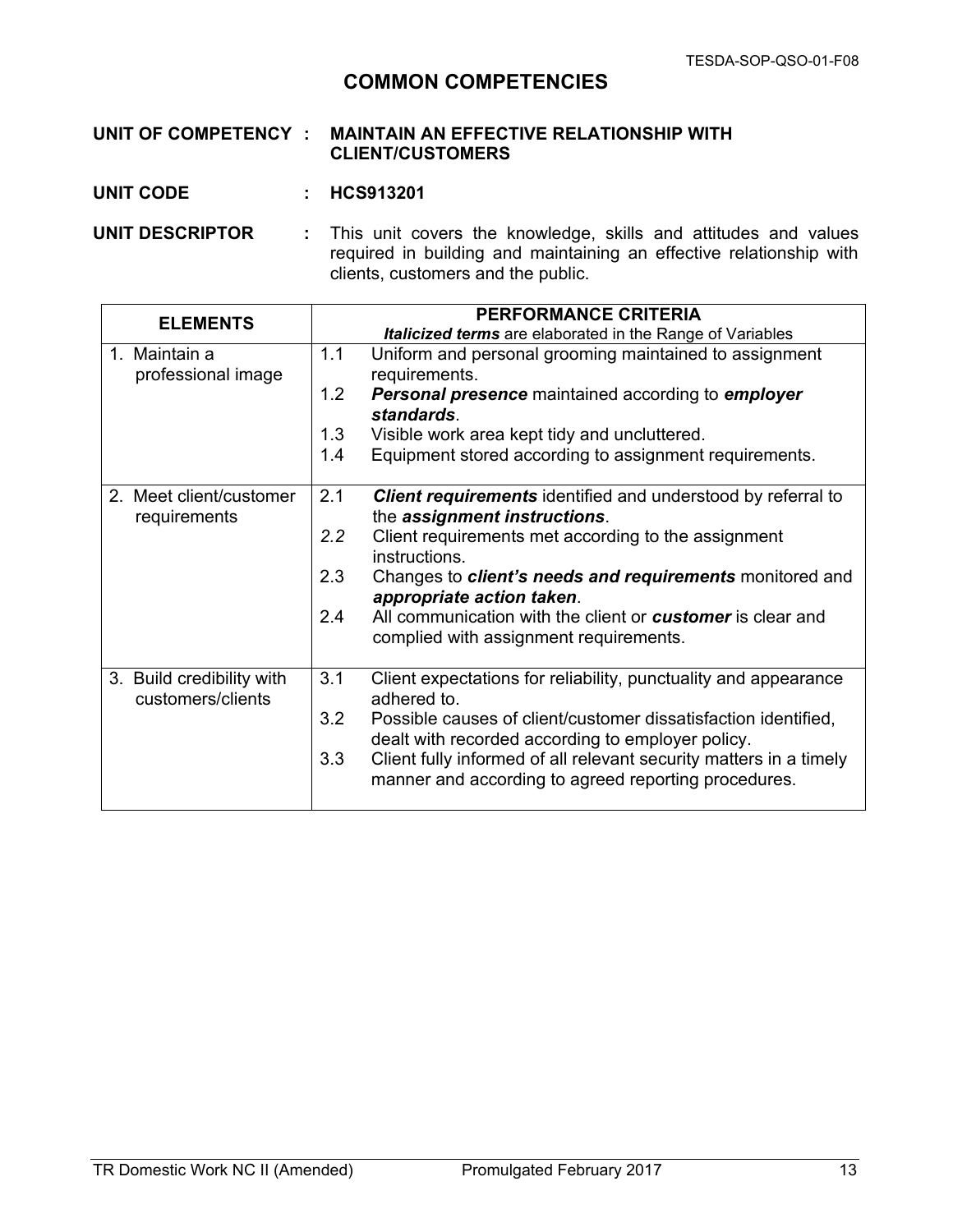| <b>VARIABLES</b>                    | <b>RANGE</b>                                                                                                                                                       |
|-------------------------------------|--------------------------------------------------------------------------------------------------------------------------------------------------------------------|
| 1. Personal Presence                | May include:<br>1.1<br><b>Stance</b><br>1.2<br>Posture<br>1.3<br><b>Body Language</b><br>1.4<br>Demeanor<br>1.5<br>Grooming                                        |
| 2. Employer Standards               | May include:<br>2.1<br><b>Standing Orders</b>                                                                                                                      |
| 3. Client Requirements              | May include:<br>3.1<br><b>Assignment Instructions</b><br>3.2<br><b>Post Orders</b><br>3.3<br>Scope to modify instructions/orders in light of changed<br>situations |
| 4. Assignment<br>Instructions       | May include:<br>4.1<br>Writing<br>4.2<br>Verbally<br>4.3<br>Electronically                                                                                         |
| 5. Client Needs and<br>Requirements | May include:<br>5.1<br>Review of the client brief and/or assignment instructions<br>Discussion with the client/customer<br>5.2                                     |
| 6. Appropriate Action               | May include:<br>6.1<br>Implementing required changes<br>6.2<br>Referral to appropriate employer personnel<br>Clarification of client needs and instructions<br>6.3 |
| 7. Customers                        | May include:<br>7.1<br>All members of the public                                                                                                                   |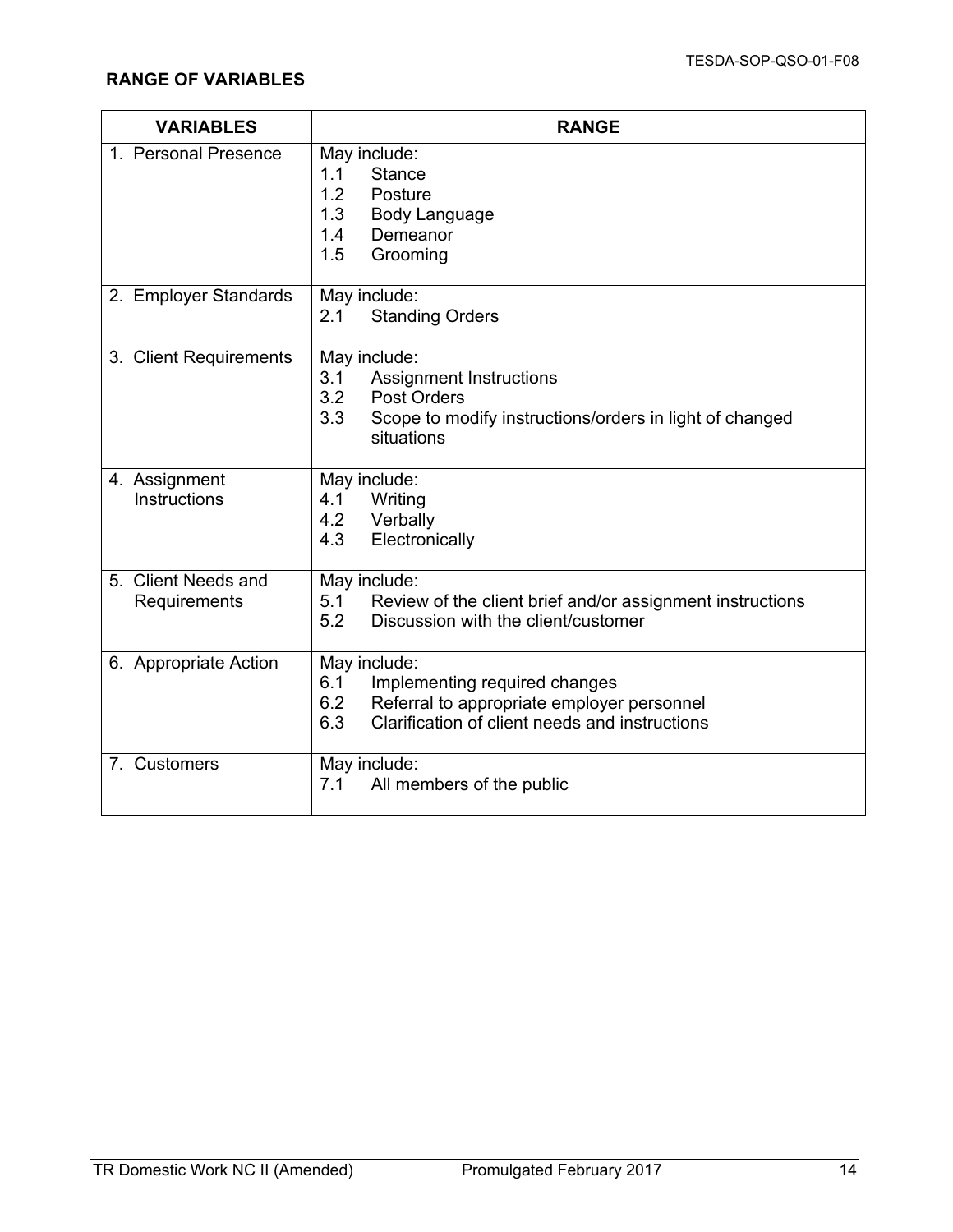| 1. Critical aspects of   | Assessment requires that the candidate:                                  |
|--------------------------|--------------------------------------------------------------------------|
| competency               | Maintained a professional image<br>1.1                                   |
|                          | 1.2<br>Interpreted client/customer requirements from information         |
|                          | contained in the client brief and/or assignment instructions             |
|                          | 1.3<br>Dealt successfully with a variety of client/customer interactions |
|                          | 1.4<br>Monitored and acted on changing client or customer needs.         |
|                          | 1.5<br>Met client/customer requirements.                                 |
|                          | 1.6<br>Built credibility with customers/clients                          |
|                          | 1.7<br>Demonstrated knowledge and understanding of the                   |
|                          | Kasambahay Law (e.g. standard employment contract, rights                |
|                          | and privileges, pre-employment requirements, working                     |
|                          | conditions, barangay registrations, social and other benefits,           |
|                          | $etc.$ )                                                                 |
| 2. Required Knowledge    | 2.1<br>Uniform and personal grooming requirements of the employer        |
|                          | and the client                                                           |
|                          | 2.2<br>Occupational health and safety requirement for the                |
|                          | assignment                                                               |
|                          | 2.3<br><b>Assignment Instructions</b>                                    |
|                          | 2.4<br>Use of various means of communication (add'l)                     |
| 3. Required Skills       | 3.1<br>Attention to detail when completing client/employer               |
|                          | documentation                                                            |
|                          | 3.2<br>Interpersonal and communication skills required in client         |
|                          | contact assignments                                                      |
|                          | 3.3<br>Customer service skills required to meet client/customer          |
|                          | needs                                                                    |
|                          | Punctuality<br>3.4                                                       |
|                          | 3.5<br><b>Customer Service</b>                                           |
|                          | 3.6<br><b>Telephone Technique</b>                                        |
|                          | 3.7<br>Problem Solving and Negotiation                                   |
|                          | 3.8<br><b>Maintaining Records</b>                                        |
| 4. Resource Implications | The following resources should be provided:                              |
|                          | 4.1<br><b>Assessment Centers/Venues</b>                                  |
|                          | 4.2<br><b>Accredited Assessors</b>                                       |
|                          | 4.3<br><b>Modes of Assessment</b>                                        |
|                          | 4.4<br><b>Evaluation Reports</b>                                         |
|                          | 4.5<br>Access to a relevant venue, equipment and materials               |
|                          | 4.6<br><b>Assignment Instructions</b>                                    |
|                          | 4.7<br>Logbooks                                                          |
|                          | 4.8<br>Operational manuals and makers/customers' instructions            |
|                          | 4.9<br>Assessment instruments, including personal planner and            |
|                          | assessment record book                                                   |
| 5. Methods of            | Competency in this unit must be assessed through:                        |
| Assessment               | <b>Written Test</b><br>5.1                                               |
|                          | 5.2<br>Demonstration with questioning                                    |
|                          | 5.3<br>Observation with questioning                                      |
| 6. Context of            | Assessment may be conducted in the workplace or in a<br>6.1              |
| Assessment               | simulated environment.                                                   |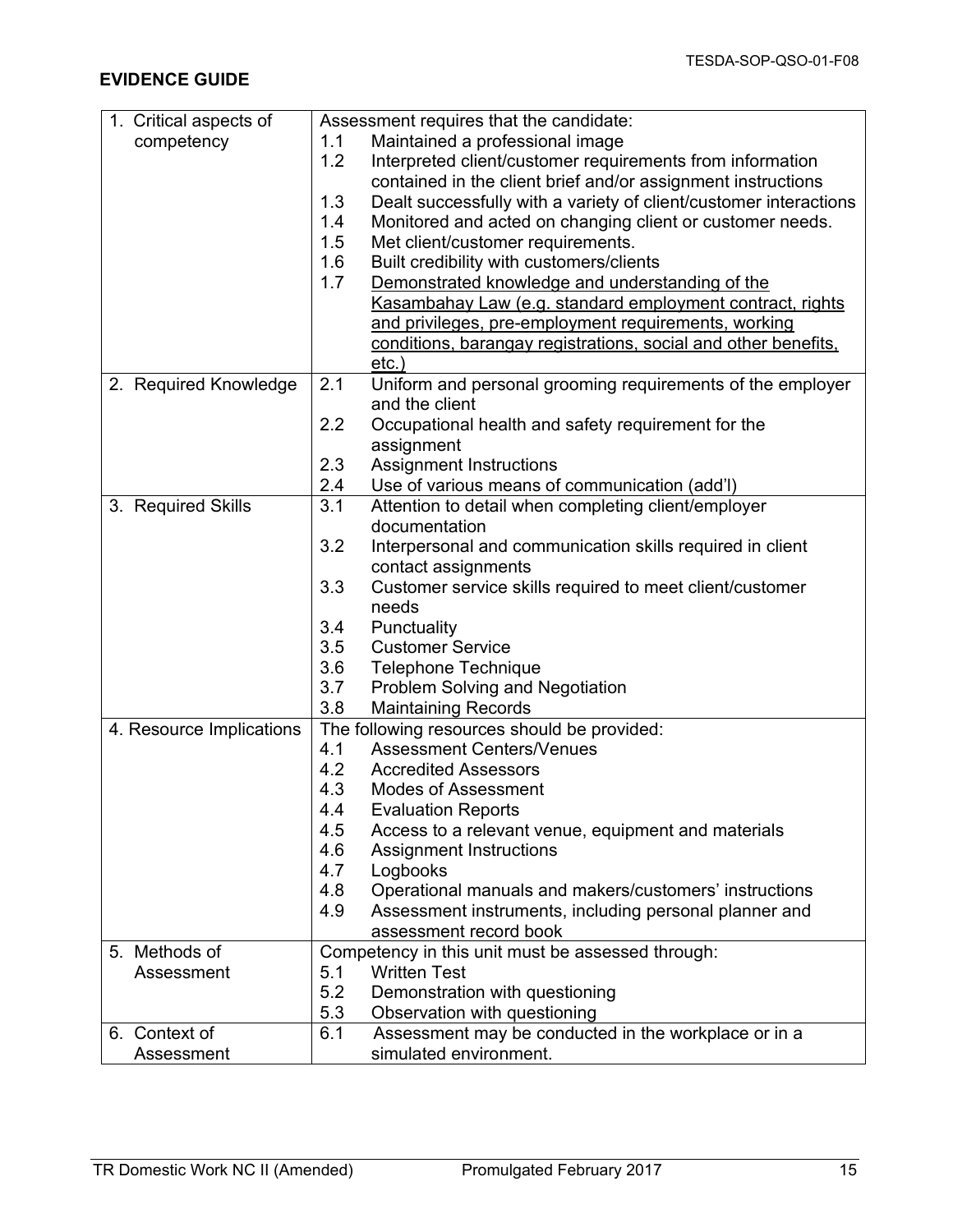#### **UNIT OF COMPETENCY : MANAGE OWN PERFORMANCE**

#### **UNIT CODE : HCS913202**

**UNIT DESCRIPTOR :** This unit covers the knowledge, skills and attitudes in effectively managing own workload and quality of work.

| <b>ELEMENTS</b>                                | <b>PERFORMANCE CRITERIA</b>                                                                                                              |
|------------------------------------------------|------------------------------------------------------------------------------------------------------------------------------------------|
|                                                | <b>Italicized terms</b> are elaborated in the Range of Variables                                                                         |
| 1. Plan for completion of                      | 1.1<br>Tasks accurately identified.                                                                                                      |
| own workload                                   | 1.2<br>Priority allocated to each task.                                                                                                  |
|                                                | 1.3<br>Time lines allocated to each task or series of tasks.                                                                             |
|                                                | 1.4<br>Tasks deadlines known and complied with whenever possible.                                                                        |
|                                                | 1.5<br>Work schedules are known and completed with agreed time<br>frames.                                                                |
|                                                | 1.6<br>Work plans developed according to assignment requirements<br>and employer policy.                                                 |
|                                                | 1.7<br>Uncompleted work or tasks detailed and responsibility for<br>completion passed to incoming shift or other appropriate<br>persons. |
| 2. Maintain quality of<br>performance          | 2.1<br>Personal performance continually monitored against agreed<br>performance standards.                                               |
|                                                | 2.2<br>Advice and guidance sought when necessary to achieve or<br>maintain agreed standards.                                             |
|                                                | 2.3<br>Guidance from management applied to achieve or maintain<br>agreed standards.                                                      |
|                                                | 2.4<br>Standard of work clarified and agreed according to employer<br>policy and procedures.                                             |
| 3. Build credibility with<br>customers/clients | 3.1<br>Client expectations for reliability, punctuality and appearance<br>adhered to.                                                    |
|                                                | 3.2<br>Possible causes of client/customer dissatisfaction identified,<br>dealt with recorded according to employer policy.               |
|                                                | 3.3<br>Client fully informed of all relevant security matters in a timely<br>manner.                                                     |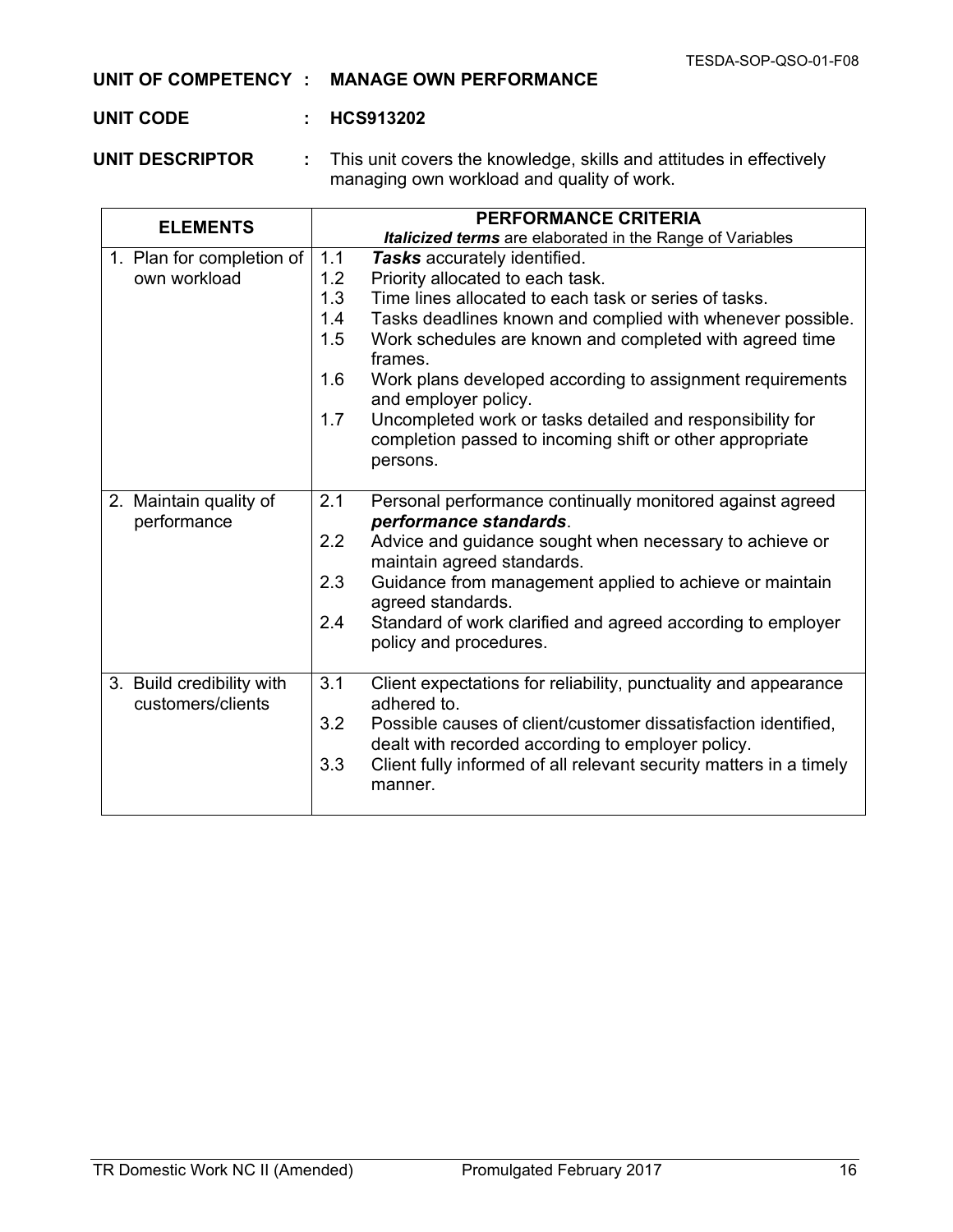| <b>VARIABLES</b> | <b>RANGE</b>                                                |
|------------------|-------------------------------------------------------------|
| 1. Tasks         | 1.1<br>May be identified through:                           |
|                  | 1.1.1 Assignment Instructions                               |
|                  | 1.1.2 Verbal Instructions by Senior Staff/household members |
|                  | 1.1.3 Policy Documents                                      |
|                  | 1.1.4 Duty Statements                                       |
|                  | 1.1.5 Self-Assessment                                       |
|                  | 1.2<br>May be:                                              |
|                  | 1.2.1 Daily tasks                                           |
|                  | 1.2.2 Weekly tasks                                          |
|                  | 1.2.3 Regularly or irregularly occurring tasks              |
| 2. Performance   | May include:                                                |
| <b>Standards</b> | <b>Assignment Instructions</b><br>2.1                       |
|                  | 2.2<br>Procedures established in policy documents           |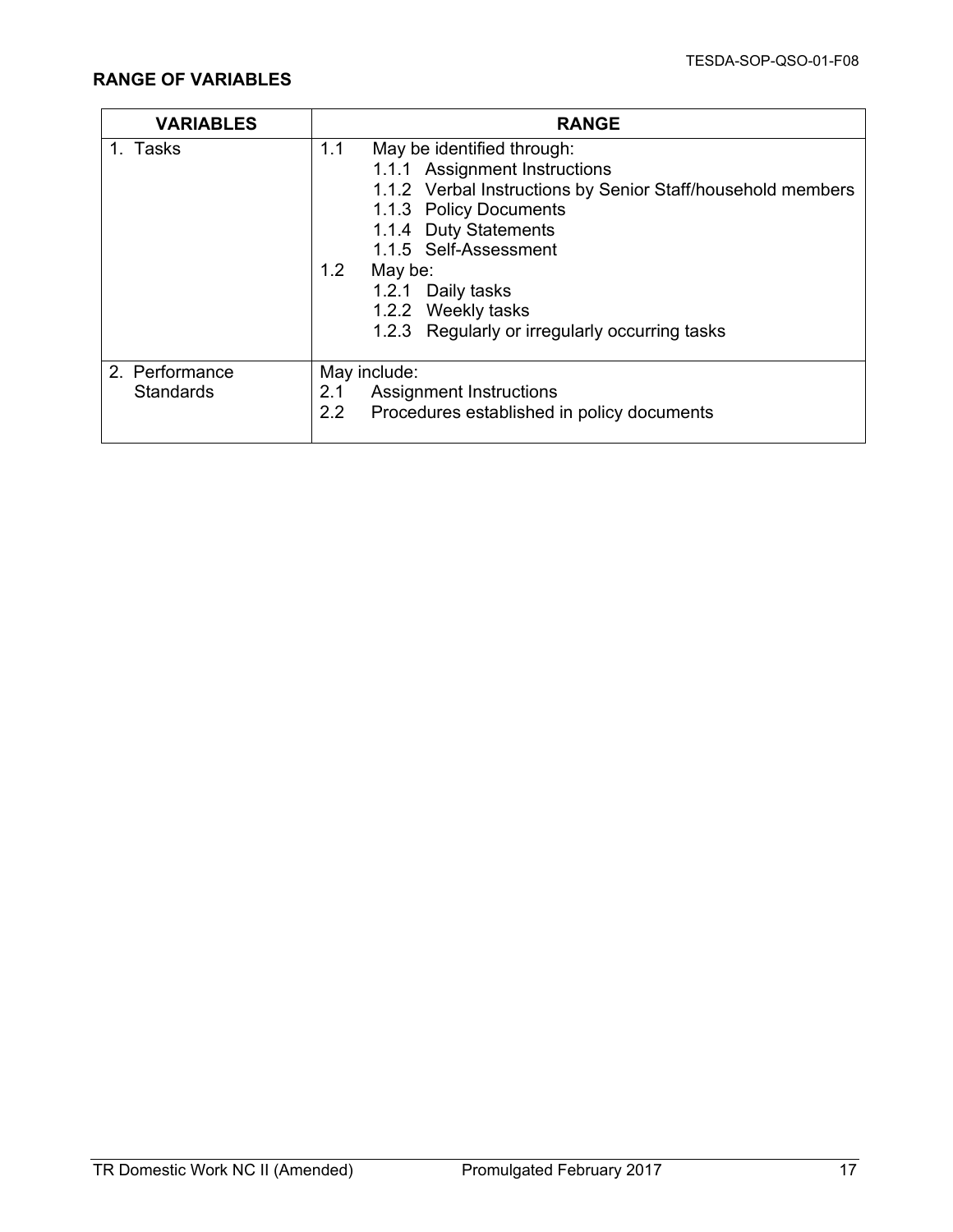| 1. Critical aspects of | Assessment requires evidence that the candidate:                    |
|------------------------|---------------------------------------------------------------------|
| competency             | Planned for completion of own workload<br>1.1                       |
|                        | 1.2<br>Assessed verbal or written work plan through observation and |
|                        | discussion of site and employer requirements                        |
|                        | 1.3<br>Demonstrated capacity to complete task within specified time |
|                        | frame                                                               |
|                        | 1.4<br>Maintained quality of own performance                        |
|                        |                                                                     |
| 2. Required Knowledge  | 2.1<br>Site and assignment requirements                             |
|                        | 2.2<br>Employer policy on performance management                    |
|                        | 2.3<br>Indicators of appropriate performance for each area of       |
|                        | responsibility                                                      |
|                        | 2.4<br>Steps for improving or maintaining performance               |
|                        |                                                                     |
| 3. Required Skills     | 3.1<br>Capacity to plan and prioritize work loads and requirements  |
|                        | 3.2<br>Time and task management                                     |
|                        | Self-evaluation and monitoring skills [add'l]<br>3.3                |
|                        |                                                                     |
| 4. Resource            | The following resources should be provided:                         |
| Implications           | <b>Assessment Centers/Venues</b><br>4.1                             |
|                        | 4.2<br><b>Accredited Assessors</b>                                  |
|                        | 4.3<br><b>Modes of Assessment</b>                                   |
|                        | 4.4<br><b>Evaluation Reports</b>                                    |
|                        | 4.5<br>Access to relevant venue, equipment and materials            |
|                        | 4.6<br><b>Assignment Instructions</b>                               |
|                        | 4.7<br>Logbooks                                                     |
|                        | 4.8<br>Operational manuals and makers'/customers' instructions      |
|                        | Assessment Instruments, including personal planner and<br>4.9       |
|                        | assessment record book                                              |
|                        |                                                                     |
| 5. Methods of          | Competency in this unit must be assessed through:                   |
| Assessment             | <b>Written Test</b><br>5.1                                          |
|                        | 5.2<br>Demonstration                                                |
|                        | 5.3<br>Observation                                                  |
|                        | 5.4<br>Questioning                                                  |
|                        |                                                                     |
| 6. Context of          | 6.1<br>Competency may be assessed in the workplace or in a          |
| Assessment             | simulated work setting.                                             |
|                        |                                                                     |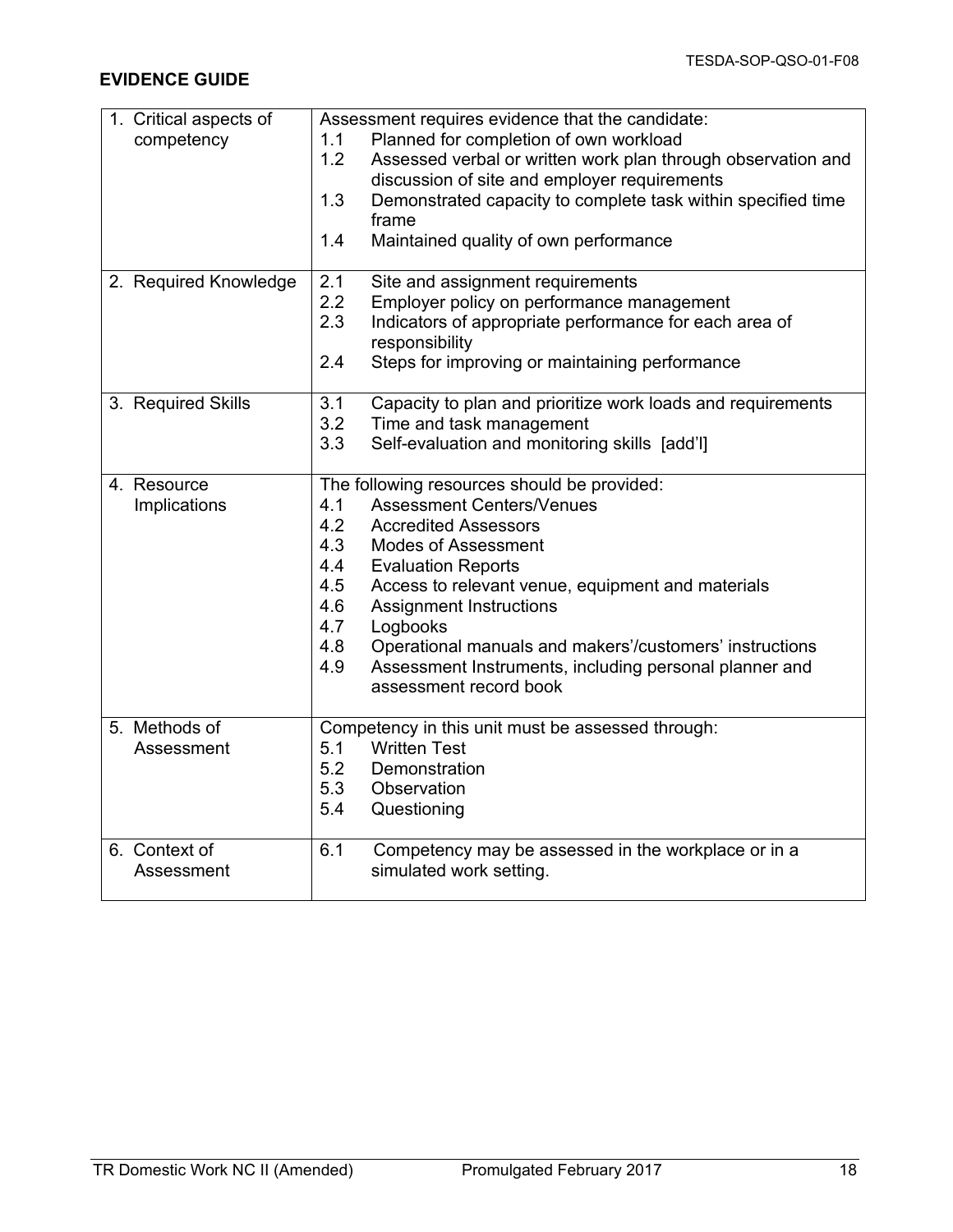## **CORE COMPETENCIES**

#### **UNIT OF COMPETENCY : CLEAN LIVING ROOM, DINING ROOM, BEDROOMS, TOILETS, BATHROOMS AND KITCHEN**

- **UNIT CODE : HCS913301**
- **UNIT DESCRIPTOR :** This unit covers the knowledge, skills, and attitudes required in cleaning living room, dining room, bedrooms, toilets and bathrooms. It includes the cleaning of surfaces and floors, cleaning of furnishings and fixtures, making up beds and cots, cleaning of toilets and bathroom, sanitizing rooms and maintaining clean room environment.

| <b>ELEMENTS</b>         | PERFORMANCE CRITERIA                                                                                              |
|-------------------------|-------------------------------------------------------------------------------------------------------------------|
|                         | <b>Italicized terms</b> are elaborated in the Range of Variables                                                  |
| 1. Clean surfaces and   | 1.1<br>Appropriate removal/cleaning equipment, supplies,                                                          |
| floors                  | <i>materials</i> , procedures and techniques are used in<br>accordance with soil and litter types and established |
|                         | procedures.                                                                                                       |
|                         | 1.2<br>All wastes are removed from surface based on procedures.                                                   |
|                         | 1.3<br>Suitable maintenance procedures is selected and applied                                                    |
|                         | based on identified floor types and surface textures.                                                             |
|                         | Cleaning, polishing and sweeping are performed according to<br>1.4                                                |
|                         | standard operating procedures.                                                                                    |
|                         | 1.5<br>Cleaning, polishing and sweeping equipment, supplies and                                                   |
|                         | materials are used following safety procedures and<br>manufacturer's specifications.                              |
|                         | 1.6<br>Cleaning/polishing equipment is cleaned after use in                                                       |
|                         | accordance with relevant safety procedures and                                                                    |
|                         | manufacturer's instructions.                                                                                      |
|                         | 1.7<br>All cleaning, polishing, sweeping materials and equipment are                                              |
|                         | stored as per standard operating procedures (SOPs).                                                               |
|                         | 1.8<br>Routine maintenance is carried out as per SOPs.                                                            |
| 2. Clean furnishing and | 2.1<br><b>Furnishings and fixtures</b> are cleaned in accordance with                                             |
| fixtures                | standard operating procedures.                                                                                    |
|                         | 2.2<br>Furniture positioned based on comfort and convenience and                                                  |
|                         | room lay out.                                                                                                     |
|                         | 2.3<br>Equipment is cleaned after use in accordance with relevant<br>safety and manufacturer's instructions.      |
|                         | 2.4<br>All cleaning materials and equipment are stored following                                                  |
|                         | SOP <sub>s.</sub>                                                                                                 |
|                         | 2.5<br>Routine maintenance is carried out or arranged as per                                                      |
|                         | standard operating procedures.                                                                                    |
| 3. Make up beds and     | 3.1<br>Mattress is aired, freed from dust and vacuumed in                                                         |
| cots                    | accordance with SOPs.                                                                                             |
|                         | 3.2<br>Soiled linens and pillowcases are replaced in accordance with                                              |
|                         | SOP <sub>s</sub> .                                                                                                |
|                         | 3.3<br>Linens are centered and mitered when replaced as per SOPs.                                                 |
|                         | 3.4<br>Beds and cots are made-up according to prescribed<br>procedure.                                            |
|                         |                                                                                                                   |
|                         |                                                                                                                   |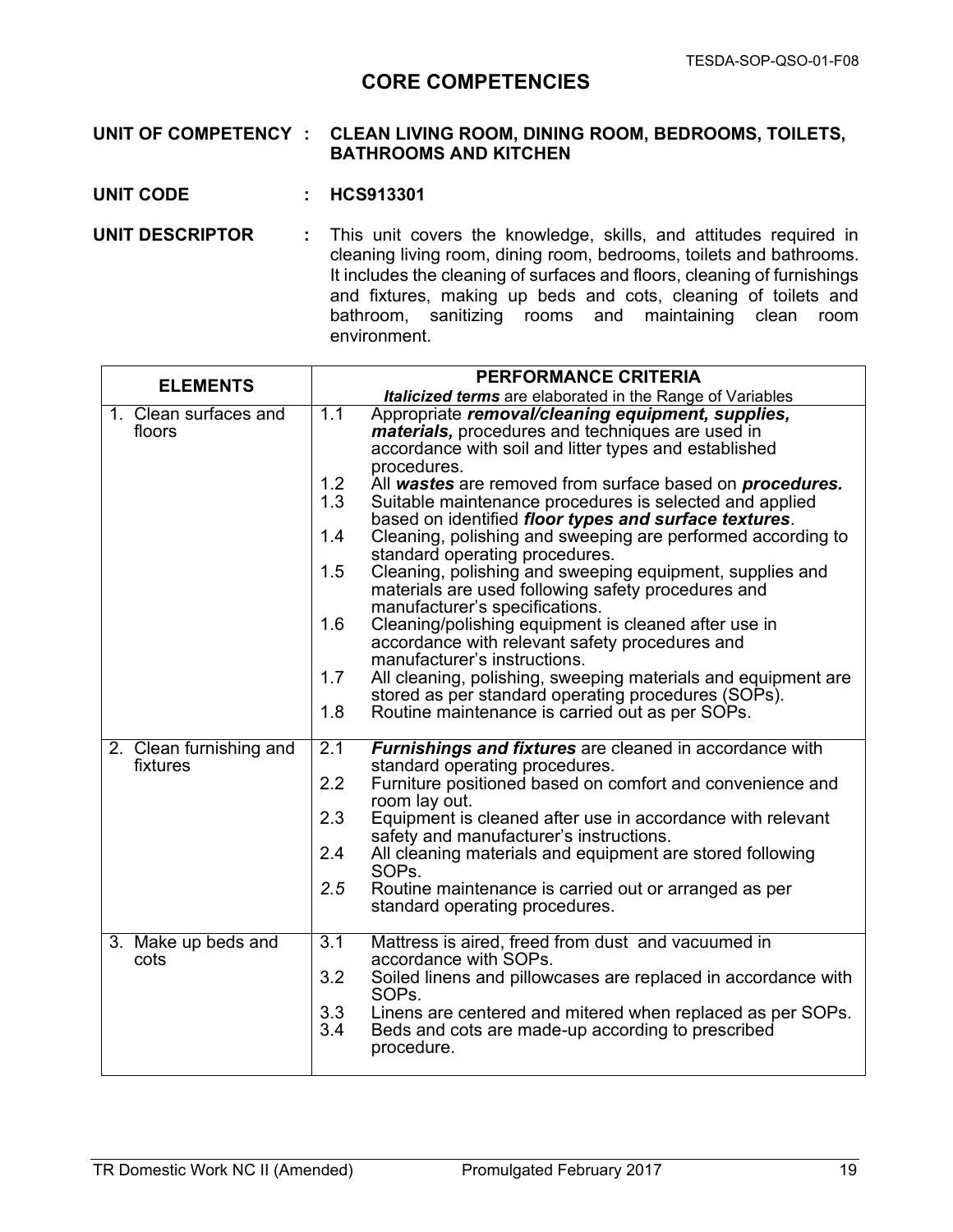| <b>ELEMENTS</b>                       | PERFORMANCE CRITERIA                                                                                                                                                                                                                                                                                                                                                                                                                                                                                                                                                                                                                                                                                                                                                                                                                                                                   |
|---------------------------------------|----------------------------------------------------------------------------------------------------------------------------------------------------------------------------------------------------------------------------------------------------------------------------------------------------------------------------------------------------------------------------------------------------------------------------------------------------------------------------------------------------------------------------------------------------------------------------------------------------------------------------------------------------------------------------------------------------------------------------------------------------------------------------------------------------------------------------------------------------------------------------------------|
|                                       | <b>Italicized terms</b> are elaborated in the Range of Variables                                                                                                                                                                                                                                                                                                                                                                                                                                                                                                                                                                                                                                                                                                                                                                                                                       |
| 4. Clean toilet and<br>bathroom       | 4.1<br><b>Ceilings and walls</b> are cleaned in accordance with standard<br>operating procedures and techniques.<br>4.2<br>Window edges and sills are wiped clean in accordance with<br>standard operating procedures.<br>4.3<br>Bath tub, lavatory and toilet bowls are scrubbed and<br>disinfected in accordance with standard operating procedures<br>and techniques.<br>4.4<br>Accessories are washed and cleaned in accordance with<br>standard operating procedures and techniques.<br>4.5<br><b>Bathroom supplies</b> are replenished and defective<br>accessories replaced as per SOPs.<br>4.6<br>Equipment is cleaned after use in accordance with<br>manufacturer's instruction.<br>4.7<br>All cleaning materials and equipment are stored in a safe<br>place as per SOPs.<br>4.8<br>Routine maintenance is carried out or arranged as per<br>standard operating procedures. |
| 5. Sanitize rooms                     | 5.1<br><b>Sanitizing agents</b> are 100% accurately measured and mixed<br>in accordance with relevant safety regulations.<br>5.2<br>Excess mixtures of sanitizing agents are disposed according<br>to environmental requirements.<br>5.3<br>Rooms are sanitized in accordance with standard operating<br>procedures.<br>5.4<br>Equipment is cleaned after use in accordance with<br>manufacturer's instructions.<br>5.5<br>All cleaning materials and equipment are stored in a safe<br>place as per SOPs.<br>5.6<br>Routine maintenance is carried out or arranged as per<br>standard operating procedures.                                                                                                                                                                                                                                                                           |
| 6. Maintain clean room<br>environment | 6.1<br>All equipment and cleaning paraphernalia are checked and<br>maintained according to manufacturer's instructions.<br>6.2<br>All wastes are removed and disposed of in accordance with<br>employer's requirements.<br>6.3<br>All movable furniture and fittings are shifted to allow access to<br>hidden dust/waste/dirt and as per SOPs.<br>Rooms are checked regularly for orderliness/tidiness in<br>6.4<br>accordance with employer's requirements.                                                                                                                                                                                                                                                                                                                                                                                                                           |
| 7. Clean kitchen                      | 7.1<br>Soiled dishes, pots, pans and linen are washed in accordance<br>with standard operating procedures.<br>7.2<br>Cleaned/dried dishes, pots and pans are stored as per<br>standard operating procedures.<br><b>Kitchen appliances</b> are cleaned in accordance with standard<br>7.3<br>operating procedures.<br>Kitchen fixtures, tables and chairs are wiped in accordance<br>7.4<br>with standard operating procedures.<br>Floor is mopped and dried in accordance with standard<br>7.5<br>operating procedures.<br>Kitchen supplies are inspected and replenished in<br>7.6<br>accordance with standard operating procedures.                                                                                                                                                                                                                                                  |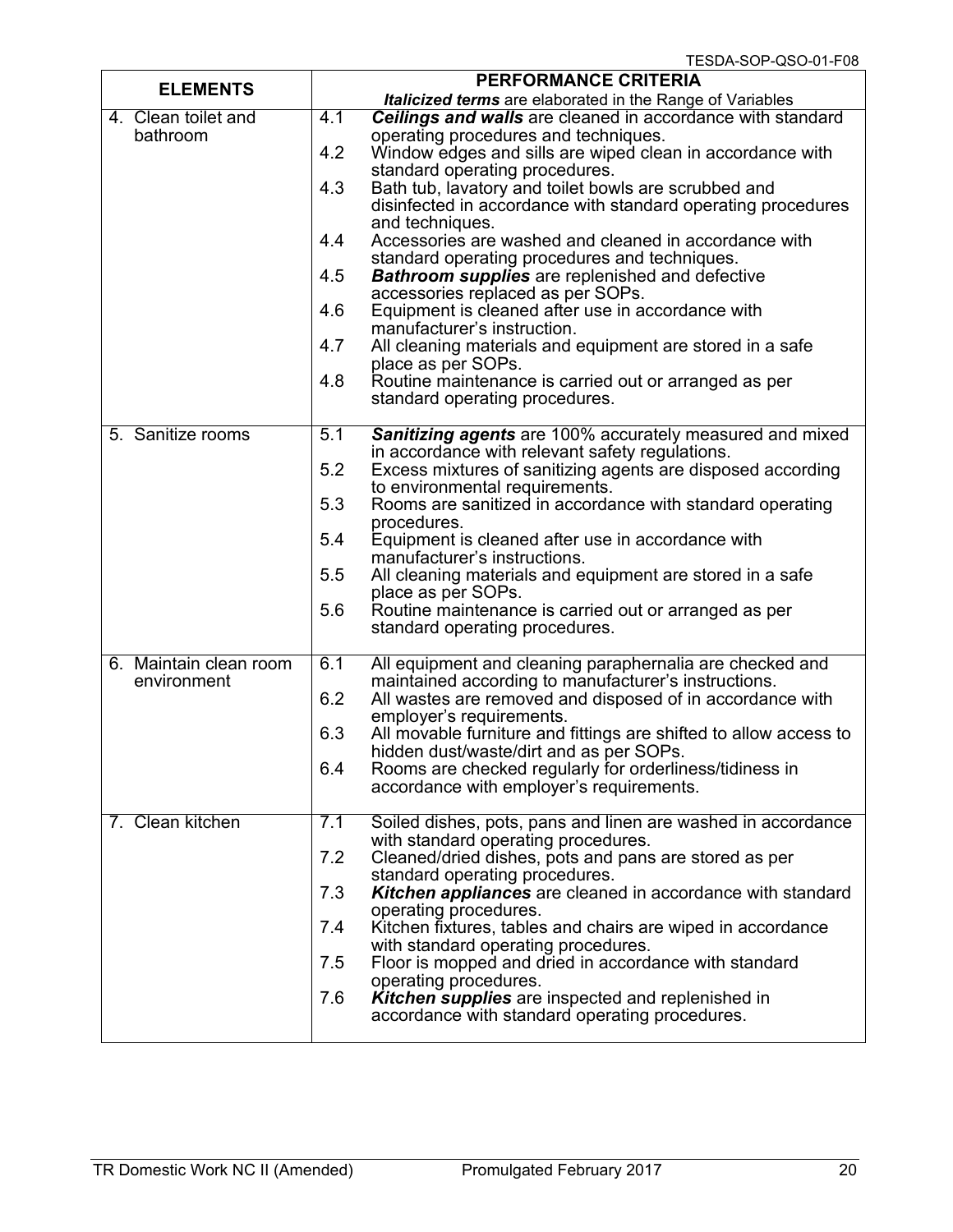| <b>VARIABLES</b>       | <b>RANGE</b>                                |
|------------------------|---------------------------------------------|
| 1. Cleaning equipment, | May include:                                |
| supplies and           | 1.1<br><b>Brooms</b>                        |
| materials              | 1.2<br>Dust pan and brush                   |
|                        | 1.3<br><b>Cleaning implements</b>           |
|                        | 1.4<br>Vacuum cleaner                       |
|                        | 1.5<br>Floor carpet                         |
|                        | 1.6<br>Water hoses                          |
|                        | 1.7<br><b>Bucket</b>                        |
|                        | 1.8<br><b>Bed</b>                           |
|                        | 1.9<br>Dining table                         |
|                        | 1.10 Water pitcher                          |
|                        | Table cloth<br>1.11                         |
|                        | 1.12 Flowers                                |
|                        | 1.13 Bed cover                              |
|                        | 1.14 Spoon                                  |
|                        | 1.15<br>Fork                                |
|                        | 1.16<br>Knife                               |
|                        | 1.17<br>Plate                               |
|                        | 1.18 Wine glass                             |
|                        | 1.19 Serving utensils                       |
|                        | 1.20 Table napkin                           |
|                        | 1.21<br>Paper towel                         |
|                        | 1.22 Flower vase                            |
|                        | 1.23 Drinking water<br>1.24<br>Serving tray |
|                        | 1.25 Soiled table                           |
|                        | 1.26 Cleaning detergent                     |
|                        | 1.27<br>Liquid detergent                    |
|                        | 1.28 Cleaning solution                      |
|                        | 1.29<br>Scrubbing foam                      |
|                        | 1.30<br><b>Flat sheets</b>                  |
|                        | 1.31<br><b>Fitted sheet</b>                 |
|                        | 1.32<br>Pillow                              |
|                        | 1.33<br>Pillow case                         |
|                        | 1.34 Bed mattress                           |
|                        | 1.35 Dish pan                               |
|                        | 1.36 Dish sponge/dish cloth                 |
|                        | 1.37<br>Pan with hot water                  |
|                        | 1.38 Rolled newspaper                       |
|                        | 1.39 Cleaning rag                           |
|                        | 1.40 Wax paper/aluminum foil                |
|                        | 1.41 Talcum powder                          |
|                        | 1.42<br><b>Bowl cleaner</b>                 |
|                        | 1.43 Toilet disinfectant                    |
|                        | 1.44 Acid cleaner                           |
|                        | 1.45 Cup                                    |
|                        | 1.46 Soup plate                             |
|                        | 1.47 Soup bowl                              |
|                        | 1.48 Drinking glass/goblet                  |
|                        | 1.49<br>Serving dish                        |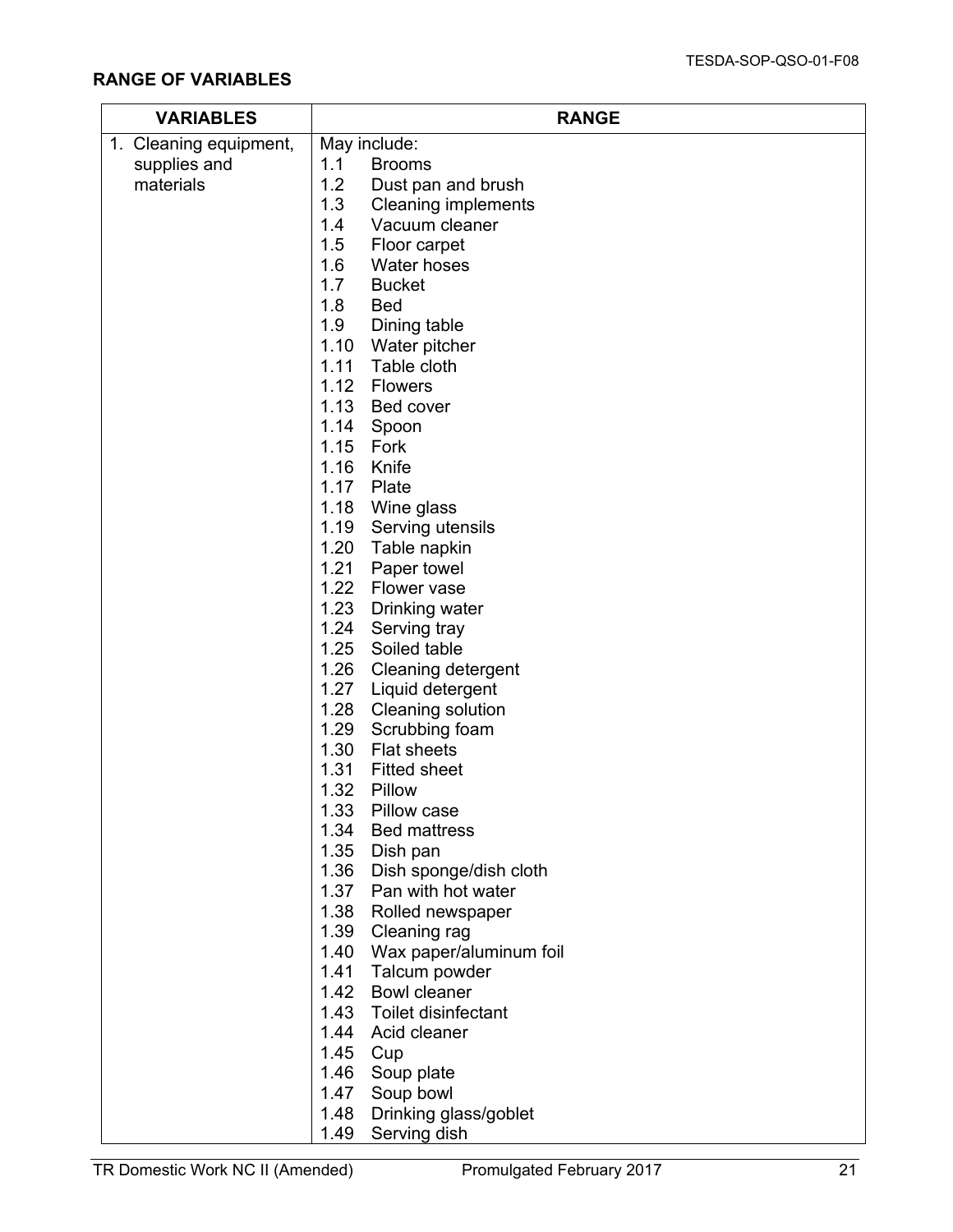| <b>VARIABLES</b>                   | <b>RANGE</b>                                                                                                                                                                                                                                                                                                                                                                                                                                                                                                      |
|------------------------------------|-------------------------------------------------------------------------------------------------------------------------------------------------------------------------------------------------------------------------------------------------------------------------------------------------------------------------------------------------------------------------------------------------------------------------------------------------------------------------------------------------------------------|
|                                    | 1.50<br>Rubber spatula<br>1.51<br>Floor mop<br>1.52<br>Toilet bowl swab<br>1.53<br>Toilet caddy<br>1.54<br>Spray bottle<br>Guess model<br>1.55<br>1.56<br>Antistatic duster/cleaning cloth<br>1.57 Vacuum cleaner with circular brushes<br>1.58<br>Sponges<br>1.59<br>Scourer<br>1.60<br>Glass cleaning equipment<br>1.61<br>Drop sheets<br>1.62<br>'A" frame ladders<br>1.63 Cobwebber<br>1.64 Lint free cleaning cloths<br>1.65<br>Squeegees (various sizes)<br>1.66<br><b>Extension poles</b><br>1.67<br>Hoses |
| 2. Floor types/surface<br>textures | May include:<br>2.1<br>Concrete<br>2.2<br>Terrazo<br>2.3<br>Vinyl<br>2.4<br>Slate<br>2.5<br>Ceramic tile<br>2.6<br>Wood<br>2.7<br>Marble<br>2.8<br><b>Brick</b><br>2.9<br>Parquetry<br>2.10<br>Rubber<br>2.11<br>Polished wood                                                                                                                                                                                                                                                                                    |
| 3. Waste (wet or dry)              | May include:<br>3.1<br>Dust<br>3.2<br>Paper<br>3.3<br>Food<br>3.4<br><b>Stones</b><br>3.5<br>Gravel                                                                                                                                                                                                                                                                                                                                                                                                               |
| 4. Furnishings/fixtures            | May include:<br>4.1<br>Desks<br>4.2<br><b>Tables</b><br>4.3<br>Chairs<br>4.4<br>Computers<br>4.5<br>Filing cabinets<br><b>Clocks</b><br>4.6<br>4.7<br><b>Stoves</b><br>4.8<br>Lamps<br>4.9<br>Railing<br>4.10<br>Window sills<br>4.11<br>Skirting<br>4.12<br>Doors<br>4.13<br>Door handles                                                                                                                                                                                                                        |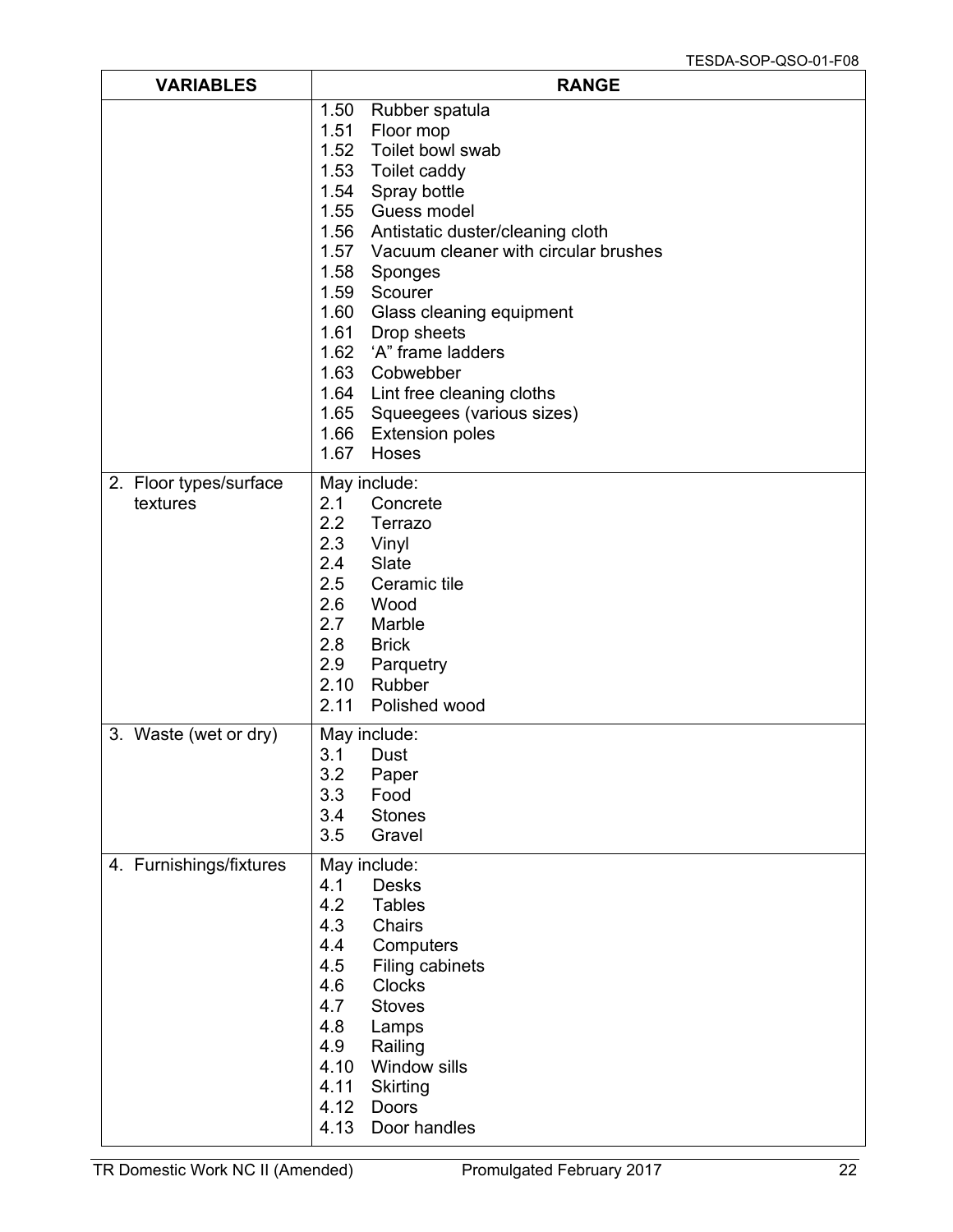| <b>VARIABLES</b>                     | <b>RANGE</b>                                                                                                                                                                                                                                                                                                                                             |
|--------------------------------------|----------------------------------------------------------------------------------------------------------------------------------------------------------------------------------------------------------------------------------------------------------------------------------------------------------------------------------------------------------|
|                                      | 4.14 Light switches<br>4.15 Telephone handsets<br>4.16 Air conditioning vents<br>4.17 Lights<br>4.18 Ceiling fans<br>4.19<br>Blinds<br>4.20<br>Curtains<br>4.21<br>Grilles<br>4.22 Refrigerators<br>4.23 Picture frames<br>4.24 Shelves<br>4.25 Compactus<br>4.26 Work stations<br>4.27 Showcases<br>4.28 Bars<br>4.29 Beds<br>4.30<br>Bedside cupboards |
| 5. Ceiling fittings                  | May include:<br>5.1<br><b>Recessed lights</b><br>5.2<br>Ornamental hanging lights<br>5.3<br>Projected lights<br>5.4<br>Ceiling fans<br>5.5<br>Televisions<br>5.6<br>Speakers<br>5.7<br>Smoke detectors<br>5.8<br>Sprinkler systems<br>5.9<br>Vents and grilles<br>5.10 Skylights<br>5.11 Cameras<br>5.12 Chandelier                                      |
| 6. Ceiling                           | May include:<br>Flat<br>6.1<br>6.2<br>Suspended<br>6.3<br>Hard                                                                                                                                                                                                                                                                                           |
| 7. Bathroom supplies/<br>accessories | May include:<br>7.1<br>Liquid and bar soap<br>7.2<br>Toilet paper<br>Bathroom deodorizer<br>7.3<br>7.4<br>Cloth/paper towels<br><b>Personal toiletries</b><br>7.5<br>7.6<br><b>Bathroom slippers</b><br>7.7<br>Floor towel<br>7.8<br>Trash can                                                                                                           |
| 8. Sanitizing agents                 | May include:<br>8.1<br>Solvent spray<br>8.2<br>Anti-static solution<br>8.3<br>Anti-static spray                                                                                                                                                                                                                                                          |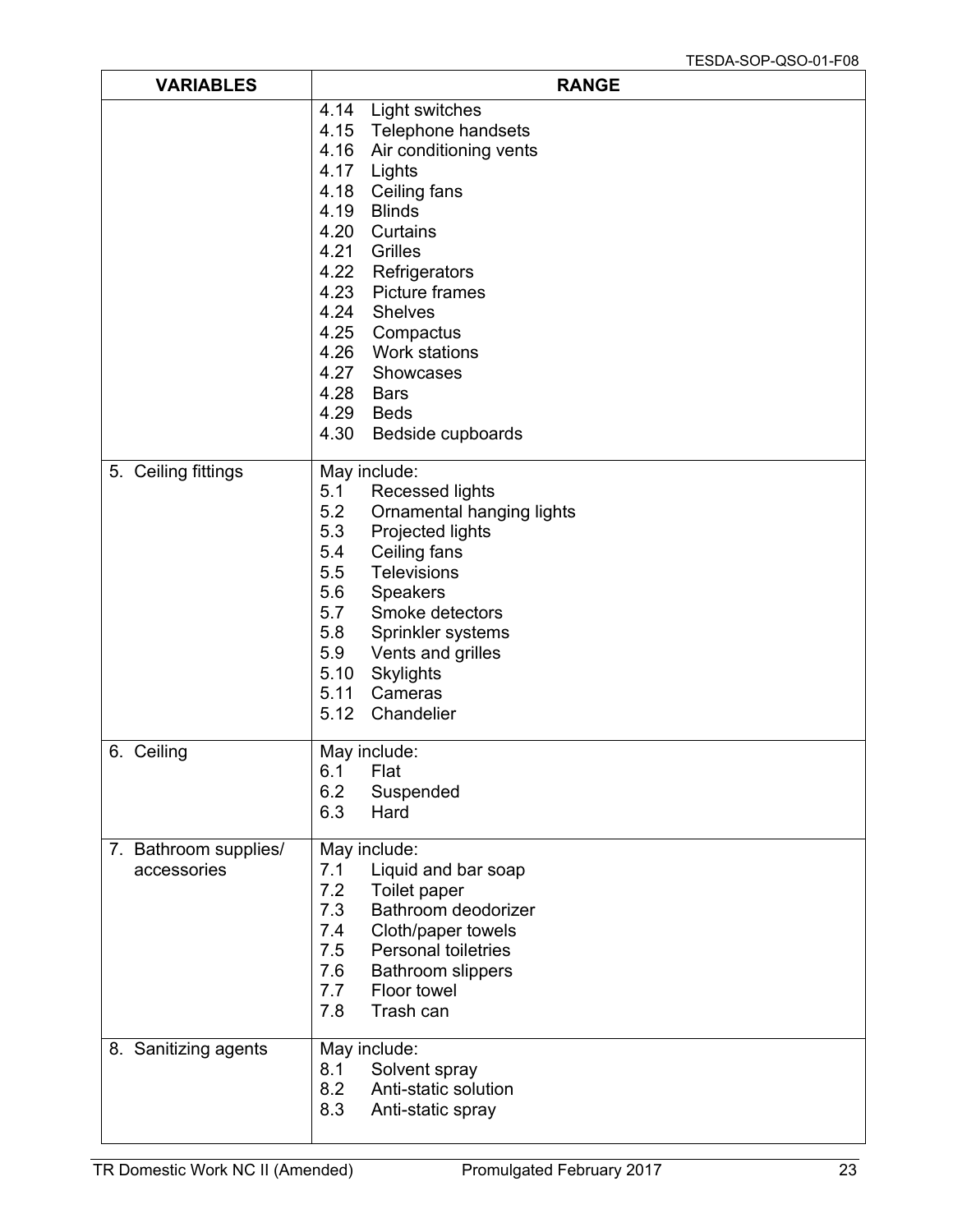| <b>VARIABLES</b>                                      | <b>RANGE</b>                                                                                                                                                                                                                                                                                                   |
|-------------------------------------------------------|----------------------------------------------------------------------------------------------------------------------------------------------------------------------------------------------------------------------------------------------------------------------------------------------------------------|
| 9. Sanitizing equipment,<br>supplies and<br>materials | May include:<br>9.1<br>Ladders<br>9.2<br>Vacuum unit<br>9.3<br>Dust mop<br>Lint free clothing cloths<br>9.4<br>9.5<br>Mop head and bucket<br>9.6<br>Dust pan<br>9.7<br><b>Broom</b>                                                                                                                            |
| 10. Linen                                             | May include:<br>10.1<br><b>Napkins</b><br>10.2 Tablecloths<br>10.3 Serving cloths<br>10.4 Tea towels<br>10.5<br>Clothing<br>Cleaning cloths<br>10.6                                                                                                                                                            |
| 11. Kitchen appliances                                | May include:<br>11.1<br>Food processor<br>11.2<br>Grill<br>11.3<br>High pressure steamer<br>11.4 Microwave oven<br>11.5<br>Oven (electric/gas)<br>11.6<br>Range<br>11.7<br>Refrigerator<br>11.8<br><b>Tilting skillet</b><br>11.9<br>Toaster<br>11.10 Electric knife<br>11.11 Juice maker<br>11.12 Rice cooker |
| 12. Kitchen supplies and<br>materials                 | May include:<br>12.1 All-purpose detergent<br>12.2 All-purpose soap<br>12.3 Coffee, tea, cream<br>12.4 Condiments<br>12.5 Disinfectants<br>12.6 Drain solvent<br>12.7 Food items (dairy, vegetable, bread, meat and fruits)<br>12.8 Garbage bag<br>12.9 Scouring pad<br>12.10 Cooking oil<br>12.11 Ingredients |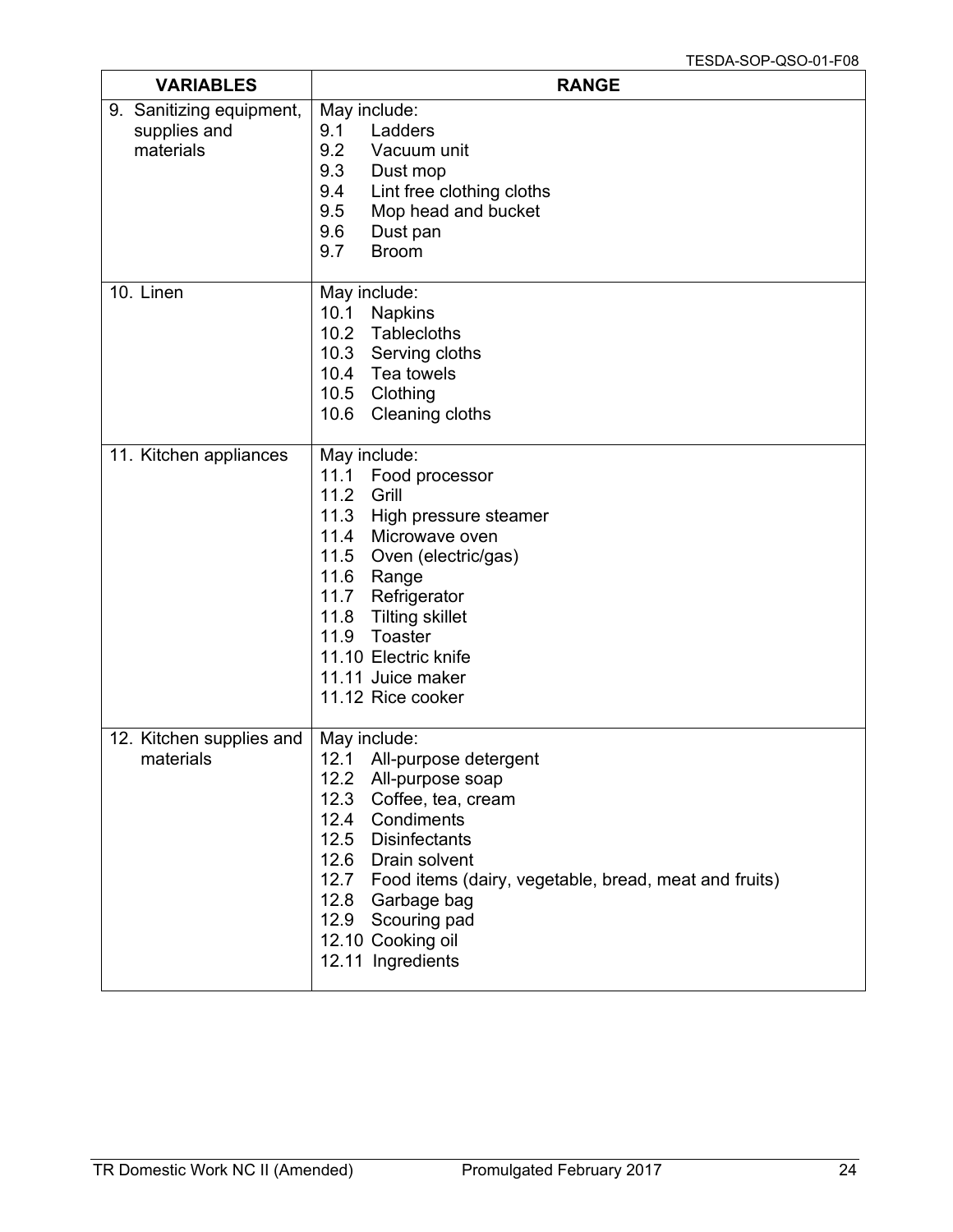| 1. Critical aspects of | Assessment requires evidence that the candidate:                                                                               |
|------------------------|--------------------------------------------------------------------------------------------------------------------------------|
| competency             | Cleaned surfaces and floors<br>1.1                                                                                             |
|                        | 1.2<br>Cleaned furnishings and fixtures                                                                                        |
|                        | 1.3<br>Made-up beds and cots                                                                                                   |
|                        | Cleaned toilets and bathrooms<br>1.4                                                                                           |
|                        | 1.5<br>Sanitized rooms                                                                                                         |
|                        | 1.6<br>Maintained clean room environment                                                                                       |
|                        | 1.7<br>Cleaned kitchen                                                                                                         |
| 2. Required Knowledge  | 2.1<br>Procedures in Cleaning, Polishing, Disinfecting and Sanitizing<br>Rooms (Living Room, Dining Room, Bedrooms, Bathrooms, |
|                        | Toilets and Kitchen)                                                                                                           |
|                        | 2.2<br>Types and Characteristics of Floors                                                                                     |
|                        | 2.3<br>Method of Removing Suitable Dirt/Stain                                                                                  |
|                        | 2.4<br>Types/Uses/Functions of Cleaning Equipment, Supplies and<br><b>Materials</b>                                            |
|                        | 2.5<br>Glass Types, including defects                                                                                          |
|                        | 2.6<br>Methods of Identifying Stains, Mud, Dirt and Grease                                                                     |
|                        | 2.7<br><b>Stain Removal Techniques</b>                                                                                         |
|                        | 2.8<br>Effects of Pre-Existing Conditions on Safe Work Practices                                                               |
|                        | 2.9<br>Procedures in Arranging Furniture                                                                                       |
|                        | 2.10<br>Types and Characteristics of Furniture and Furnishings                                                                 |
|                        | 2.11<br>Procedures in Bed Making                                                                                               |
|                        | 2.12<br>Knowledge on Different Linen and Fabric                                                                                |
|                        | Procedures in Cleaning and Maintaining Room Furniture and<br>2.13<br>Furnishings                                               |
|                        | 2.14<br>Knowledge on Different Areas Where Dirt and Dust Can<br><b>Easily Accumulate</b>                                       |
|                        | 2.15 Schedule of House Chores                                                                                                  |
|                        | 2.16 Types of Ancillary Rooms                                                                                                  |
|                        | 2.17 Types of Home Set-Up                                                                                                      |
|                        | 2.18<br>Types of Living Room Appliances and Ornament                                                                           |
| 3. Required Skills     | 3.1<br>Cleaning and Maintaining rooms (living room, bedroom,<br>bathroom, toilet and kitchen)                                  |
|                        | 3.2<br>Handling and Disposing of Chemical                                                                                      |
|                        | 3.3<br>Reporting and Recording Information                                                                                     |
|                        | 3.4<br>Communicating with others                                                                                               |
|                        | <b>Minimizing Waste</b><br>3.5                                                                                                 |
|                        | 3.6<br><b>Decanting Chemicals</b>                                                                                              |
|                        | 3.7<br><b>Arranging Furniture</b>                                                                                              |
|                        | 3.8<br>Making-up Beds                                                                                                          |
|                        | 3.9<br><b>Equipment Operation and Cleaning</b>                                                                                 |
|                        | 3.10<br>Work Planning and Organization                                                                                         |
|                        | <b>Waste Minimization</b><br>3.11                                                                                              |
|                        | 3.12<br><b>Decanting Chemicals</b>                                                                                             |
|                        |                                                                                                                                |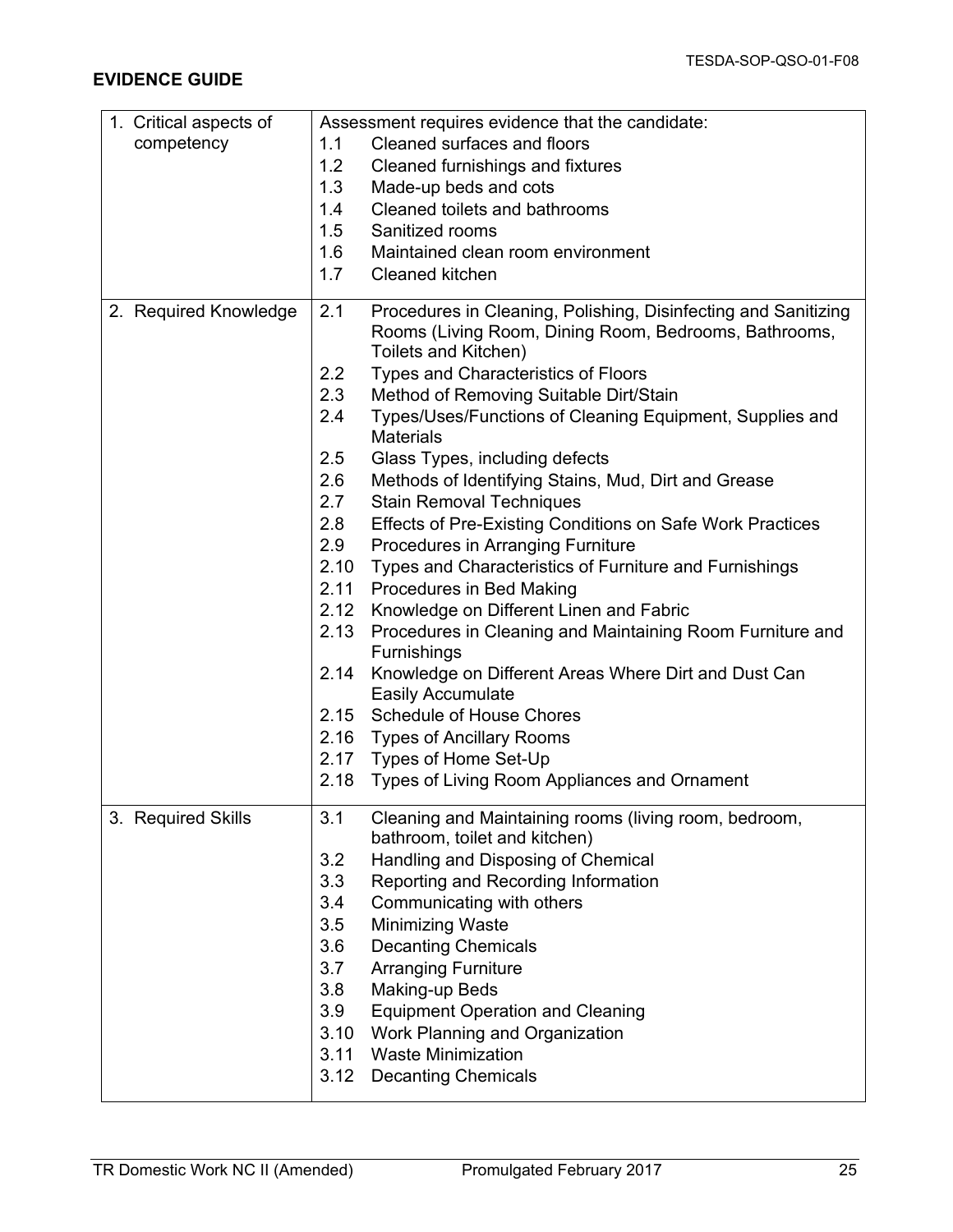| 4. Resource   | The following resources should be provided:                                        |
|---------------|------------------------------------------------------------------------------------|
| Implications  | Copies of Relevant Standards, Training Books and<br>4.1                            |
|               | <b>Assessment Planning Guides</b>                                                  |
|               | <b>Accident Report Forms</b><br>4.2                                                |
|               | 4.3<br>Job Specifications and Reporting Forms                                      |
|               | 4.4<br>Access to a Suitable Venue                                                  |
|               | 4.5<br>Manufacturer/Enterprise Product Specifications                              |
|               | 4.6<br>A range of equipment, including personal protective                         |
|               | equipment and relevant cleaning or spot removing chemicals                         |
|               | 4.7<br>Material safety data sheets and equipment operating manuals,<br>if relevant |
|               | 4.8<br>Access to a registered provider of assessment services                      |
|               | <b>Chemical Color Charts</b><br>4.9                                                |
|               |                                                                                    |
| 5. Methods of | Competency in this unit must be assessed through:                                  |
| Assessment    | <b>Written Test/Examination</b><br>5.1                                             |
|               | 5.2<br>Demonstration with questioning                                              |
|               | 5.3<br>Observation with questioning                                                |
|               | 5.4<br><b>Oral Questioning/Interview</b>                                           |
|               | 5.5<br>Portfolio Assessment                                                        |
|               |                                                                                    |
| 6. Context of | 6.1<br>Competency may be assessed in the workplace or in a                         |
| Assessment    | simulated work setting.                                                            |
|               |                                                                                    |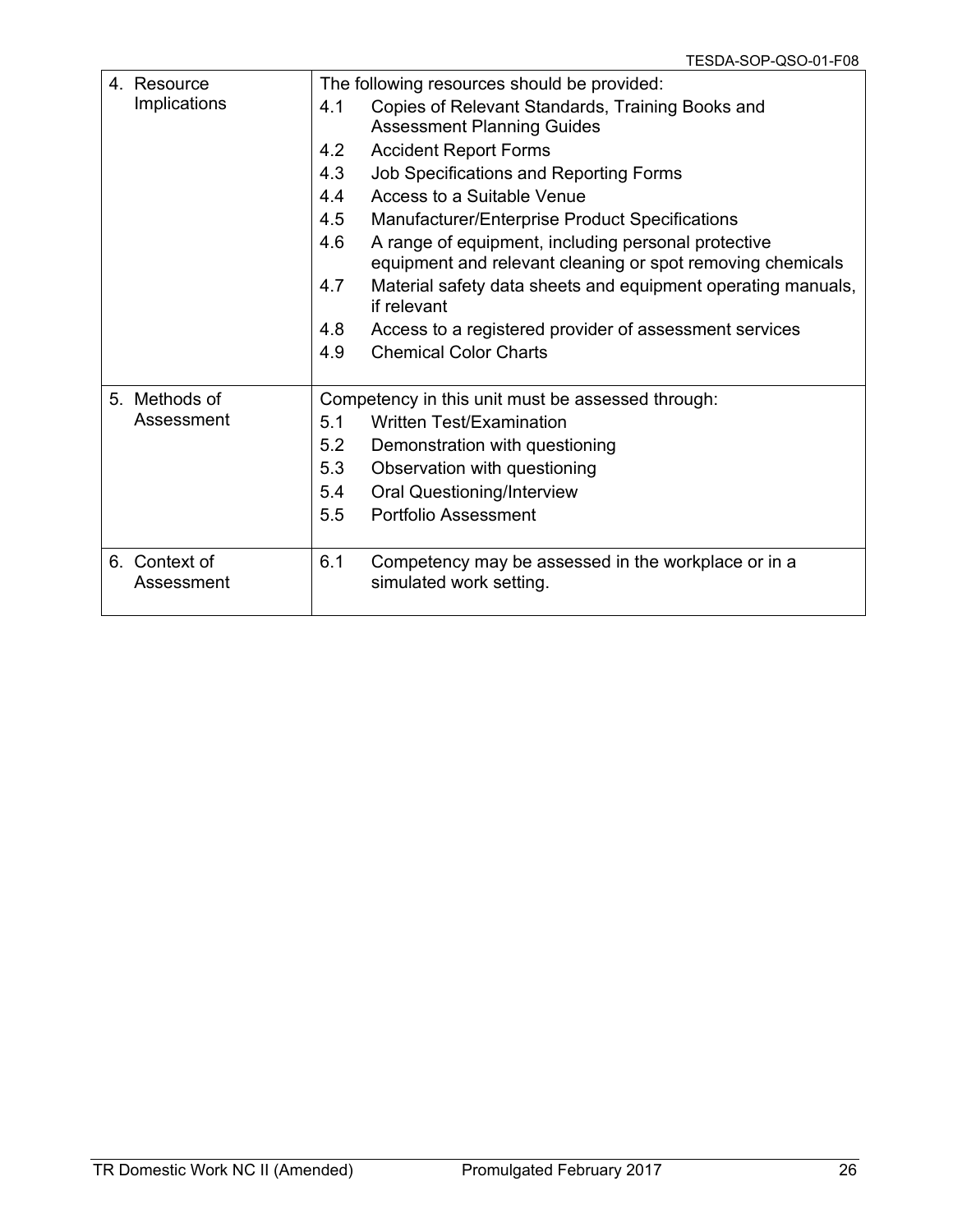#### **UNIT OF COMPETENCY : WASH AND IRON CLOTHES, LINEN AND FABRIC**

#### **UNIT CODE : HCS913302**

**UNIT DESCRIPTOR :** This unit covers the knowledge, skills and attitudes in washing and ironing clothes, linen and fabric. It includes checking and sorting soiled clothes, linen and fabric, removing stains, preparing washing equipment and supplies, performing laundry, drying and ironing clothes, linen and fabric.

| <b>ELEMENTS</b>           |      | <b>PERFORMANCE CRITERIA</b>                                                                    |
|---------------------------|------|------------------------------------------------------------------------------------------------|
|                           |      | Italicized terms are elaborated in the Range of Variables                                      |
| 1. Check and sort         | 1.1  | Soiled clothes, linen and fabrics are sorted according to texture,                             |
| clothes, linens and       |      | color, size and defects.                                                                       |
| fabrics                   | 1.2  | <b>Sorted items</b> are prioritized according to the cleaning process                          |
|                           |      | required ad the urgency of the item.                                                           |
|                           | 1.3  | Defective clothing, linen and fabric are sewn/darned using                                     |
|                           |      | appropriate threads and stitches.                                                              |
| 2. Remove stains          | 2.1  | Personal protective paraphernalia are worn in accordance with                                  |
|                           | 2.2  | standard operating procedures (SOPs).                                                          |
|                           |      | Stain removing agents and chemicals are used in accordance<br>with manufacturer's instruction. |
|                           | 2.3  | Stains are treated and removed using correct chemicals or                                      |
|                           |      | agents.                                                                                        |
|                           | 2.4  | All stain removing agents and chemicals are stored following                                   |
|                           |      | safety procedures.                                                                             |
| 3. Prepare washing        | 3.1  | <b>Laundry area</b> is cleaned and made ready at all times.                                    |
| equipment and             | 3.2  | Laundry supplies and materials are prepared and made                                           |
| supplies                  |      | available at all times.                                                                        |
|                           | 3.3  | Washing machine is checked and prepared for operation per                                      |
|                           |      | manual procedures.                                                                             |
| 4. Perform laundry        | 4.1  | Correct laundry method is selected as per SOPs.                                                |
|                           | 4.2  | Clothes, linen and fabric are washed according to the labeling                                 |
|                           |      | codes and washing instructions.                                                                |
|                           | 4.3  | Laundry equipment is used in accordance with manufacturer's                                    |
|                           | 4.4  | instruction.<br>Clothes, linen and fabric are freed from stain, dirt and unpleasant            |
|                           |      | odor after washing based on procedures.                                                        |
|                           | 4.5  | Washed clothes, linen and fabric are sun-dried/machine dried as                                |
|                           |      | per instructions.                                                                              |
|                           | 4.6  | Dried clothes, linen and fabric are freed from unpleasant odor                                 |
|                           |      | and static cling.                                                                              |
|                           | 4.7  | Washing area is cleaned in accordance with safety and health                                   |
|                           |      | procedures.                                                                                    |
|                           | 4.8  | Equipment is cleaned after use in accordance with                                              |
|                           |      | manufacturer's instructions.                                                                   |
|                           | 4.9  | All cleaning materials and equipment are stored following safety                               |
|                           | 4.10 | procedures.<br>Routine maintenance is carried out or arranged as per standard                  |
|                           |      | operating procedures.                                                                          |
| 5. Dry clothes, linen and | 5.1  | Washed clothes, linen and fabric are dried according to                                        |
| fabric                    |      | procedures.                                                                                    |
|                           | 5.2  | Drying machine is prepared according to procedure.                                             |
|                           | 5.3  | Dried clothes, linen and fabric are removed when dryer bell rings                              |
|                           |      | or stops to prevent wrinkles and to minimize need for ironing.                                 |
|                           | 5.4  | Clothes, linen and fabric are dried without wrinkles according to                              |
|                           |      | procedures.                                                                                    |
| 6. Iron clothes, linens   | 6.1  | Ironing is done in accordance to the standard procedures.                                      |
| and fabrics               | 6.2  | Ironed clothes, linens and fabrics are folded, placed in a hanger                              |
|                           |      | and stored in designated cabinets as per instructions.                                         |
|                           | 6.3  | <i>Ironing equipment and materials</i> are stored in the appropriate                           |
|                           |      | area following safety procedures.                                                              |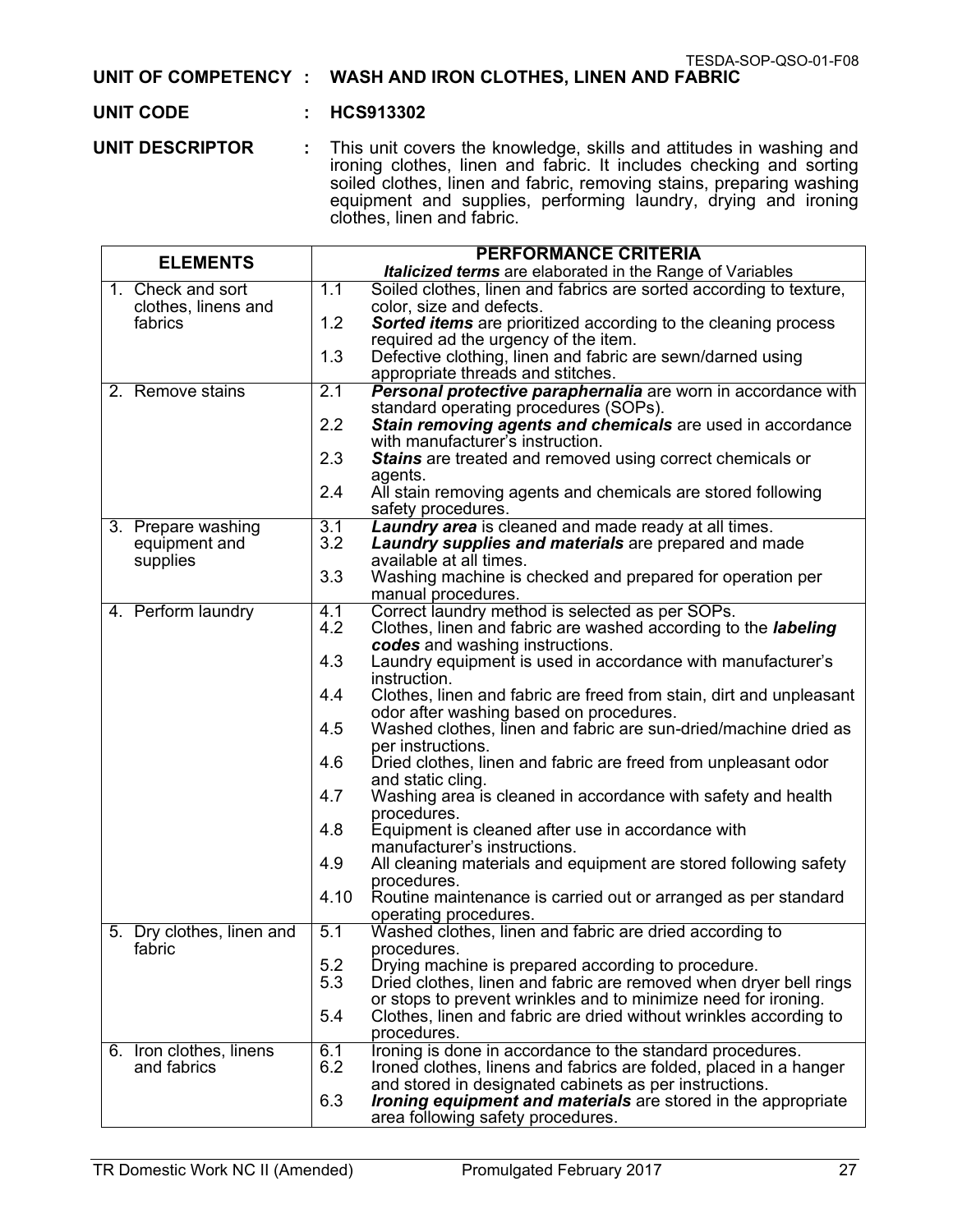| <b>VARIABLES</b>                            | <b>RANGE</b>                                                                                                                                                                                                                           |
|---------------------------------------------|----------------------------------------------------------------------------------------------------------------------------------------------------------------------------------------------------------------------------------------|
| 1. Sorted Items                             | May include:<br><b>Soiled/Defective Clothes</b><br>1.1<br>1.2<br>Linen<br>1.3<br>Fabrics                                                                                                                                               |
| 2. Personal Protective<br>Paraphernalia     | May include:<br>2.1<br>Gloves<br>2.2<br>Apron                                                                                                                                                                                          |
| 3. Stains                                   | May include:<br>3.1<br>Coffee<br>3.2<br>Cola<br>3.3<br>Cordial<br>3.4<br><b>Chewing Gum</b><br>3.5<br>Food<br>3.6<br>Mud/Dirt<br>3.7<br>Grease<br>3.8<br><b>Blood</b><br>3.9<br><b>Fruit Stains</b><br>3.10<br>Wine                    |
| 4. Stain Removers                           | May include:<br><b>Acid Cleaners</b><br>4.1<br>4.2 Alkali Cleaners<br>4.3 Chlorine Bleach<br>4.4<br>All-Purpose Detergent                                                                                                              |
| 5. Laundry Area                             | May include:<br>5.1<br>Washers<br>5.2<br><b>Dryers</b><br>5.3<br>Clothesline<br><b>Clothes Pins</b><br>5.4<br>5.5<br><b>Clothespin Bag</b><br>5.6<br><b>Clothes Rack for Indoor Drying</b>                                             |
| 6. Laundry Supplies and<br><b>Materials</b> | May include:<br>6.1<br><b>Sorting Baskets/Shelves</b><br>6.2<br>Hangers<br>6.3<br><b>Stain Removing Agents</b><br><b>Fabric Softener</b><br>6.4<br><b>Chlorine Bleach</b><br>6.5<br>6.6<br>Laundry Bag<br>6.7<br><b>Laundry Basket</b> |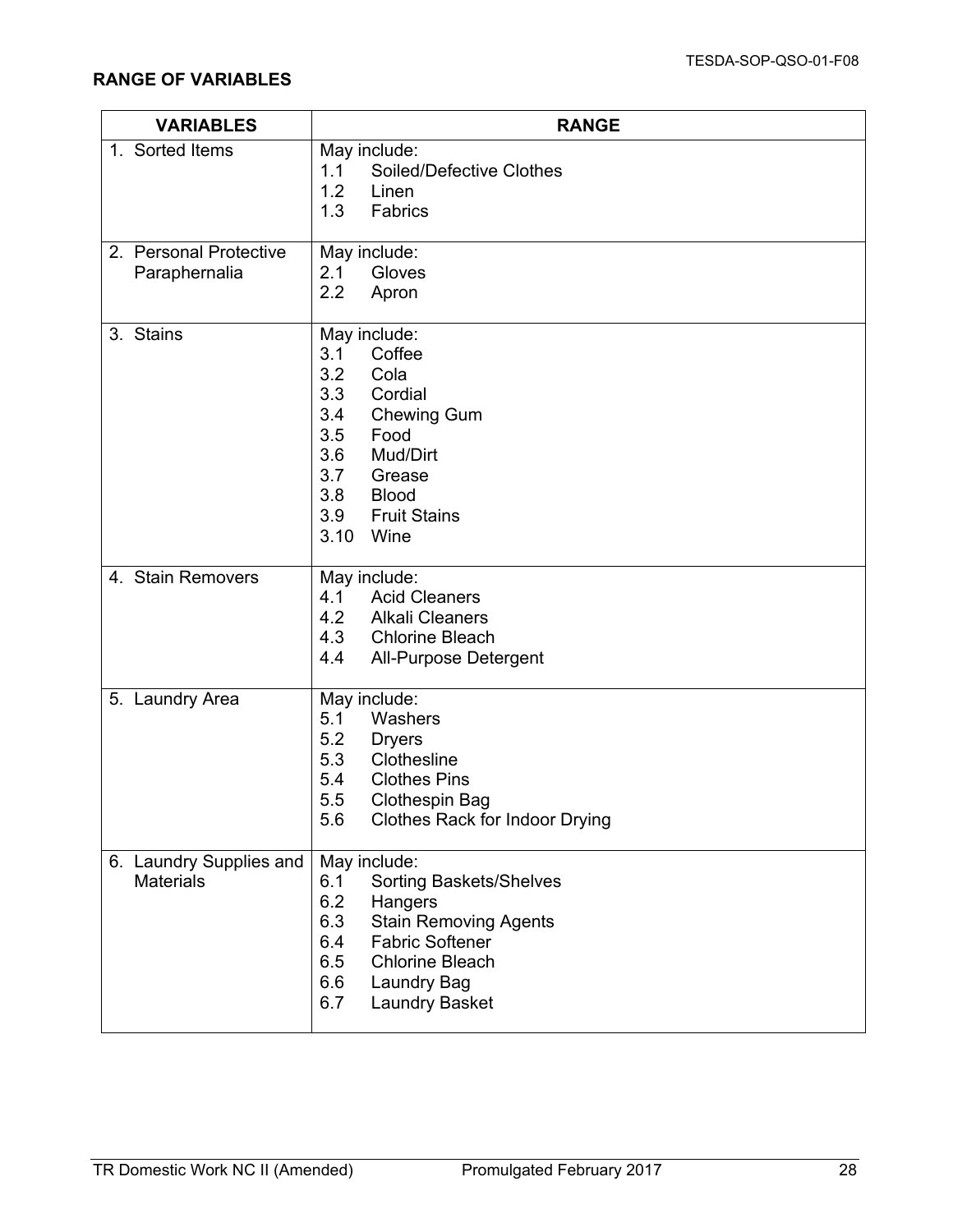| 1. Critical aspects of<br>competency | Assessment requires evidence that the candidate:<br>Checked and sorted soiled clothes, linen and fabric<br>1.1<br>1.2<br><b>Removed stains</b><br>1.3<br>Prepared washing equipment and supplies<br>1.4<br>Performed laundry<br>1.5<br>Dried clothes, linen and fabric<br>1.6<br>Ironed clothes, linen and fabric                                                                                                                                                                                                                                                                                                                                                                                                                                                                                                                                                                                                                                                                                                                                                                                                                                                                                                                                                                                                                                                                                                                                                                         |
|--------------------------------------|-------------------------------------------------------------------------------------------------------------------------------------------------------------------------------------------------------------------------------------------------------------------------------------------------------------------------------------------------------------------------------------------------------------------------------------------------------------------------------------------------------------------------------------------------------------------------------------------------------------------------------------------------------------------------------------------------------------------------------------------------------------------------------------------------------------------------------------------------------------------------------------------------------------------------------------------------------------------------------------------------------------------------------------------------------------------------------------------------------------------------------------------------------------------------------------------------------------------------------------------------------------------------------------------------------------------------------------------------------------------------------------------------------------------------------------------------------------------------------------------|
| 2. Required Knowledge                | 2.1<br>Procedures in Sorting Laundry<br>2.2<br>Principles and Procedures in Darning Holes and Tears<br>2.3<br>Hygiene, Health and Safety issues Specific to Laundry<br>Operations<br>2.4<br>Types/Uses and Handling of Laundry Chemicals<br>2.5<br>Principles and Procedures in Removing Stains<br>2.6<br><b>Types/Uses of Stain Removing Agents</b><br>2.7<br>Language Label (Fabric and Garments Labels)<br>2.8<br>Types and Characteristics of Clothes, Linen and Fabric<br>2.9<br>Standard Procedures in Checking and Preparing Washing<br>Machine<br>2.10<br>Procedures in Preparing Laundry Supplies and Materials<br>2.11<br>Preparing Mixtures or Bleaching Solutions<br>2.12<br>Types and Uses of Washing Machines and Dryers<br>2.13<br>Principles and Procedures in Washing, Drying and Ironing<br><b>Clothes, Linen and Fabric</b><br>2.14<br>Hygiene, Health and Safety Issues of Specific Relevance to<br><b>Laundry Operations</b><br>2.15<br>Maintenance of Laundry Area<br>2.16<br>Procedures in Drying Clothes, Linen and Fabric<br>2.17<br>Procedures in Ironing Clothes, Linen and Fabric<br>2.18<br>Types/Uses of Ironing Equipment, Tools and Paraphernalia<br>2.19<br>Procedures in Storing Clothes, Linen and Fabric<br>2.20<br><b>Basics of Pressing</b><br>2.21<br>Types and Uses of Irons, Ironing Boards and Ironing<br>Accessories<br>2.22<br>Types and Use of Hangers<br>2.23<br><b>Folding Method and Techniques</b><br>2.24<br><b>Pressing Procedures</b> |
| 3. Required Skills                   | 3.1<br>Checking and sorting soiled clothes, linen and fabric<br>3.2<br><b>Removing Stains</b><br>3.3<br>Preparing washing equipment and supplies<br>3.4<br>Performing laundry<br>3.5<br>Drying clothes, linen and fabric<br>3.6<br>Ironing clothes, linen and fabric                                                                                                                                                                                                                                                                                                                                                                                                                                                                                                                                                                                                                                                                                                                                                                                                                                                                                                                                                                                                                                                                                                                                                                                                                      |
| 4. Resource<br>Implications          | The following resources should be provided:<br>Facilities, equipment, supplies and materials relevant to the<br>4.1<br>unit of competency                                                                                                                                                                                                                                                                                                                                                                                                                                                                                                                                                                                                                                                                                                                                                                                                                                                                                                                                                                                                                                                                                                                                                                                                                                                                                                                                                 |
| 5. Methods of<br>Assessment          | Competency in this unit must be assessed through:<br><b>Written Test/Examination</b><br>5.1<br>5.2<br>Demonstration with questioning<br>5.3<br>Observation with questioning<br>5.4<br><b>Oral Questioning/Interview</b><br>5.5<br>Portfolio Assessment                                                                                                                                                                                                                                                                                                                                                                                                                                                                                                                                                                                                                                                                                                                                                                                                                                                                                                                                                                                                                                                                                                                                                                                                                                    |
| 6. Context of<br>Assessment          | 6.1<br>Competency may be assessed in the workplace or in a<br>simulated work setting.                                                                                                                                                                                                                                                                                                                                                                                                                                                                                                                                                                                                                                                                                                                                                                                                                                                                                                                                                                                                                                                                                                                                                                                                                                                                                                                                                                                                     |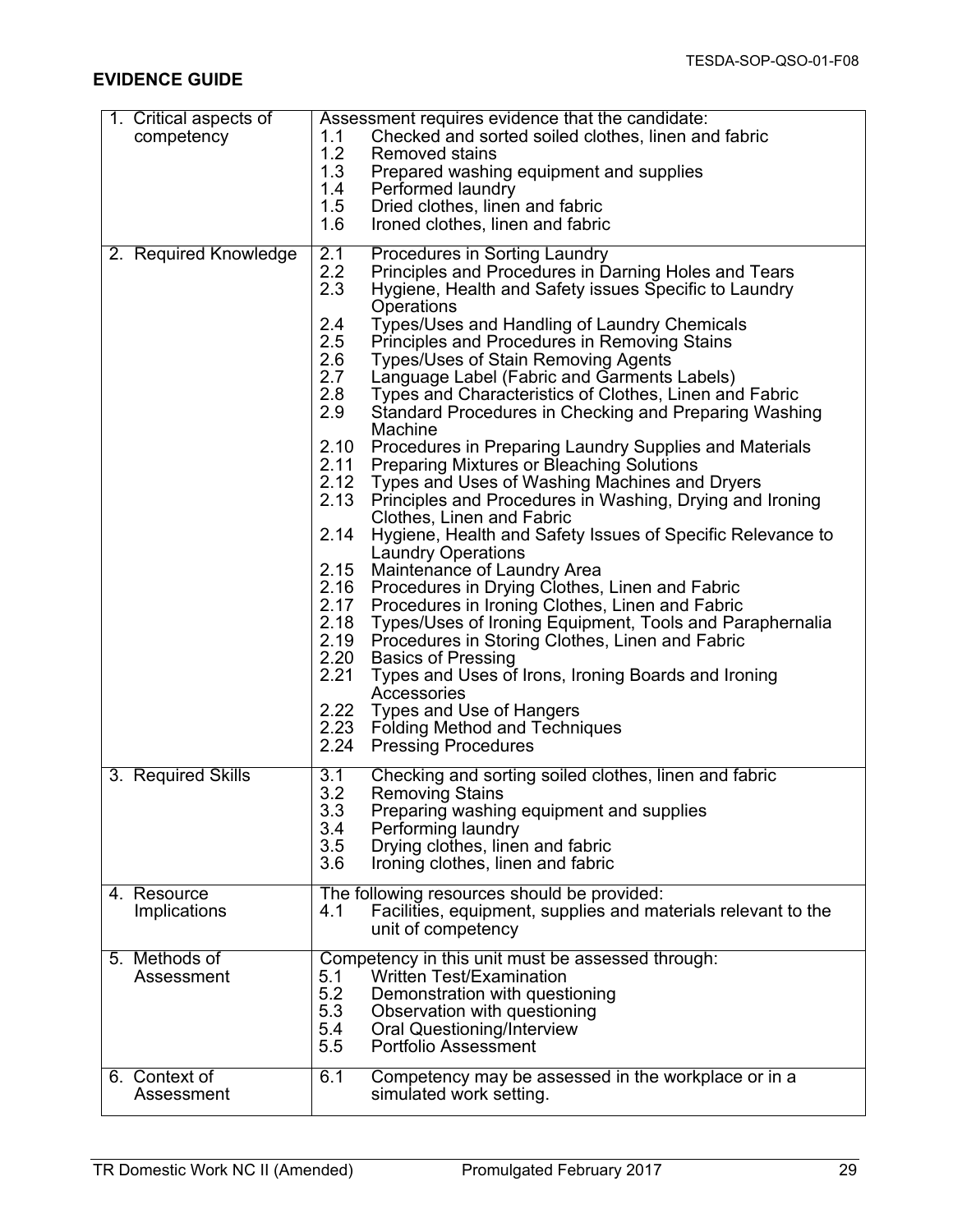#### **UNIT OF COMPETENCY : PREPARE HOT AND COLD MEALS/FOOD**

#### **UNIT CODE : HCS913303**

**UNIT DESCRIPTOR :** This unit covers the knowledge, skills and attitudes in preparing ingredients, cooking, presenting cooked meals and dishes, preparing appetizers, preparing sauces, dressing, garnishes, desserts, salads, sandwiches, storing excess foods and ingredients and converting unconsumed cooked and uncooked food.

| <b>ELEMENTS</b>         | <b>PERFORMANCE CRITERIA</b>                                                                  |
|-------------------------|----------------------------------------------------------------------------------------------|
|                         | <b>Italicized terms</b> are elaborated in the Range of Variables                             |
| 1. Prepare ingredients  | 1.1<br>Ingredients are purchased in accordance with purchase list.                           |
| according to recipes    | 1.2<br>"Mise en place" is checked as per SOPs.                                               |
|                         | Thawing is prepared according to thawing procedures.<br>1.3                                  |
|                         | Meat are prepared according to procedures and prescribed<br>1.4<br>recipe.                   |
|                         | 1.5<br>Vegetables are prepared according to the manner of                                    |
|                         | preparation.                                                                                 |
|                         | Seafood are prepared according to method of preparation.<br>1.6                              |
| 2. Cook meals and       | 2.1<br>Soup is cooked as per menu.                                                           |
| dishes according to     | Vegetable dishes are cooked according to recipe.<br>2.2                                      |
| recipes                 | 2.3<br>Meat dishes are cooked according to culinary methods.                                 |
|                         | Poultry and game dishes are cooked according to recipe.<br>2.4                               |
|                         | Sea food dishes are cooked according to recipe.<br>2.5                                       |
|                         | 2.6<br>Egg dishes are cooked according to client's preference.                               |
|                         | 2.7<br>Pasta grain and farinaceous dishes are cooked according to                            |
|                         | recipe.                                                                                      |
|                         |                                                                                              |
| 3. Present cooked       | 3.1<br>Serving portion is standardized.                                                      |
| dishes                  | 3.2<br>Presentation of cooked dishes are developed and corrected in<br>accordance with SOPs. |
|                         | 3.3<br>Food quality is maintained and checked as per SOPs.                                   |
|                         | 3.4<br>Time and temperature condition of foods is ensured before                             |
|                         | serving based on freezing temperature.                                                       |
|                         |                                                                                              |
| 4. Prepare sauces,      | 4.1<br>Materials, equipment/utensils are prepared prior to                                   |
| dressings and           | preparation of sauces, dressings and garnishes as per SOPs.                                  |
| garnishes               | Sauces, garnishes, hot and cold dressing is prepared as per<br>4.2                           |
|                         | SOP <sub>s.</sub>                                                                            |
| 5<br>Prepare appetizers | 5.1<br>D'oeuvres is prepared according to requirement and<br>preference of client.           |
|                         | 5.2<br>Canape's are prepared according to requirement for                                    |
|                         | preference of client.                                                                        |
|                         | 5.3<br>Finger foods are prepared according to requirement or                                 |
|                         | preference of client.                                                                        |
|                         |                                                                                              |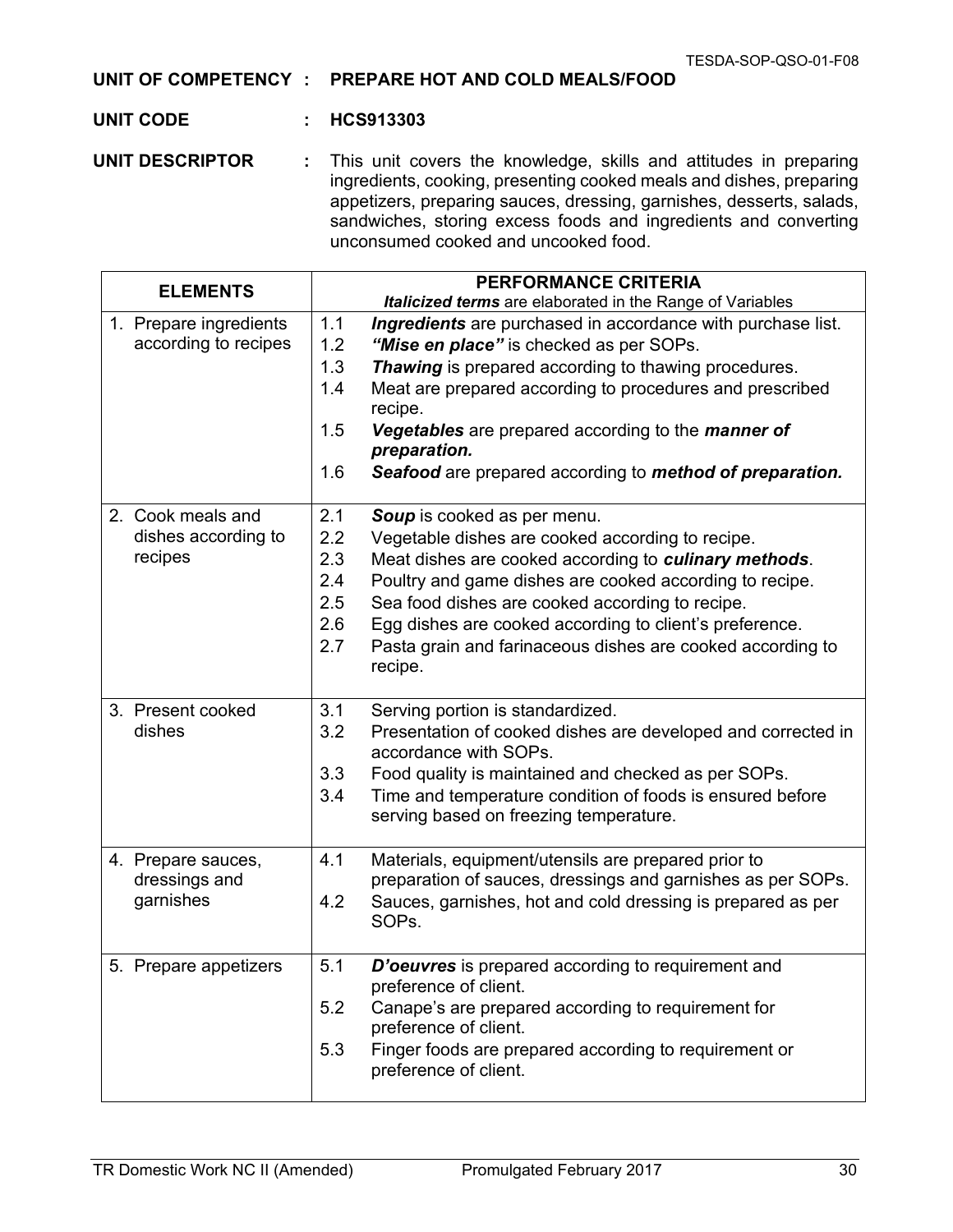|                                          | 1 CODA-OUP-QOU-U I-FUO                                                                                                                                                |
|------------------------------------------|-----------------------------------------------------------------------------------------------------------------------------------------------------------------------|
| <b>ELEMENTS</b>                          | <b>PERFORMANCE CRITERIA</b><br><b>Italicized terms</b> are elaborated in the Range of Variables                                                                       |
| 6. Prepare desserts and<br>salads        | 6.1<br>Materials, equipment/utensils used for cooking are prepared<br>as per SOPs.                                                                                    |
|                                          | 6.2<br>Sherbets, ices and ice cream are prepared in accordance with<br>prescribed procedures.                                                                         |
|                                          | 6.3<br>Fruit desserts are prepared as per prescribed procedures.                                                                                                      |
|                                          | 6.4<br>Pastry desserts are prepared as per prescribed procedures.                                                                                                     |
|                                          | 6.5<br>Mousse is prepared as per prescribed procedures.                                                                                                               |
|                                          | 6.6<br>Cold salads and molded salads are prepared as per<br>prescribed procedures.                                                                                    |
| 7. Prepare sandwiches                    | 7.1<br>Hot sandwiches are prepared as per SOPs.                                                                                                                       |
|                                          | 7.2<br><b>Cold dressings</b> are prepared as per SOPs.                                                                                                                |
|                                          | 7.3<br>Hot sauces are prepared as per SOPs.                                                                                                                           |
|                                          | 7.4<br>Cold sauces are prepared as per SOPs.                                                                                                                          |
| 8. Store excess foods<br>and ingredients | 8.1<br>Unconsumed cooked food is stored according to procedures.<br>8.2<br>Excess ingredients are stored according to client's<br>requirement.                        |
|                                          | 8.3<br>Proper method of refrigeration is implemented as per SOPs.<br>8.4<br>Proper storing of dry and wet food/ingredients is implemented<br>in accordance with SOPs. |
| 9. Convert unconsumed<br>cooked food     | Unconsumed cooked food is converted/transformed into new<br>9.1<br>dishes as per SOPs.                                                                                |
|                                          | 9.2<br>Unconsumed cooked food is stored/frozen at a temperature of<br>zero degrees and in accordance with SOPs.                                                       |
|                                          | 9.3<br>Packed/wrapped uncooked foods are frozen at zero degrees<br>F temperature and in accordance with SOPs.                                                         |
|                                          | 9.4<br>Packed/wrapped food for storage is prepared as per SOPs.<br>9.5<br>Uncooked food is maintained at proper temperature and as<br>per SOPs.                       |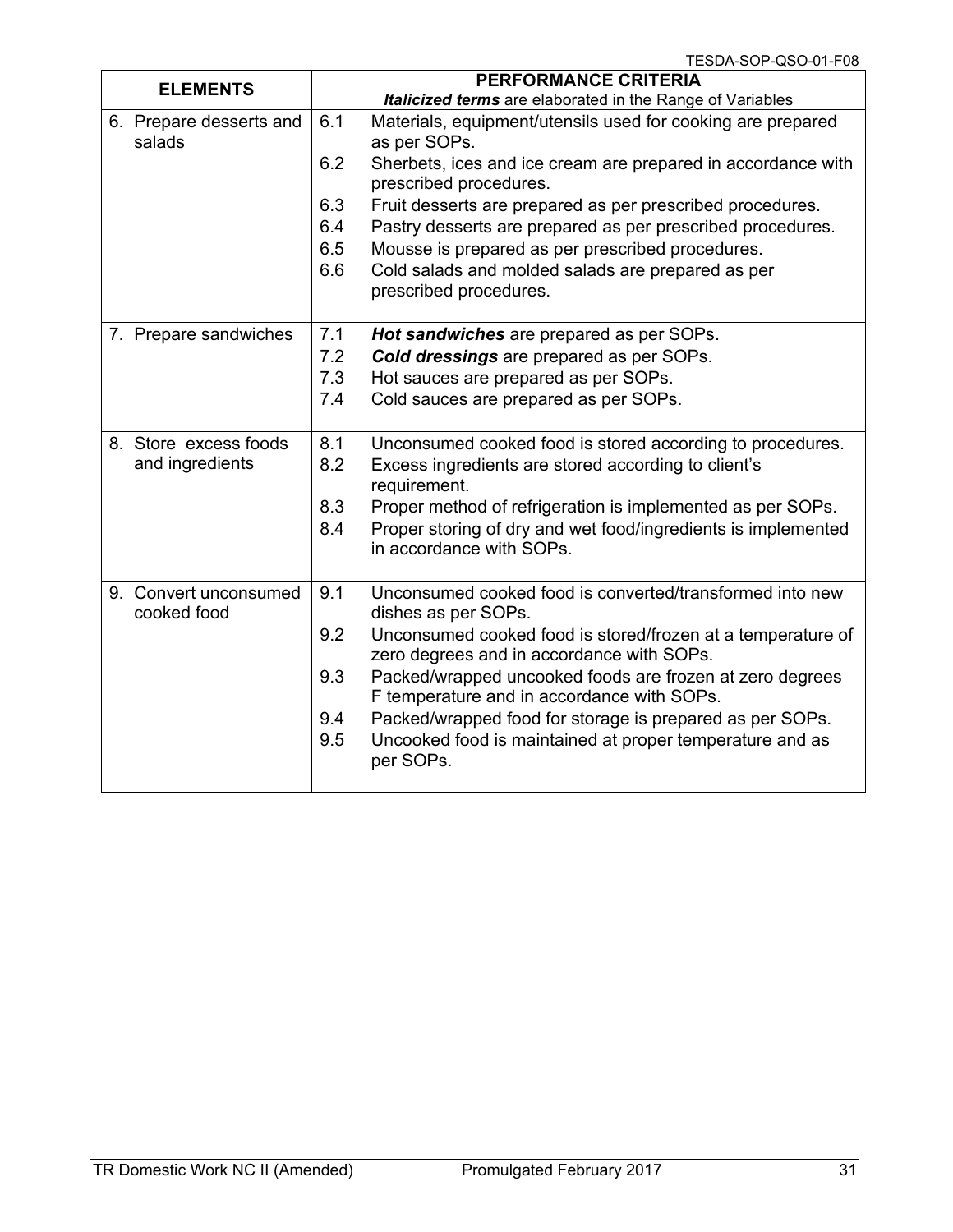| <b>VARIABLES</b>                       | <b>RANGE</b>                                                                                                                                                                                                                                                                |
|----------------------------------------|-----------------------------------------------------------------------------------------------------------------------------------------------------------------------------------------------------------------------------------------------------------------------------|
| 1. Ingredients                         | May include:<br>1.1<br>Meat<br>1.2<br>Vegetable<br>1.3<br>Seafood<br>1.4<br><b>Poultry and Game</b><br>1.5<br><b>Stock</b><br>1.6<br><b>Cold Food</b><br>1.7<br>Condiments<br>1.8<br>Milk<br>1.9 Dairies<br>1.10 Cereals<br>1.11 Flour<br>1.12 Butter Sauces<br>1.13 Fruits |
| 2. Mis en Place                        | May include:<br>Ingredients<br>2.1<br>2.2<br>Pans<br>2.3<br><b>Utensils</b><br>2.4<br><b>Plates/Serving Pieces</b>                                                                                                                                                          |
| 3. Thawing                             | May include:<br>3.1<br>Soaking<br>3.2<br>Unfreezing                                                                                                                                                                                                                         |
| 4. Vegetable Ingredient<br>Preparation | May include:<br>Skin, Peel, Pare<br>4.1<br>4.2<br>Chop, Slice, Shred, Cube<br>4.3<br>Wedge, Grate, Pure<br>4.4<br>Core, Quarter                                                                                                                                             |
| 5. Vegetable Manner of<br>Preparation  | May include:<br>5.1<br>Boiling, Blanching<br>5.2<br>Sauteing<br>5.3<br><b>Braising</b><br>5.4<br>Gratinating<br>5.5<br>Roasting/Baking                                                                                                                                      |
| 6. Seafood Ingredient<br>Preparation   | May include:<br>Chop, Slice<br>6.1<br>6.2<br>Fillet<br>6.3<br>Mince, Shred<br>6.4<br>Peel, Dice, Blanch<br>6.5<br>Marinate, Poach                                                                                                                                           |
| 7. Seafood Dishes<br>Preparation       | May include:<br>Boiling, Steaming<br>7.1<br>7.2<br>Sauteing<br>7.3<br>Deep Frying, Pan Frying<br>7.4<br>Poaching<br>7.5<br>Grilling<br>7.6<br><b>Baking</b>                                                                                                                 |
| 8. Soup Preparation                    | May include:<br>Sauteing<br>8.1<br>8.2<br>Simmering                                                                                                                                                                                                                         |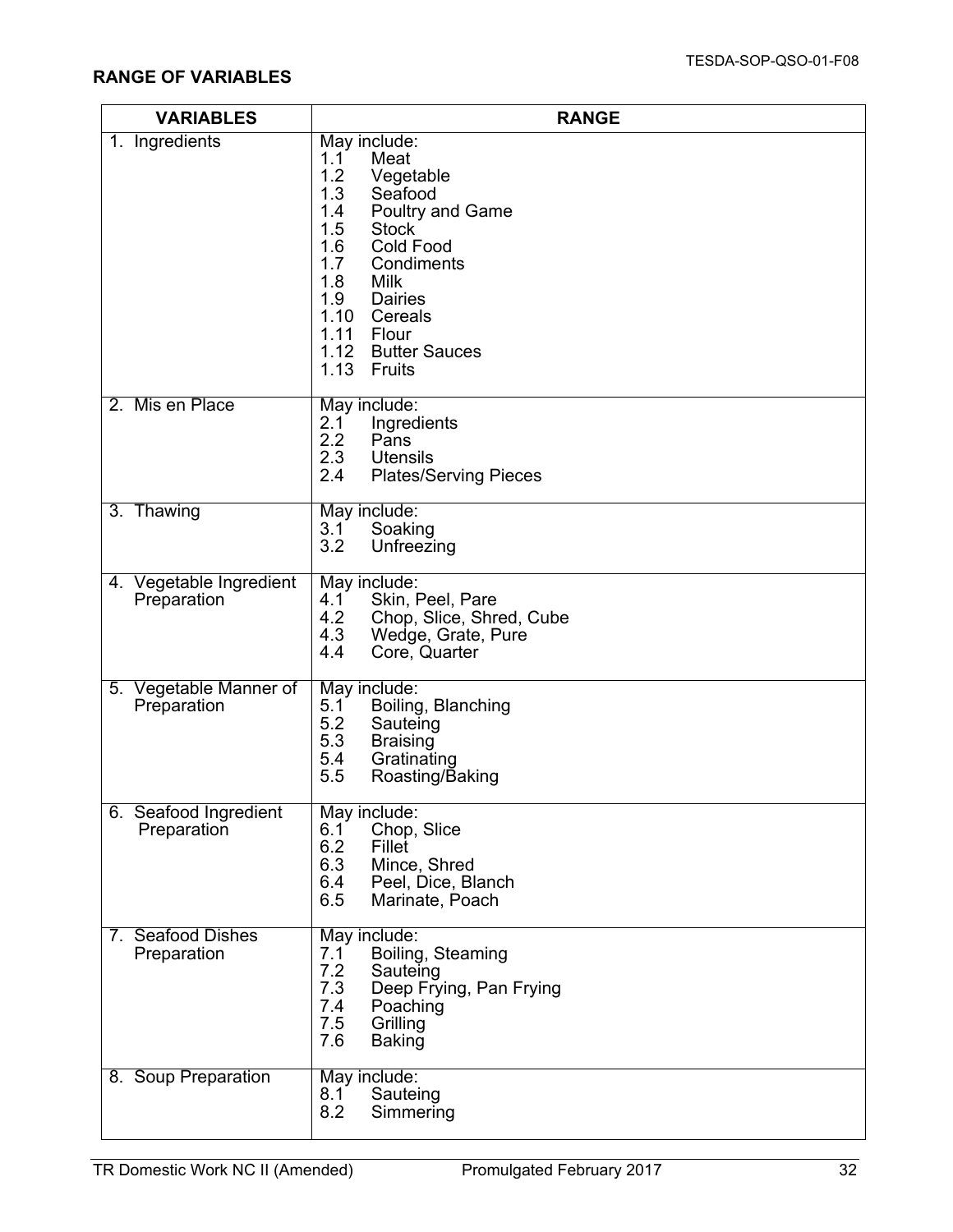| <b>VARIABLES</b>                                                | <b>RANGE</b>                                                                                                                                                                                                                                                  |
|-----------------------------------------------------------------|---------------------------------------------------------------------------------------------------------------------------------------------------------------------------------------------------------------------------------------------------------------|
| 9. Meat Ingredient<br>Preparation                               | May include:<br>Slice, Chop<br>9.1<br>9.2<br>Debone<br>9.3<br>Dice, Mince<br>9.4<br>Marinate                                                                                                                                                                  |
| 10. Meat Dishes<br>Preparation                                  | May include:<br>Boiling, Steaming, Simmering, Stewing<br>10.1<br>10.2<br>Frying (deep, pan, stir)<br>10.3<br>Sauteing<br>10.4<br>Roasting, Baking, Browning<br>10.5<br>Pressurize Cooking<br>10.6 Poaching, Blanching, Braising<br>10.7<br>Broiling, Grilling |
| 11. Poultry Ingredient<br>Preparation                           | May include:<br>11.1 Deboned<br>11.2 Chop, Slice<br>11.3 Dice, Shred, Cube<br>11.4 Mince, Skin<br>11.5<br>Marinate                                                                                                                                            |
| 12. Poultry Dishes<br>Preparation                               | May include:<br>12.1<br>Boiling, Simmering, Stewing<br>12.2<br>Frying (deep, pan, stir)<br>12.3 Sauteing<br>12.4 Braising, Grilling, Roasting<br>12.5<br>Barbecuing, Baking                                                                                   |
| 13. Egg Dishes<br>Preparation                                   | May include:<br>13.1<br><b>Boiling</b><br>13.2<br>Frying<br>13.3<br>Poaching<br>13.4<br>Basting<br>13.5<br>Baking                                                                                                                                             |
| 14. Pasta Grain and<br><b>Farinaceous Dishes</b><br>Preparation | May include:<br><b>Boiling</b><br>14.1<br>14.2<br>Steaming<br>14.3<br>Poaching<br>14.4 Sauteing<br>14.5 Gratinating<br>14.6 Baking                                                                                                                            |
| 15. Hors D'oeuvres<br>Preparation                               | May include:<br>15.1 Peel, Pare, Slice, Shred, Cubes<br>15.2 Blanch, Boiled, Steam<br>15.3<br>Marinate, Seasoned                                                                                                                                              |
| 16. Sauces                                                      | May include:<br>16.1<br><b>Sugar Syrups</b><br>16.2 Fruit Syrups<br>16.3 Fruit Purees, Sauces and Coulis<br>16.4 Chocolate-Based Sauces<br>16.5 Custard and Cremes<br>16.6 Flavoured Butters and Creams                                                       |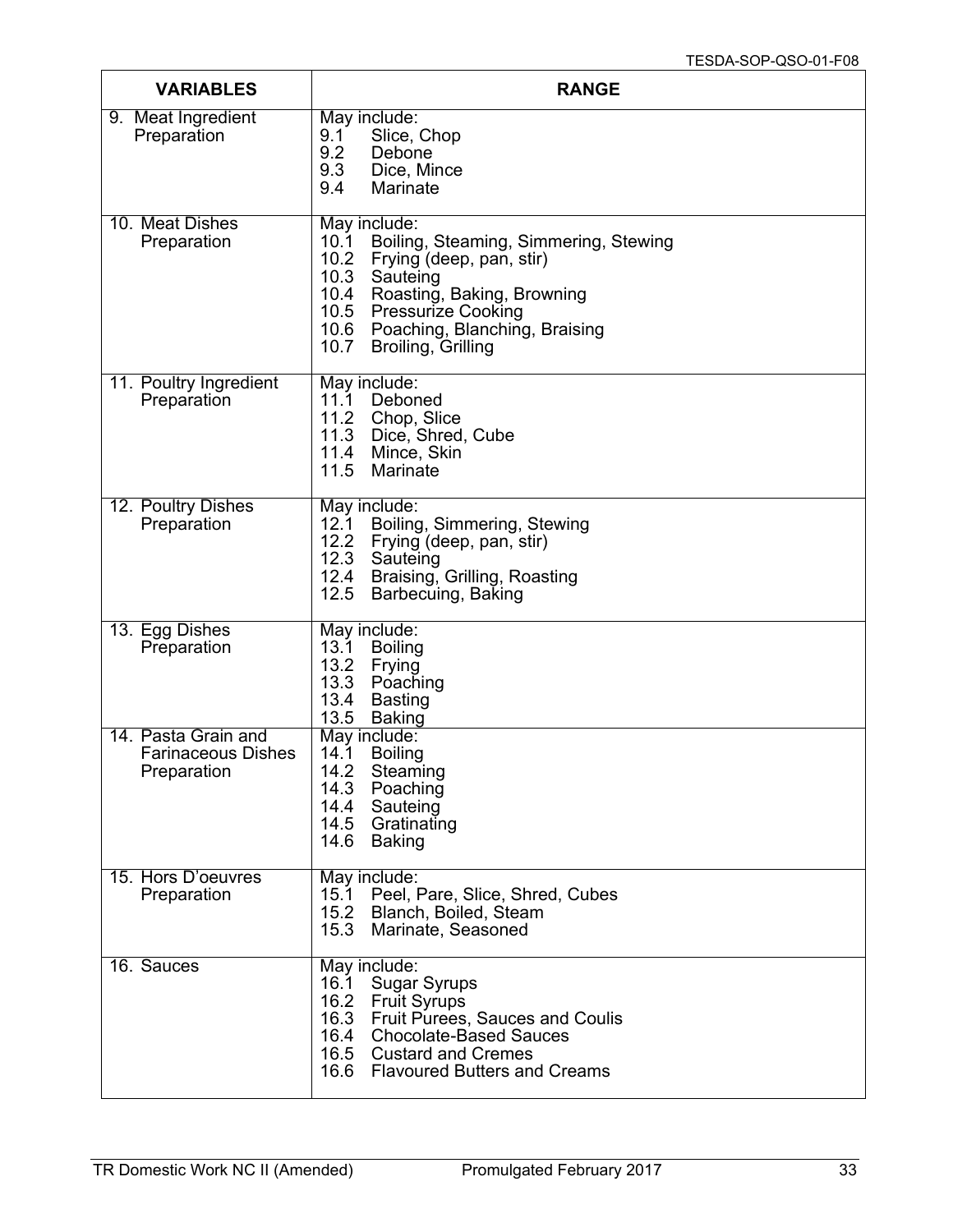| 1. Critical aspects of | Assessment requires evidence that the candidate |                                                               |
|------------------------|-------------------------------------------------|---------------------------------------------------------------|
| competency             | 1.1                                             | Prepared ingredients according to recipes                     |
|                        | 1.2                                             | Cooked meals and dishes according to recipes                  |
|                        | 1.3                                             | Presented cooked dishes                                       |
|                        | 1.4                                             | <b>Prepared appetizers</b>                                    |
|                        | 1.5                                             | Prepared sauces, dressings and garnishes                      |
|                        | 1.6                                             | Prepared desserts and salads                                  |
|                        | 1.7                                             | Prepared sandwiches                                           |
|                        |                                                 |                                                               |
|                        | 1.8                                             | Stored excess foods and ingredients                           |
|                        | 1.9                                             | Converted unconsumed cooked and uncooked food                 |
| 2. Required Knowledge  | 2.1                                             | Food Theory                                                   |
|                        | 2.2                                             | <b>Materials Specifications and Uses</b>                      |
|                        | 2.3                                             | Tools and Equipment: Uses and Specifications                  |
|                        | 2.4                                             | <b>Codes and Regulations</b>                                  |
|                        |                                                 | 2.4.1 Pertinent food and drink sanitation laws, rules and     |
|                        |                                                 | regulations                                                   |
|                        | 2.5                                             | Maintenance Operation                                         |
|                        | 2.6                                             | <b>Balance Diet</b>                                           |
|                        | 2.7<br><b>Nutrition</b>                         |                                                               |
|                        | 2.8                                             | <b>Food Serving</b>                                           |
|                        | 2.9                                             | Safe Work Practices and First Aid Regulations                 |
|                        | 2.10                                            |                                                               |
|                        |                                                 | <b>Personal Hygiene</b>                                       |
|                        | 2.11                                            | <b>Providing Safe Food</b>                                    |
|                        |                                                 | 2.12 Food and Safety Hazard                                   |
|                        |                                                 | 2.13 Safe Food Handling                                       |
|                        |                                                 | 2.14 Food Costing and Portioning                              |
|                        | 2.15 Food Storage                               |                                                               |
|                        |                                                 | 2.16 Method of Preparing Salad                                |
|                        | 2.17                                            | Handling of Kitchen Equipment                                 |
|                        |                                                 |                                                               |
| 3. Required Skills     | 3.1                                             | <b>Cooking Method</b>                                         |
|                        | 3.2                                             | Handling of Kitchen Equipment                                 |
|                        | 3.3                                             | <b>Proper Storing</b>                                         |
|                        | 3.4                                             | <b>Food Costing and Portioning</b>                            |
| 4. Resource            | The following resources should be provided:     |                                                               |
| Implications           | 4.1                                             | Facilities, equipment, supplies and materials relevant to the |
|                        |                                                 | unit of competency                                            |
| 5. Methods of          |                                                 | Competency in this unit must be assessed through:             |
| Assessment             | 5.1                                             | <b>Written Test/Examination</b>                               |
|                        | 5.2                                             | Demonstration with questioning                                |
|                        | 5.3                                             | Observation with questioning                                  |
|                        |                                                 |                                                               |
|                        | 5.4                                             | <b>Oral Questioning/Interview</b>                             |
|                        | 5.5                                             | <b>Portfolio Assessment</b>                                   |
| 6. Context of          | 6.1                                             | Competency may be assessed in the workplace or in a           |
| Assessment             |                                                 | simulated work setting.                                       |
|                        |                                                 |                                                               |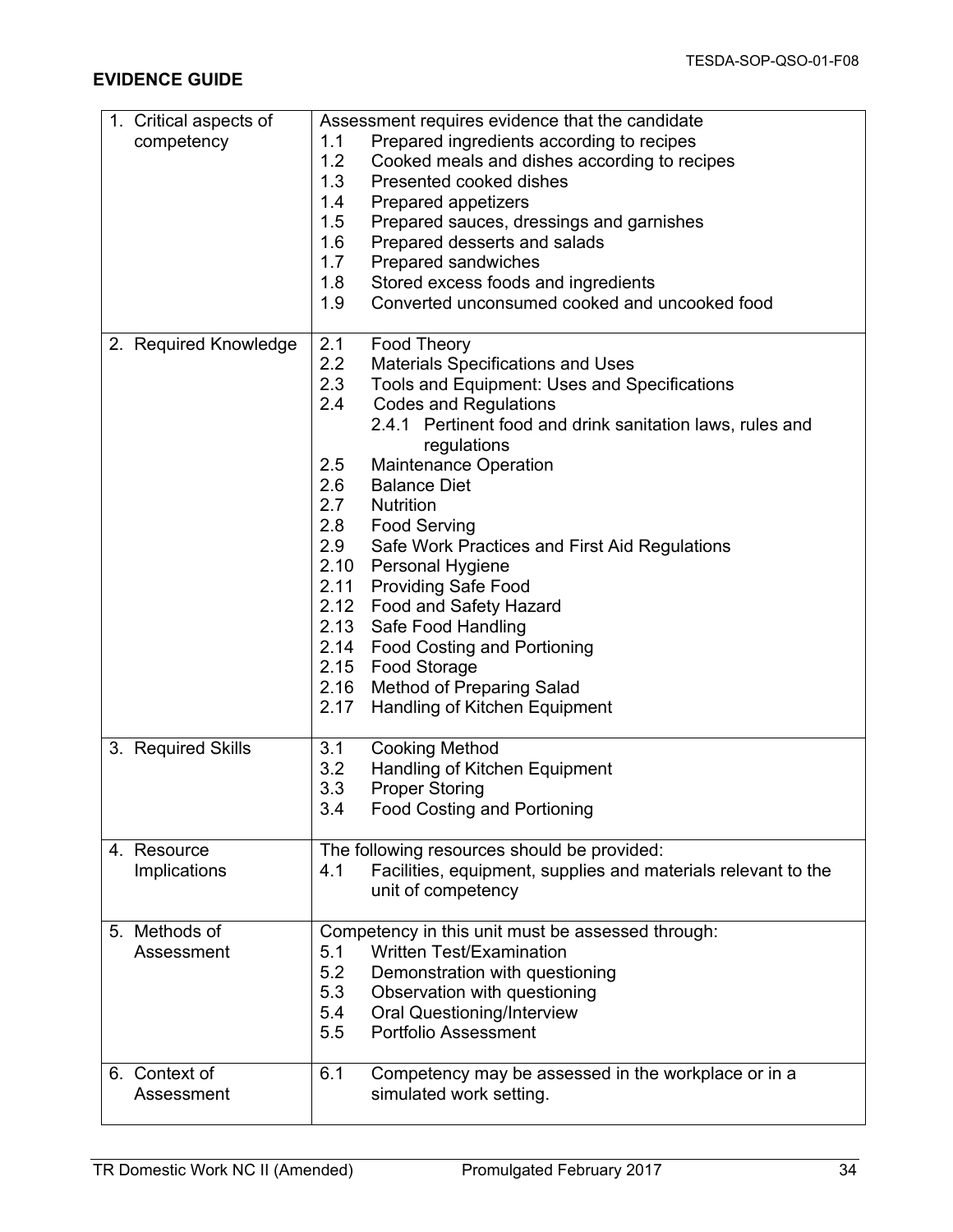### **UNIT OF COMPETENCY : PROVIDE FOOD AND BEVERAGE SERVICE**

#### **UNIT CODE : HCS913304**

**UNIT DESCRIPTOR :** This unit covers the knowledge, skills and attitudes in food and beverage service. It includes preparing dining area, setting up table, serving food and beverage and clearing table.

| <b>ELEMENTS</b>               | <b>PERFORMANCE CRITERIA</b>                                                                                                                                                                                                                                                                                                                                                                                                                                                                                                                                                                                                                                                                                                  |  |
|-------------------------------|------------------------------------------------------------------------------------------------------------------------------------------------------------------------------------------------------------------------------------------------------------------------------------------------------------------------------------------------------------------------------------------------------------------------------------------------------------------------------------------------------------------------------------------------------------------------------------------------------------------------------------------------------------------------------------------------------------------------------|--|
|                               | <b>Italicized terms</b> are elaborated in the Range of Variables                                                                                                                                                                                                                                                                                                                                                                                                                                                                                                                                                                                                                                                             |  |
| 1. Prepare dining area        | 1.1<br>Dining area is checked for cleanliness prior to service in<br>accordance with standard operating procedures and when<br>required, take corrective actions.<br>1.2<br><b>Dining environment</b> is prepared and adjusted to ensure<br>comfort and ambience of client and as appropriate.<br>1.3<br>Furniture is set up in accordance with standard operating<br>procedures.<br>Tables and table settings are checked for stability, and easy<br>1.4<br>access to client and at all times.<br><b>Equipment</b> are checked and prepared for service and as per<br>1.5<br>SÓPs.                                                                                                                                          |  |
| 2. Set-up Table               | 2.1<br>Table cloth is laid without creases and in accordance with<br>prescribed procedures.<br>2.2<br>Table appointment is laid according to standards.<br>2.3<br>Napkin folded in accordance to table napkin folding standards.<br>2.4<br>Centerpiece is arranged in accordance with standard<br>operating procedures and used appropriate equipment,<br>supplies and materials.                                                                                                                                                                                                                                                                                                                                            |  |
| 3. Serve food and<br>beverage | 3.1<br>Foods are checked for completeness and correctness before<br>serving.<br>3.2<br>Foods are placed on the tray and carried using the left hand<br>and in accordance with food and beverage serving<br>procedures.<br>3.3<br>Foods are served from the left side using the left hand in<br>serving as per SOPs.<br>3.4<br>Water gobiets are filled/refilled from the right side without<br>spilling as per SOPs.<br>3.5<br><b>Beverage</b> are taken from the bar/kitchen and inspected for<br>complete garnishing (if any).<br>3.6<br>Beverage are served on a bar tray from the right side of the<br>client being served as per SOPs.                                                                                  |  |
| 4. Clear table                | Clients are asked politely if they are finished as per SOPs.<br>4.1<br>4.2<br>Soiled plates/flat wares are bussed out from the right side of<br>the family members and brought to the washing station/area<br>as per SOPs.<br>4.3<br>Table is crumbed as per standard operating procedure.<br>4.4<br>Side plates and knives are removed from the table as per<br>SOPs.<br>Condiments/shakers and other soiled items are removed from<br>4.5<br>the table as per SOPs.<br>Ashtrays are replaced as per SOPs.<br>4.6<br>Additional requests are asked politely from clients as per<br>4.7<br>SOP <sub>s.</sub><br>Clients' needs are checked form time to time until they move<br>4.8<br>out from the dining area as per SOPs. |  |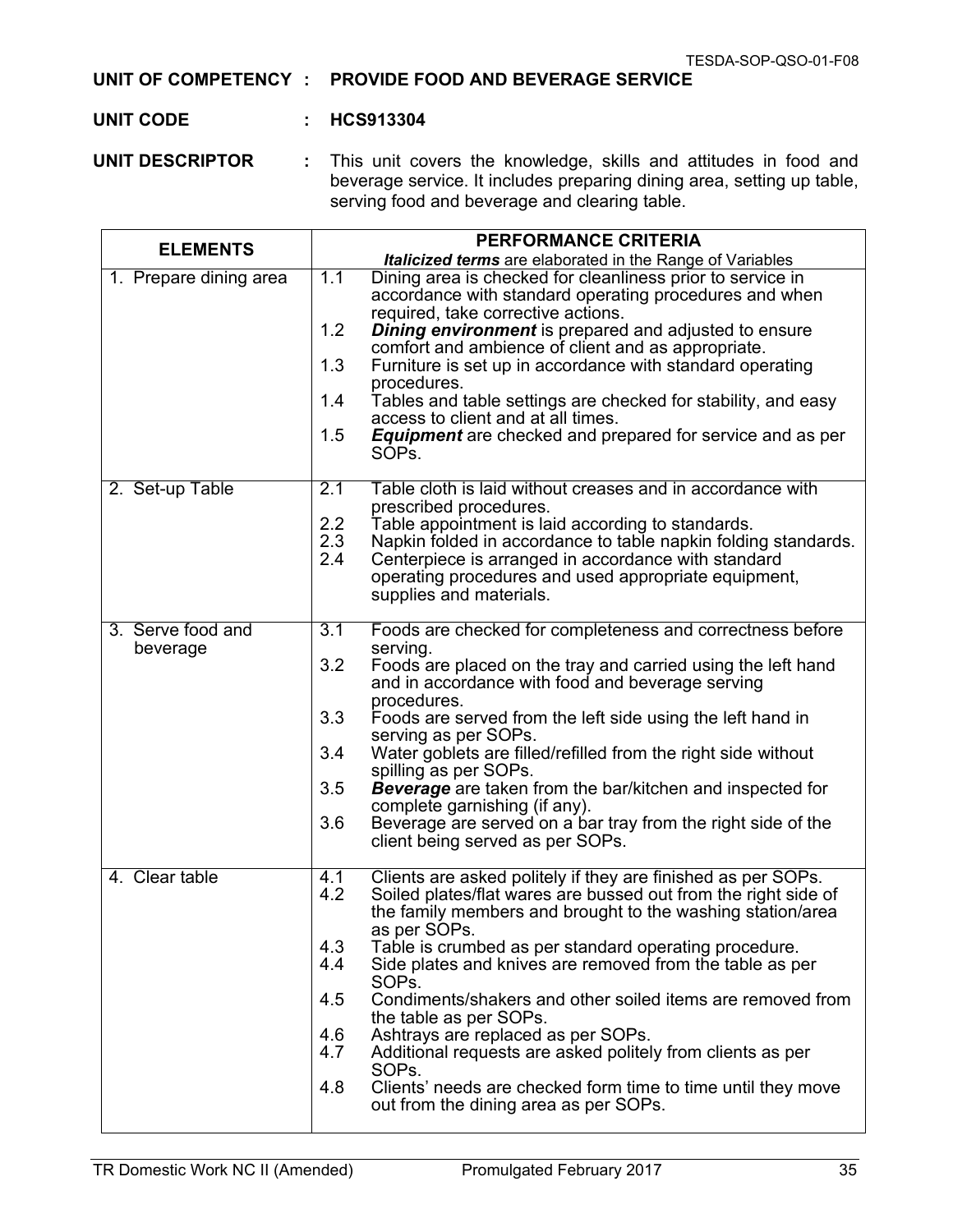| <b>VARIABLES</b>      | <b>RANGE</b>                               |  |
|-----------------------|--------------------------------------------|--|
| 1. Dining environment | May include:                               |  |
|                       | 1.1<br>Lighting                            |  |
|                       | Room Temperature<br>1.2                    |  |
|                       | 1.3<br><b>Music</b>                        |  |
|                       | 1.4<br><b>Floral and Other Decorations</b> |  |
|                       | 1.5<br>Privacy                             |  |
|                       | Background<br>1.6                          |  |
| 2. Equipment          | May include:                               |  |
|                       | 2.1<br><b>Table Cloth/Linen</b>            |  |
|                       | 2.2<br><b>China Wares</b>                  |  |
|                       | 2.3<br>Glassware                           |  |
|                       | 2.4<br>Silverware                          |  |
|                       | 2.5<br>Cutlery                             |  |
|                       | 2.6<br>Wine                                |  |
|                       | Condiments<br>2.7                          |  |
|                       | 2.8<br>Chairs                              |  |
|                       | 2.9<br><b>Tables</b>                       |  |
|                       | 2.10<br>Ashtray                            |  |
|                       | 2.11<br>Toothpicks                         |  |
|                       | Cloth/Paper Napkin<br>2.12                 |  |
| 3. Beverage           | May include:                               |  |
|                       | 3.1<br>Juice                               |  |
|                       | 3.2<br>Wine & Spirits                      |  |
|                       | 3.3<br>Tea                                 |  |
|                       | Coffee<br>3.4                              |  |
|                       |                                            |  |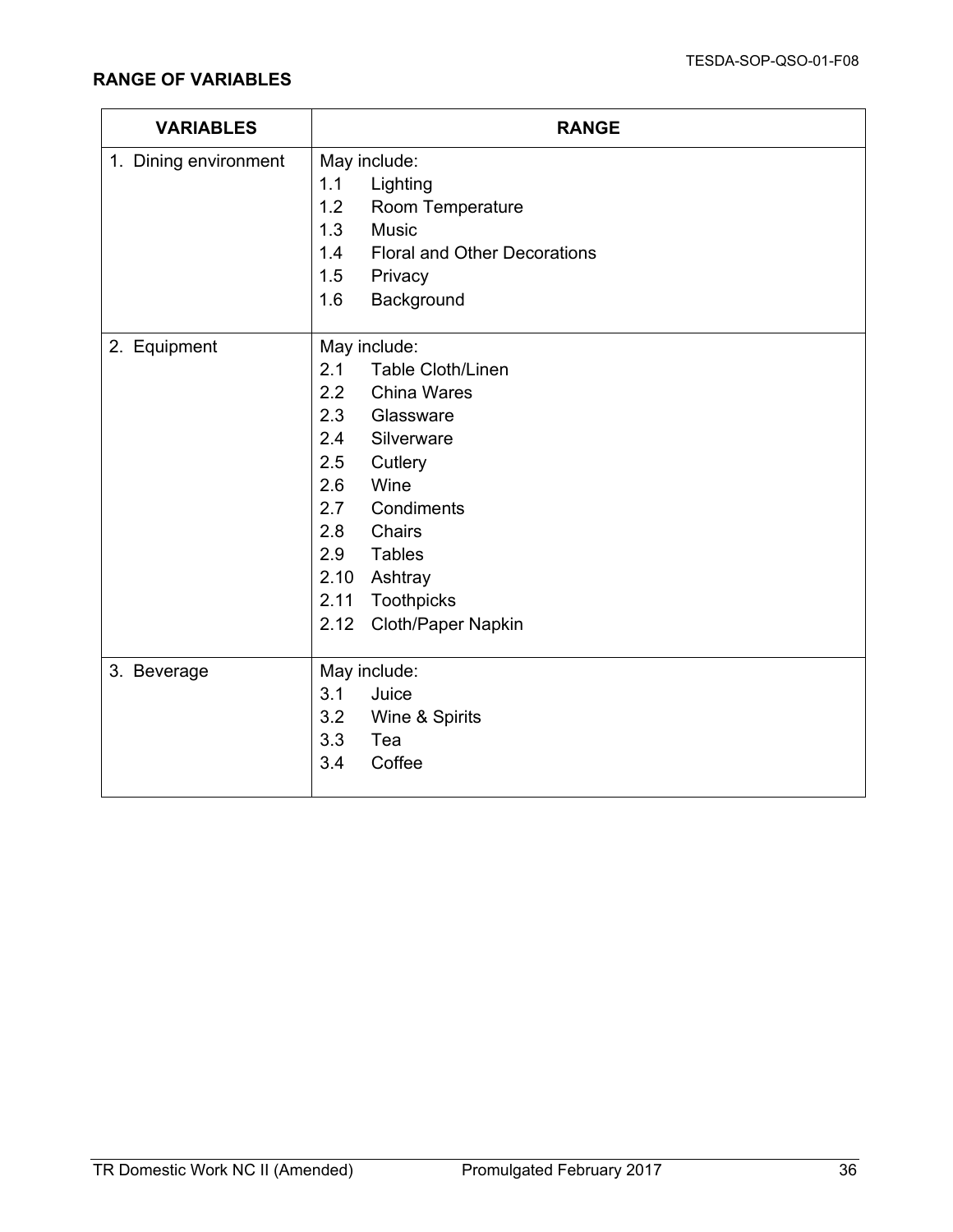| 1. Critical aspects of | Assessment requires evidence that the candidate:                 |  |
|------------------------|------------------------------------------------------------------|--|
| competency             | Prepared the dining area<br>1.1                                  |  |
|                        | 1.2<br>Set up table                                              |  |
|                        | 1.3<br>Served food and beverage                                  |  |
|                        | 1.4<br><b>Cleared table</b>                                      |  |
|                        | 1.5<br>Complied with quality standards                           |  |
|                        | 1.6<br>Complied with occupational safety and health practices    |  |
|                        |                                                                  |  |
| 2. Required Knowledge  | 2.1<br>Principles and Method of Table Setting                    |  |
|                        | 2.2<br>Types and Uses of China Wares, Glassware, Silverware      |  |
|                        | Types and Uses of Crockery, Cutlery and Condiments<br>2.3        |  |
|                        | 2.4<br>Principles and Method of Serving                          |  |
|                        | 2.5<br><b>Plate Clearing and Carrying Techniques</b>             |  |
|                        | 2.6<br>Waste Minimization and Environmental Techniques           |  |
|                        | 2.7<br><b>Safety Practices</b>                                   |  |
|                        | 2.8<br><b>Codes and Regulations</b>                              |  |
|                        |                                                                  |  |
| 3. Required Skills     | 3.1<br>Managing time, supplies and materials                     |  |
|                        | 3.2<br>Preparing dining area                                     |  |
|                        | 3.3<br>Setting-up table                                          |  |
|                        | 3.4<br>Serving food and beverage                                 |  |
|                        | 3.5<br>Clearing table                                            |  |
|                        | 3.6<br><b>Serving Techniques</b>                                 |  |
|                        | 3.7<br><b>Interpersonal Skills</b>                               |  |
|                        | 3.8<br>Verbal and Non-Verbal Communication                       |  |
|                        |                                                                  |  |
| 4. Resource            | The following resources should be provided:                      |  |
| Implications           | Manual<br>4.1                                                    |  |
|                        | 4.2<br>Availability of Equipment, Supplies and Materials         |  |
|                        | 4.3<br>Menu/Recipes                                              |  |
|                        |                                                                  |  |
| 5. Methods of          | Competency in this unit must be assessed through:                |  |
| Assessment             | <b>Written Test/Examination</b><br>5.1                           |  |
|                        | 5.2<br>Demonstration with questioning                            |  |
|                        | 5.3<br>Observation with questioning                              |  |
|                        | 5.4<br><b>Oral Questioning/Interview</b>                         |  |
|                        | Portfolio Assessment<br>5.5                                      |  |
| 6. Context of          | 6.1<br>Assessment may be done in the workplace or in a simulated |  |
| assessment             | workplace setting.                                               |  |
|                        |                                                                  |  |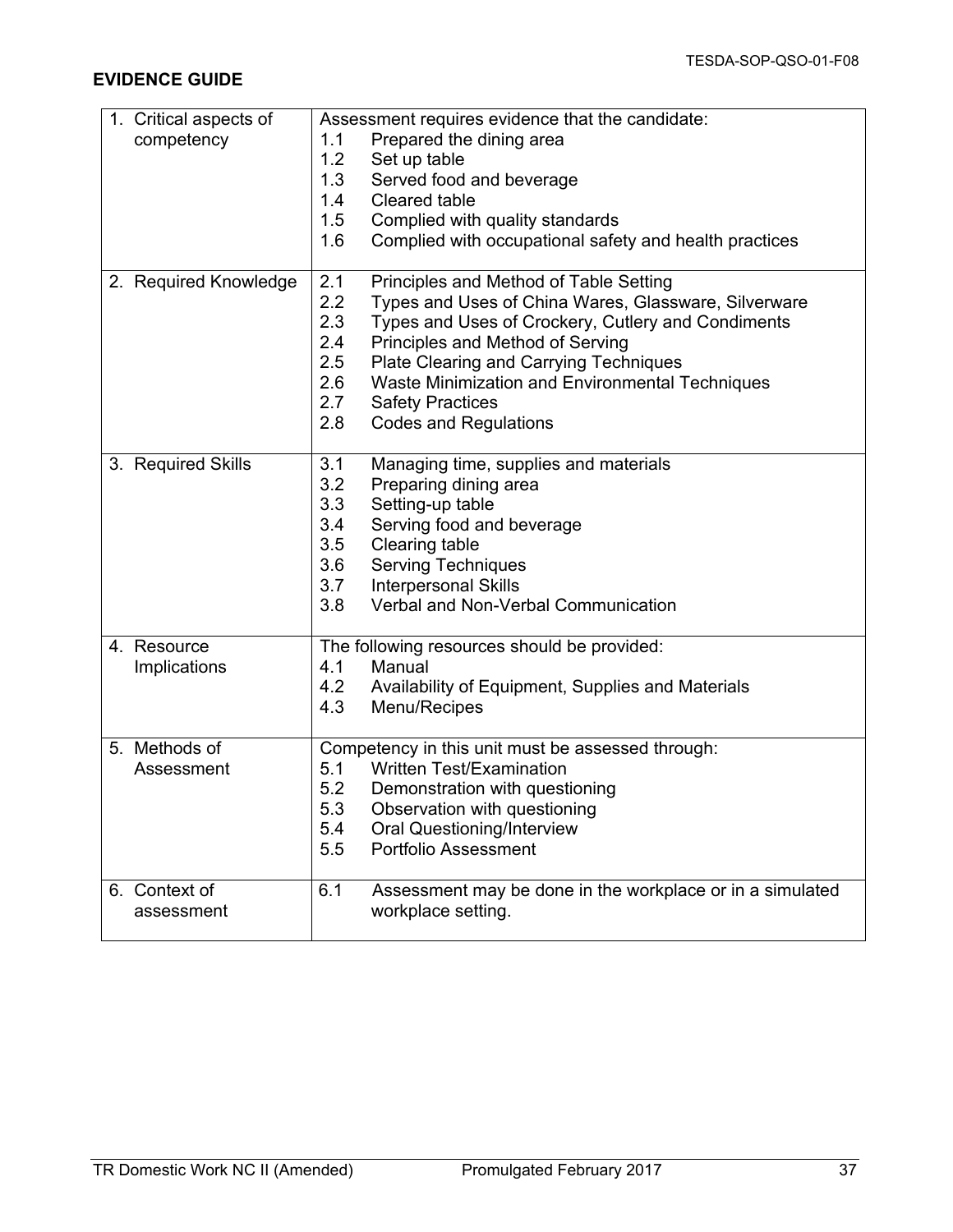# **ELECTIVE COMPETENCIES**

## **UNIT OF COMPETENCY : PROVIDE CARE AND SUPPORT TO INFANTS AND TODDLERS**

**UNIT CODE : HCS323301**

**UNIT DESCRIPTOR :** This unit covers the knowledge, skills and attitudes required to provide care and support to infants and toddlers ages from birth to three years.

| <b>ELEMENTS</b>                                                                                                  | <b>PERFORMANCE CRITERIA</b><br>Italicized terms are elaborated in the Range of Variables                                                                                                                                                                                                                       |
|------------------------------------------------------------------------------------------------------------------|----------------------------------------------------------------------------------------------------------------------------------------------------------------------------------------------------------------------------------------------------------------------------------------------------------------|
| 1. Comfort infants and<br>toddlers                                                                               | 1.1<br>Tools and equipment are prepared according to the need of<br>the infant/toddler.<br>1.2<br>Distressed infants and toddlers are responded to based on<br>appropriate methods, activity and non-verbal cues.<br>1.3<br>Infants and toddlers are picked up and cuddled according to<br>procedure.          |
| 2. Bathe and dress<br>infants and toddlers                                                                       | 2.1<br>Infants and toddlers' vital signs are checked based on<br>procedure.<br>2.2<br>Water quantity and temperature are checked as per<br>requirement.<br>2.3<br>Infants and toddlers are bathed according to procedure.<br>2.4<br><b>Comforters</b> are made available to infant and toddler when<br>needed. |
| 3. Feed infants and<br>toddlers                                                                                  | 3.1<br>Infants and toddlers' feeding bottles are cleaned and sterilized<br>as needed.<br>3.2<br>Milk formula is prepared as prescribed.                                                                                                                                                                        |
| 4. Put infants and<br>toddlers to sleep                                                                          | 4.1<br>Infants and toddlers' crib is prepared based on procedure.<br>4.2<br>Infants and toddlers are put to sleep based on procedure.                                                                                                                                                                          |
| 5. Enhance social,<br>physical, intellectual,<br>creative and<br>emotional activities of<br>infants and toddlers | 5.1<br>Infants and toddlers are exposed to family members, relatives<br>and playmates for communication and interaction purposes.<br>Infants/toddlers are provided with manipulative or creative toys<br>5.2<br>and games as needed.<br>5.3<br>Infants/toddlers are given exercise activities as required.     |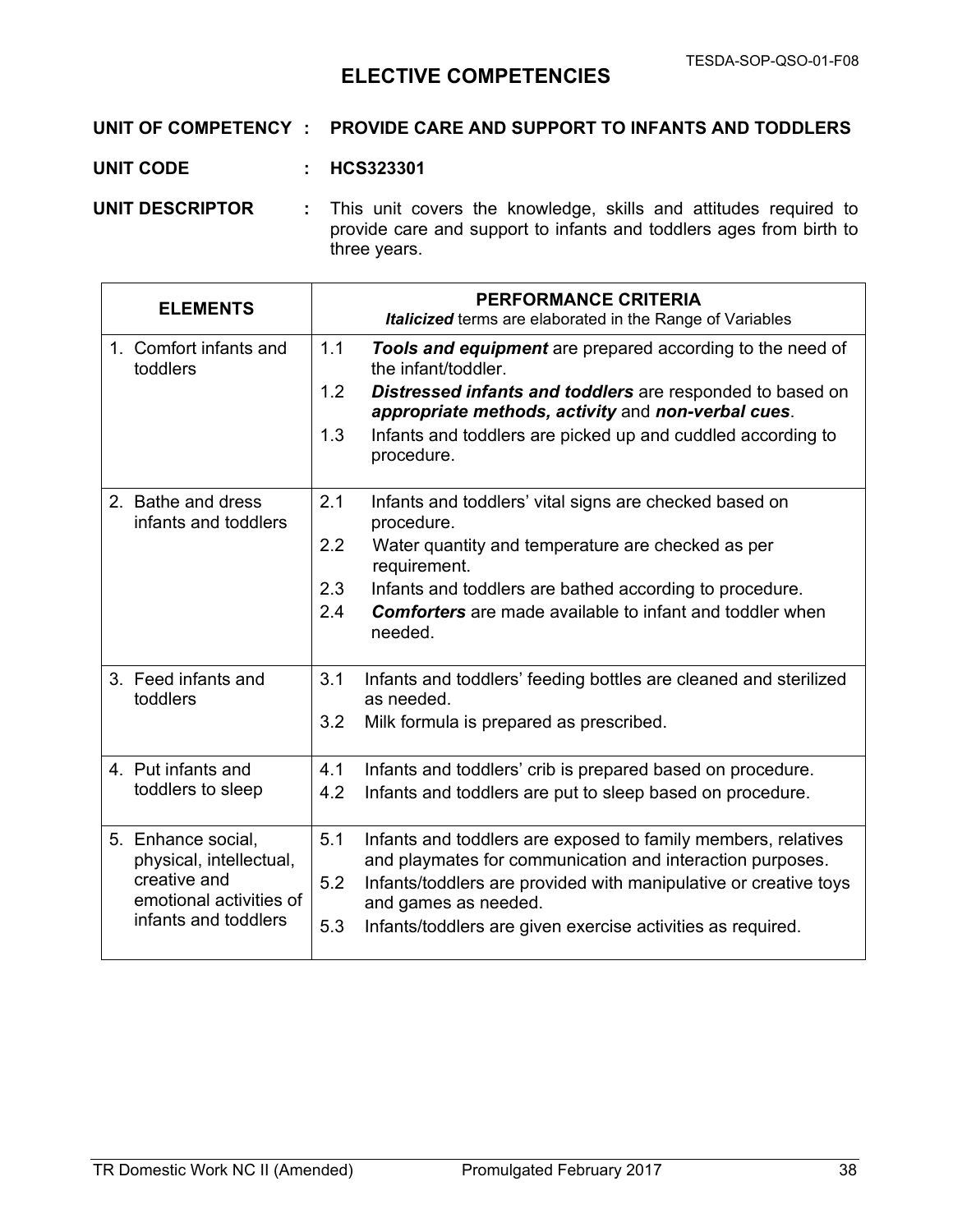| <b>VARIABLES</b>       | <b>RANGE</b>                                                                       |  |
|------------------------|------------------------------------------------------------------------------------|--|
| 1. Tools and Equipment | May include:                                                                       |  |
|                        | 1.1<br>Infants crib/bed                                                            |  |
|                        | 1.2<br><b>Blanket/comforters</b>                                                   |  |
|                        | 1.3<br>Infant carrier                                                              |  |
|                        | 1.4<br><b>Stroller</b>                                                             |  |
|                        | 1.5<br><b>Bassinet</b>                                                             |  |
|                        | 1.6<br>Bathing paraphernalia (e.g. Baby bath tub, baby toiletries,<br>towel, etc.) |  |
|                        | Baby's Layettes<br>1.7                                                             |  |
|                        | 1.8<br>Feeding bottles with cap, ring and nipple                                   |  |
|                        | Thermometer<br>1.9                                                                 |  |
|                        | 1.10<br><b>Thermometer Tray</b>                                                    |  |
|                        | 1.11<br>Sterilizer                                                                 |  |
|                        | Infant's/Toddler's Formula<br>1.12                                                 |  |
|                        | 1.13<br>Bibs                                                                       |  |
|                        | 1.14 Nursery Rhymes                                                                |  |
|                        | Toys for the Crib (Mobile)<br>1.15                                                 |  |
|                        | 1.16 Infants/Toddlers Toys                                                         |  |
|                        | <b>Story Books</b><br>1.17                                                         |  |
| 2. Appropriate method  | May include:                                                                       |  |
| or Activities          | 2.1<br>Imitating babies' vocalizations                                             |  |
|                        | 2.2<br>Talking                                                                     |  |
|                        | 2.3<br>Singing                                                                     |  |
|                        | 2.4<br>Laughing                                                                    |  |
|                        | 2.5<br>Rhymes                                                                      |  |
|                        | 2.6<br><b>Finger Games</b>                                                         |  |
|                        | 2.7<br>Holding                                                                     |  |
|                        | 2.8<br>Dancing                                                                     |  |
|                        | 2.9<br><b>Gentle Bouncing</b>                                                      |  |
|                        | <b>Substituting Activities</b><br>2.10                                             |  |
|                        | 2.11<br>Playing                                                                    |  |
|                        | 2.12<br>Distraction to an activity                                                 |  |
|                        | 2.13 Cuddles, comfort                                                              |  |
|                        | 2.14 Listening, talking with the infant or toddler quietly                         |  |
|                        | 2.15 Use of transition object                                                      |  |
|                        |                                                                                    |  |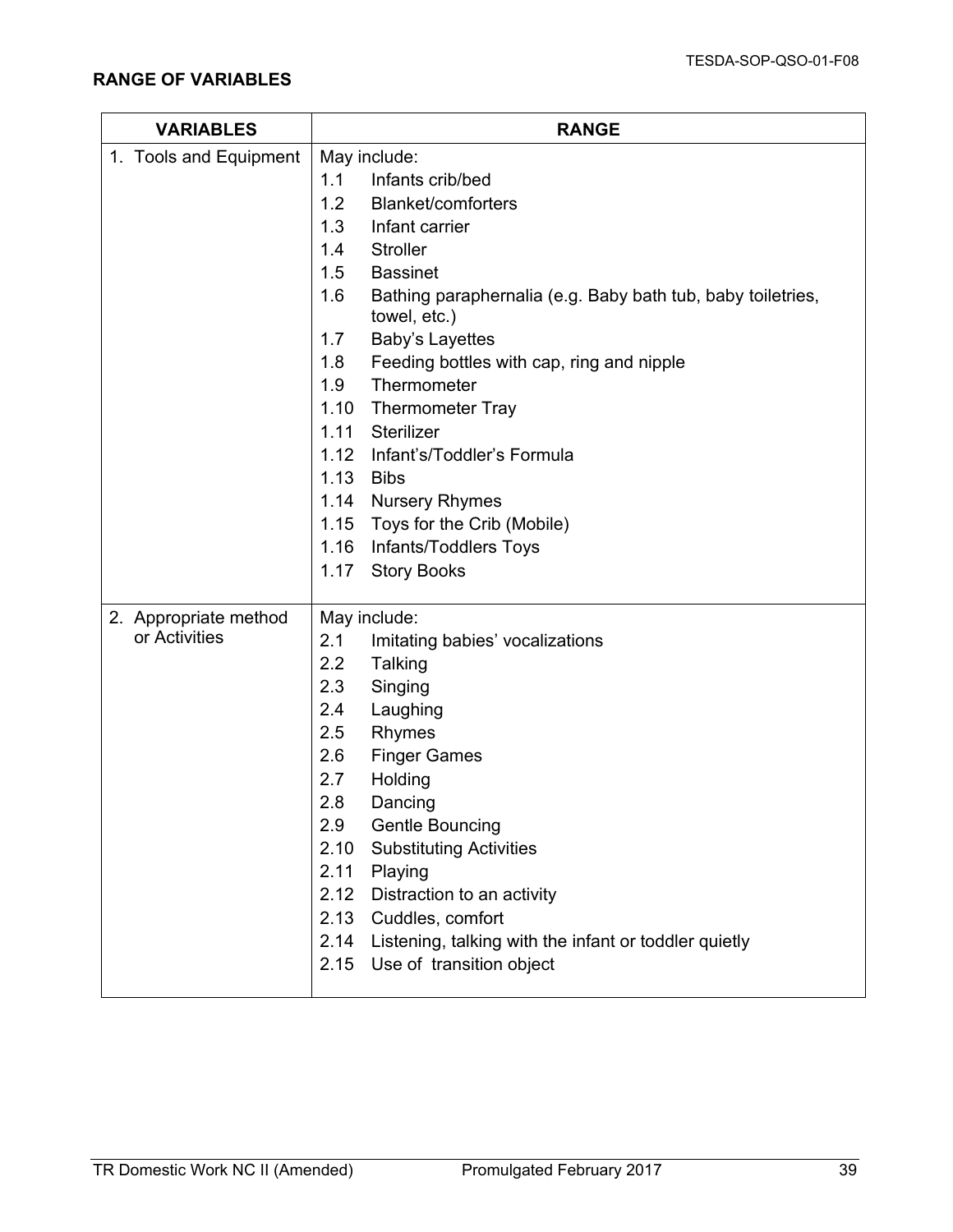| <b>VARIABLES</b>    | <b>RANGE</b>                                                  |  |
|---------------------|---------------------------------------------------------------|--|
| 3. Infants/toddlers | May include:                                                  |  |
|                     | (May show distress by)                                        |  |
|                     | 3.1<br>Crying                                                 |  |
|                     | 3.2<br>Appearing withdrawn                                    |  |
|                     | 3.3<br>Squirming                                              |  |
|                     | Lack of eye contact<br>3.4                                    |  |
|                     | Sleeping difficulties<br>3.5                                  |  |
|                     | 3.6<br>Whining                                                |  |
|                     | 3.7<br>Not playing or not playing creatively                  |  |
|                     | 3.8<br>Repetitive display of trauma                           |  |
|                     | 3.9<br>Aggression                                             |  |
|                     | 3.10<br>Regression                                            |  |
|                     | 3.11<br>Speech difficulties (e.g. Stuttering)                 |  |
|                     | 3.12 Toilet training difficulties                             |  |
|                     | 3.13<br>Nervous tics (e.g. Cough)                             |  |
|                     | 3.14<br>Hunger                                                |  |
|                     | Tiredness<br>3.15                                             |  |
|                     | 3.16<br>Discomfort                                            |  |
|                     | 3.17 Fear                                                     |  |
|                     | 3.18 Anxiety                                                  |  |
|                     | 3.19 Boredom                                                  |  |
|                     | 3.20<br><b>Clinging behavior</b>                              |  |
| 4. Non Verbal Cues  | May include:                                                  |  |
|                     | 4.1<br>Cues to indicate distress                              |  |
|                     | 4.2<br>Response to an interesting activity                    |  |
|                     | 4.3<br>Smiling                                                |  |
|                     | 4.4<br>Cues that express a desire to engage in an activity of |  |
|                     | interaction                                                   |  |
| 5. Comforters       | May include:                                                  |  |
|                     | 5.1<br>Special toys                                           |  |
|                     | <b>Blankets</b><br>5.2                                        |  |
|                     | 5.3<br><b>Dummies</b>                                         |  |
|                     |                                                               |  |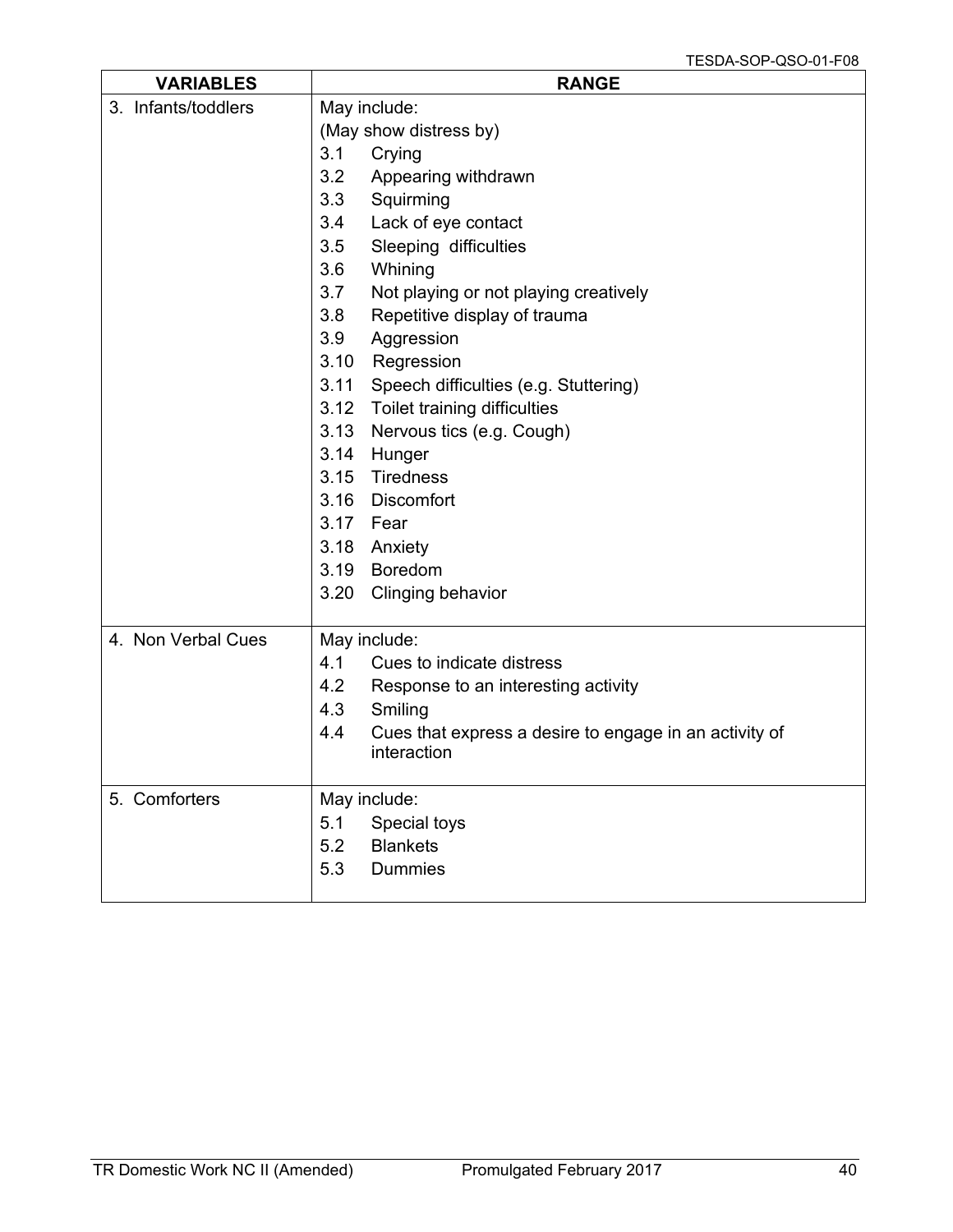| 1. Critical aspects of<br>competency | Assessment requires evidence that the candidate:<br>Responded to distressed infants and toddlers in a<br>relaxed<br>1.1<br>and calm manner<br>1.2<br>Took vital signs, bathed and dressed/undressed infant/toddler<br>1.3<br>Prepared milk formula and fed infant as prescribed<br>1.4<br>Cleaned and sterilized feeding bottles<br>1.5<br>Put infants/toddlers to sleep<br>1.6<br>Enhanced social, physical, intellectual, creative and emotional<br>activities of the infant/toddler<br>1.7<br>Demonstrated the ability to assess infants/toddlers' needs<br>appropriately                                         |
|--------------------------------------|----------------------------------------------------------------------------------------------------------------------------------------------------------------------------------------------------------------------------------------------------------------------------------------------------------------------------------------------------------------------------------------------------------------------------------------------------------------------------------------------------------------------------------------------------------------------------------------------------------------------|
| 2. Required Knowledge                | The Dependent Nature of Infants/Toddlers<br>2.1<br>2.2<br>Bathing Paraphernalia and; Types, Uses, Specification<br>2.3<br>Procedures in Taking Vital Signs<br>2.4<br><b>Basic Infant Care</b><br>2.5<br>Procedures in Bathing and Dressing/Undressing of infants<br>2.6<br><b>Infant Diet</b><br>2.7<br>Procedures in Feeding<br>2.8<br>Types and Uses of Clothes and Underwear<br>2.9<br>Specifications and Uses of Non-Slip Rubber Mat<br>2.10<br><b>Hand Washing Procedures</b><br>2.11<br>Specifications of Different Types of Thermometer<br>2.12 Table Etiquette<br>2.13<br>Signs of Infants/Toddlers Distress |
| 3. Required Skills                   | 3.1<br>Communication Skills (listening, speaking, verbal and non-<br>verbal)<br>3.2<br>Empathy<br>3.3<br><b>Interpersonal Skills</b><br>3.4<br><b>Creative Skills</b><br>3.5<br>Ability to establish bonding with infant/toddler<br>3.6<br><b>Basic Measurement</b>                                                                                                                                                                                                                                                                                                                                                  |
| 4. Resource<br>Implications          | The following resources should be provided:<br>A childcare workplace<br>4.1<br>4.2<br>Facilities, equipment and materials relevant to the unit of<br>competency                                                                                                                                                                                                                                                                                                                                                                                                                                                      |
| 5. Methods of<br>Assessment          | Competency in this unit must be assessed through:<br>Demonstration with questioning<br>5.1<br>5.2<br>Interview                                                                                                                                                                                                                                                                                                                                                                                                                                                                                                       |
| 6. Context of<br>Assessment          | 6.1<br>Competency may be assessed in the workplace or in a<br>simulated work setting.                                                                                                                                                                                                                                                                                                                                                                                                                                                                                                                                |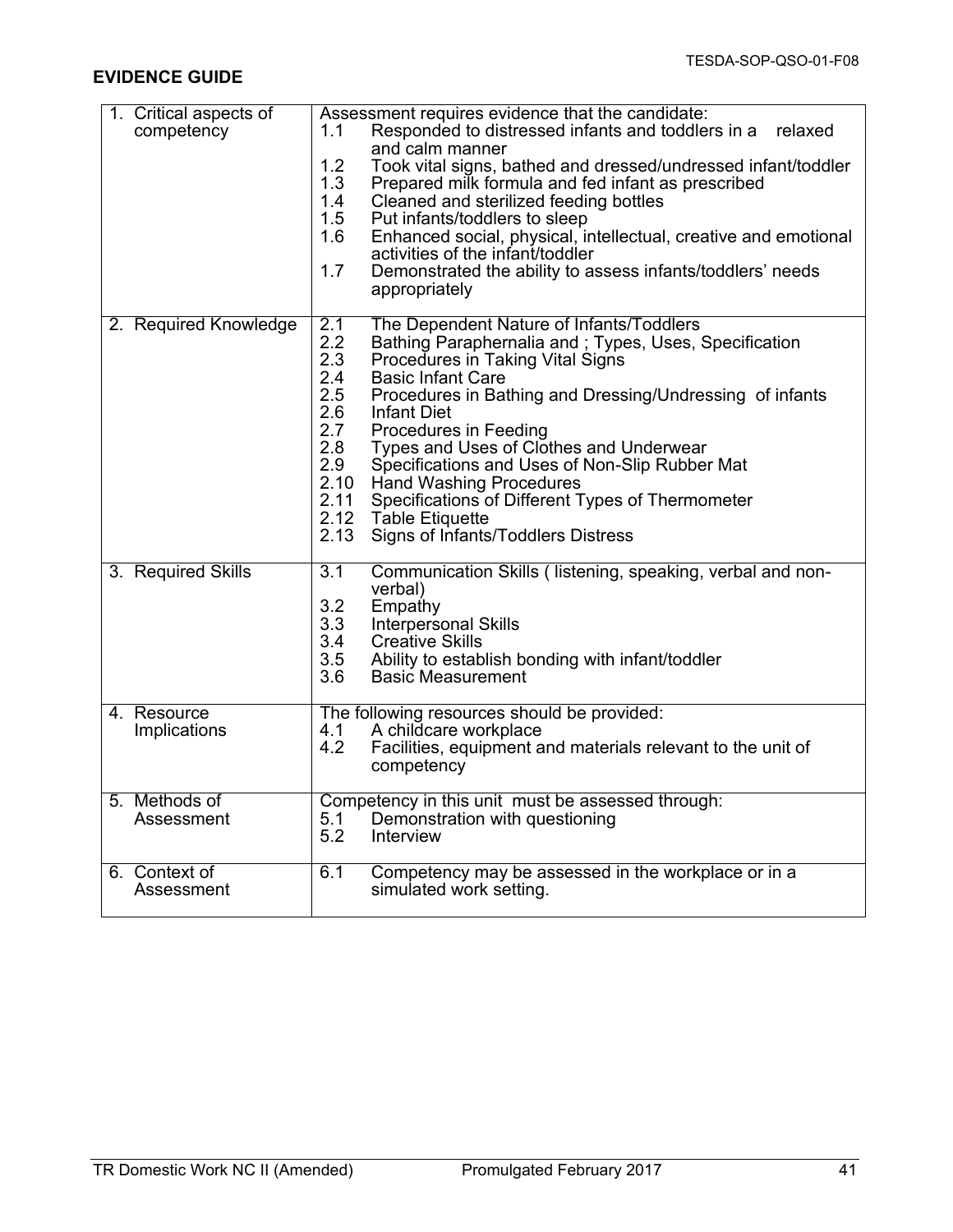|  | TESDA-SOP-QSO-01-F08 |
|--|----------------------|
|  | .                    |

#### **UNIT OF COMPETENCY : PROVIDE CARE AND SUPPORT TO CHILDREN**

### **UNIT CODE : HCS323302**

**UNIT DESCRIPTOR :** This unit covers the knowledge, skills and attitudes required to provide care and support to children between three (3) years old and twelve (12) years old.

| <b>ELEMENTS</b>                                         | <b>PERFORMANCE CRITERIA</b><br><b>Italicized</b> terms are elaborated in the Range of Variables                                                                                                                                                                                                                                                                                                                                                                                                                                                                                          |
|---------------------------------------------------------|------------------------------------------------------------------------------------------------------------------------------------------------------------------------------------------------------------------------------------------------------------------------------------------------------------------------------------------------------------------------------------------------------------------------------------------------------------------------------------------------------------------------------------------------------------------------------------------|
| 1. Instill personal<br>hygiene practices to<br>children | Hygiene practices are explained clearly to children based on<br>1.1<br>established procedures.<br>1.2<br>Personal hygiene procedure is demonstrated to children<br>based on health and safety procedures.<br>1.3<br>Children paraphernalia are maintained based on healthy<br>procedures.                                                                                                                                                                                                                                                                                                |
| 2. Bathe and dress<br>children                          | 2.1<br>Children's vital signs are checked before bathing based on<br>procedures.<br>2.2<br>Bathing paraphernalia are prepared as per procedure.<br>2.3<br>Bath water quantity and temperature are checked based on<br>health requirements of the child.<br>2.4<br>Children are assisted in dressing up according to prevailing<br>weather condition<br>2.5<br>Children's preferences and decisions are acknowledged,<br>respected and followed whenever appropriate and possible<br>Children with difficult behavior in bathing are dealt with<br>2.6<br>appropriately as per procedure. |
| 3. Feed children                                        | 3.1<br><b>Nutritional requirements of children are determined</b><br>according to their developmental stage.<br>3.2<br>Menu is prepared in accordance with children's nutritional and<br>cultural requirements.<br>3.3<br>Appetizing food and drink are prepared and served<br>sufficiently and appropriately according to the child's health<br>needs and preferences.<br>Children are fed following healthy procedures.<br>3.4                                                                                                                                                         |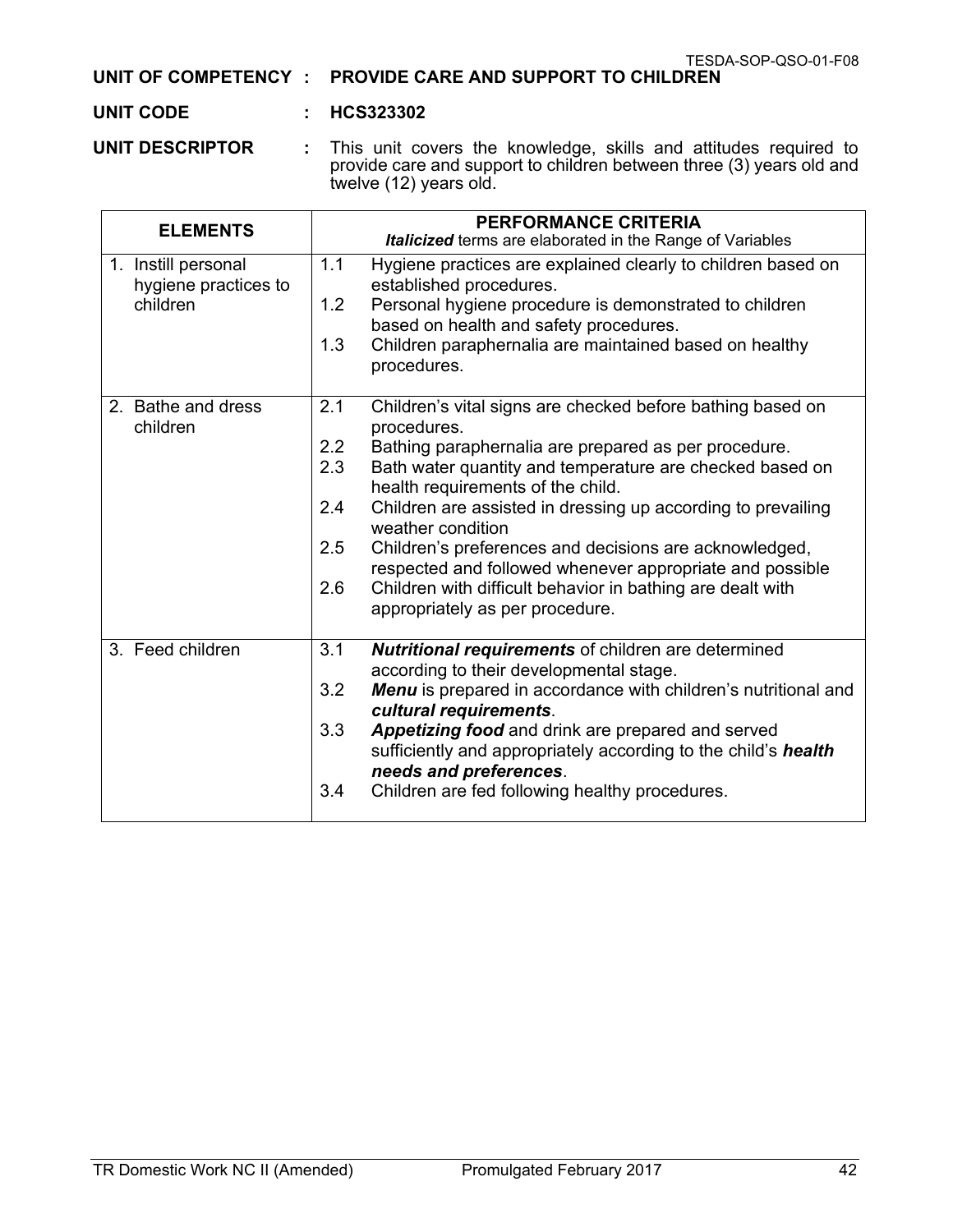| <b>VARIABLES</b>                 | <b>RANGE</b>                                                                                                                                                                                                                                                                                                                                                                               |  |
|----------------------------------|--------------------------------------------------------------------------------------------------------------------------------------------------------------------------------------------------------------------------------------------------------------------------------------------------------------------------------------------------------------------------------------------|--|
| 1. Children's<br>paraphernalia   | May include:<br>1.1<br>Bathing paraphernalia and toiletries<br>1.2<br><b>Diaper</b><br>1.3<br><b>Clothes</b><br>1.4<br>Grooming Kit (baby hairbrush, comb, nail scissors)<br>Oral Hygiene (toothbrush, toothpaste)<br>1.5<br><b>Feeding Utensils</b><br>1.6<br>1.7<br><b>Bibs</b><br>1.8<br>High Chair/Booster Seat/Portable Seat<br>1.9<br>Thermometer<br>1.10<br><b>Thermometer Tray</b> |  |
| 2. Nutritional<br>requirements   | May include:<br><b>Nutritious food</b><br>2.1<br>2.2<br><b>Balance Diet</b><br>2.3<br>Relevant nutritional needs according to age level                                                                                                                                                                                                                                                    |  |
| 3. Menu                          | May include:<br>3.1<br><b>Breakfast</b><br>3.2<br>Lunch<br>3.3<br>Dinner<br>3.4<br><b>Snacks</b>                                                                                                                                                                                                                                                                                           |  |
| 4. Cultural requirements         | May include:<br>4.1<br>Meal patterns over a day<br>4.2<br>Drinks provided<br>4.3<br>Foods used<br>4.4<br>Hot or cold meals<br>4.5<br>Spices and flavorings used<br>4.6<br>Inclusion of sweets                                                                                                                                                                                              |  |
| 5. Appetizing food               | May include:<br>5.1<br>Color<br>5.2<br>Shape<br>5.3<br><b>Texture</b><br>5.4<br>Variety                                                                                                                                                                                                                                                                                                    |  |
| 6. Health needs of<br>children   | May include:<br>6.1<br>Medical advice and diet<br>6.2<br>Allergies to certain foods                                                                                                                                                                                                                                                                                                        |  |
| 7. Food and drink<br>preferences | May include:<br>Culture<br>7.1<br>7.2<br><b>Dietary Requirements</b><br>7.3<br>Religion<br>7.4<br>Age<br><b>Family Patterns</b><br>7.5<br><b>Individual Tastes</b><br>7.6<br>Stage of the Day<br>7.7                                                                                                                                                                                       |  |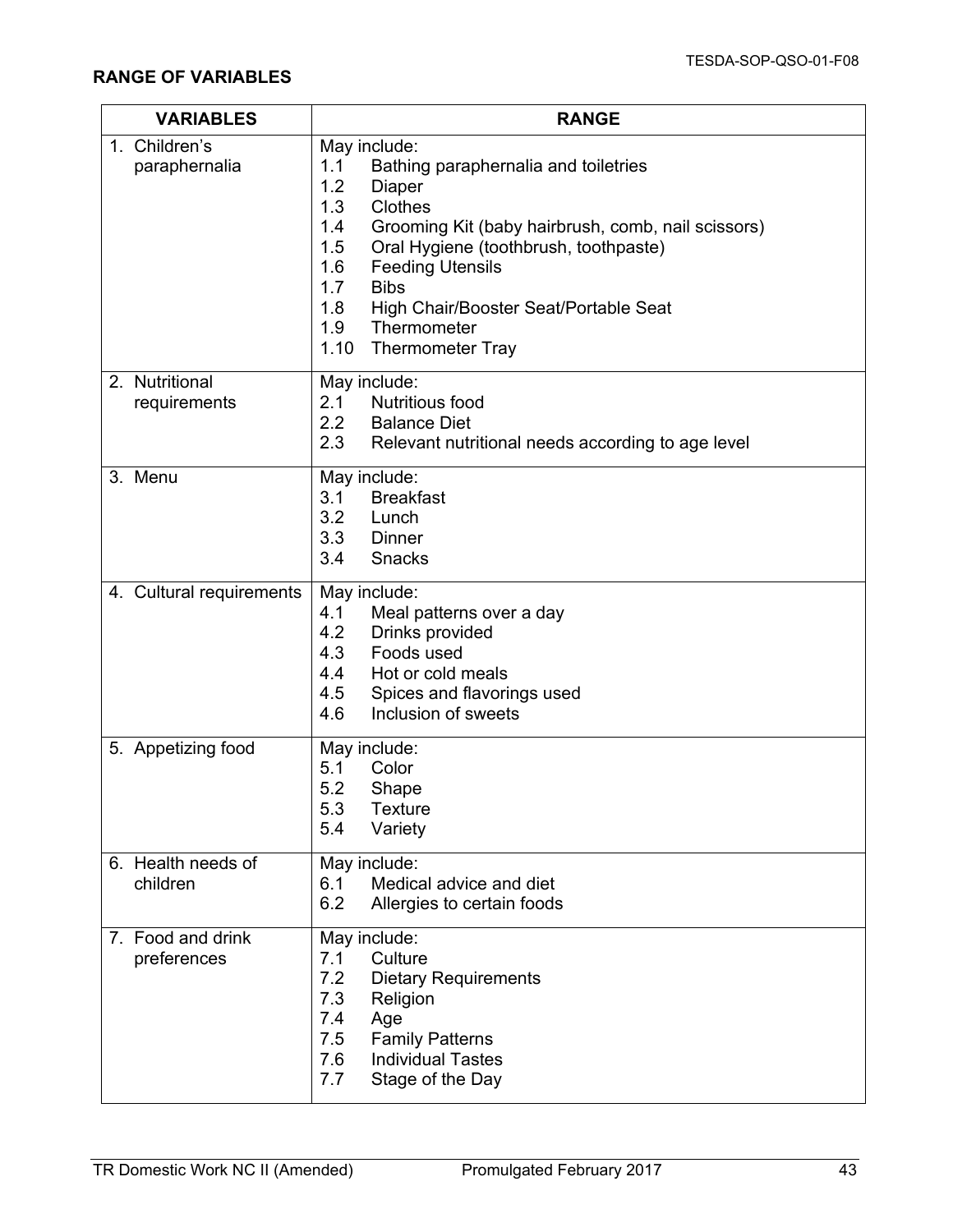| 1. Critical aspects of | Assessment may requires evidence that the candidate:                 |  |
|------------------------|----------------------------------------------------------------------|--|
| competency             | 1.1<br>Demonstrated ability to prepare nutritious foods suitable for |  |
|                        | children                                                             |  |
|                        | 1.2<br>Instilled personal hygiene practices to children              |  |
|                        | 1.3<br>Took vital signs before bathing the child                     |  |
|                        | 1.4<br>Demonstrated feeding procedures                               |  |
|                        |                                                                      |  |
| 2. Required Knowledge  | 2.1<br>Bathing and Dressing/Undressing Procedures                    |  |
|                        | 2.2<br>Procedures of Feeding Children                                |  |
|                        | 2.3<br>Procedures in Taking Vital Signs                              |  |
|                        | 2.4<br>Proper Health Care of Children                                |  |
|                        | 2.5<br><b>Hand Washing Procedures</b>                                |  |
|                        | 2.6<br><b>Table Etiquette</b>                                        |  |
|                        | 2.7<br>Good Grooming                                                 |  |
|                        | 2.8<br><b>Nutritional Needs of Children</b>                          |  |
|                        | 2.9<br><b>Fat Contents of Foods</b>                                  |  |
|                        | 2.10<br><b>Dietary Requirements for Infants</b>                      |  |
|                        | 2.11<br><b>Cultural Practices and Beliefs about Food Provision</b>   |  |
|                        | 2.12<br>Impact of Foods and Drinks on Dental Health                  |  |
|                        | 2.13<br>Storage of Food - Temperatures                               |  |
|                        | 2.14<br><b>Food Preparation and Cooking</b>                          |  |
|                        |                                                                      |  |
| 3. Required Skills     | <b>Cooking and Preparing Food</b><br>3.1                             |  |
|                        | 3.2<br>Menu Planning                                                 |  |
|                        | 3.3<br><b>Basic Measurements</b>                                     |  |
|                        |                                                                      |  |
| 4. Resource            | The following resources should be provided:                          |  |
| Implications           | A childcare workplace<br>4.1                                         |  |
|                        | 4.2<br>Facilities, equipment and materials relevant to the unit of   |  |
|                        | competency                                                           |  |
|                        |                                                                      |  |
| 5. Methods of          | Competency in this unit must be assessed through:                    |  |
| Assessment             | 5.1<br>Demonstration with questioning                                |  |
|                        | 5.2<br>Interview                                                     |  |
|                        |                                                                      |  |
| 6. Context of          | 6.1<br>Competency may be assessed in the workplace or in a           |  |
| Assessment             | simulated work setting.                                              |  |
|                        |                                                                      |  |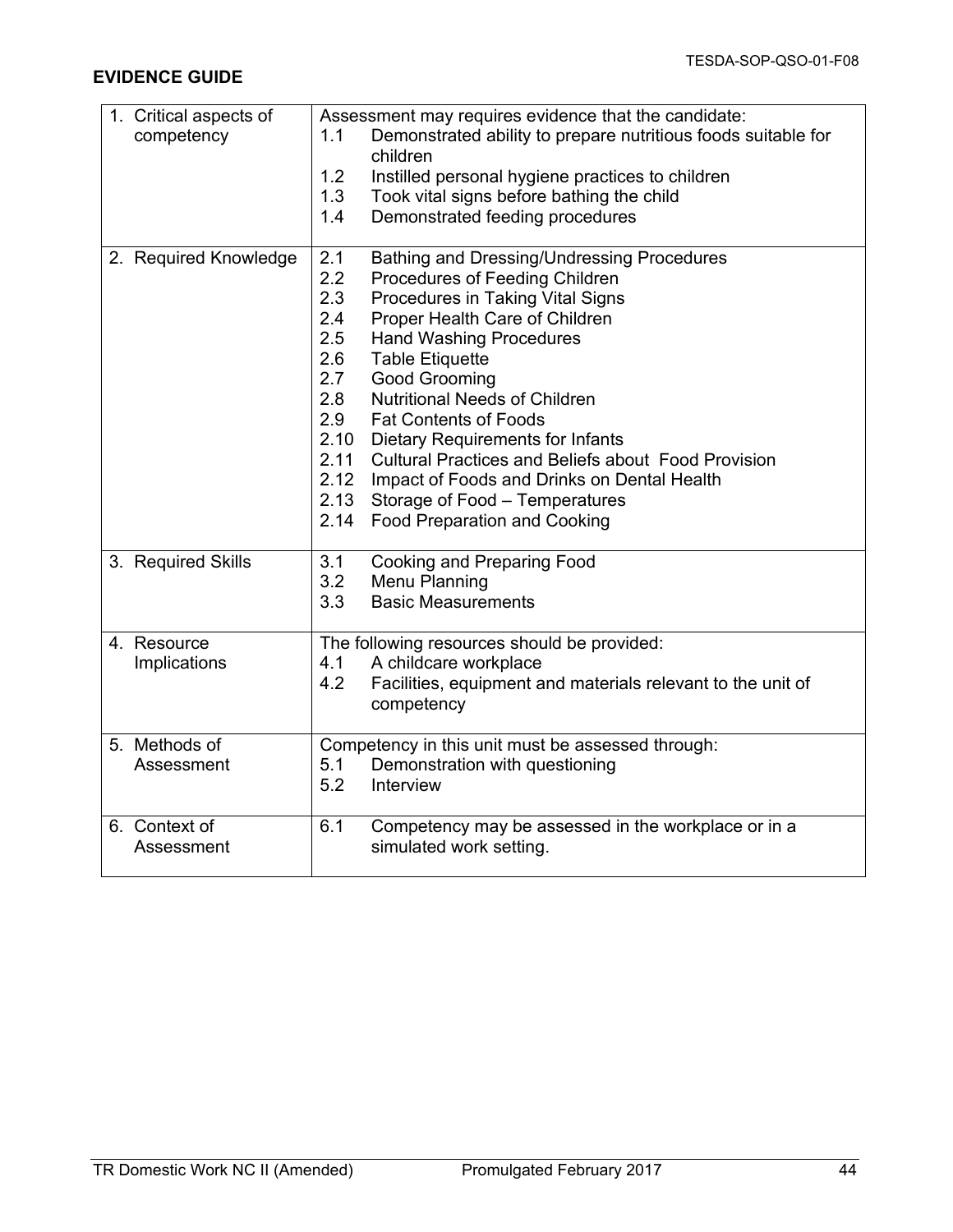#### **UNIT OF COMPETENCY : PROVIDE CARE AND SUPPORT TO ELDERLY**

#### **UNIT CODE : HCS323305**

**UNIT DESCRIPTOR :** This unit covers the knowledge, skills and attitudes required in providing support and assistance to maintain quality care for the elderly to meet his/her daily needs including nourishment, mobility, personal hygiene and other support within the plan of care.

| <b>ELEMENTS</b>                       |                  | <b>PERFORMANCE CRITERIA</b>                                                        |
|---------------------------------------|------------------|------------------------------------------------------------------------------------|
|                                       |                  | <b>Italicized</b> terms are elaborated in the Range of Variables                   |
| 1. Establish and maintain             | 1.1              | Self introduction by the caregiver to the elderly client is done                   |
| an appropriate                        |                  | based on established procedures.                                                   |
| relationship with the                 | 1.2              | Appropriate attitudes such as confidentiality, privacy, courtesy                   |
| elderly                               |                  | and respect are adhered to and demonstrated towards the                            |
|                                       |                  | elderly based on established procedures.                                           |
|                                       | 1.3              | The elderly's own interest, rights, freedom and decision-making                    |
|                                       |                  | are supported and respected based on established procedures.                       |
|                                       | 1.4              | <b>Short interpersonal exchanges with the elderly in establishing,</b>             |
|                                       |                  | developing and maintaining rapport are encouraged.                                 |
| 2. Provide appropriate                | 2.1              | All support is provided to the elderly in accordance with the                      |
| support to the elderly                |                  | elderly's needs, rights, self determination and <i>individual</i>                  |
|                                       |                  | differences.                                                                       |
|                                       | 2.2              | The elderly is encouraged and supported to participate in                          |
|                                       |                  | ceremonial, cultural, educational, recreational, religious, social,                |
|                                       |                  | and spiritual activities as appropriately planned.                                 |
|                                       | 2.3              | <b>Assistance</b> is provided at all times in order to maintain a safe             |
|                                       |                  | and healthy environment, including minimizing physical                             |
|                                       |                  | dangers and risk of infections based on established procedures.                    |
|                                       | 2.1              | Proper response to situations of risks to health and safety is                     |
|                                       |                  | provided and maintained based on established procedures.                           |
| 3. Provide assistance                 | $\overline{3.1}$ | Personal preferences are identified in consultation with the                       |
| with elderly's personal<br>care needs |                  | elderly and a plan for execution is mapped out based on<br>established procedures. |
|                                       | 3.2              | The elderly is supported and encouraged in exercising their                        |
|                                       |                  | rights and <b>personal preferences</b> without compromising their                  |
|                                       |                  | safety and those of others and in accordance with established                      |
|                                       |                  | procedures.                                                                        |
|                                       | 3.3              | Short interpersonal exchanges, clarifying meaning and                              |
|                                       |                  | maintaining interaction to identify the elderly's preferences are                  |
|                                       |                  | conducted based on established procedures.                                         |
|                                       | 3.4              | Time is scheduled to effectively listen to the elderly's preferences               |
|                                       |                  | to maximize his/her well being.                                                    |
| 4. Provide assistance                 | 4.1              | The elderly's personal care needs (aids to daily living) are                       |
| with the elderly's                    |                  | identified and assistance provided.                                                |
| personal care needs                   | 4.2              | Specific concerns and difficulties in meeting some personal care                   |
|                                       |                  | needs are identified, clarified and modified with the elderly in                   |
|                                       |                  | order to effectively address such concerns and problem needs.                      |
|                                       | 4.3              | Assistive devices for providing assistance for the elderly are                     |
|                                       |                  | identified and used as appropriate.                                                |
|                                       | 4.4              | Organizational policies and practices for reporting are followed                   |
|                                       |                  | as appropriate.                                                                    |
|                                       | 4.5              | The elderly's self esteem and confidence are enhanced.                             |
|                                       | 4.6              | Provisions for interaction between the elderly and the community                   |
|                                       |                  | are researched and developed.                                                      |
|                                       | 4.7              | Developmental and progressing personal care needs are                              |
|                                       |                  | identified, acknowledged and provided for as appropriate.                          |
|                                       | 4.8              | Empathy is demonstrated in supporting and caring for the                           |
|                                       |                  | elderly's feelings of grief and loss.                                              |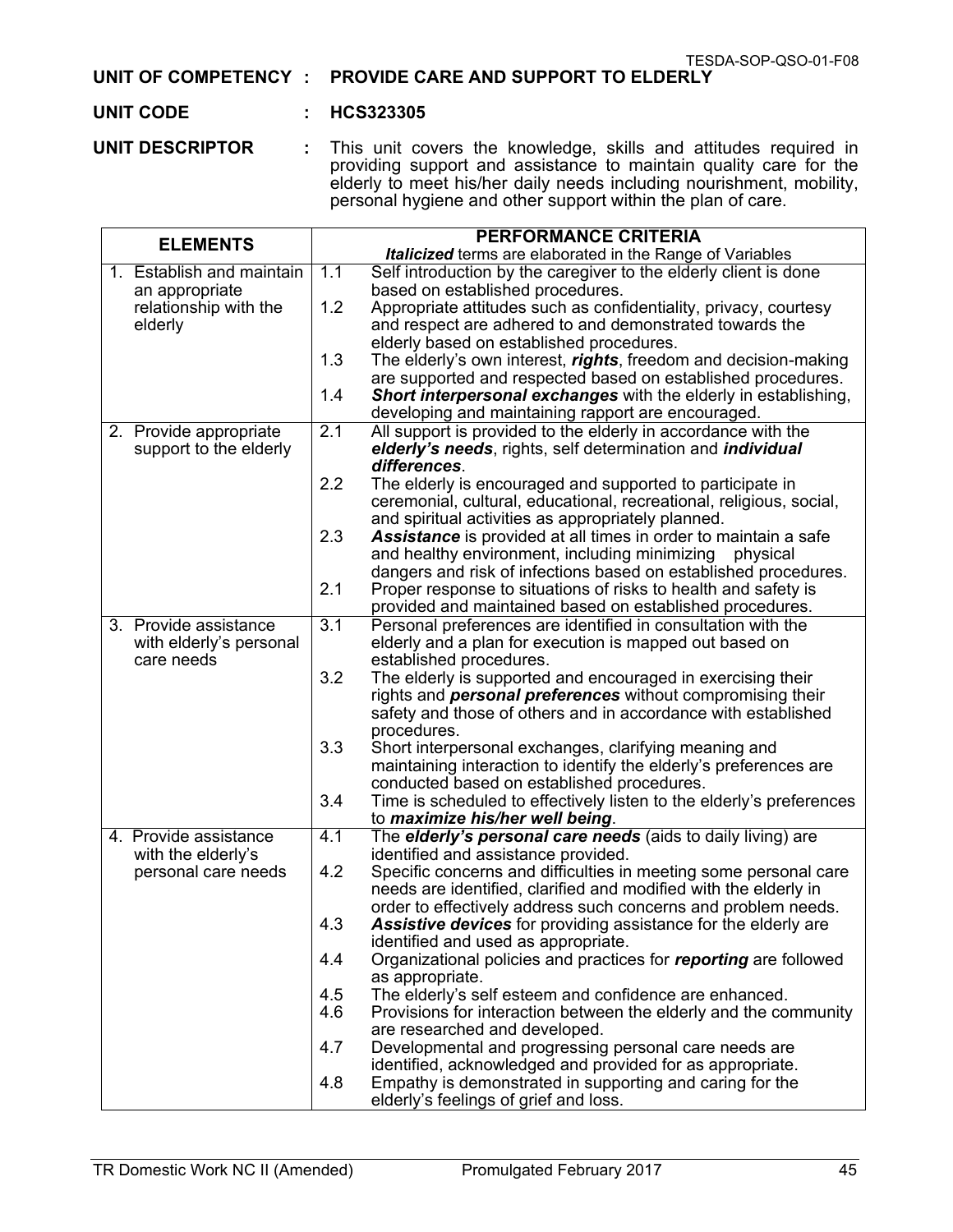| <b>VARIABLES</b>                                       | <b>RANGE</b>                                                                                                                                                                                                                                                                                                                    |  |  |
|--------------------------------------------------------|---------------------------------------------------------------------------------------------------------------------------------------------------------------------------------------------------------------------------------------------------------------------------------------------------------------------------------|--|--|
| 1. Elderly rights may be<br>detailed in                | May include:<br>1.1<br>Service/outcomes standards documents<br>1.2<br>Legislation<br>1.3<br>Organizational policies and practices                                                                                                                                                                                               |  |  |
| 2. Short interpersonal<br>exchanges                    | May include:<br>2.1<br>Chatting in friendly manner<br>2.2<br>Inquiring about the elderly's health<br>2.3<br>Short casual exchanges<br>2.4<br><b>Effective communication</b><br>2.5<br>Dialogue<br>2.6<br>Question and answer/interview techniques                                                                               |  |  |
| 3. Needs of the elderly                                | May include:<br>Physical, sexual<br>3.1<br>3.2<br>Financial<br>3.3<br>Household assistance and maintenance<br>3.4<br>Religious<br>3.5<br>Cultural<br>3.6<br>Spiritual<br>3.7<br>Recreational<br>3.8<br>Social and emotional<br>3.9<br>Intellectual                                                                              |  |  |
| 4. Factors contributing<br>to individual<br>difference | May include:<br>Culture<br>4.1<br>4.2<br>Age<br>4.3<br>Economic<br>4.4<br>Social<br>4.5<br>Gender<br>4.6<br>Physical<br>4.7<br>Intellectual<br>4.8<br>Language<br>4.9<br>Spiritual<br>4.10<br><b>Marital Status</b>                                                                                                             |  |  |
| 5. Assistance                                          | May include:<br>Providing information and advice<br>5.1<br>5.2<br>Accompanying or providing specific services<br>5.3<br>Encouragement and support for decisions and actions<br>5.4<br>Companionship                                                                                                                             |  |  |
| 6. Maximum well being                                  | May include:<br>6.1<br>Independent living<br>6.2<br>Observation of own customs and cultural practices coming<br>and going from environment with safety<br>Belonging to social groups<br>6.3<br>6.4<br>Frequent visits to and from family, relatives and friends<br>6.5<br>Companionship<br>6.6<br>Efficient care from caregiver |  |  |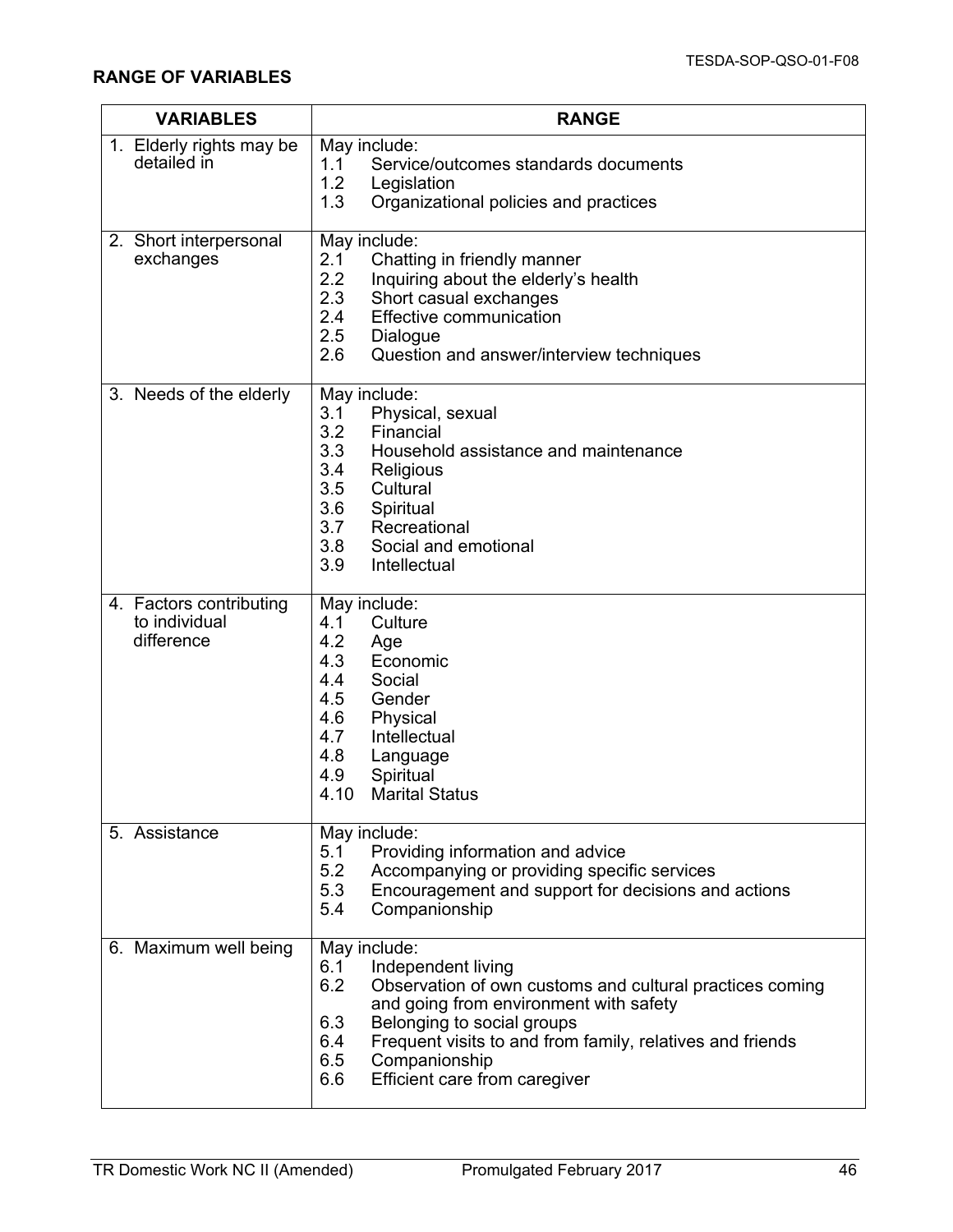| <b>VARIABLES</b>       | <b>RANGE</b>                                                                                                                                                                                   |  |  |
|------------------------|------------------------------------------------------------------------------------------------------------------------------------------------------------------------------------------------|--|--|
| 7. Personal care needs | May include:                                                                                                                                                                                   |  |  |
|                        | Daily living including:<br>7.1<br>7.1.1 Maintaining personal safety<br>7.1.2 Communication (speech, writing, non-verbal<br>communication)                                                      |  |  |
|                        | 7.1.3 Eating and drinking<br>7.1.4 Eliminating<br>7.1.5 Breathing                                                                                                                              |  |  |
|                        | 7.1.6 Mobilizing and transferring (moving from place to place<br>and position to position)<br>7.1.7<br>Attending to personal hygiene (bathing, laundering                                      |  |  |
|                        | personal linen)<br>7.1.8 Dressing and undressing                                                                                                                                               |  |  |
|                        | 7.1.9 Attending to own spiritual needs<br>7.1.10 Grooming and expressing sexuality<br>7.1.11 Toileting                                                                                         |  |  |
|                        | 7.1.12 Keeping appointments (Doctors, Dentists, Bankers,<br>Lawyers)                                                                                                                           |  |  |
|                        | 7.1.13 SPICE (Spice, Physical, Intellectual, Creative and<br>Emotional) activities<br>7.2<br><b>Daily Routine</b>                                                                              |  |  |
|                        | 7.2.1 Accessing education and employment<br>7.2.2 Accessing financial resources and allowances<br>7.2.3 Paying bills and regular outgoings                                                     |  |  |
|                        | 7.2.4 Shopping<br>7.2.5 Preparing meals<br>7.2.6 Climbing stairs                                                                                                                               |  |  |
|                        | 7.2.7 Maintaining household (cleaning, laundry, décor,<br>repair)<br>7.2.8 Traveling by private and public transport                                                                           |  |  |
|                        | 7.2.9 Interacting with others and socializing<br>7.2.10 Accessing leisure, recreational and sporting activities<br>Assisting with self-administration of medication according to:<br>7.3       |  |  |
|                        | 7.3.1 Organizational practice and policy<br>7.3.2 Government regulation, policy and legislation<br>7.3.3 Instructions from the elderly, their trustees, medical<br>team and significant others |  |  |
|                        | Physical comfort and rest<br>7.4<br>7.4.1 Appropriate rest<br>7.4.2 Proper clothing                                                                                                            |  |  |
|                        | 7.4.3 Fit dentures<br>7.4.4 Aids (wheelchairs, braces, walker, reading glasses)<br>7.4.5 Comfortable bed and chair                                                                             |  |  |
|                        | Privacy<br>7.5<br>7.6<br>Confidentiality<br>7.7<br>To be treated in a dignified, safe and comfortable manner<br>7.8<br>To express success, satisfied or own feelings                           |  |  |
| 8. Assistive Devices   | May include:<br>Wheelchair<br>8.1<br>8.2<br>Walker<br>8.3<br>Cane<br>8.4<br>Crutches<br>8.5<br><b>Parallel Bars</b><br>8.6<br><b>Feeding Utensils</b>                                          |  |  |
|                        | 8.7<br>Handrails<br>8.9<br>Commode<br><b>Reading Materials</b><br>8.10                                                                                                                         |  |  |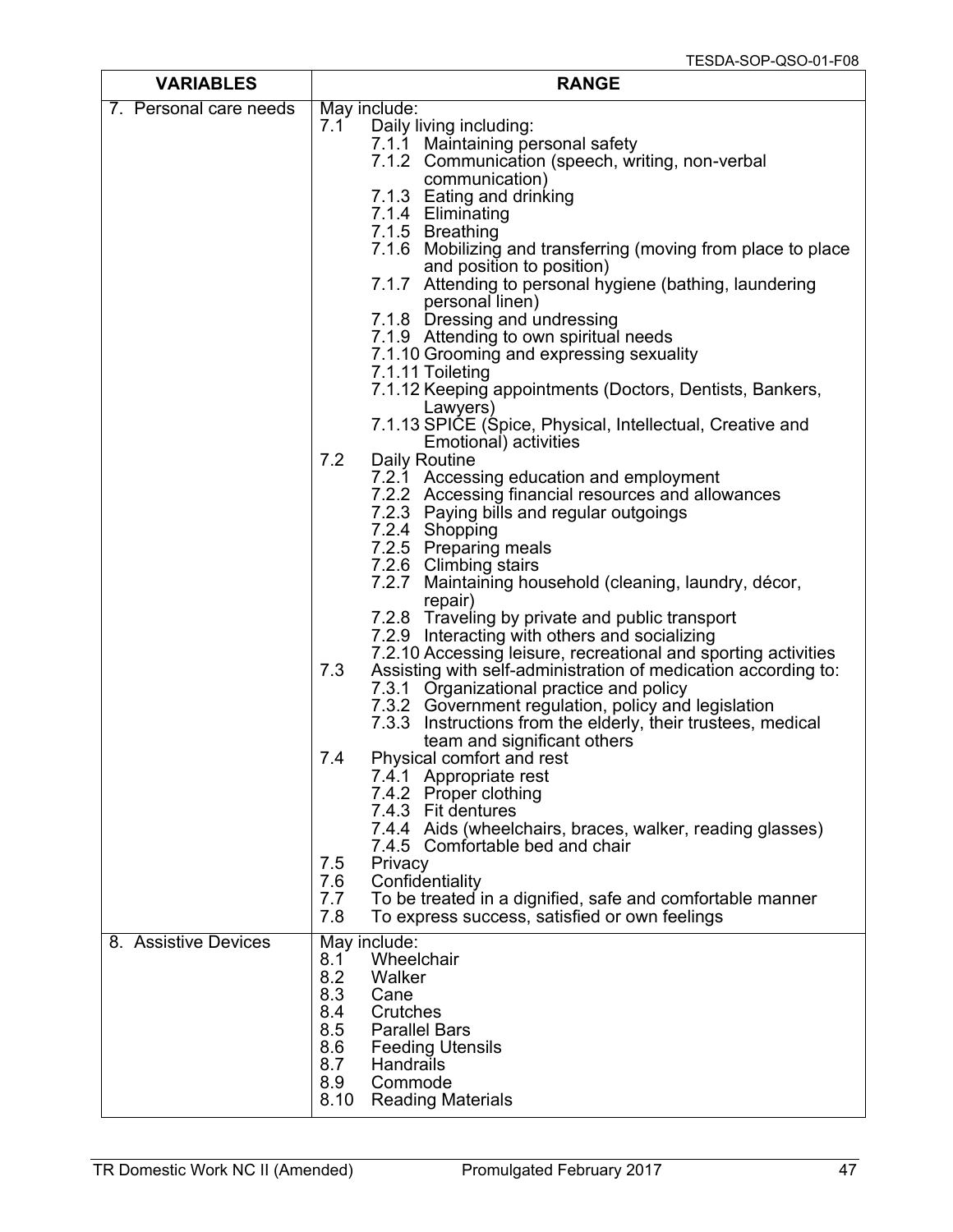| <b>VARIABLES</b>                                                                          | <b>RANGE</b>                                                                                                                                                                                                                                                                                                                                                                                                                         |  |  |
|-------------------------------------------------------------------------------------------|--------------------------------------------------------------------------------------------------------------------------------------------------------------------------------------------------------------------------------------------------------------------------------------------------------------------------------------------------------------------------------------------------------------------------------------|--|--|
| 9. Appropriate<br>communication and<br>relationship building<br>processes                 | May include:<br>9.1<br>Courtesy<br>9.2<br>Empathy<br>9.3<br>Non judgmental manner<br>9.4<br>Listening<br>9.5<br>Treating the elderly person as an individual<br>Respect for difference<br>9.6<br>9.6.1 Cultural<br>9.6.2 Physical<br>9.6.3 Emotional<br>9.6.4 Beliefs<br>9.6.5 Customs<br>9.6.6 Values<br>9.6.7 Religions                                                                                                            |  |  |
| 10 Assistance may vary<br>according to                                                    | May include:<br>The ability of the worker<br>10.1<br>10.2<br>Mental well being<br>10.3 Physical well being<br>10.4 Social well being<br>10.5 Emotional well being<br>10.6 Creative well being                                                                                                                                                                                                                                        |  |  |
| 11. Factual information<br>to identify the<br>elderly's preferences<br>may be gathered by | May include:<br>11.1 Asking questions<br>11.2 Observing the elderly<br>11.3<br>Asking for clarification from the elderly<br>11.4<br>Asking other significant people such as relatives, friends, staff<br>11.5<br>Listening for relevant information concerning the elderly's<br>preferences<br>11.6<br>Offering choices and suggestions<br>11.7<br>Consulting professionals' opinions and suggestions for the<br>elderly to consider |  |  |
| 12. Assistance may vary<br>according to                                                   | May include:<br>The ability of the worker<br>12.1<br>12.2<br>Mental well being<br>12.3<br>Physical well being<br>12.4 Social well being<br>12.5 Emotional well being<br>12.6 Creative well being                                                                                                                                                                                                                                     |  |  |
| 13. Processes and aides                                                                   | May include:<br>13.1<br>Meals on wheels<br>13.2<br>All equipment and aids<br>13.3<br><b>Transport services</b><br>13.4 Around the clock caregiver<br>13.5 Occasional caregiver<br>13.6 Senior lodges accommodation<br>13.7<br>Trips to or visits from medical team                                                                                                                                                                   |  |  |
| 14. Reporting                                                                             | May include:<br>Changes in appearance and behavior in accordance with<br>14.1<br>reporting instructions<br>Medicine chart<br>14.2<br>14.3 Observation log book<br>14.4 Incident and Accident Reports                                                                                                                                                                                                                                 |  |  |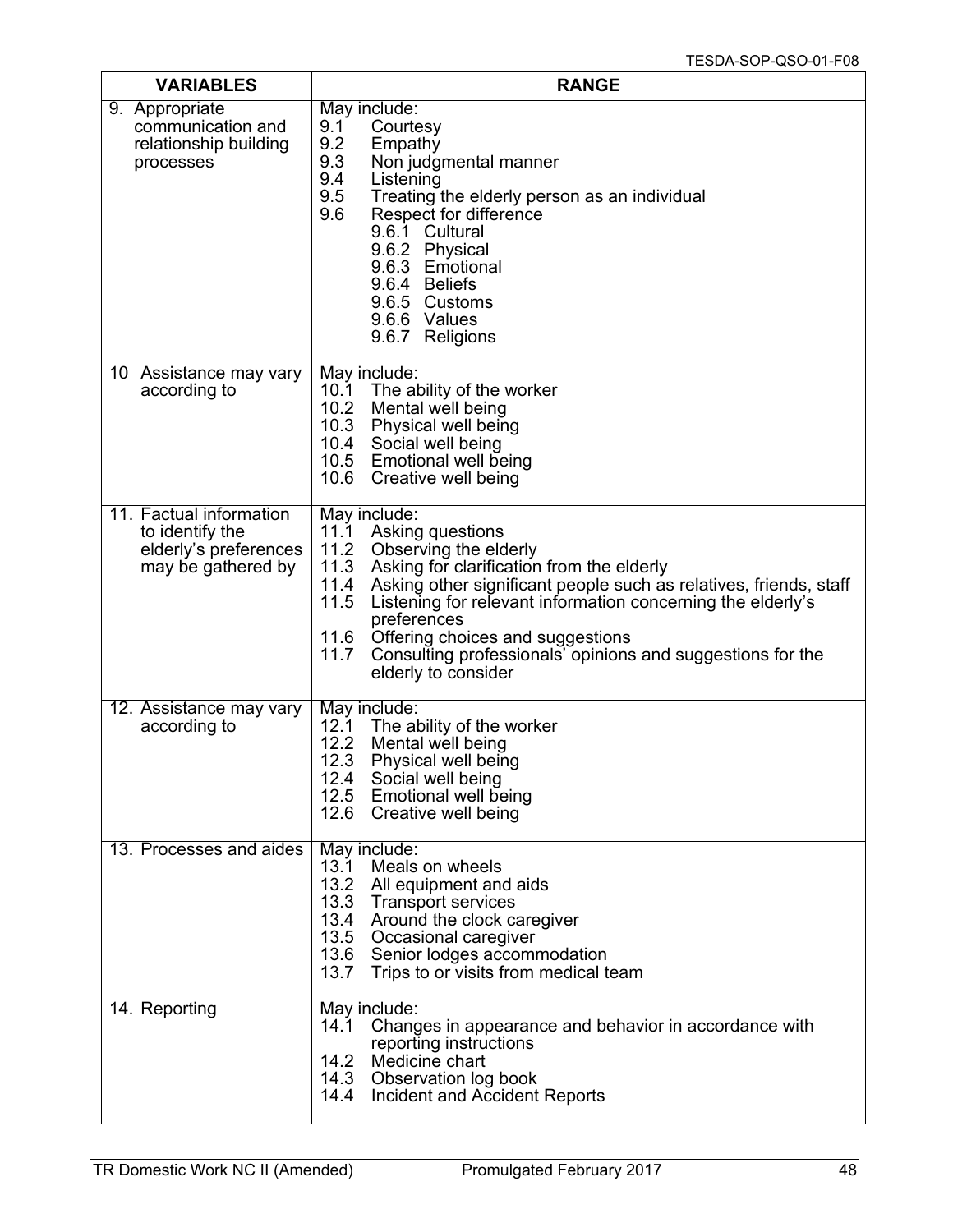| <b>VARIABLES</b>                | <b>RANGE</b>                                                                                                                     |  |  |
|---------------------------------|----------------------------------------------------------------------------------------------------------------------------------|--|--|
| 15. Reporting may be to         | May include:                                                                                                                     |  |  |
|                                 | Supervisors<br>15.1<br>15.2 Colleagues                                                                                           |  |  |
|                                 | 15.3 Health workers                                                                                                              |  |  |
|                                 | 15.4 Administrator                                                                                                               |  |  |
|                                 | 15.5 Health care services                                                                                                        |  |  |
|                                 | 15.6 Emergency services                                                                                                          |  |  |
|                                 | 15.7 Community care<br>15.8<br>Social services                                                                                   |  |  |
|                                 | 15.9<br>Relatives                                                                                                                |  |  |
| 16. Reporting may be            | May include:                                                                                                                     |  |  |
| via                             | 16.1<br>Telephone                                                                                                                |  |  |
|                                 | 16.2 Hand over reports<br>16.3<br>Face to face                                                                                   |  |  |
|                                 | 16.4<br>Written                                                                                                                  |  |  |
| 17. Social and personal         | May include:                                                                                                                     |  |  |
| well being                      | 17.1 Being independent                                                                                                           |  |  |
|                                 | 17.2 Maintenance of personal contacts                                                                                            |  |  |
|                                 | 17.3 Control of financial affairs<br>17.4<br>Coming and going from environment within safety                                     |  |  |
|                                 | requirements                                                                                                                     |  |  |
|                                 | 17.5<br>Observation of own customs and cultural practices                                                                        |  |  |
|                                 | 17.6<br>Exercising legal, social and other obligations and                                                                       |  |  |
|                                 | responsibilities<br>17.7<br>Keeping and maintaining personal possessions                                                         |  |  |
|                                 | 17.8 Privacy                                                                                                                     |  |  |
|                                 | 17.9 Access and entitlement to respite and other services                                                                        |  |  |
|                                 | 17.10 Maintaining community participation                                                                                        |  |  |
|                                 | 17.11 Participation in programs and activities<br>17.12 Sharing knowledge and skills                                             |  |  |
| 18. Well being may vary         | May include:                                                                                                                     |  |  |
| according to                    | 18.1<br>Service provision environment e.g. independent living,                                                                   |  |  |
|                                 | residential care facility, day center                                                                                            |  |  |
|                                 | 18.2 Health Status<br>18.3 Worker's Role                                                                                         |  |  |
|                                 | 18.4<br><b>SPICE Status</b>                                                                                                      |  |  |
| 19. Provision of aids           | May include:                                                                                                                     |  |  |
|                                 | 19.1<br>Referral to advisory centers                                                                                             |  |  |
| 20. Spiritual needs             | 19.2<br>Information<br>May include:                                                                                              |  |  |
|                                 | 20.1<br>Formal and informal religious observance                                                                                 |  |  |
|                                 | 20.2<br>Need for private time and space for contemplation                                                                        |  |  |
|                                 | 20.3<br><b>Ceremonial Observances</b>                                                                                            |  |  |
| 21. Aids                        | May include:<br>21.1                                                                                                             |  |  |
|                                 | Mobility<br>21.2 Hearing                                                                                                         |  |  |
|                                 | 21.3<br>Speech                                                                                                                   |  |  |
|                                 | 21.4<br>Vision                                                                                                                   |  |  |
| 22. The elderly's self          | May include:                                                                                                                     |  |  |
| esteem and<br>confidence may be | Assisting the elderly with difficult tasks<br>22.1<br>22.2<br>Clarifying and discussing the elderly's abilities and disabilities |  |  |
| encouraged by                   | 22.3<br>Encouraging the elderly to try new activities                                                                            |  |  |
| 23. Psychological needs         | May include:                                                                                                                     |  |  |
|                                 | 23.1<br>Freedom from undue stress                                                                                                |  |  |
|                                 | 23.2<br>Self-esteem<br>23.3 Purpose                                                                                              |  |  |
|                                 | 23.4 Personal identity                                                                                                           |  |  |
|                                 | 23.5 Life stage development                                                                                                      |  |  |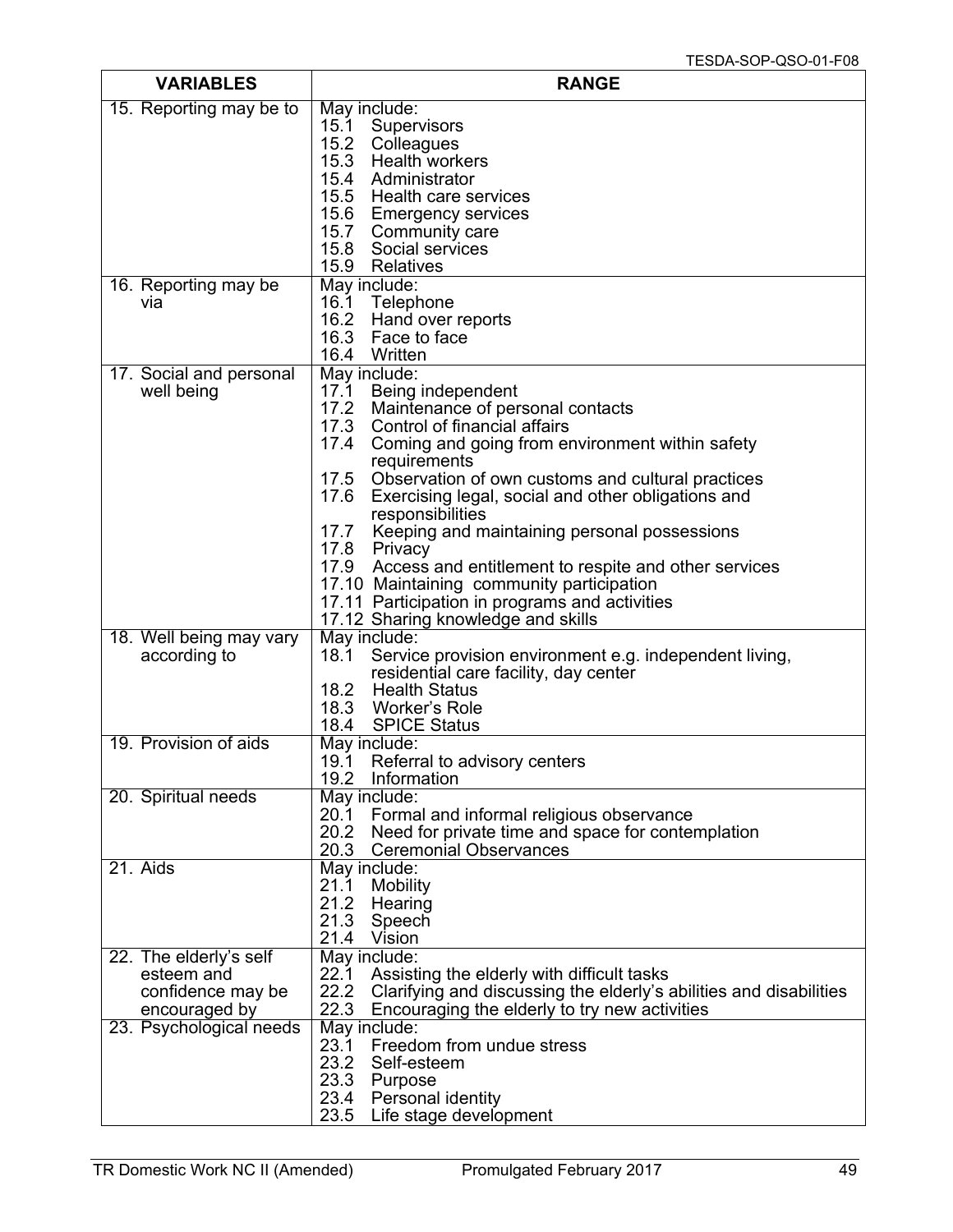| 1. Critical aspects of | Assessment requires evidence that the candidate: |                                                                                                  |  |
|------------------------|--------------------------------------------------|--------------------------------------------------------------------------------------------------|--|
| competency             | 1.1                                              | Worked within roles and responsibilities in a manner which                                       |  |
|                        |                                                  | accommodates and accepts individual differences of the                                           |  |
|                        |                                                  | elderly                                                                                          |  |
|                        | 1.2                                              | Established and maintained appropriate relationship with the                                     |  |
|                        |                                                  | elderly                                                                                          |  |
|                        | 1.3                                              | Provided appropriate support and assistance with the elderly's<br>personal care needs            |  |
|                        | 1.4                                              | Understood and adhered to own roles and responsibilities                                         |  |
|                        | 1.5                                              | Understood accountability and responsibility of supervisors<br>and colleagues                    |  |
|                        | 1.6                                              | Consulted with the elderly, including asking questions,                                          |  |
|                        |                                                  | observing, listening and suggesting                                                              |  |
|                        | 1.7                                              | Recognized and understood the elderly's rights and personal                                      |  |
|                        |                                                  | preferences including the ability to list the elderly's                                          |  |
|                        |                                                  | preferences.                                                                                     |  |
|                        | 1.8                                              | Demonstrated a non-judgmental attitude to the different                                          |  |
|                        |                                                  | emotional, psychological and spiritual needs of the elderly in                                   |  |
|                        |                                                  | all communications                                                                               |  |
|                        | 2.1                                              | Types, uses, specifications and maintenance of bathing                                           |  |
| 2. Required Knowledge  |                                                  |                                                                                                  |  |
|                        |                                                  | paraphernalia                                                                                    |  |
|                        | 2.2                                              | Procedures of bathing and dressing the elderly                                                   |  |
|                        | 2.3                                              | Proper care of elders                                                                            |  |
|                        | 2.4                                              | Principles and procedures in taking vital signs                                                  |  |
|                        | 2.5                                              | Common signs and symptoms of common illnesses                                                    |  |
|                        | 2.6                                              | Principles and procedures of medicine administration                                             |  |
|                        | 2.7                                              | Relevant plan of care, roles and responsibilities of caregiver                                   |  |
|                        | 4.1                                              | Relevant policies, protocols and practices of the certain                                        |  |
|                        |                                                  | organizations in relation to services to the elderly                                             |  |
|                        | 2.9                                              | Process of ageing                                                                                |  |
|                        | 2.10                                             | Different religious, cultural, spiritual, physical and ceremonial<br>perspectives                |  |
|                        | 2.11                                             | Causes, implications and treatment of dementia and other<br>elderly related conditions           |  |
|                        | 2.12                                             | Depending on the work, roles or services provided, specific                                      |  |
|                        |                                                  | knowledge of particular groups or issues may be required like:<br>2.12.1 Alcohol and other drugs |  |
|                        |                                                  | 2.12.2 Cultural and linguistics diversity                                                        |  |
|                        |                                                  | 2.12.3 Risk of self harm                                                                         |  |
|                        |                                                  | 2.12.4 Women                                                                                     |  |
|                        |                                                  | 2.12.5 Men                                                                                       |  |
|                        |                                                  | 2.12.6 Community education                                                                       |  |
|                        |                                                  | 2.12.7 Mental health                                                                             |  |
|                        |                                                  |                                                                                                  |  |
|                        |                                                  | 2.13 Common problems of the elderly and their ramifications                                      |  |
|                        |                                                  | 2.14 Different cultural requirements and preferences                                             |  |
|                        |                                                  | 2.15 Factors giving rise to grief and loss in the elderly                                        |  |
|                        | 2.17                                             | 2.16 Safety risks to the elderly<br>Major systems of the body                                    |  |
|                        |                                                  |                                                                                                  |  |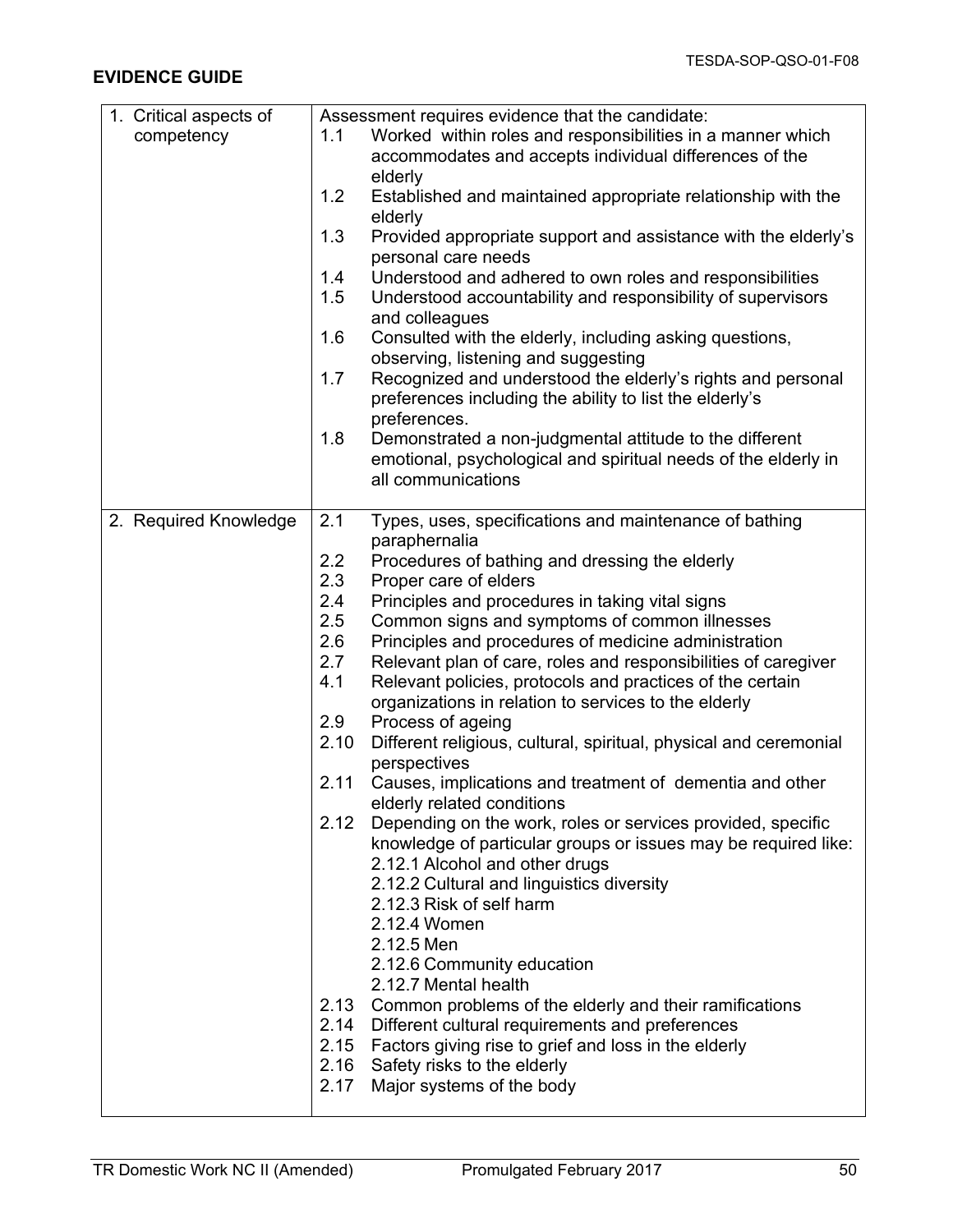|                             | TESDA-SOP-QSO-01-F08                                                                                                                                                                                                                                                                                                                                                                                                                                                                                     |
|-----------------------------|----------------------------------------------------------------------------------------------------------------------------------------------------------------------------------------------------------------------------------------------------------------------------------------------------------------------------------------------------------------------------------------------------------------------------------------------------------------------------------------------------------|
| 3. Required Skills          | Ability to establish and maintain a relationship that takes into<br>3.1<br>account the elderly's individual differences (e.g. age, abilities,<br>disabilities, cultural background)                                                                                                                                                                                                                                                                                                                      |
|                             | 3.2<br>Oral communication skills (language skills) and non-verbal<br>communication skills (e.g. touch, smiling, etc.) necessary to<br>develop a trusting relationship with an elderly. Language skills<br>may be English, mother language or technical language<br>(medical terms) as required by employment service or<br>organization                                                                                                                                                                  |
|                             | 3.3<br>Oral communication skills (language competence) required to<br>fulfill job roles as specified by the employment<br>organization/service. Oral communication skills include asking<br>questions, clarifying understanding of the elderly's<br>preferences and expressing encouragement in oral<br>communication. Service/organization may require competence<br>in English or native language, as required by the elderly.                                                                         |
|                             | 3.4<br>Reading and writing skill (literacy competence) required to<br>fulfill job roles as specified by employment<br>organization/service. The level of skills may range from the<br>ability to write short messages or a shopping list, to assist the<br>elderly with banking, reading of mail, answering the phone,<br>receiving messages etc. the employment service/organization<br>may require competence in a language other than English,<br>depending on job request<br>3.5<br>Basic counseling |
| 4. Resource                 | The following resources should be provided                                                                                                                                                                                                                                                                                                                                                                                                                                                               |
| Implications                | A childcare workplace<br>4.1<br>4.2<br>Facilities, equipment, supplies and materials relevant to the<br>unit of competency                                                                                                                                                                                                                                                                                                                                                                               |
| 5. Methods of<br>Assessment | Competency in this unit must be assessed through:<br>5.1<br>Demonstration with questioning<br>5.2<br>Interview                                                                                                                                                                                                                                                                                                                                                                                           |
| 6. Context of<br>Assessment | 6.1<br>Competency may be assessed in the workplace or in a<br>simulated work setting.                                                                                                                                                                                                                                                                                                                                                                                                                    |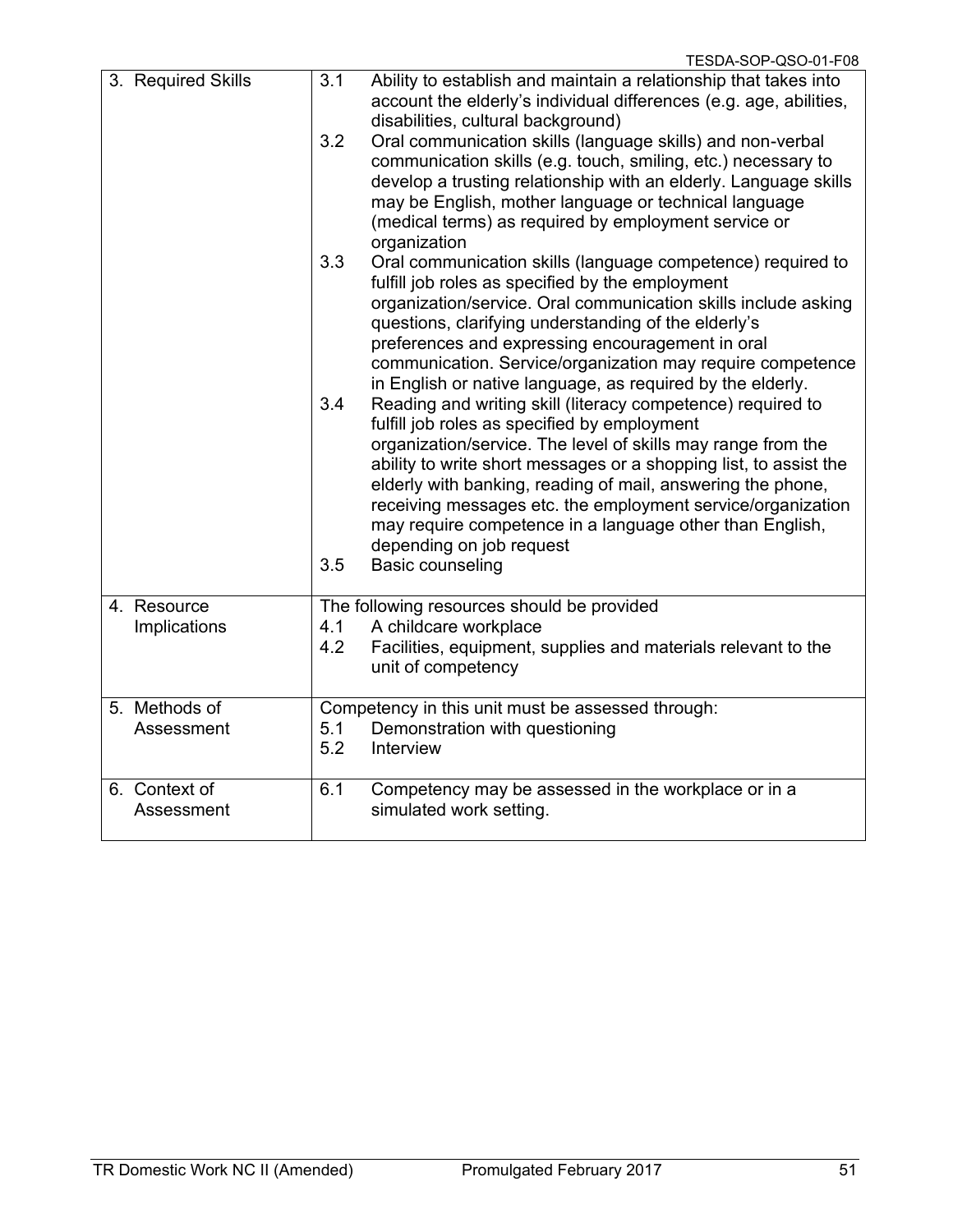TESDA-SOP-QSO-01-F08

**UNIT OF COMPETENCY : PROVIDE CARE AND SUPPORT TO PEOPLE WITH SPECIAL NEEDS**

#### **UNIT CODE : HCS323306**

**UNIT DESCRIPTOR :** This unit covers the knowledge, skills and attitudes required in providing support and assistance to maintain quality care for people with special needs to be able to enhance their abilities to communicate and be independent; responding to the physical, medical, health and safety, personal care and home maintenance requirements of people with disabilities.

| <b>ELEMENTS</b>                                   | <b>PERFORMANCE CRITERIA</b>                                                                                                                                                                         |  |
|---------------------------------------------------|-----------------------------------------------------------------------------------------------------------------------------------------------------------------------------------------------------|--|
| 1. Establish and<br>maintain appropriate          | <b>Italicized</b> terms are elaborated in the Range of Variables<br>1.1<br>All dealings with people with special needs are aimed at<br>generating a trusting relationship which includes protecting |  |
| relationship with<br>people with special<br>needs | confidentiality, privacy, individual choices and the right to<br>decision making.                                                                                                                   |  |
|                                                   | 1.2<br>Respect for <i>individual differences</i> is demonstrated in all<br>dealings with people with special needs.                                                                                 |  |
|                                                   | 1.3<br>Support for the interests, rights and decision making of people<br>with special needs is demonstrated in all dealings.                                                                       |  |
|                                                   | People with special needs are actively encouraged and<br>1.4<br>supported to communicate ideas, feelings and preferences.                                                                           |  |
| 2. Provide appropriate<br>support to people       | 2.1<br>All support to people with special needs is provided in<br>accordance with their needs, rights and self determination.                                                                       |  |
| with special needs                                | 2.2<br>Assistance is provided to people with disabilities according to<br>the employment organization guidelines.                                                                                   |  |
|                                                   | 2.3<br>Information required by people with special needs are<br>identified and provided.                                                                                                            |  |
|                                                   | 2.4<br>Reactions and limitations regarding differences are<br>recognized and appropriate assistance is sought to ensure<br>that the rights of people with special needs are upheld.                 |  |
| 3. Assist in maintaining<br>well being of people  | 3.1<br>People with special needs are provided with support in<br>maintaining a clean, safe and comfortable environment.                                                                             |  |
| with special needs.                               | 3.2<br>Situations of risk to health and safety are responded to in<br>accordance with established and approved health and<br>safety procedures.                                                     |  |
|                                                   | 3.3<br>People with special needs are actively encouraged to practice<br>self expression.                                                                                                            |  |
|                                                   | 3.4<br>Rights and responsibilities of people with special needs are<br>discussed with them professionally and in a non-threatening<br>and non-critical ways.                                        |  |
|                                                   | 3.5<br>Strategies are developed for people with special needs to<br>assert self terms of accomplishments and achievements.                                                                          |  |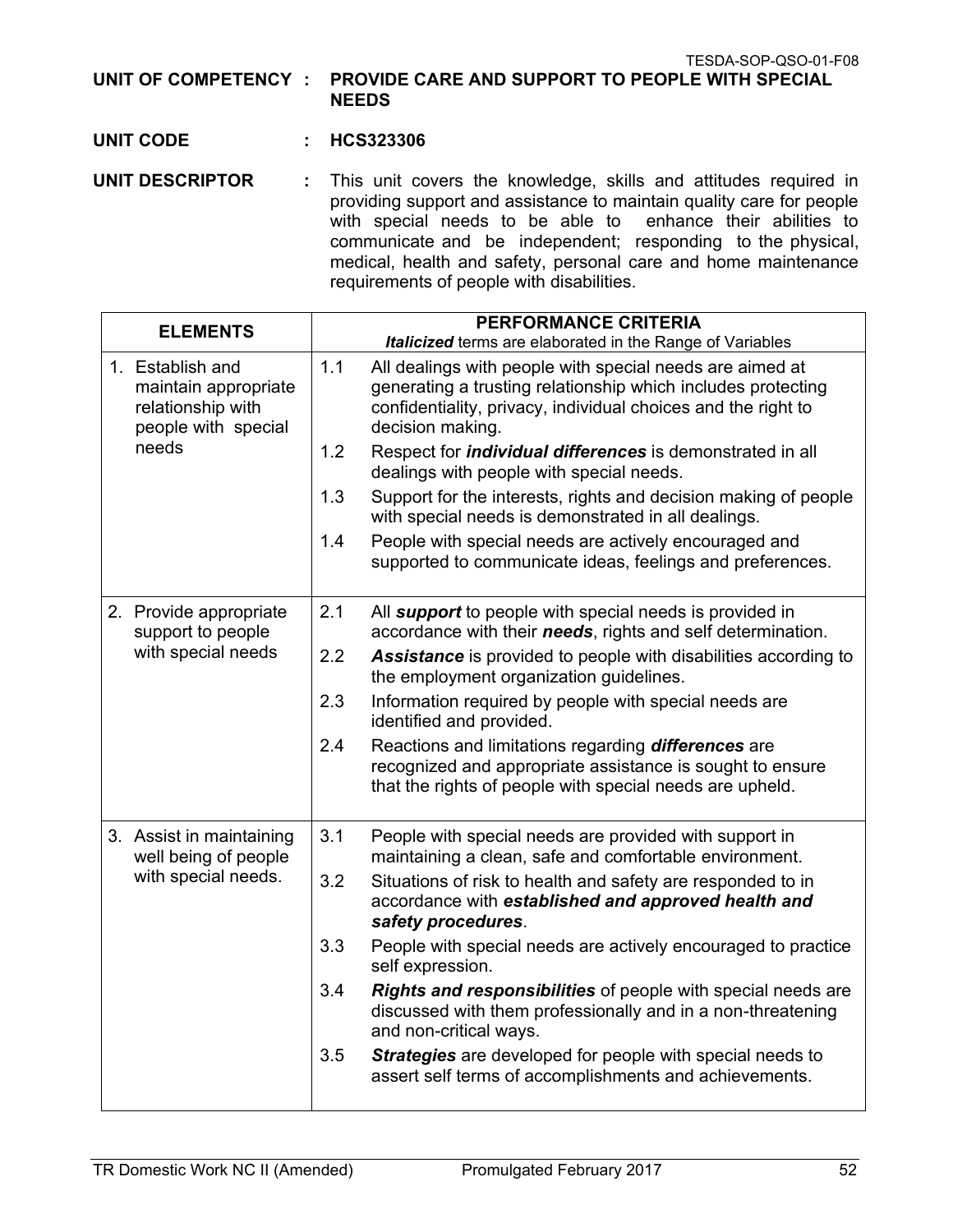|                                                                                                                          |     | i cəda-əur-Qəu-UT-Fuo                                                                                                                                                          |
|--------------------------------------------------------------------------------------------------------------------------|-----|--------------------------------------------------------------------------------------------------------------------------------------------------------------------------------|
| <b>ELEMENTS</b>                                                                                                          |     | <b>PERFORMANCE CRITERIA</b><br>Italicized terms are elaborated in the Range of Variables                                                                                       |
| 4. Assist people with<br>special needs to<br>identify and meet<br>their needs                                            | 4.1 | The dignity, privacy and personal choice of people with<br>special needs in relation to needs are upheld.                                                                      |
|                                                                                                                          | 4.2 | People with special needs are assisted to identify, select and<br>prioritize their specified nursing needs.                                                                    |
|                                                                                                                          | 4.3 | People with special needs are assisted to identify, select,<br>prioritize and fulfill or implement their social, physical,<br>intellectual, creative and emotional activities. |
|                                                                                                                          | 4.4 | People with special needs are assisted to select and develop<br>strategies to meet their requirements in order to achieve their<br>nursing needs.                              |
| 5. Assist people with<br>special needs in<br>maintaining an<br>environment that<br>enables maximum<br>independent living | 5.1 | The types, frequency and triggers of challenging behaviors of<br>a person with special needs are identified, assessed and<br>researched.                                       |
|                                                                                                                          | 5.2 | Strategies for the <i>prevention and management of</i><br>challenging behavior/s are planned and implemented<br>according to approved safety procedures.                       |
|                                                                                                                          | 5.3 | People with special needs are encouraged and supported to<br>express self.                                                                                                     |
|                                                                                                                          | 5.4 | Independent thinking (such as decision, opinion and<br>preferences) by people with special needs are encouraged<br>and supported.                                              |
|                                                                                                                          | 5.5 | Strategies that would promote independence of people with<br>special needs are developed and implemented.                                                                      |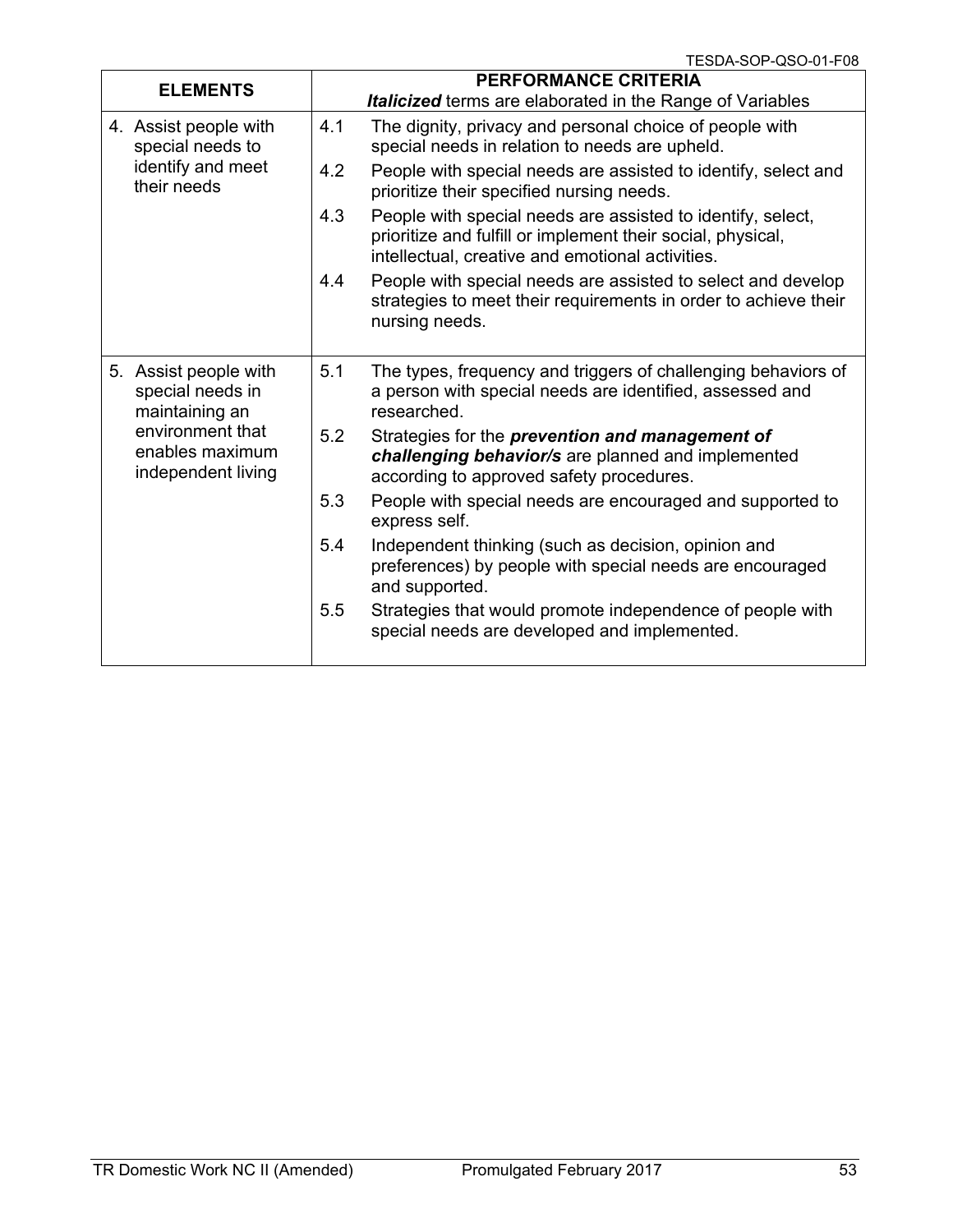# **RANGE OF VARIABLES**

| <b>VARIABLES</b>          | <b>RANGE</b>                                                                                                                                                                                                                                                                                                                                                                                                   |  |  |
|---------------------------|----------------------------------------------------------------------------------------------------------------------------------------------------------------------------------------------------------------------------------------------------------------------------------------------------------------------------------------------------------------------------------------------------------------|--|--|
| 1.<br>Tools and equipment | May include:<br>1.1<br>Bed with side rails<br>1.2<br>Night Light<br>1.3<br>Handrails<br>1.4<br>Assistive device (wheelchair, cane, walker and crutches<br>1.5<br>Commode                                                                                                                                                                                                                                       |  |  |
|                           | 1.6<br><b>Feeding Utensils</b><br>1.7<br>Clock<br>1.8<br><b>Reading Materials</b><br>1.9<br><b>Activity Kit</b>                                                                                                                                                                                                                                                                                                |  |  |
| 2. Individual differences | May include:<br>Daily living such as:<br>2.1<br>2.1.1<br>Culture<br>2.1.2<br>Age<br>2.1.3<br>Economic<br>2.1.4<br>Social<br>2.1.5<br>Gender<br>2.1.6<br>Physical<br>2.1.7<br>Emotional<br>2.1.8<br>Intellectual<br>2.1.9<br>Language                                                                                                                                                                           |  |  |
|                           | 2.2<br>Rights may be detailed in:<br>$2.\bar{2}.1$<br>Service/outcomes standards<br>2.2.2 Legislation<br>2.2.3<br>Organizational policies and practice<br>Support will be in the Context for services offered including:<br>2.3<br>2.3.1 Personal support<br>2.3.2 Employment support<br>2.3.3 Community access<br>2.3.4 Accommodation support<br>2.3.5 Lifestyle support                                      |  |  |
| 3. Assistance             | May include:<br>3.1<br>Providing information<br>3.2<br>Assistance with mobility or providing specific support such as<br>transport<br>3.3<br>Encouragement and support for decisions and and actions<br>3.4<br>General household assistance and maintenance                                                                                                                                                    |  |  |
| 4. Differences            | May include:<br>4.1<br>Individual (age, gender, ability, history, personal preferences)<br>4.2<br>Cultural<br>4.3<br>Spiritual<br>4.4<br>Sexual preference                                                                                                                                                                                                                                                     |  |  |
| 5. Rights                 | May include:<br>5.1<br>Choose for oneself<br>5.2<br>Have meaningful work<br>5.3<br>Privacy<br>5.4<br>Dignity<br>5.5<br>Confidentiality<br>Self determination<br>5.6<br>5.7<br>Appropriate support<br>5.8<br>Skill development<br>5.9<br>Advocacy<br>5.10<br>Being treated as a valued individual<br>5.11<br>Fair treatment<br>5.12<br>Right to enter into a relationship<br>5.13<br>Right to express sexuality |  |  |
| 6. Responsibilities       | May include:<br>Act within the law<br>6.1<br>6.2<br>Treat others with consideration and respect<br>6.3<br>Abide by family obligations<br>6.4<br>Abide by the policies and procedures of the services being used                                                                                                                                                                                                |  |  |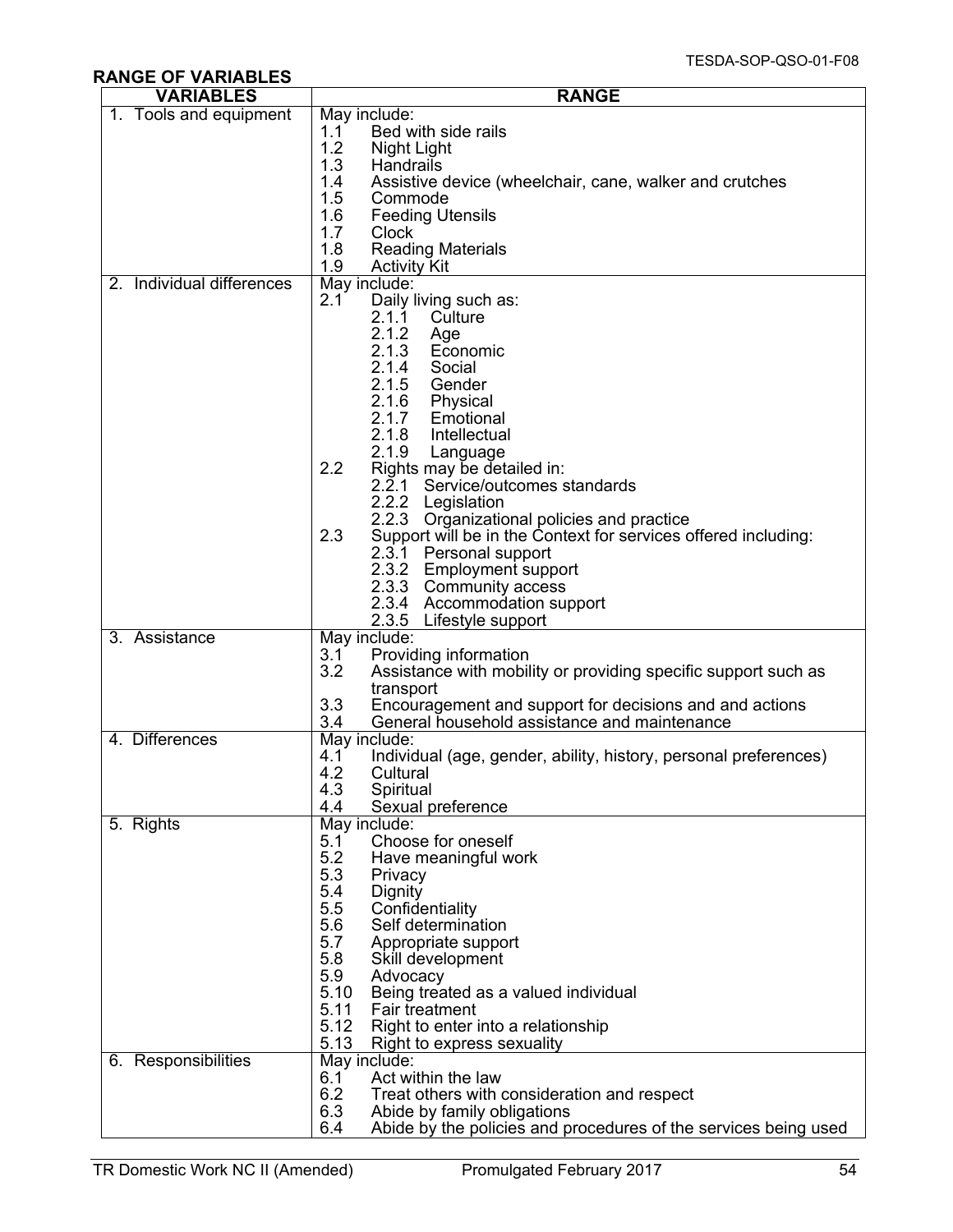| <b>VARIABLES</b>                                                 | <b>RANGE</b>                                                                                                                                                                                                                                                                                                                                                                                                                                                                                                                                                                                                                                                                                                                                                                                                                                                                                                                                                                                                                                                                                                                                                                                                                                                                                                                                                                                                                                                                                                       |  |  |
|------------------------------------------------------------------|--------------------------------------------------------------------------------------------------------------------------------------------------------------------------------------------------------------------------------------------------------------------------------------------------------------------------------------------------------------------------------------------------------------------------------------------------------------------------------------------------------------------------------------------------------------------------------------------------------------------------------------------------------------------------------------------------------------------------------------------------------------------------------------------------------------------------------------------------------------------------------------------------------------------------------------------------------------------------------------------------------------------------------------------------------------------------------------------------------------------------------------------------------------------------------------------------------------------------------------------------------------------------------------------------------------------------------------------------------------------------------------------------------------------------------------------------------------------------------------------------------------------|--|--|
| 7. Personal needs may<br>include providing<br>assistance with    | May include:<br>Daily living including:<br>$7.1^\circ$<br>7.1.1 Maintaining personal safety<br>7.1.2 Communication (speech, writing, non-verbal<br>communication)<br>7.1.3 Eating and drinking<br>7.1.4 Eliminating<br>7.1.5 Breathing<br>7.1.6 Mobilizing and transferring (moving from place to place<br>and position to position)<br>7.1.7 Attending to personal hygiene (bathing, laundering<br>personal linen)<br>7.1.8 Dressing and undressing<br>7.1.9 Attending own spiritual needs<br>7.1.10 Grooming and expressing sexuality<br>7.2<br>Physical/instrumental activities of daily living:<br>7.2.1 Accessing education and employment<br>7.2.2 Accessing financial resources and allowances<br>7.2.3 Paying bills and regular outgoings<br>7.2.4 Shopping<br>7.2.5 Preparing meals<br>7.2.6 Climbing stairs<br>7.2.7 Maintaining household (cleaning, laundry, décor,<br>repairs)<br>7.2.8 Traveling by private and public transport<br>7.2.9 Interacting with others and socializing<br>7.2.10 Accessing leisure, recreational and sporting activities<br>7.3<br>Assisting with self-administration of medication according to:<br>7.3.1 Organizational practice and policy<br>7.3.2 Government regulation, policy and legislation<br>Physical comfort and rest<br>7.4<br>7.5<br>Pain management<br>7.6<br>Maximization of independence and personal preferences<br>7.7<br>Empowerment e.g. Enhancing of clients ability to<br>communicate, act independently and uphold rights and<br>responsibilities |  |  |
| 8. Strategies to meet<br>needs                                   | May include:<br>8.1<br>Responding to requirements arising from differences<br>8.2<br>Utilizing personal support equipment e.g. chair lifts,<br>wheelchairs, hearing impaired phones, etc.<br>8.3<br>Enlisting specialist skills                                                                                                                                                                                                                                                                                                                                                                                                                                                                                                                                                                                                                                                                                                                                                                                                                                                                                                                                                                                                                                                                                                                                                                                                                                                                                    |  |  |
| 9. Support may be<br>provided                                    | May include:<br>In the clients home<br>9.1<br>9.2<br>At residential or other services                                                                                                                                                                                                                                                                                                                                                                                                                                                                                                                                                                                                                                                                                                                                                                                                                                                                                                                                                                                                                                                                                                                                                                                                                                                                                                                                                                                                                              |  |  |
| 10. Relevant legislation<br>and policies on health<br>and safety | May include:<br>10.1<br>Occupational health and safety<br>10.2<br>State health acts<br>10.3<br><b>EEO</b> legislation<br>10.4<br>Organizational policies and guidelines<br>10.5<br>Daily living<br>10.6<br>Medications<br>10.7<br>Dealing with changes in physical or mental well being<br>10.8<br>Occupational Health and Safety<br>10.9<br><b>Sexual Harassment</b><br>10.10 Abuse prevention                                                                                                                                                                                                                                                                                                                                                                                                                                                                                                                                                                                                                                                                                                                                                                                                                                                                                                                                                                                                                                                                                                                    |  |  |
| 11. Prevention and<br>management of<br>challenging behavior      | May include:<br>Recognizing triggers and deflecting them<br>11.1<br>11.2<br>Using active listening and observation skills<br>11.3<br>Ensuring effective communication<br>11.4<br>Seeking expert assistance                                                                                                                                                                                                                                                                                                                                                                                                                                                                                                                                                                                                                                                                                                                                                                                                                                                                                                                                                                                                                                                                                                                                                                                                                                                                                                         |  |  |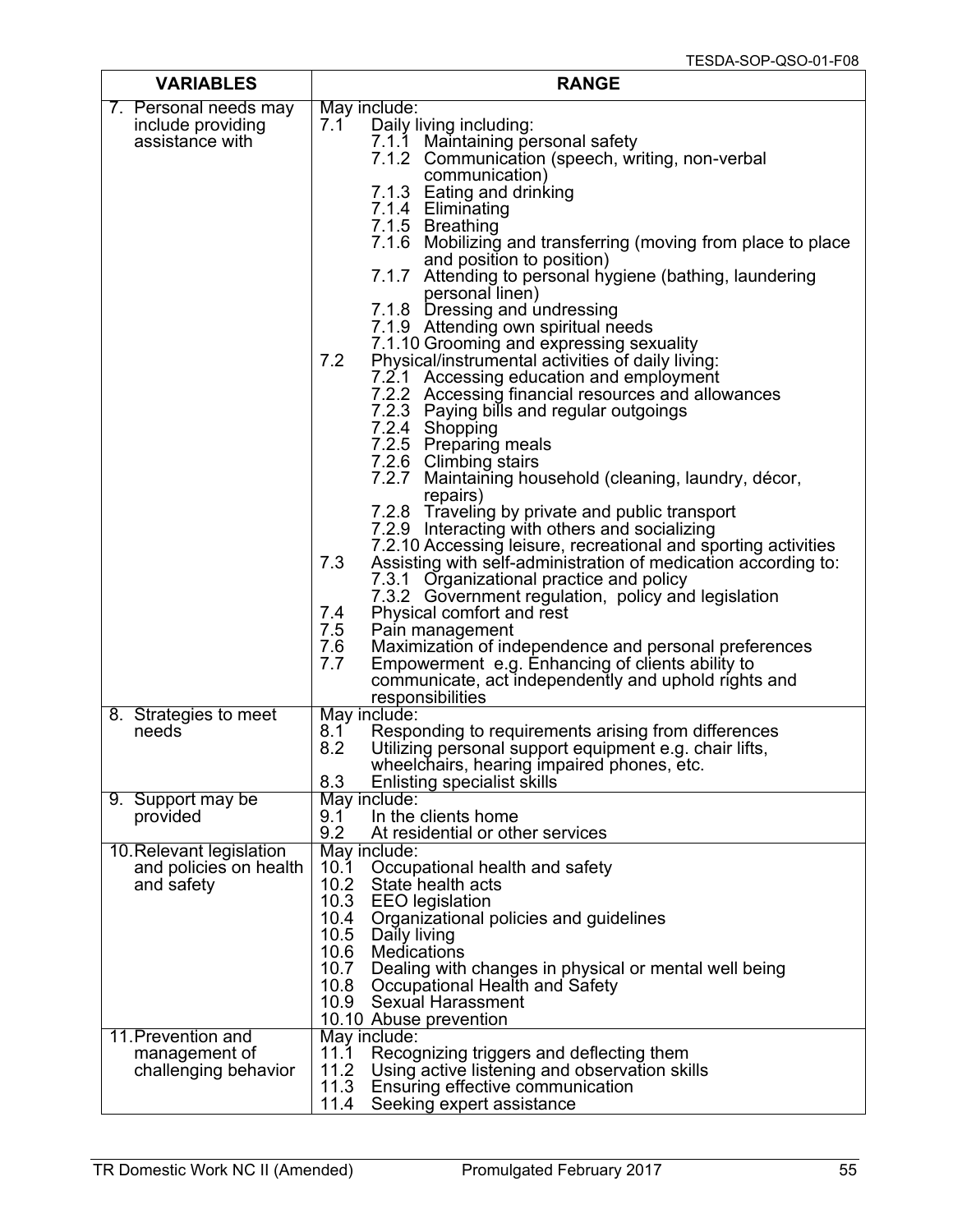| 1. Critical aspects of |      | Assessment requires evidence that the candidate:                                     |
|------------------------|------|--------------------------------------------------------------------------------------|
| competency             | 1.1  | Established and maintained appropriate relationship with                             |
|                        |      | people who have special needs                                                        |
|                        | 1.2  | Provided appropriate support to people with special needs                            |
|                        | 1.3  | Assisted in maintaining the well being of people with special                        |
|                        |      | needs                                                                                |
|                        | 1.4  | Assisted people with special needs to identify and meets their                       |
|                        |      | needs                                                                                |
|                        |      |                                                                                      |
| 2. Required Knowledge  | 2.1  | Relevant organizational policies and procedures and                                  |
|                        |      | responsibilities within it                                                           |
|                        | 2.2  | Relevant policies, protocols and practices of the organization                       |
|                        |      | in relation to own work activities                                                   |
|                        | 2.3  | Basic knowledge of different types of disabilities and their                         |
|                        |      | effects on clients need                                                              |
|                        | 2.4  | Understanding of support requirements for people with special<br>needs               |
|                        | 2.5  | Different religious, cultural, spiritual, physical, specific                         |
|                        |      | knowledge of particular groups or issues may be required like<br>the following:      |
|                        |      | 2.5.1 Alcohol and other drugs                                                        |
|                        |      | 2.5.2 Cultural and linguistic diversity                                              |
|                        |      | 2.5.3 Risk of self harm                                                              |
|                        |      |                                                                                      |
|                        |      | 2.5.4 Women                                                                          |
|                        |      | 2.5.5 Men                                                                            |
|                        |      | 2.5.6 Community education                                                            |
|                        |      | 2.5.7 Mental health                                                                  |
|                        | 2.6  | Organizational philosophy and goals                                                  |
|                        | 2.7  | Legislative provision in relation to the rights of people with<br>disabilities       |
|                        | 2.8  | Basic knowledge of human, social, psychological, cognitive                           |
|                        |      | and physical development                                                             |
|                        | 2.9  | Role and responsibility of self and others in the organization                       |
|                        | 2.10 | Organization's definition of challenging behavior                                    |
|                        | 2.11 | Relevant support equipment (and technologies) and related                            |
|                        |      | occupational health and safety requirements regarding their                          |
|                        |      | use                                                                                  |
|                        | 2.12 | Impact of particular types of disability                                             |
|                        | 2.13 | Principles of empowerment/disempowerment in relation to<br>people with special needs |
|                        | 2.14 | Occupational health and safety guidelines                                            |
|                        | 2.15 | Cultural factors affecting people with special needs                                 |
|                        |      | requirements                                                                         |
|                        | 2.16 | Understanding of regulations and guidelines governing the                            |
|                        |      | handling of medication                                                               |
|                        |      |                                                                                      |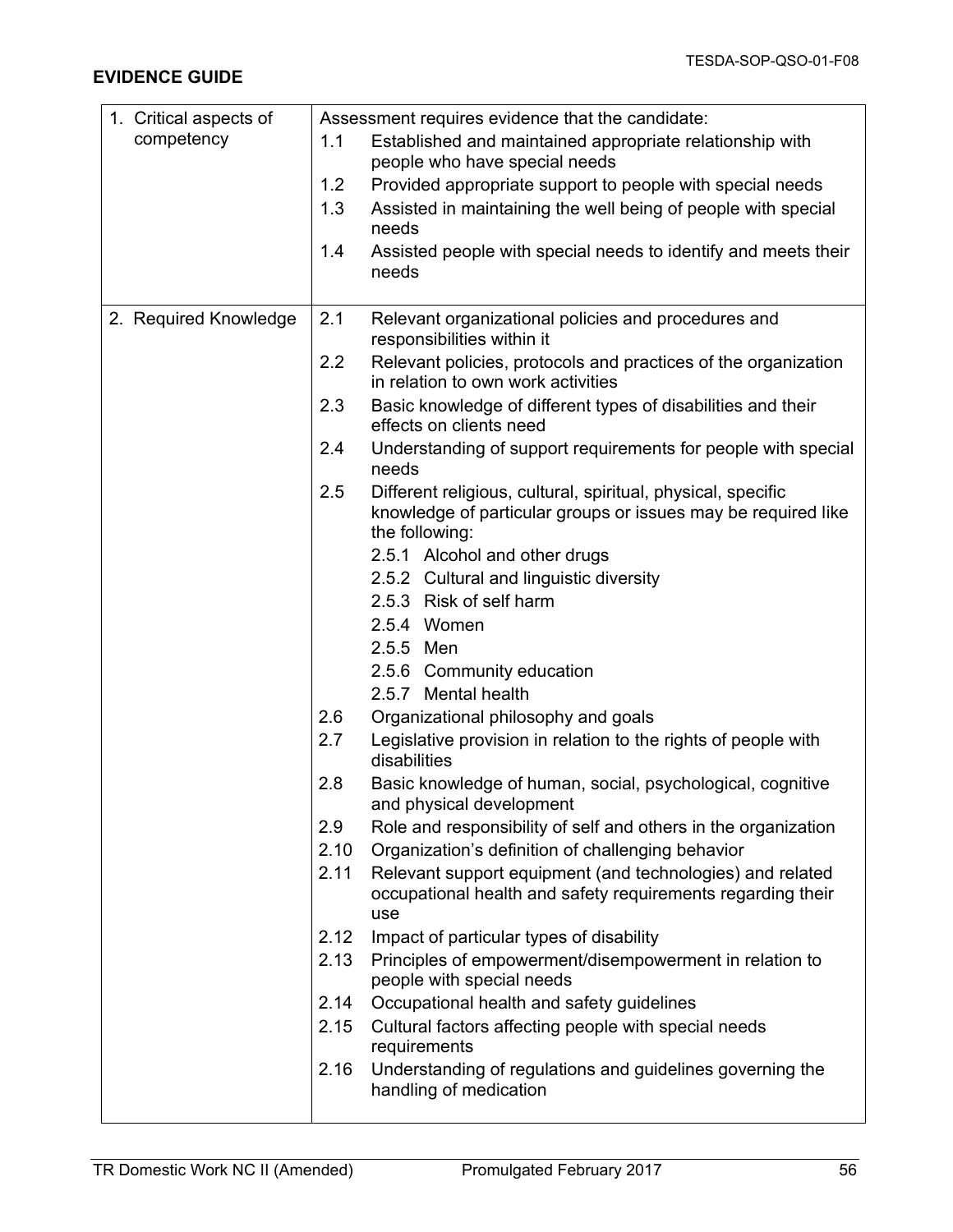| 3. Required Skills          | 3.1 | Interpersonal skills appropriate to work with people with<br>special needs                                                                                                                                             |
|-----------------------------|-----|------------------------------------------------------------------------------------------------------------------------------------------------------------------------------------------------------------------------|
|                             | 3.2 | Oral communication skills (language skills) necessary to<br>develop a trusting relationship with people with special needs.<br>Language may be English or community language as required<br>by service or organization |
|                             | 3.3 | Communication                                                                                                                                                                                                          |
|                             | 3.4 | Team work                                                                                                                                                                                                              |
|                             | 3.5 | Negotiation                                                                                                                                                                                                            |
|                             | 3.6 | Use of equipment                                                                                                                                                                                                       |
|                             | 3.7 | Interpersonal communication                                                                                                                                                                                            |
|                             | 3.8 | Observation as required by job role                                                                                                                                                                                    |
|                             | 3.9 | Assessment as required by job role                                                                                                                                                                                     |
| 4. Resource                 |     | The following resources should be provided:                                                                                                                                                                            |
| Implications                | 4.1 | A child care workplace                                                                                                                                                                                                 |
|                             | 4.2 | Facilities, equipment, tools, supplies and materials relevant to<br>the unit of competency.                                                                                                                            |
| 5. Methods of               |     | Competency in this unit must be assessed through:                                                                                                                                                                      |
| Assessment                  | 5.1 | Demonstration with questioning                                                                                                                                                                                         |
|                             | 5.2 | Interview                                                                                                                                                                                                              |
| 6. Context of<br>Assessment | 6.1 | Competency may be assessed in the workplace or in a<br>simulated workplace setting.                                                                                                                                    |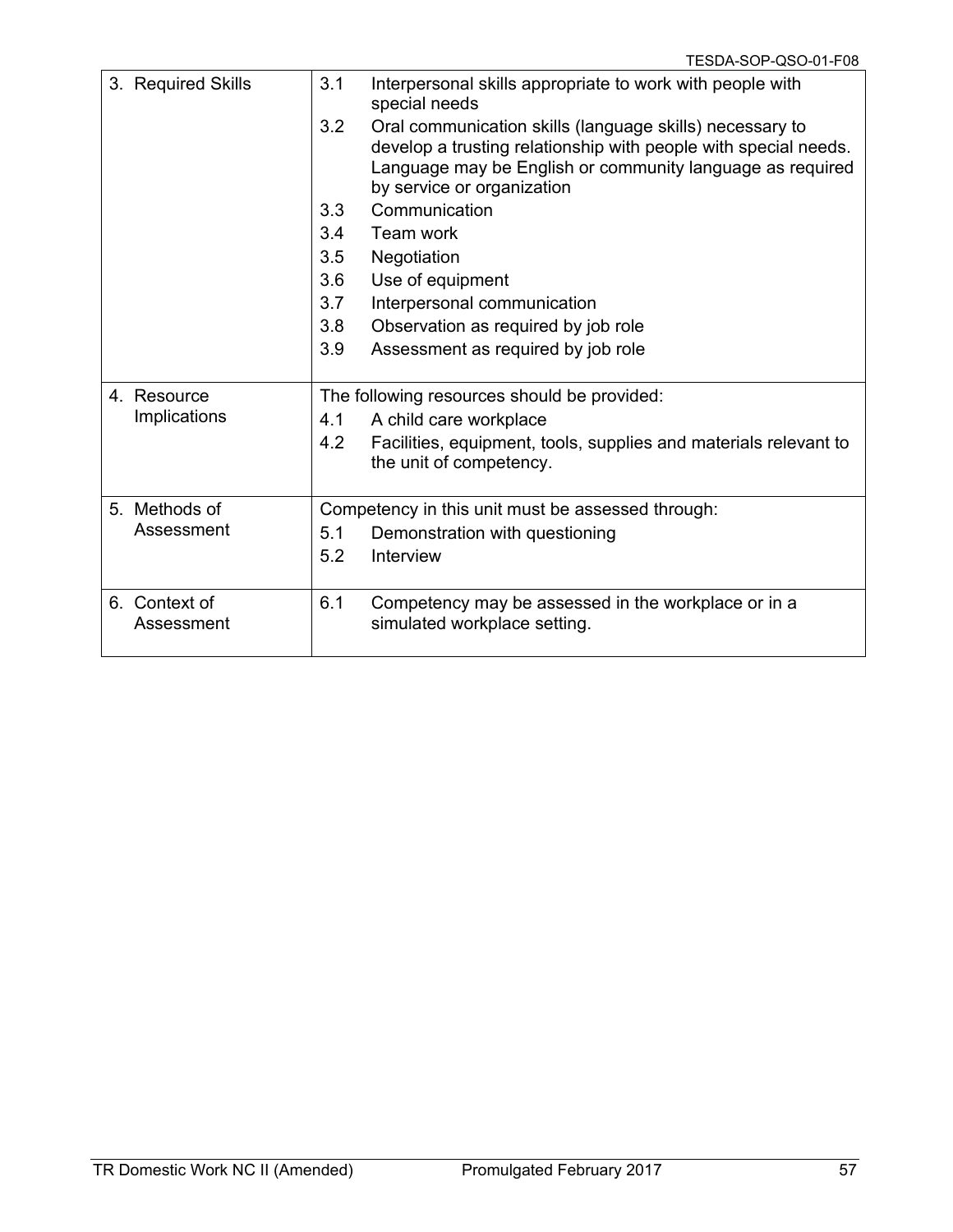**UNIT OF COMPETENCY : ASSIST IN THE CARE OF ANIMALS**

#### **UNIT CODE : HCS913401**

**UNIT DESCRIPTOR :** This unit of competency covers introductory level skills in the basic care of quiet, well-handled animals under supervision.

> No licensing, legislative, regulatory or certification requirements apply to this unit at the time of publication.

| <b>ELEMENTS</b>                 | <b>PERFORMANCE CRITERIA</b>                                                                                                                      |
|---------------------------------|--------------------------------------------------------------------------------------------------------------------------------------------------|
|                                 | <b>Italicized</b> terms are elaborated in the Range of Variables                                                                                 |
| 1. Explore workplace            | 1.1<br>Industry terminology is used to describe and identify animal                                                                              |
| activities and basic            | care workplace activities.                                                                                                                       |
| terminology                     | 1.2<br>Animal care workplace tasks are identified and ranked in                                                                                  |
|                                 | order of importance to animal wellbeing and general health.                                                                                      |
|                                 | 1.3<br>Potential occupational health and safety (OHS) risks when<br>working with animals are identified and reporting requirements<br>confirmed. |
|                                 | 1.4<br>Daily workplace information and documentation                                                                                             |
|                                 | requirements are confirmed with supervisor.                                                                                                      |
|                                 |                                                                                                                                                  |
| 2. Maintain a clean             | 2.1<br>Floors benches and other flat areas are cleaned in accordance                                                                             |
| workplace                       | with workplace protocols.                                                                                                                        |
|                                 | 2.2<br>Animal housing areas are cleaned in accordance with                                                                                       |
|                                 | workplace protocols.                                                                                                                             |
|                                 | 2.3<br>Waste and soiled bedding is disposed of in accordance with                                                                                |
|                                 | workplace protocols.                                                                                                                             |
|                                 |                                                                                                                                                  |
| 3. Assist in feeding<br>animals | 3.1<br>Food stuffs are identified and categorized for specific animal<br>dietary needs.                                                          |
|                                 | 3.2<br>Equipment used in food preparation and distribution is made<br>ready for use.                                                             |
|                                 | 3.3<br>Assistance is provided to experienced staff in the preparation                                                                            |
|                                 | and distribution of meals.                                                                                                                       |
|                                 | 3.4<br>Equipment and materials are cleaned and stored in                                                                                         |
|                                 | accordance with organizational policies and procedures.                                                                                          |
|                                 |                                                                                                                                                  |
| 4. Report basic animal          | <b>Characteristics of animal behavior</b> are identified.<br>4.1                                                                                 |
| behavior and health             | 4.2<br>Signs of healthy, sick or distressed animals are identified and                                                                           |
| status                          | behavior and health status is reported to supervisor.                                                                                            |
|                                 |                                                                                                                                                  |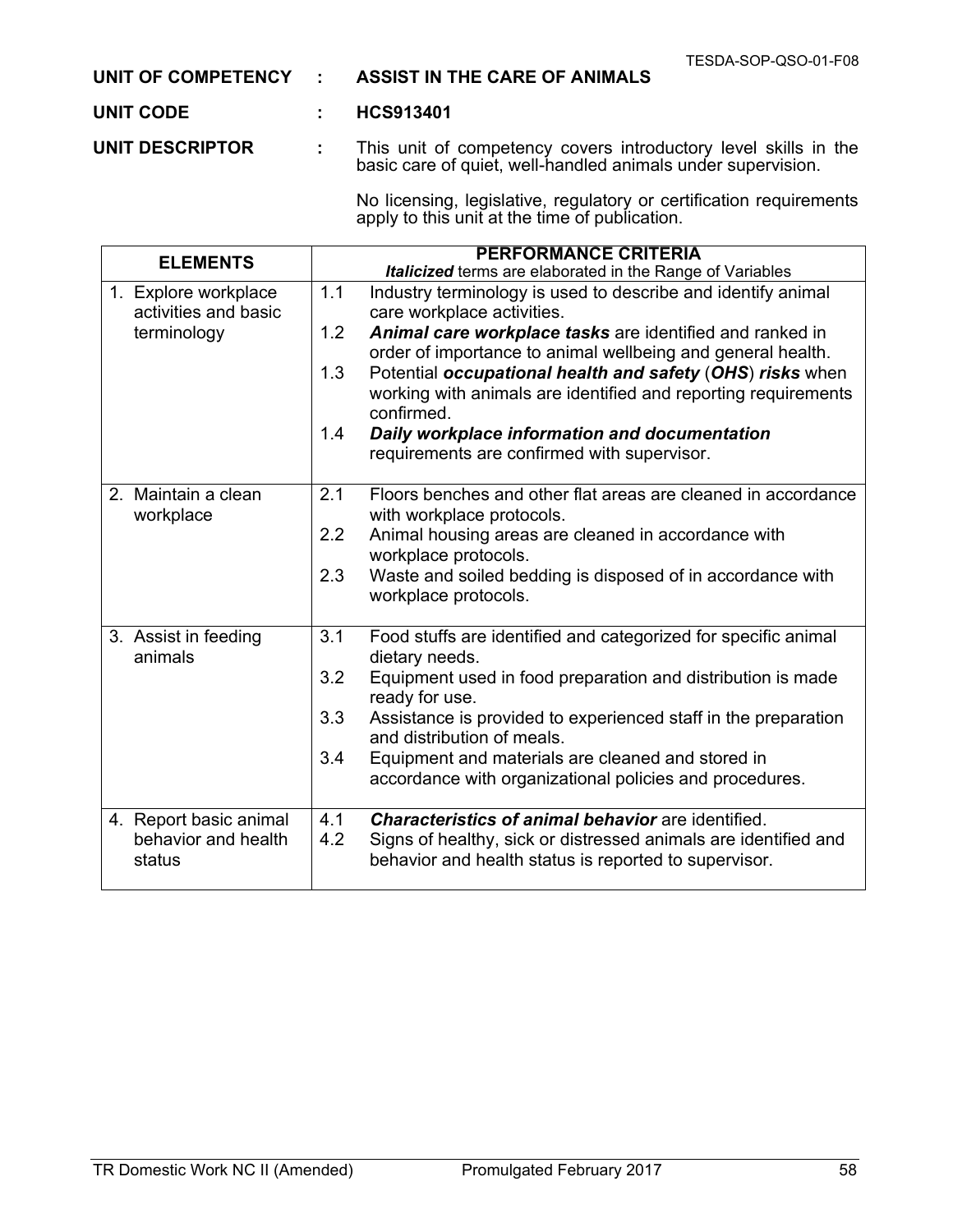## **RANGE OF VARIABLES**

| <b>VARIABLES</b>                      | <b>RANGE</b>                                                                                                                    |  |  |
|---------------------------------------|---------------------------------------------------------------------------------------------------------------------------------|--|--|
| 1. Animal care                        | May include:                                                                                                                    |  |  |
| workplace tasks                       | 1.1<br>Assisting in heath care of animals<br>1.2                                                                                |  |  |
|                                       | Enclosure and bed cleaning and bedding replacement<br>1.3<br>Equipment and consumables stocktake and ordering                   |  |  |
|                                       | 1.4<br><b>Exercising animals</b>                                                                                                |  |  |
|                                       | 1.5<br>Feeding and watering animals                                                                                             |  |  |
|                                       | 1.6<br>Following environmentally sustainable work practices                                                                     |  |  |
|                                       | 1.7<br>Grooming and animal cleaning<br>1.8                                                                                      |  |  |
|                                       | Information collection, record and resource update<br>1.9<br>Observing animal behavior and reporting                            |  |  |
|                                       | 1.10<br>Taking messages and relaying information to appropriate                                                                 |  |  |
|                                       | person                                                                                                                          |  |  |
|                                       | 1.11<br>Cleaning workplace and equipment.                                                                                       |  |  |
| 2. OHS risks when                     | May include:<br>2.1                                                                                                             |  |  |
| working with animals                  | Animal bites, envenomation, kicks, scratches and crush<br>injuries                                                              |  |  |
|                                       | 2.2<br>Biological hazardous waste and sharps disposal                                                                           |  |  |
|                                       | 2.3<br>Handling of chemicals and medicines                                                                                      |  |  |
|                                       | 2.4<br>Gas leakage                                                                                                              |  |  |
|                                       | 2.5<br>Inhalation of aerosol particles<br>2.6<br>Intraocular contamination                                                      |  |  |
|                                       | 2.7<br>Manual handling, including carrying, lifting and shifting                                                                |  |  |
|                                       | 2.8<br>Needle pricks and cuts from other sharps                                                                                 |  |  |
|                                       | 2.9<br>Release of infective agents (animal and human)                                                                           |  |  |
|                                       | 2.10<br>Slippery or uneven work surfaces                                                                                        |  |  |
|                                       | 2.11<br>Zoonoses.                                                                                                               |  |  |
| 3. Daily workplace<br>information and | May include:<br>Accident and incident records<br>3.1                                                                            |  |  |
| documentation                         | 3.2<br>Animal feeding, health and treatment records                                                                             |  |  |
|                                       | 3.3<br>Animal identification and history                                                                                        |  |  |
|                                       | 3.4<br>OHS and emergency procedures and contact information                                                                     |  |  |
|                                       | 3.5<br>Equipment inventory, damage and repairs registers<br>3.6<br>Provisions records of current stock and items used and items |  |  |
|                                       | required                                                                                                                        |  |  |
|                                       | Staff work roster.<br>3.7                                                                                                       |  |  |
| 4. Characteristics of                 | May include:                                                                                                                    |  |  |
| animal behavior                       | Indicators of stress:<br>4.1                                                                                                    |  |  |
|                                       | 4.1.1 Aggressive behavior<br>4.1.2<br>Subdued behavior                                                                          |  |  |
|                                       | 4.1.3<br>Trembling                                                                                                              |  |  |
|                                       | 4.1.4 Vocalization                                                                                                              |  |  |
|                                       | 4.2<br>Confidence and willingness to be approached gestures:                                                                    |  |  |
|                                       | 4.2.1<br>Relaxed body tone and tail wagging<br>4.2.2<br>Standing still or remaining sitting or laying down                      |  |  |
|                                       | when approached                                                                                                                 |  |  |
|                                       | Defensive gestures:<br>4.3                                                                                                      |  |  |
|                                       | Defending territory, other animals or food<br>4.3.1                                                                             |  |  |
|                                       | 4.3.2<br>Growling, barking, hissing and spitting<br>4.3.3<br>Hair on topline being raised                                       |  |  |
|                                       | 4.3.4<br>Lunging forward                                                                                                        |  |  |
|                                       | 4.3.5<br>Pecking                                                                                                                |  |  |
|                                       | 4.3.6<br>Striking out with paws                                                                                                 |  |  |
|                                       | 4.4 Submissive gestures:                                                                                                        |  |  |
|                                       | 4.4.1<br>Lowering body<br>4.4.2<br>Rolling onto back                                                                            |  |  |
|                                       | 4.4.3<br>Tail between legs                                                                                                      |  |  |
|                                       | 4.4.4<br>Turning away from handler.                                                                                             |  |  |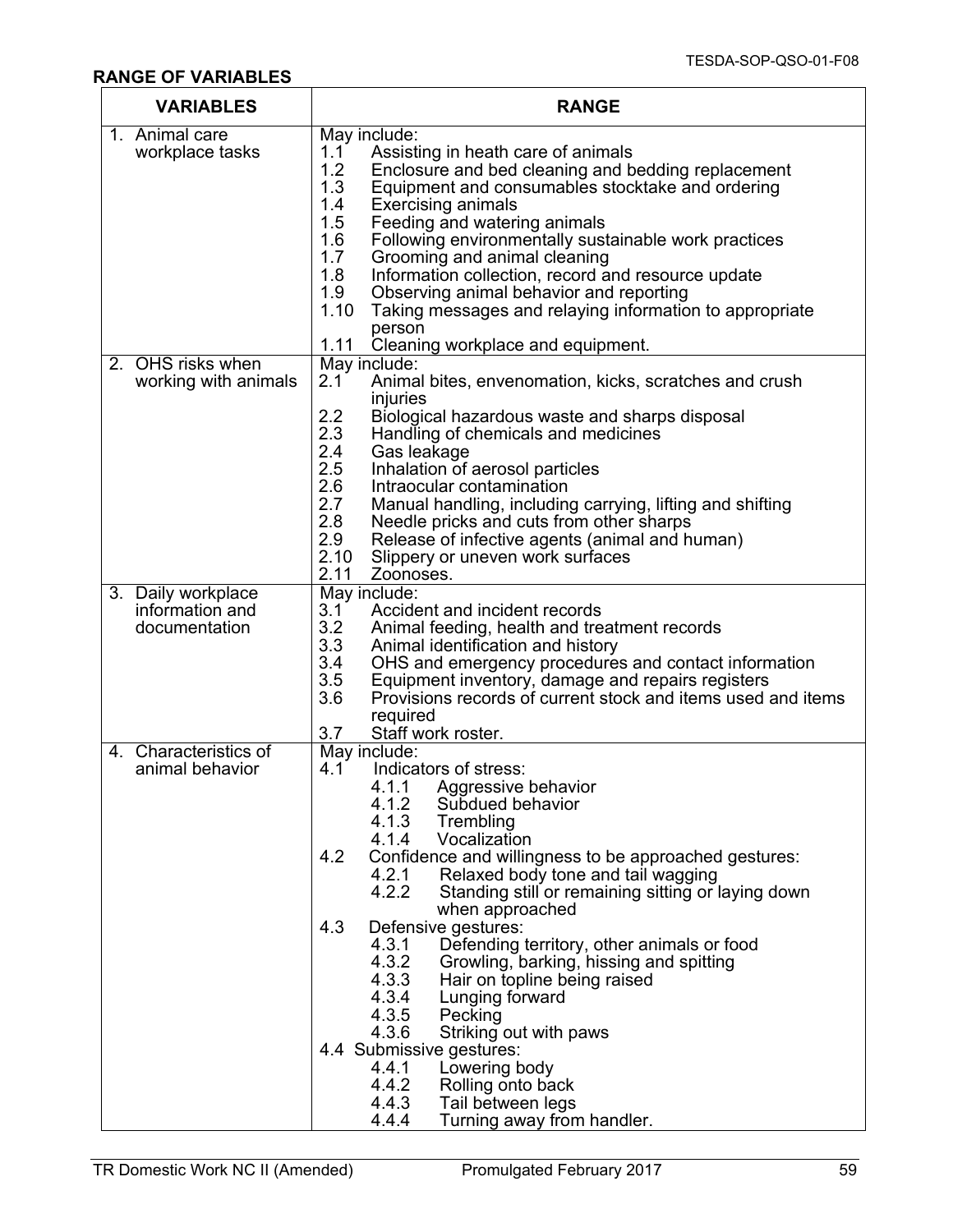| 1. Critical aspects of | Assessment requires that the candidate:                              |  |  |
|------------------------|----------------------------------------------------------------------|--|--|
| competency             | Confirmed industry terminology used to describe daily work<br>1.1    |  |  |
|                        | routines and to report observations and activities to supervisor     |  |  |
|                        | 1.2<br>Cleaned work areas and animal housing in accordance with      |  |  |
|                        | OHS and organization policies and procedures                         |  |  |
|                        | Assisted in the preparation and distribution of food under<br>1.3    |  |  |
|                        | supervision                                                          |  |  |
|                        | Related basic animal behavior to animal categories and report<br>1.4 |  |  |
|                        | observations of live animal behavior and health status to            |  |  |
|                        | supervisor.                                                          |  |  |
|                        |                                                                      |  |  |
|                        | The skills and knowledge required to assist in the care of animals   |  |  |
|                        | must be transferable to a range of work environments and contexts    |  |  |
|                        | and include the ability to deal with unplanned events.               |  |  |
|                        |                                                                      |  |  |
| 2. Required knowledge  | 2.1<br>Animal temperaments and behaviors related to the associated   |  |  |
|                        | hazards and risks to animals and staff during animal feeding         |  |  |
|                        | and cleaning of housing                                              |  |  |
|                        | 2.2<br>Basic awareness of natural animal behavior relating to the    |  |  |
|                        | characteristics of the species, age, health status and social        |  |  |
|                        | needs                                                                |  |  |
|                        | 2.3<br>Basic nutritional requirements for animals, including water   |  |  |
|                        | 2.4<br>cleaning techniques and related safety issues for general     |  |  |
|                        | workplace and animal housing                                         |  |  |
|                        | 2.5<br>Principles of animal welfare and ethics                       |  |  |
|                        | 2.6<br>Processes that support environment and resource efficiencies  |  |  |
|                        | 2.7<br>Relevant organizational policies and procedures, including    |  |  |
|                        | OHS and emergency procedures, animal welfare and waste               |  |  |
|                        | disposal requirements                                                |  |  |
|                        | 2.8<br>Safe work practices                                           |  |  |
|                        | 2.9<br>Storage, preparation and presentation requirements for food   |  |  |
|                        | 2.10<br>Types of food and food supplements and their basic role in   |  |  |
|                        | animal diets                                                         |  |  |
|                        | 2.11<br>Types of information that has to be reported and recorded in |  |  |
|                        | animal care workplaces                                               |  |  |
|                        | 2.12<br>Workplace hygiene standards, disinfectants, cleaning agents, |  |  |
|                        | cleaning techniques and cleaning equipment and materials.            |  |  |
|                        |                                                                      |  |  |
| 3. Required skills     | Employ safe and environmentally responsible organizational<br>3.1    |  |  |
|                        | systems and procedures when handling animals and feed                |  |  |
|                        | 3.2<br>Document and report basic workplace information related to    |  |  |
|                        | the daily care of animals                                            |  |  |
|                        | 3.3<br>Maintain the highest standards of hygiene and infection       |  |  |
|                        | control at all times to reduce the risk of infection and cross-      |  |  |
|                        | infection                                                            |  |  |
|                        | 3.4<br>Participate in arrangements for maintaining the health and    |  |  |
|                        | safety of all people and animals in the workplace                    |  |  |
|                        | 3.5<br>Undertake work with animals as directed under supervision     |  |  |
|                        | 3.6<br>Use equipment and materials correctly and in accordance with  |  |  |
|                        | manufacturers' specifications                                        |  |  |
|                        |                                                                      |  |  |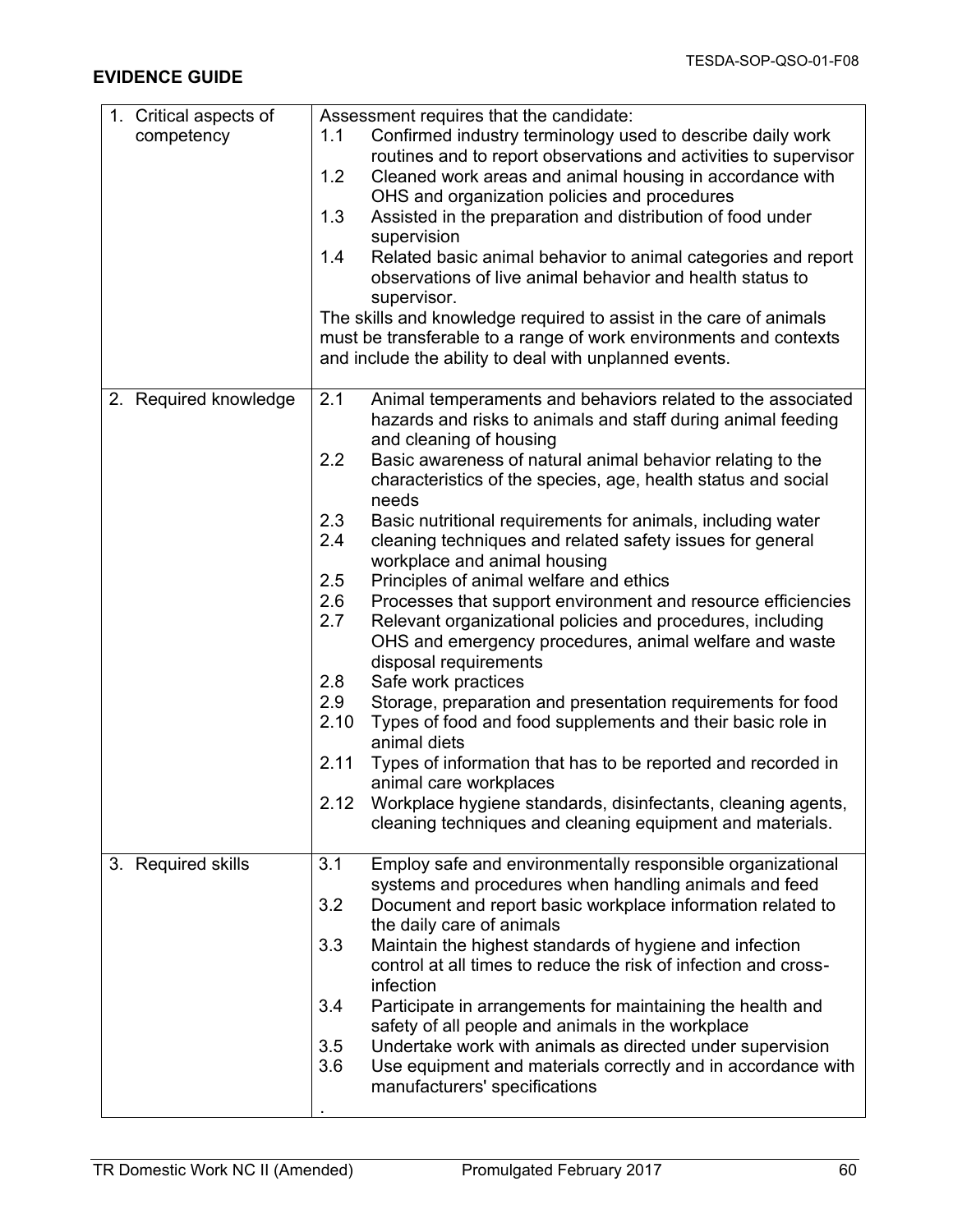|                             | 3.7<br>3.8<br>3.9<br>3.10<br>3.11 | Numeracy skills to estimate, calculate and record routine<br>workplace measures<br>Oral communication skills/language to fulfill the job role as<br>specified by the organization, including questioning, active<br>listening, asking for clarification and seeking advice from<br>supervisor<br>Interpersonal skills to work with and relate to people from a<br>range of cultural, social and religious backgrounds<br>Problem-solving skills to select required materials and<br>equipment and prioritize tasks<br>Use safe manual handling techniques and/or equipment<br>3.12 Use safe waste handling and disposal procedures. |
|-----------------------------|-----------------------------------|-------------------------------------------------------------------------------------------------------------------------------------------------------------------------------------------------------------------------------------------------------------------------------------------------------------------------------------------------------------------------------------------------------------------------------------------------------------------------------------------------------------------------------------------------------------------------------------------------------------------------------------|
| 4. Resource<br>Implications | 4.1<br>4.2                        | The following resources should be provided:<br>Animal care workplace<br>Materials, tools and equipment relevant to the proposed<br>activity or task                                                                                                                                                                                                                                                                                                                                                                                                                                                                                 |
| 5. Methods of<br>Assessment | 5.1<br>5.2<br>5.3                 | Competency in this unit must be assessed through:<br>Written examination<br>Interview<br>Demonstration with questioning                                                                                                                                                                                                                                                                                                                                                                                                                                                                                                             |
| 6. Context of<br>Assessment | 6.1                               | Competency may be assessed in the workplace or in a<br>simulated workplace setting.                                                                                                                                                                                                                                                                                                                                                                                                                                                                                                                                                 |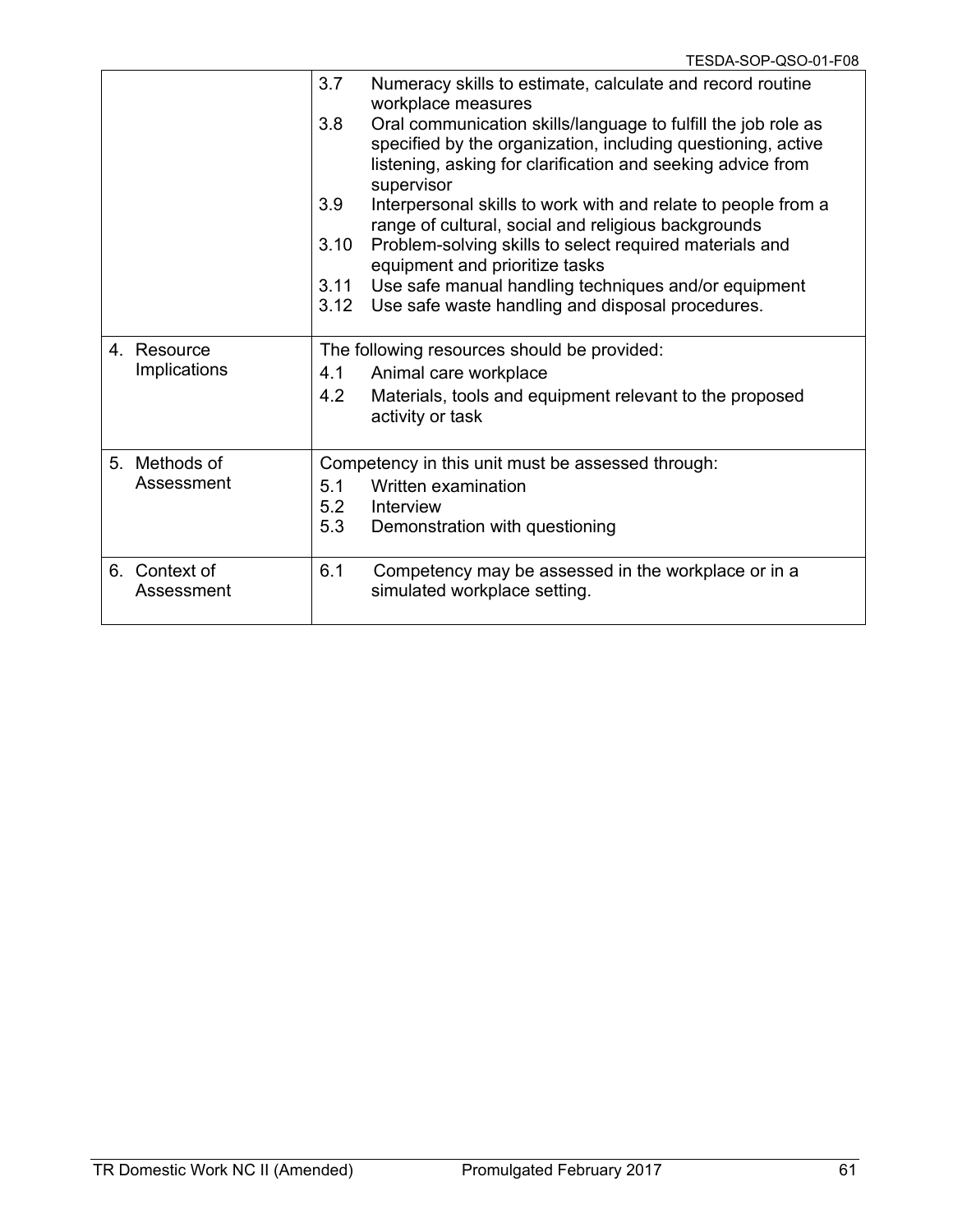#### **UNIT OF COMPETENCY : PROVIDE ANIMAL CARE HYGIENE ROUTINES**

# **UNIT CODE : HCS913402**

**UNIT DESCRIPTOR :** This unit of competency covers the responsibilities and procedures required to provide daily care of animals, including the cleaning of animal housing and grooming or cleaning of animals under supervision.

> No licensing, legislative, regulatory or certification requirements apply to this unit at the time of publication.

| <b>ELEMENTS</b>                                          | <b>PERFORMANCE CRITERIA</b>                                                                                                                                                                                                                                                                                                                                                                                                                                                      |
|----------------------------------------------------------|----------------------------------------------------------------------------------------------------------------------------------------------------------------------------------------------------------------------------------------------------------------------------------------------------------------------------------------------------------------------------------------------------------------------------------------------------------------------------------|
|                                                          | Italicized terms are elaborated in the Range of Variables                                                                                                                                                                                                                                                                                                                                                                                                                        |
| 1. Confirm workplace<br>animal care routine<br>schedules | Daily, weekly and periodical workplace routine schedules are<br>1.1<br>identified and confirmed with (supervisor) appropriate<br>household staff<br>1.2<br>Personal workplace responsibilities are clarified.<br>1.3<br>Workplace schedule and recording documents are collected<br>and updated as required.                                                                                                                                                                     |
| 2. Check animals                                         | 2.1<br>Animals under personal responsibility during (shift)<br>household work are clarified.<br>2.2<br>Animal status is verified via records or verbal reports.<br>2.3<br>Animals are counted and basic behavior is noted at beginning<br>of (shift) household work.<br>2.4<br>Changes in animal numbers, behavior or condition are<br>reported to (supervisor.) appropriate household staff<br>2.5<br>Animals under personal responsibility are checked and status<br>reported. |
| 3. Maintain a clean<br>workplace                         | 3.1<br>Floors benches and other flat areas are cleaned in accordance<br>with workplace (protocols) SOPs.<br>3.2<br>Animal housing areas are cleaned in accordance with<br>workplace (protocols) SOPs<br>3.3<br>Waste and soiled bedding is disposed of in accordance with<br>workplace (protocols.) SOPs.<br>3.4<br>Damage to housing and equipment is identified and reported.<br>3.5<br>Post-cleaning procedures are completed.                                                |
| 4. Complete hygiene<br>practices for animals             | 4.1<br>Hygiene control methods for a range of animals are identified<br>and practiced.<br>4.2<br>Basic animal hygiene inspection is performed and cleaning<br>needs of nominated animals are identified.<br>4.3<br>Animals are bathed or cleaned under supervision.<br>4.4<br>Grooming techniques are determined in accordance with<br>individual animal requirements.<br>4.5<br>Animals are groomed according to individual needs under<br>supervision.                         |
| 5. Complete post-<br>hygiene care of<br>animals          | 5.1<br>Animals are returned to housing.<br>Washing equipment is cleaned and stored.<br>5.2<br>5.3<br>Grooming tools are cleaned, checked and stored.<br>Damaged tools are reported to (supervisor.) appropriate<br>5.4<br>household staff.<br>5.5<br>Supplies are audited and documented in accordance with<br>workplace procedures.<br>5.6<br><b>Workplace documents</b> are updated as required.                                                                               |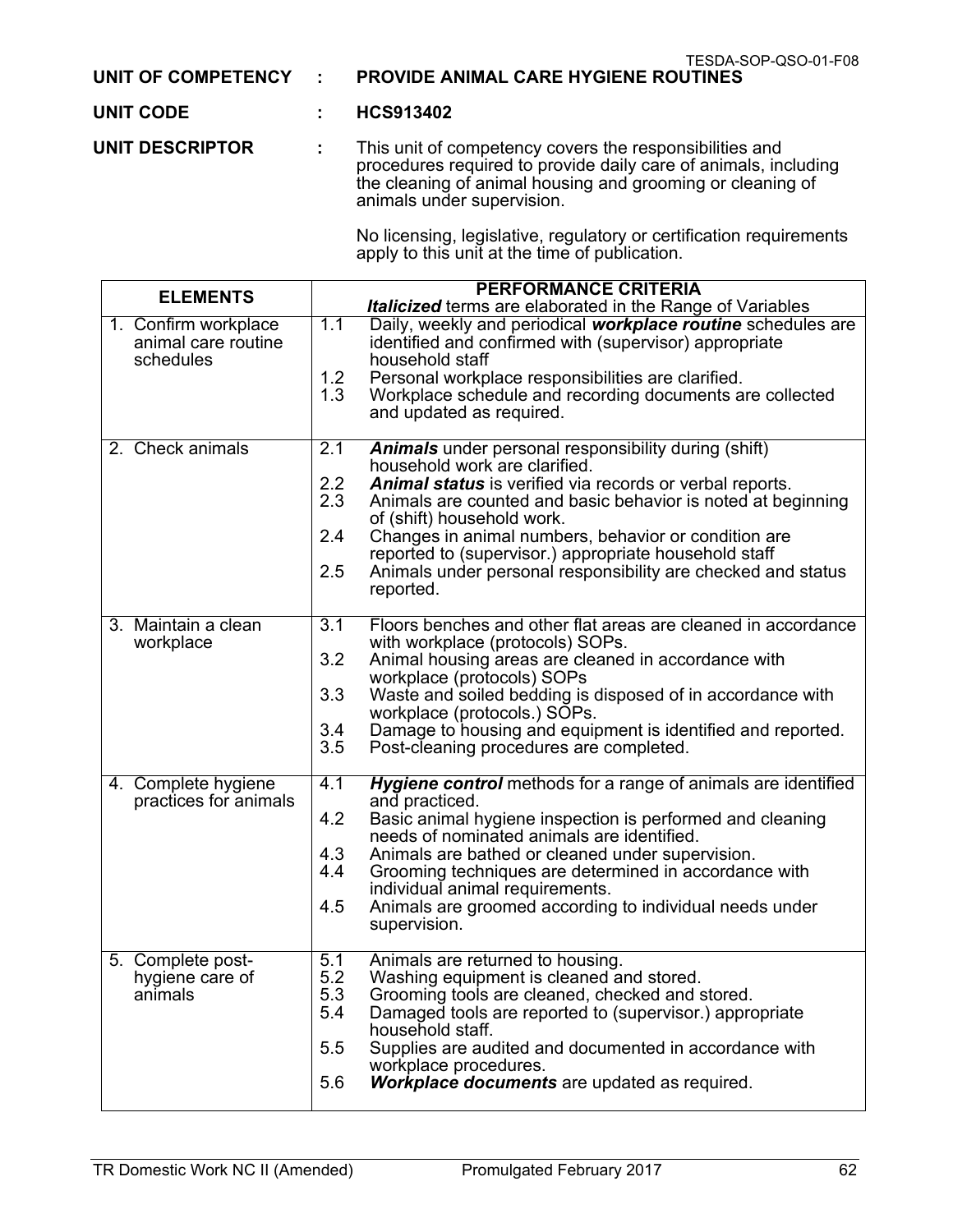### **RANGE OF VARIABLES**

| <b>VARIABLES</b>       | <b>RANGE</b>                                                                                                                           |  |  |
|------------------------|----------------------------------------------------------------------------------------------------------------------------------------|--|--|
| 1. Workplace routines  | May include:                                                                                                                           |  |  |
|                        | Assisting others in completion of tasks within limits of current<br>1.1                                                                |  |  |
|                        | level of competence<br>Catching and handling animals under supervision<br>1.2                                                          |  |  |
|                        | 1.3<br>Checking animals for signs of distress, illness and injury                                                                      |  |  |
|                        | 1.4<br>Checking security and repair of animal housing, equipment and                                                                   |  |  |
|                        | general facility                                                                                                                       |  |  |
|                        | 1.5<br>Cleaning and grooming animals under supervision                                                                                 |  |  |
|                        | Cleaning and preparation of animal cages, enclosures, exhibits,<br>1.6<br>displays, general work areas, office, reception and customer |  |  |
|                        | service areas<br>1.7                                                                                                                   |  |  |
|                        | Confirming all animals are in their cages or enclosures<br>1.8<br>Documenting work tasks in accordance with workplace                  |  |  |
|                        | procedures                                                                                                                             |  |  |
|                        | 1.9<br>Operating general equipment used to complete workplace<br>cleaning routines                                                     |  |  |
|                        | 1.10<br>Picking up rubbish, removing branches or other unsightly items                                                                 |  |  |
|                        | not part of exhibit or animal housing                                                                                                  |  |  |
|                        | Reporting animal health concerns to supervisor<br>1.11                                                                                 |  |  |
|                        | 1.12<br>Stocktaking and re-supply of items                                                                                             |  |  |
| 2. Animals             | 1.13<br>Timeframes for completing tasks.<br>May include:                                                                               |  |  |
|                        | 2.1<br>Animals commonly encountered within the industry workplace                                                                      |  |  |
|                        | and may cover both native and introduced species                                                                                       |  |  |
|                        | 2.2<br>Animals from the six major animal groups (mammals, birds,                                                                       |  |  |
|                        | reptiles, amphibians, fish and invertebrates).                                                                                         |  |  |
| 3. Animal status       | May include:                                                                                                                           |  |  |
|                        | 3.1<br>Counting animals<br>3.2<br>Observing and reporting unusual behavior for nominated animal:                                       |  |  |
|                        | 3.3<br>Aggression or docility (depending on animal)                                                                                    |  |  |
|                        | 3.4<br>Disinterest in surroundings, other animals, people or usual                                                                     |  |  |
|                        | stimuli                                                                                                                                |  |  |
|                        | 3.5<br>Excessive licking, scratching and rubbing                                                                                       |  |  |
|                        | 3.6<br>Lethargy<br>3.7<br>Nest building                                                                                                |  |  |
|                        | 3.8<br>Self mutilation                                                                                                                 |  |  |
|                        | 3.9<br>Trembling                                                                                                                       |  |  |
|                        | 3.10<br>Vocalizing                                                                                                                     |  |  |
|                        | 3.11<br>Observing and reporting indicators of illness or injury:                                                                       |  |  |
|                        | 3.11.1 Bleeding                                                                                                                        |  |  |
|                        | 3.11.2 Changes in drinking or eating patterns<br>3.11.3 Lameness or reluctance to move and vocalizing when                             |  |  |
|                        | attempting to move                                                                                                                     |  |  |
|                        | 3.11.4 Swelling                                                                                                                        |  |  |
|                        | 3.11.5 Unusual amounts, color or texture of feces.                                                                                     |  |  |
| 4. Maintaining a clean | May include:                                                                                                                           |  |  |
| workplace              | Animal housing:<br>4.1<br>Adjusting animal housing features according to weather<br>4.1.1                                              |  |  |
|                        | and climatic conditions                                                                                                                |  |  |
|                        | 4.1.2<br>Collection and removal of feces                                                                                               |  |  |
|                        | 4.1.3<br>Completing cleaning routines for sick or quarantined                                                                          |  |  |
|                        | animals to avoid cross-contamination                                                                                                   |  |  |
|                        | 4.1.4<br>Emptying and cleaning water and feeding receptacles                                                                           |  |  |
|                        | using approved cleaning products and methods<br>4.1.5<br>Refilling water containers                                                    |  |  |
|                        | Removing rubbish from housing and surrounding areas<br>4.1.6                                                                           |  |  |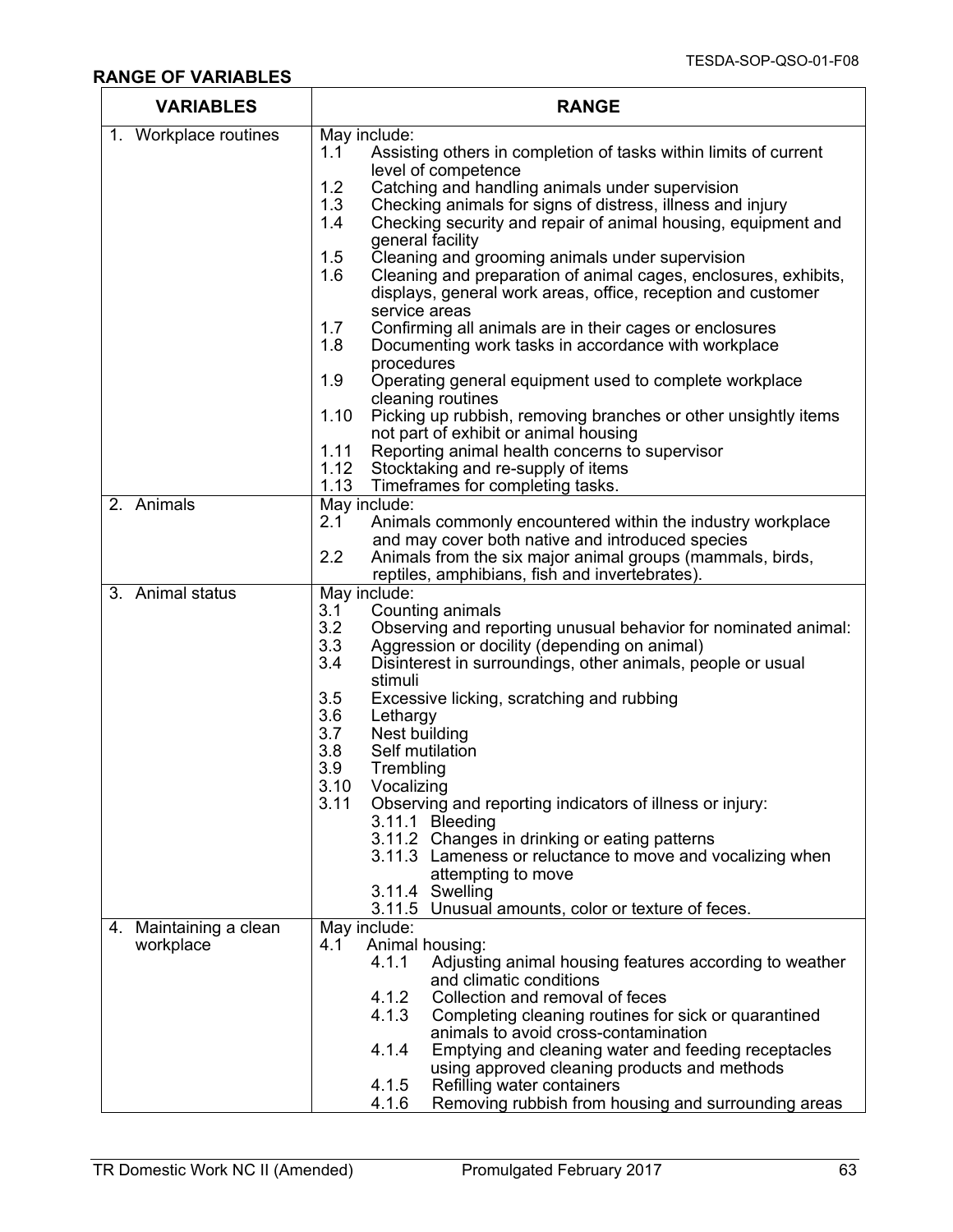| <b>VARIABLES</b>       | <b>RANGE</b> |                   |                                                                                                       |
|------------------------|--------------|-------------------|-------------------------------------------------------------------------------------------------------|
|                        |              | 4.1.7             | Removing soiled bedding and disposing in approved                                                     |
|                        |              |                   | area                                                                                                  |
|                        |              | 4.1.8             | Replacement of housing furniture items, such as                                                       |
|                        |              |                   | vegetation and behavior stimulation items under                                                       |
|                        |              | 4.1.9             | direction of supervisor                                                                               |
|                        |              | 4.1.10            | Resetting of clean bedding materials<br>Washing down of toilet areas to remove urine and              |
|                        |              |                   | faeces using approved cleaning products and methods                                                   |
|                        | 4.2          |                   | General work area cleaning:                                                                           |
|                        |              | 4.2.1             | Emptying rubbish bins, picking up general litter within                                               |
|                        |              |                   | the workplace                                                                                         |
|                        |              | 4.2.2             | Vacuuming, sweeping, floor cleaning                                                                   |
|                        |              | 4.2.3             | Using non-disrupting cleaning methods to control                                                      |
|                        |              |                   | potential biohazards, when required                                                                   |
|                        |              | 4.2.4             | Washing and wiping down work areas, benches and                                                       |
|                        | 4.3          |                   | equipment<br>Storing equipment to avoid slip and trip hazards                                         |
|                        | 4.4          |                   | Reporting damaged equipment.                                                                          |
| 5. Hygiene control     |              | May include:      |                                                                                                       |
| practices              | 5.1          | Aseptic technique |                                                                                                       |
|                        | 5.2          |                   | Checking animals skin, coat, shell, carapace or other external                                        |
|                        |              | features for:     |                                                                                                       |
|                        |              | 5.2.1             | Foreign objects such as grass seeds, sticks or other                                                  |
|                        |              | 5.2.2             | vegetation and hardware, such as nails<br>General condition                                           |
|                        |              | 5.2.3             | Signs of coat, skin, shell and carapace shedding                                                      |
|                        |              | 5.2.4             | Signs of damage, including cracks, breaks, splits,                                                    |
|                        |              |                   | exudates and, tenderness                                                                              |
|                        |              | 5.2.5             | Signs of dirt, feces, food or other items                                                             |
|                        |              | 5.2.6             | Signs of parasites, including presence of eggs, blisters                                              |
|                        |              |                   | or other lesions, rubbed areas of coat, skin texture                                                  |
|                        |              |                   | changes and color changes                                                                             |
|                        | 5.3<br>5.4   |                   | Completing infection control procedures as required                                                   |
|                        |              |                   | Grooming animals to remove shedding coat or skin, if required, or<br>for general health and wellbeing |
|                        | 5.5          |                   | Isolating potentially contagious or ill animals under supervision                                     |
|                        | 5.6          |                   | Personal hygiene practices especially washing and drying hands                                        |
|                        |              |                   | (e.g. before and after animal contact)                                                                |
|                        | 5.7          |                   | Providing housing furnishings to assist animal to complete own                                        |
|                        |              |                   | shedding process                                                                                      |
|                        | 5.8          |                   | Referring to supervisor animals that may require:                                                     |
|                        |              | 5.8.1             | Wound and injury management treatment                                                                 |
|                        |              | 5.8.2             | Examination in relation to potential contagious<br>conditions                                         |
|                        |              | 5.8.3             | repairs to shell                                                                                      |
|                        | 5.9          |                   | Use of personal protective equipment                                                                  |
|                        | 5.10         |                   | Washing animal to remove dirt, foreign objects, parasites and                                         |
|                        |              |                   | other undesirable items.                                                                              |
| 6. Workplace documents |              | May include:      |                                                                                                       |
|                        | 6.1<br>6.2   |                   | Animal health records<br>Chemical register                                                            |
|                        | 6.3          |                   | Diary, rosters and task completion and timeframe records                                              |
|                        | 6.4          |                   | Equipment use, damage and repair register                                                             |
|                        | 6.5          |                   | Facility damage and repair register                                                                   |
|                        | 6.6          | Incident reports  |                                                                                                       |
|                        | 6.7          |                   | Message recording systems                                                                             |
|                        | 6.8          |                   | Stock control records                                                                                 |
|                        | 6.9          |                   | Safe operating procedures.                                                                            |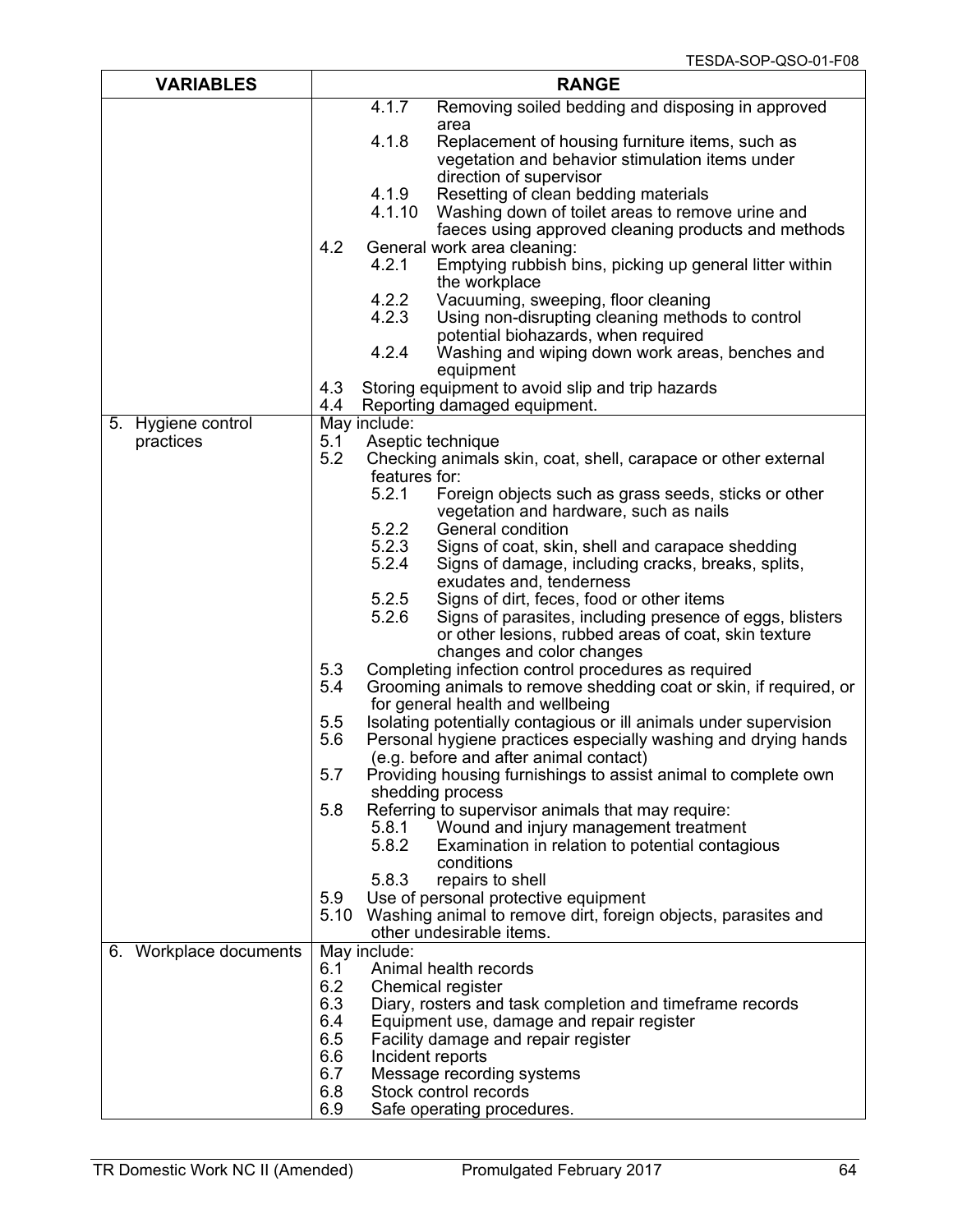| 1. Critical aspects of | Assessment requires that the candidate:                                                                                             |  |  |
|------------------------|-------------------------------------------------------------------------------------------------------------------------------------|--|--|
| competency             | Confirmed animal care routines required, clean and maintain<br>1.1                                                                  |  |  |
|                        | animal housing and related facilities                                                                                               |  |  |
|                        | 1.2<br>Maintained animal comfort and health through cleaning and                                                                    |  |  |
|                        | grooming of animals                                                                                                                 |  |  |
|                        | 1.3<br>Reported and documented personal animal care duties                                                                          |  |  |
|                        | Monitored animals and reported issues as required according<br>1.4<br>to workplace protocols and procedures.                        |  |  |
|                        | The skills and knowledge required to complete animal care hygiene                                                                   |  |  |
|                        | routines must be transferable to a range of work environments and                                                                   |  |  |
|                        | contexts and include the ability to deal with unplanned events.                                                                     |  |  |
|                        |                                                                                                                                     |  |  |
| 2. Required Knowledge  | 2.1<br>Animal care and hygiene principles                                                                                           |  |  |
|                        | 2.2<br>Animal housing cleaning techniques and equipment                                                                             |  |  |
|                        | 2.3<br>Animal temperaments and behaviors related to the associated                                                                  |  |  |
|                        | hazards and risks to animals and staff during animal handling<br>and cleaning of housing                                            |  |  |
|                        | 2.4<br>Basic animal grooming techniques and equipment                                                                               |  |  |
|                        | 2.5<br>Basic awareness of natural animal behavior relating to the                                                                   |  |  |
|                        | characteristics of the species, age, health status and social                                                                       |  |  |
|                        | needs                                                                                                                               |  |  |
|                        | 2.6<br>Common diseases, ailments, injuries and other impacts on                                                                     |  |  |
|                        | animal health and wellbeing                                                                                                         |  |  |
|                        | 2.7<br>Housing, exercise, social and activity needs of animals<br>2.8<br>Indicators of poor response to treatment or management of  |  |  |
|                        | young, ill, injured or compromised animals                                                                                          |  |  |
|                        | 2.9<br>Organization policies, procedures and requirements, including                                                                |  |  |
|                        | OHS and emergency procedures                                                                                                        |  |  |
|                        | 2.10<br>Principles of animal welfare and ethics                                                                                     |  |  |
|                        | 2.11<br>Protocols, legal and ethical considerations in documenting                                                                  |  |  |
|                        | observations, measurements, treatments and decisions on                                                                             |  |  |
|                        | animal care                                                                                                                         |  |  |
|                        | 2.12<br>Regulations relating to the disposal of hazardous waste<br>2.13<br>Relevant occupational health and safety (OHS) and animal |  |  |
|                        | welfare legislative requirements and codes of practice                                                                              |  |  |
|                        | 2.14<br>Safe animal handling techniques and procedures                                                                              |  |  |
|                        | 2.15<br>Safe use of chemicals and cleaning agents                                                                                   |  |  |
|                        | 2.16<br>Terminology used to identify animals and describe their                                                                     |  |  |
|                        | behavior                                                                                                                            |  |  |
|                        | Workplace hygiene standards, disinfectants, cleaning agents,<br>2.17                                                                |  |  |
|                        | cleaning techniques and cleaning equipment and materials.                                                                           |  |  |
| 3. Required Skills     | 3.1<br>Employ safe and environmentally responsible organizational                                                                   |  |  |
|                        | systems and procedures when working with animals                                                                                    |  |  |
|                        | 3.2<br>Identify common indicators of the presence of disease injury,                                                                |  |  |
|                        | compromised health or distress in animals                                                                                           |  |  |
|                        | 3.3<br>Interpret and report basic workplace information related to the                                                              |  |  |
|                        | daily care of animals                                                                                                               |  |  |
|                        |                                                                                                                                     |  |  |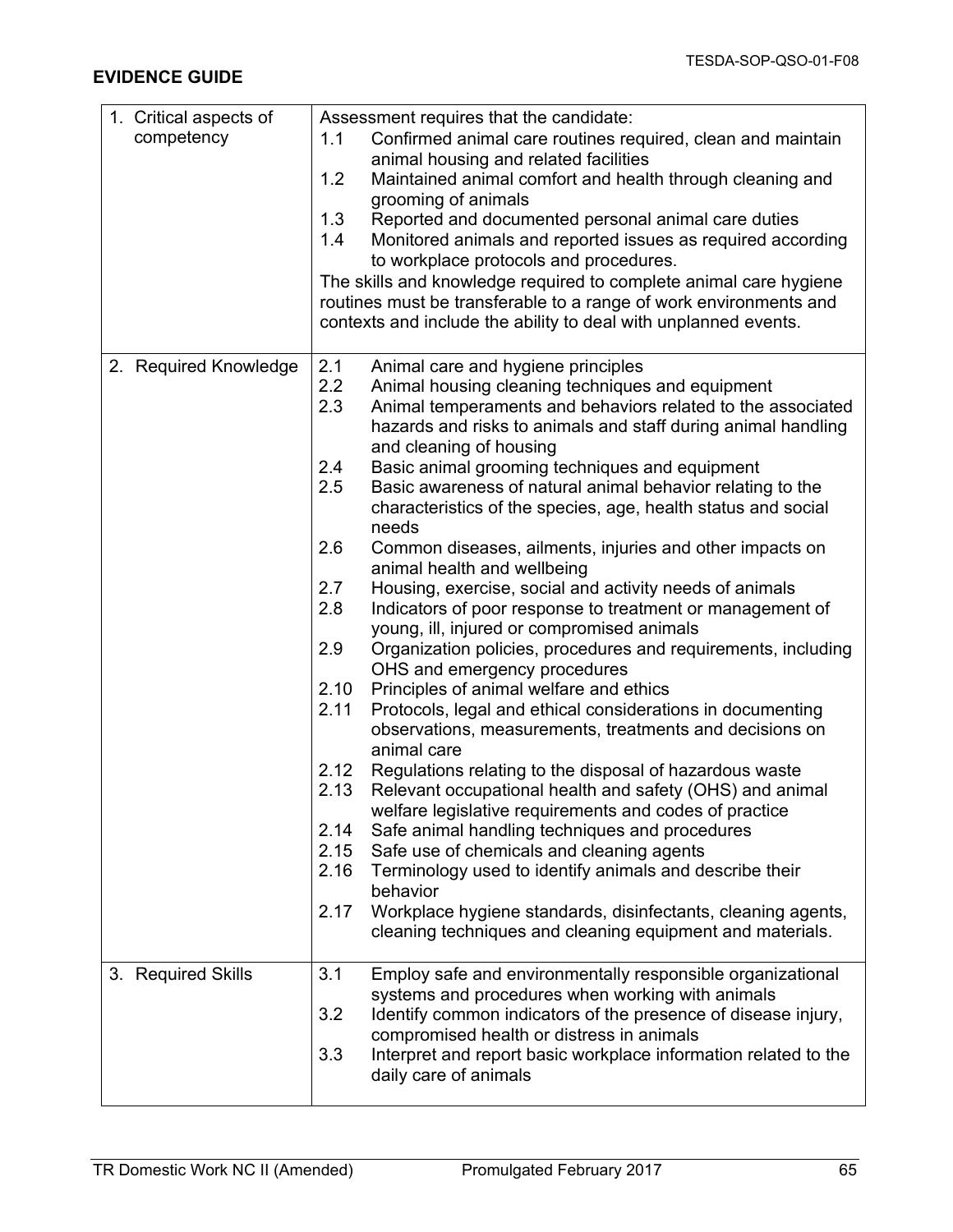|                             | 3.4  | Maintain the highest standards of hygiene and infection<br>control at all times to reduce the risk of infection and cross-<br>infection |
|-----------------------------|------|-----------------------------------------------------------------------------------------------------------------------------------------|
|                             | 3.5  | Observe, document and report findings on animal health and<br>behavior using workplace protocols and procedures                         |
|                             | 3.6  | Participate in arrangements for maintaining the health and<br>safety of all people and animals in the workplace                         |
|                             | 3.7  | Prepare materials, tools and equipment                                                                                                  |
|                             | 3.8  | Use equipment and materials correctly and in accordance with<br>manufacturers' specifications                                           |
|                             | 3.9  | Literacy skills to follow sequenced written instructions, and<br>record information accurately and legibly                              |
|                             | 3.10 | Oral communication skills/language to fulfill the job role as                                                                           |
|                             |      | specified by the organization, including questioning, active                                                                            |
|                             |      | listening, asking for clarification and seeking advice from<br>supervisor                                                               |
|                             | 3.11 | Numeracy skills to estimate, calculate and record routine<br>workplace measures                                                         |
|                             | 3.12 | Interpersonal skills to relate to people from a range of social,                                                                        |
|                             |      | cultural and ethnic backgrounds and with a range of physical<br>and mental abilities                                                    |
|                             |      | 3.13 Use safe manual handling techniques and/or equipment                                                                               |
|                             | 3.14 | Use safe waste handling and disposal procedures.                                                                                        |
| 4. Resource                 |      | The following resources should be provided:                                                                                             |
| Implications                | 4.1  | Animal care work place                                                                                                                  |
|                             | 4.2  | Materials, tools and equipment relevant to the proposed<br>activity or task                                                             |
| 5. Methods of               |      | Competency in this unit must be assessed through:                                                                                       |
| Assessment                  | 5.1  | <b>Written Examination</b>                                                                                                              |
|                             | 5.2  | Interview                                                                                                                               |
|                             | 5.3  | Demonstration with questioning                                                                                                          |
| 6. Context of<br>Assessment | 6.1  | Competency may be assessed in the workplace or in a<br>simulated workplace setting.                                                     |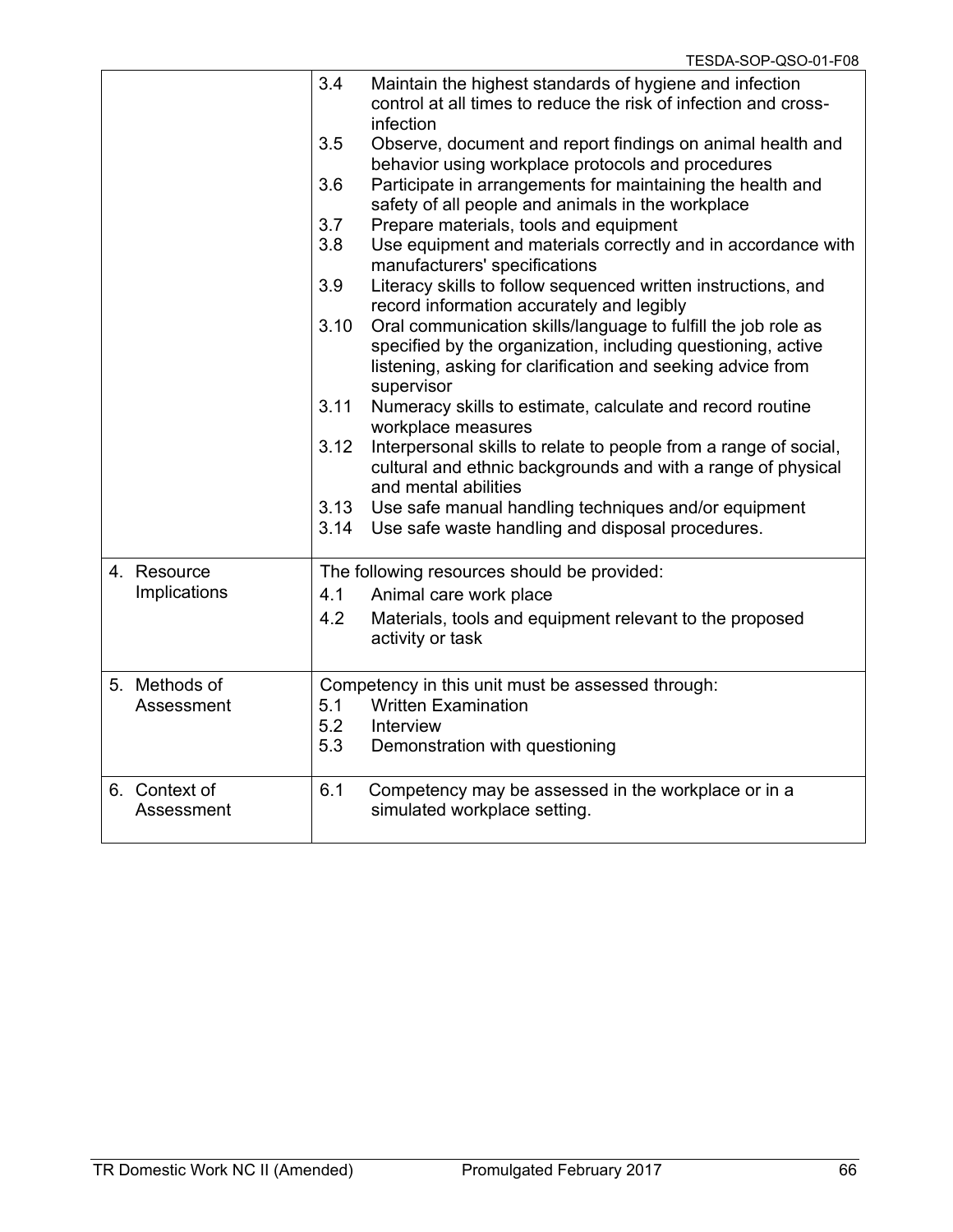# **UNIT OF COMPETENCY : TRIM AND PRUNE LANDSCAPE PLANTS**

#### **UNIT CODE : AGR611376**

**UNIT DESCRIPTOR :** This unit covers the knowledge, skills and attitudes required to trim and prune landscape plant based on the purposes of such landscape maintenance activity.

| <b>ELEMENTS</b>                                        | <b>PERFORMANCE CRITERIA</b><br>Italicized terms are elaborated in the Range of Variables                                                                                                                                                                                                                                                                                                                                                                                                                                                                                                                                         |
|--------------------------------------------------------|----------------------------------------------------------------------------------------------------------------------------------------------------------------------------------------------------------------------------------------------------------------------------------------------------------------------------------------------------------------------------------------------------------------------------------------------------------------------------------------------------------------------------------------------------------------------------------------------------------------------------------|
| 1. Identify trimming and<br>pruning requirements       | 1.1<br><b>Landscape plants</b> and their parts that are in need of trimming<br>and pruning are distinguished according to landscape<br>maintenance standards (LMS).<br>1.2<br><b>Purpose</b> and method of pruning are determined according to<br>LMŜ.<br>1.3<br><b>Utility services</b> are located using site plans and in<br>consultation with concerned persons or authority.<br>Access to the site is determined in consultation with<br>1.4<br>concerned persons or authority.<br>Occupational Health and Safety (OHS) hazards are identified,<br>1.5<br>risks assessed and reported to concerned persons or<br>authority. |
| 2. Prepare for trimming<br>and pruning<br>operations   | 2.1<br>Tools, supplies and equipment are prepared in accordance<br>with the work requirements.<br>2.2<br>Pre-operational and safety checks are carried out on tools and<br>equipment according to manufacturer's specifications and<br>industry work practices.<br>2.3<br>Prescribed safety and personal protective equipment<br>(PPE) is selected, used and maintained.                                                                                                                                                                                                                                                         |
| 3. Perform trimming and<br>pruning                     | $\overline{3.1}$<br>Safety and warning devices are installed around the site<br>during and between work periods.<br>3.2<br>Landscape plants are trimmed and pruned in accordance with<br>work program and LMS.<br>3.3<br>Trimming and pruning of landscape plants are done using<br>prescribed tools and equipment.<br>3.4<br>Sterilizing agent/compound are applied on pruning wounds<br>in accordance with LMS.<br>3.5<br>Tasks are conducted using appropriate PPE.                                                                                                                                                           |
| 4. Perform post-<br>trimming and pruning<br>activities | 4.1<br><b>Trimming and pruning wastes are collected and disposed</b><br>from the site in accordance with environmental standards and<br>LMS.<br>4.2<br>Recommended manual handling techniques are used when<br>lifting or moving heavy loads.<br>4.3<br>Tools and equipment are cleaned, maintained and stored<br>according to LMS.<br>4.4<br>Maintenance of clean and safe area is undertaken<br>throughout and on completion of work.<br>4.5<br>Work outputs are recorded or reported to concerned persons<br>or authority according to industry practices.                                                                    |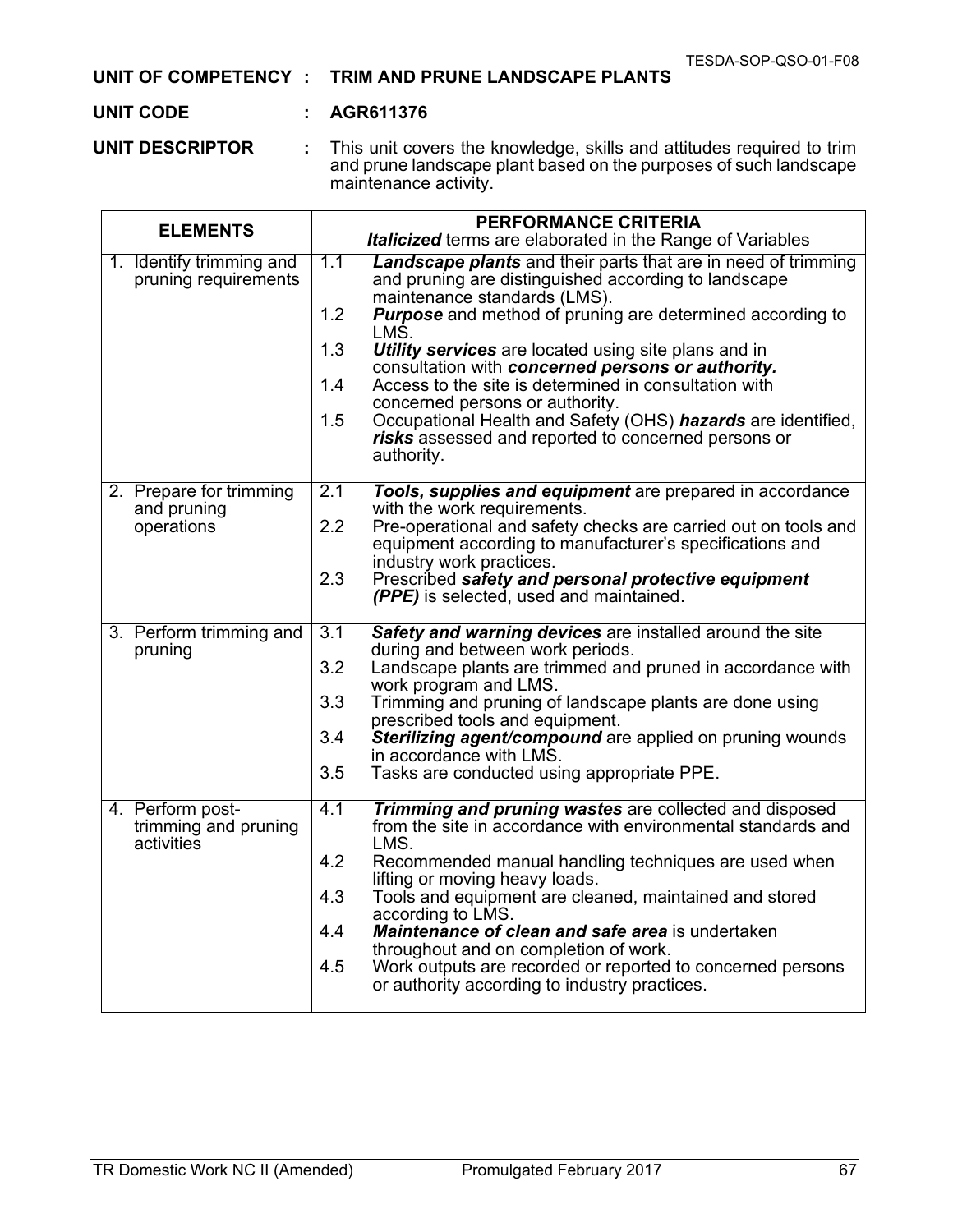| <b>VARIABLES</b>                     | <b>RANGE</b>                                                                                                                                                                                                                                                                                                                                             |  |
|--------------------------------------|----------------------------------------------------------------------------------------------------------------------------------------------------------------------------------------------------------------------------------------------------------------------------------------------------------------------------------------------------------|--|
| 1. Landscape plants                  | May include:<br>1.1<br>Shrubs and hedges<br>1.2<br><b>Vines</b><br>1.3 Palms<br>1.4<br><b>Bamboos</b><br>1.5<br><b>Trees</b>                                                                                                                                                                                                                             |  |
| 2. Purpose                           | May include:<br>2.1<br>Create and maintain form and shape of landscape plant<br>2.2 Promote health<br>2.3<br>Direct or control growth<br>Encourage flowering and fruiting<br>2.4<br>Remove/minimize risk/hazard<br>2.5                                                                                                                                   |  |
| 3. Utility services                  | May include:<br>3.1<br>Aboveground utilities<br>3.1.1<br>Electrical and communication lines<br>3.1.2<br>Cable/TV lines<br>3.2<br>Underground utilities<br>3.2.1<br>Irrigation and domestic water distribution lines<br>3.2.2<br>Electrical and communication lines<br>3.2.3 Cable/TV lines<br>3.2.4<br>Drainages and sewerages                           |  |
| 4. Concerned persons<br>or authority | May include:<br>4.1<br>Supervisor<br>Property management officer<br>4.2<br>4.3 Home owner<br>4.4<br>Inspector                                                                                                                                                                                                                                            |  |
| 5. Hazards                           | May include:<br>5.1<br>Disturbance or interruption of services<br>5.2<br>Solar radiation<br>5.3<br>Pollutants (e.g. gaseous, suspended particulate matters)<br>5.4<br><b>Noise</b><br>5.5<br>Manual handling of moving powered equipment or parts,<br>sharp tools and materials<br>Uneven landforms/surfaces<br>5.6<br>5.7<br>Flying and falling objects |  |
| 6. Risks                             | May include:<br>6.1<br>Risk to co-workers, equipment, other people and animals<br>external to the workplace (e.g. members of the public, stray<br>pets and wildlife)<br>Risk to natural environment<br>6.2                                                                                                                                               |  |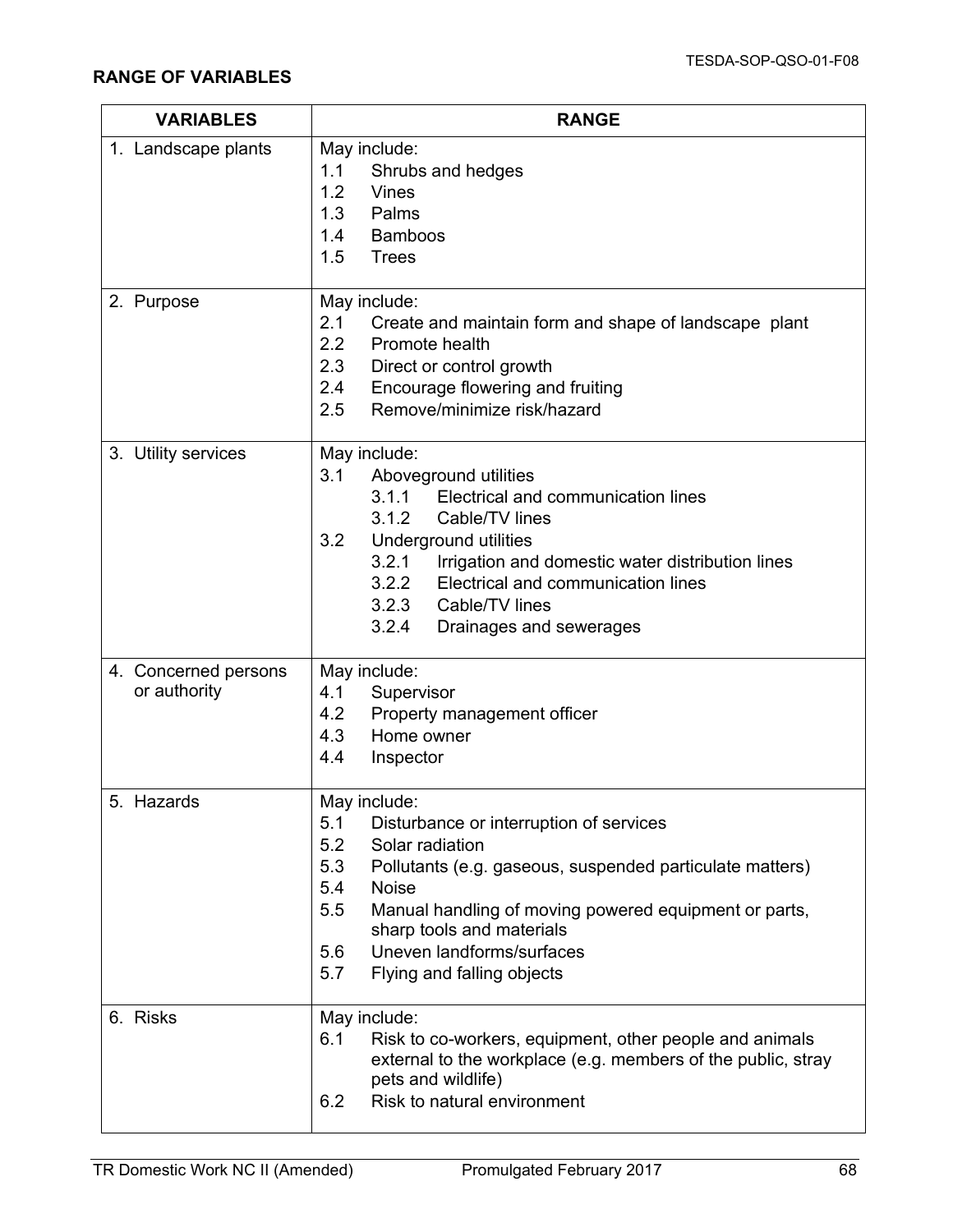| <b>VARIABLE</b>                           | <b>RANGE</b>                                                                                                                                                                                                                                                                                                                                                    |
|-------------------------------------------|-----------------------------------------------------------------------------------------------------------------------------------------------------------------------------------------------------------------------------------------------------------------------------------------------------------------------------------------------------------------|
| 7. Tools, supplies and<br>equipment       | May include:<br>7.1<br>Hedge trimmers (HT): Power and manual<br>7.2<br>Shears: Pruning, loping<br>Saws: Pruning saws, chain saws, bow saws<br>7.3<br>Pole/Tree pruner<br>7.4<br>7.5<br>Telescopic shaft/high branch pruning chain saws<br>Ladder/adjustable ladder<br>7.6<br>Basket type boom/cherry picker<br>7.7<br>7.8<br>Sterilizing agent/pruning compound |
| 8. Safety and PPE                         | May include:<br>8.1<br>Early warning devices<br>8.2<br>Overall<br>8.3<br>Gloves<br>Goggles<br>8.4<br>Ear muff/plugs<br>8.5<br>8.6<br>Gas mask<br>8.7<br>Safety belt/harness<br>8.8<br>Climbing ropes/gadgets<br>Hard hat<br>8.9<br>8.10<br>Shoes/safety shoes<br>8.11<br>Reflectorized vest (depends on location of work)                                       |
| 9. Early warning<br>devices               | May include:<br>9.1<br>Traffic cones<br>9.2<br><b>Warning tapes</b><br>9.3<br>Warning signage                                                                                                                                                                                                                                                                   |
| 10. Sterilizing agent/<br>compound        | Coal tar<br>10.1<br>10.2 Bituminous pruning compound<br>10.3<br>Latex Paint with fungicide<br>10.4<br>Fungicide                                                                                                                                                                                                                                                 |
| 11. Trimming and<br>pruning wastes        | May include:<br>Tops or shoots<br>11.1<br><b>Branches</b><br>11.2<br>11.3<br>Twigs<br>11.4 Leaves<br>11.5 Flowers and fruits                                                                                                                                                                                                                                    |
| 12. Maintenance of clean<br>and safe area | May include:<br>12.1<br>Keeping public access paths and roads clear of debris, waste,<br>tools and equipment<br>Disabling tools and equipment after use<br>12.2<br>12.3 Using signage and barriers where necessary<br>12.4<br>Removing debris and waste from the work area                                                                                      |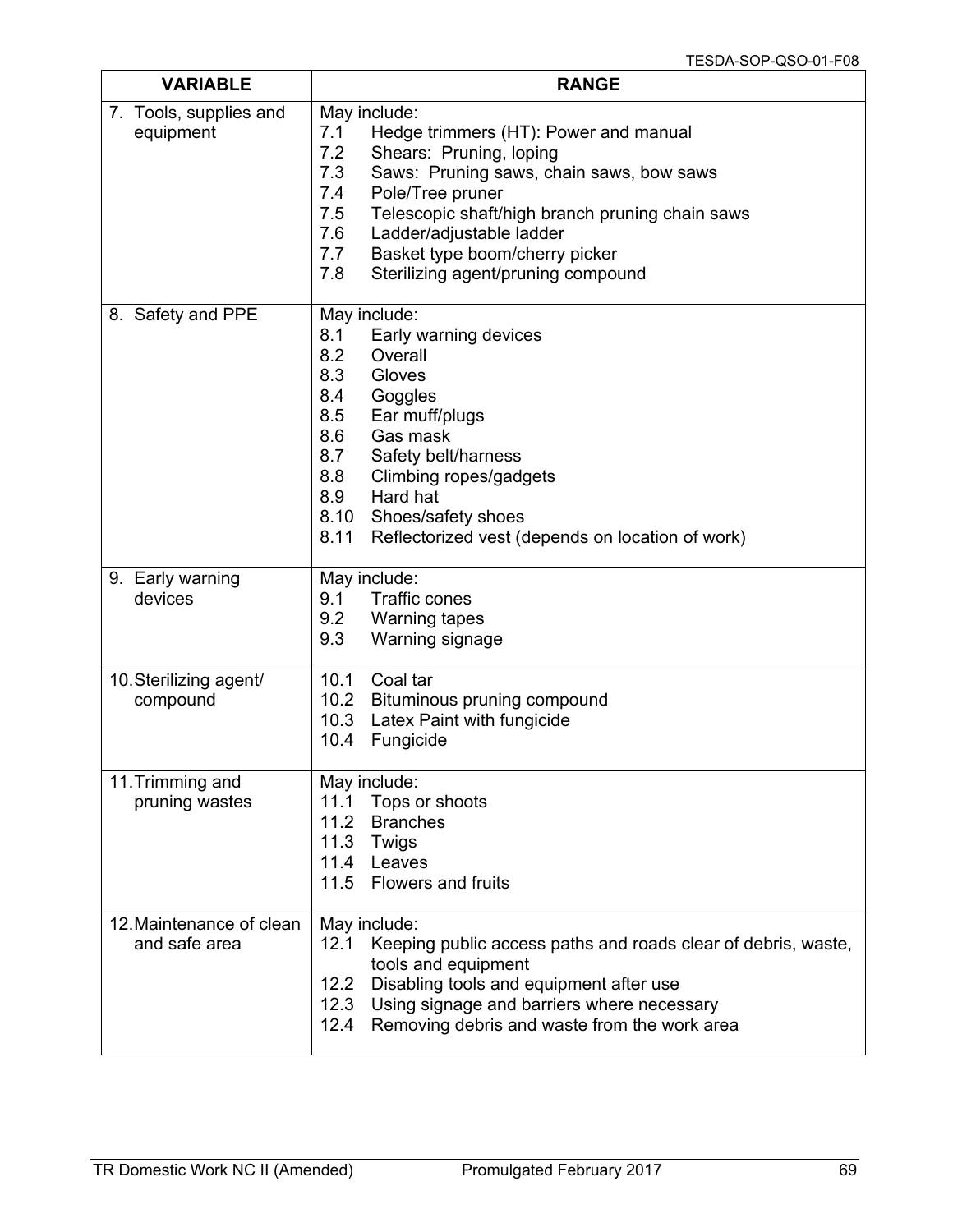## **EVIDENCE GUIDE**

| 1. Critical Aspects of<br>Competency | Assessment requires evidence that the candidate:<br>Identified trimming and pruning requirements<br>1.1<br>1.2<br>Prepared supplies, materials, tools, equipment and PPE<br>1.3<br>Trimmed and pruned landscape plants<br>1.4<br>Applied sterilizing agent/compound<br>1.5<br>Performed post-trimming and pruning operations<br>1.6<br><b>Observed OHS practices</b>                                                                                                                                                                                                                                                                                                                                                                                                                                                                  |
|--------------------------------------|---------------------------------------------------------------------------------------------------------------------------------------------------------------------------------------------------------------------------------------------------------------------------------------------------------------------------------------------------------------------------------------------------------------------------------------------------------------------------------------------------------------------------------------------------------------------------------------------------------------------------------------------------------------------------------------------------------------------------------------------------------------------------------------------------------------------------------------|
| 2. Required Knowledge                | 2.1<br>Types of landscape plants, their characteristics and growth<br>habit<br>2.2<br>Techniques, principles and procedures of trimming and<br>pruning applicable to plant types and plant factors,<br>environmental and cultural considerations and objectives of<br>the tasks<br>2.3<br>Effects of trimming and pruning operations on plant growth<br>and development<br>2.4<br>Functions and uses of tools and equipment<br>2.5<br>Hygiene practices and plant health principles relevant to<br>trimming and pruning<br>2.6<br>Hazards/risks and responsibilities associated with working in a<br>publicly accessible situation<br>2.7<br>Values:<br>2.7.1<br><b>Diligence</b><br>2.7.2 Time consciousness<br>2.7.3<br>Cost consciousness<br>2.7.4 Hygiene consciousness<br>2.7.5 Persistence<br>2.7.6<br>Systematic and organized |
| 3. Required Skills                   | 3.1<br>Using of appropriate tools and equipment and prescribed<br>safety/protective devices<br>3.2<br>Understanding work procedures<br>3.3<br>Participating in teams and contributing to team objectives<br>3.4<br>Communication skills in receiving instructions and rendering<br>even simple oral and written reports<br>3.5<br>Maintaining tools and equipment<br>3.6<br>Minimizing environmental disturbances                                                                                                                                                                                                                                                                                                                                                                                                                     |
| Resource<br>4.<br>Implications       | The following resources should be provided:<br>Landscape plants and/or landscaped area<br>4.1<br>4.2<br>Tools, equipment and supplies relevant to the activity<br>4.3<br>Protective/safety gadgets                                                                                                                                                                                                                                                                                                                                                                                                                                                                                                                                                                                                                                    |
| 5. Methods of<br>Assessment          | Competency in this unit must be assessed through:<br>Direct Observation with Oral Questioning<br>5.1<br>5.2<br>Interview<br>5.3<br>Portfolio                                                                                                                                                                                                                                                                                                                                                                                                                                                                                                                                                                                                                                                                                          |
| 6. Context of<br>Assessment          | Competency may be assessed individually in the actual<br>6.1<br>workplace or simulation environment in TESDA accredited<br>institutions.                                                                                                                                                                                                                                                                                                                                                                                                                                                                                                                                                                                                                                                                                              |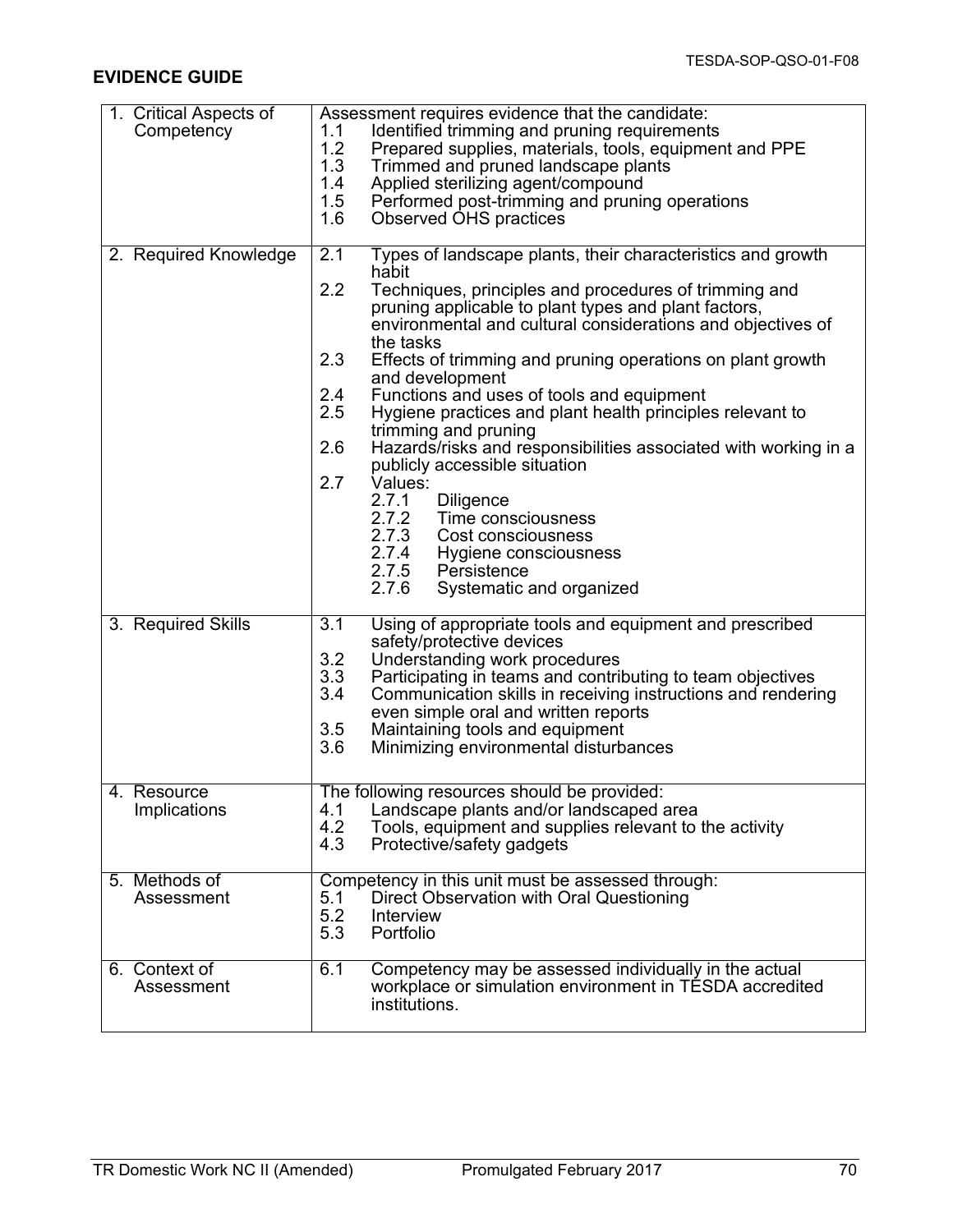#### **UNIT OF COMPETENCY : PERFORM WEEDING AND CULTIVATION**

#### **UNIT CODE : AGR611377**

**UNIT DESCRIPTOR :** This unit covers the knowledge, skills and attitudes required to conduct weeding operations and soil cultivation activities. This is purposely to minimize competition and to improve soil aeration and water absorption/retention, respectively for better growth and development of the landscape plants.

| <b>ELEMENTS</b>                                                         | <b>PERFORMANCE CRITERIA</b><br><b>Italicized</b> terms are elaborated in the Range of Variables                                                                                                                                                                                                                                                                                                                                                                                            |  |  |  |  |
|-------------------------------------------------------------------------|--------------------------------------------------------------------------------------------------------------------------------------------------------------------------------------------------------------------------------------------------------------------------------------------------------------------------------------------------------------------------------------------------------------------------------------------------------------------------------------------|--|--|--|--|
| 1. Determine<br>requirements for<br>weeding and<br>cultivation activity | 1.1<br>Weed species and "volunteer" plants ("invaders") that are<br>out-of-place and considered undesirable in the landscape are<br>identified based on specific landscape maintenance guidelines<br>or as per instructions.<br>1.2<br>Landscape areas needing weeding and cultivation are<br>identified based on instructions or in accordance with LMS                                                                                                                                   |  |  |  |  |
| 2. Prepare for weeding<br>and cultivation<br>operation                  | 2.1<br>List of weeds and "volunteer plants" and the map of specific<br>landscape areas are prepared and secured<br>2.2<br>Method and purpose of weeding are determined based on<br>the type of weed species and out-of-place "volunteer" species<br>2.3<br>Tools, supplies and equipment needed are made ready and<br>available for use according to the types of weeds and<br>"volunteer" species that needs removal<br>2.4<br>Appropriate safety protective devices are prepared for use |  |  |  |  |
| 3. Conduct weeding and<br>removal of<br>"volunteer" species             | Weeds and out-of-place "volunteer" plant species in the<br>3.1<br>landscape are removed and disposed in accordance with<br>landscape maintenance standard or as per instructions.<br>3.2<br>Weeds and out-of-place "volunteer" plant species are<br>removed using prescribed tools and equipment<br>3.3<br>Tasks are done using appropriate safety/protective devices                                                                                                                      |  |  |  |  |
| 4. Determine<br>compacted soil                                          | 4.1<br>Compacted soil or soil that is having problem with aeration,<br>water infiltration and conditions for root development is<br>determined as per established practice<br>4.2<br>Effects of compacted soil on root development and anchorage<br>are recognized<br>4.3<br>Method and purpose of soil cultivation are determined<br>based on the conditions of the soil                                                                                                                  |  |  |  |  |
| 5. Cultivate compacted<br>soil                                          | 5.1<br>Compacted soil is cultivated simultaneous with weeding<br>operations in accordance with landscape maintenance<br>standards or as per instructions<br>5.2<br>Soil cultivation is done using appropriate tools and equipment<br>5.3<br>Task is performed using prescribed safety/protective devices                                                                                                                                                                                   |  |  |  |  |
| 6. Perform post-<br>weeding and soil<br>cultivation activities          | 6.1<br>Tools and equipment are cleaned, maintained and stored as<br>per instruction of in accordance with LMS<br>6.2<br>Maintenance of clean and safe area is undertaken<br>throughout and on completion of work<br>6.3<br>Work outputs are recorded or reported to concerned persons<br>or authority according to industry practices                                                                                                                                                      |  |  |  |  |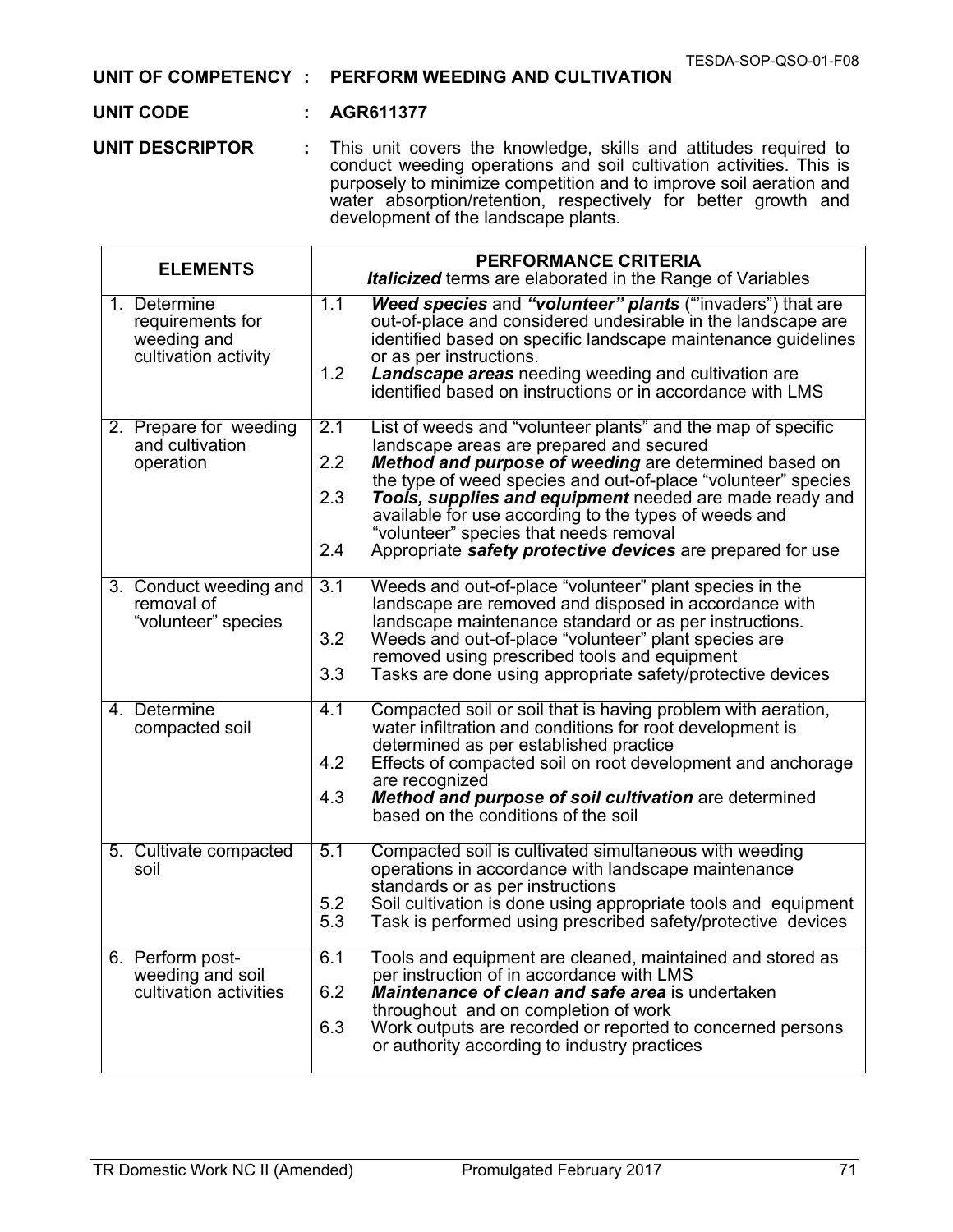## **RANGE OF VARIABLES**

| <b>VARIABLES</b>                                                      | <b>RANGE</b>                                                                                                                                                                                                                                                                                                                                                                                          |  |  |
|-----------------------------------------------------------------------|-------------------------------------------------------------------------------------------------------------------------------------------------------------------------------------------------------------------------------------------------------------------------------------------------------------------------------------------------------------------------------------------------------|--|--|
| 1. Weed species and<br>volunteer plants<br>(invaders)                 | May include:<br>1.1 Weeds<br>1.1.1 Grass<br>1.1.2 Sedges<br>1.1.3 Shrubs<br>1.1.4 Vines<br>1.2 <sub>1</sub><br>Out-of-place "volunteer" plant species are those that grow<br>naturally in the site and are competing with desirable plants,<br>making the site ugly and/or are eye-sore in the landscape.<br>Volunteer species can be landscape plants but is not included<br>in the landscape design |  |  |
| 2. Landscape areas                                                    | May include:<br>2.1<br>Lawn<br>2.2<br>Flower beds<br>2.3<br>Hedges and shrubs landscape area<br>2.4<br>Tree lawn or tree planting verges                                                                                                                                                                                                                                                              |  |  |
| 3. Methods of weed<br>control                                         | May include:<br>Manual weeding<br>3.1<br>3.2<br><b>Mechanical weeding</b><br>3.3<br><b>Chemical weeding</b>                                                                                                                                                                                                                                                                                           |  |  |
| 4. Purpose of weeding                                                 | May include:<br>4.1<br>Release the desirable landscape plants from competition of<br>weeds and out-of-place "volunteer" species<br>Improve the health conditions of the landscape plants<br>4.2<br>Lessen susceptibility of the landscape plants from pest and<br>4.3<br>disease attack                                                                                                               |  |  |
| 5. Methods of soil<br>cultivation                                     | May include:<br>Manual<br>5.1<br>5.2<br>Mechanical                                                                                                                                                                                                                                                                                                                                                    |  |  |
| 6. Purpose of soil<br>cultivation                                     | May include:<br>6.1<br>Improve soil structure, porosity, aeration and water infiltration<br>6.2<br>Improve conditions for root system development and root<br>anchorage<br>6.3<br>Improve water and nutrient absorption<br>Enhance soil macro and micro-organisms activity<br>6.4                                                                                                                     |  |  |
| 7. Supplies, tools and<br>equipment for<br>weeding operations         | May include:<br>Small bolo "dulos"<br>7.1<br>7.2<br>Scythe ("Karit")<br>7.3<br>Small round/flat bar<br>7.4<br>Spade<br>7.5<br>Trowel<br>7.6<br>Chemicals (Types: Selective herbicide; Wide spectrum)                                                                                                                                                                                                  |  |  |
| 8. Tools and equipment<br>for soil cultivator                         | May in clued:<br>Small bolo ("dulos")<br>8.1<br>Small round/flat bar<br>8.2<br>8.3<br>Spade<br>Soil cultivating machine<br>8.4                                                                                                                                                                                                                                                                        |  |  |
| 9. Protective/safety<br>devices used in<br>weeding and<br>cultivation | May include:<br>9.1<br>Goggles<br>9.2<br>Overalls, gloves<br>9.3<br>Reflectorized vest (depends on location of work)                                                                                                                                                                                                                                                                                  |  |  |
| 10. Maintenance of clean<br>and safe area                             | May include:<br>10.1 Keeping public access paths and roads clear of debris, waste,<br>tools and equipment<br>10.2 Disabling tools and equipment after use<br>10.3 Using signage and barriers where necessary<br>10.4 Removing debris and waste from the work area                                                                                                                                     |  |  |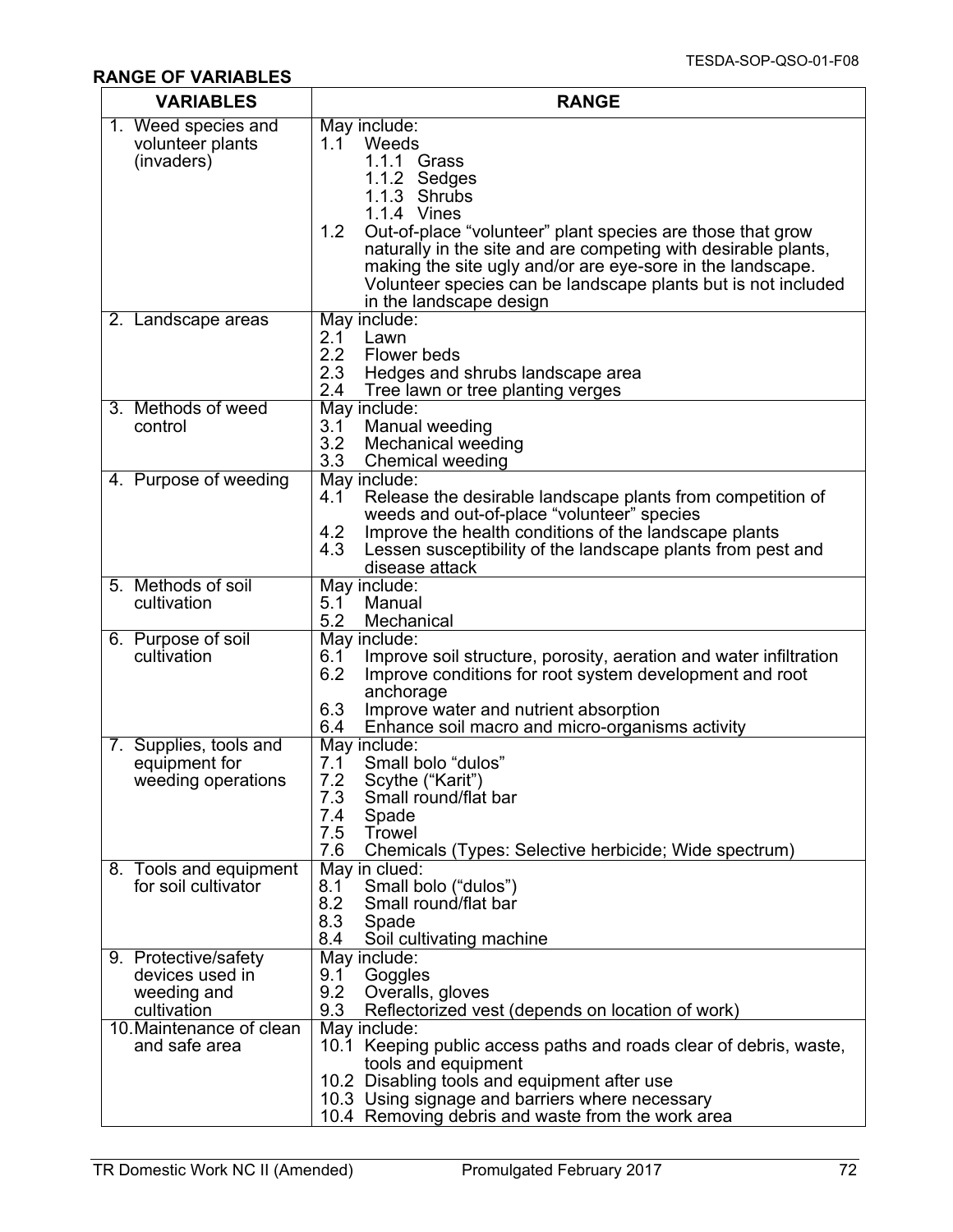### **EVIDENCE GUIDE**

| 1. Critical Aspects of | Assessment requires evidence that the candidate:                    |  |  |  |  |
|------------------------|---------------------------------------------------------------------|--|--|--|--|
| Competency             | Determined requirements for weeding and cultivation activity<br>1.1 |  |  |  |  |
|                        | 1.2<br>Prepared for weeding and cultivation operation               |  |  |  |  |
|                        | 1.3<br>Conducted weeding and removal of "volunteer" plant species   |  |  |  |  |
|                        | 1.4<br>Determined compacted soil                                    |  |  |  |  |
|                        | 1.5<br>Cultivated compacted soil                                    |  |  |  |  |
|                        | 1.6<br>Conducted post weeding and soil cultivation operations       |  |  |  |  |
|                        | 1.7<br>Used/operated tools and equipment properly                   |  |  |  |  |
|                        | 1.8<br>Used prescribed protective/safety gadgets                    |  |  |  |  |
|                        |                                                                     |  |  |  |  |
| 2. Required Knowledge  | 2.1<br>Recognition of the effects of weeds and undesirable          |  |  |  |  |
|                        | "volunteer" species (invaders) on landscape plants                  |  |  |  |  |
|                        | 2.2<br>Knowledge in distinguishing weeds and undesirable            |  |  |  |  |
|                        | "volunteer" species                                                 |  |  |  |  |
|                        | 2.3<br>Use of weed control and soil cultivation method              |  |  |  |  |
|                        | 2.4<br>Functions, uses and maintenance of tools and equipment       |  |  |  |  |
|                        | 2.5<br>Values:                                                      |  |  |  |  |
|                        | 2.5.1 Diligence                                                     |  |  |  |  |
|                        | 2.5.2 Time consciousness                                            |  |  |  |  |
|                        | 2.5.3 Cost consciousness                                            |  |  |  |  |
|                        | 2.5.4 Hygiene consciousness                                         |  |  |  |  |
|                        | 2.5.5 Persistence                                                   |  |  |  |  |
|                        | 2.5.6 Systematic and organized                                      |  |  |  |  |
|                        |                                                                     |  |  |  |  |
| 3. Required Skills     | 3.1<br>Use of appropriate tools and equipment and prescribed        |  |  |  |  |
|                        | protective/safety devices in weeding and soil cultivation           |  |  |  |  |
|                        | 3.2<br>Communication skills in receiving instructions and rendering |  |  |  |  |
|                        | even verbal reports about the completed task                        |  |  |  |  |
|                        |                                                                     |  |  |  |  |
| 4. Resource            | The following resources should be provided:                         |  |  |  |  |
| Implications           | 4.1<br>Landscape area                                               |  |  |  |  |
|                        | 4.2<br>Necessary tools and equipment                                |  |  |  |  |
|                        | 4.3<br>Relevant supplies and materials                              |  |  |  |  |
| 5. Methods of          | Competency in this unit must be assessed through:                   |  |  |  |  |
| Assessment             | Direct Observation with Oral Questioning<br>5.1                     |  |  |  |  |
|                        | 5.2<br>Interview                                                    |  |  |  |  |
|                        | 5.3<br>Portfolio                                                    |  |  |  |  |
|                        |                                                                     |  |  |  |  |
| 6. Context of          | 6.1<br>Competency may be assessed individually in the actual        |  |  |  |  |
| Assessment             | workplace or simulation environment in TESDA accredited             |  |  |  |  |
|                        | institutions.                                                       |  |  |  |  |
|                        |                                                                     |  |  |  |  |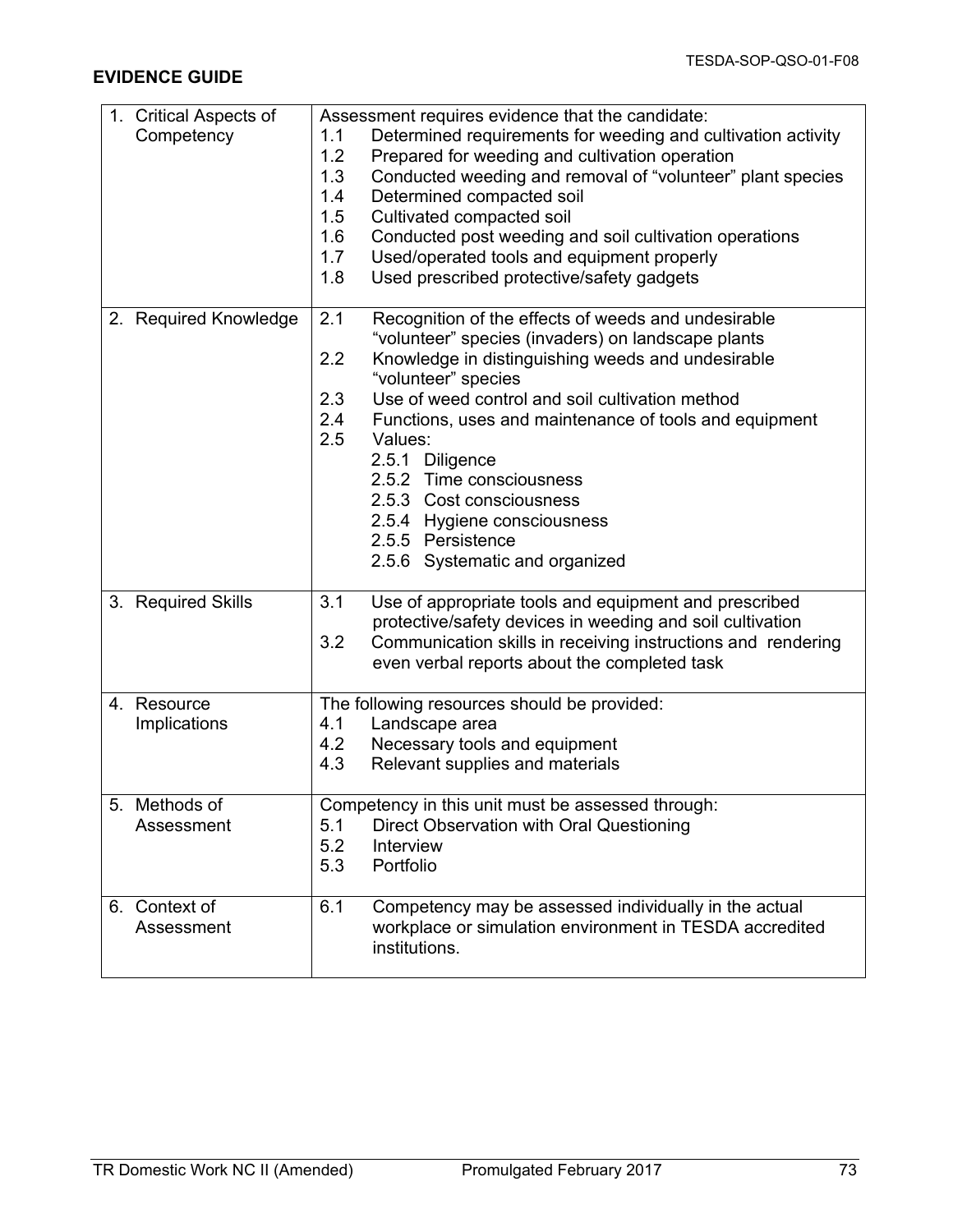#### **UNIIT OF COMPETENCY : WATER PLANTS**

### **UNIT CODE : AGR611379**

**UNIT DESCRIPTOR :** This unit covers the knowledge, skills and attitudes required to maintain the health and vigor of the landscape plants through proper watering/irrigation.

| <b>ELEMENTS</b>                                                            | <b>PERFORMANCE CRITERIA</b><br><b>Italicized</b> terms are elaborated in the Range of Variables                                                                                                                                                                                                                                                                   |  |  |
|----------------------------------------------------------------------------|-------------------------------------------------------------------------------------------------------------------------------------------------------------------------------------------------------------------------------------------------------------------------------------------------------------------------------------------------------------------|--|--|
| 1. Determine<br>requirements of<br>watering/irrigating<br>landscape plants | 1.1<br>Importance of water to growth and development of landscape<br>plants and the effects of water stress (less or excess water) to<br>plants are recognized as per established practice.<br>Landscape plants suffering from less or excessive watering<br>1.2<br>are determined using some visually observable plant and<br>soil conditions and/or guidelines. |  |  |
| 2. Prepare for<br>watering/irrigation<br>activity                          | 2.1<br>Amount and frequency of watering/irrigation of plants are<br>determined in accordance with LMS or as per instructions.<br>2.2<br>Tools, supplies and equipment needed are prepared based<br>on the <i>method of watering</i> and/or irrigation to be used.<br>2.3<br>Prescribed protective/safety devices are made ready and<br>available for use.         |  |  |
| 3. Conduct<br>watering/irrigation of<br>plant                              | 3.1<br>Watering or irrigating of plants is done in accordance with the<br>basic principles or standard practice or as per instructions.<br>Watering/irrigation is performed using the irrigation tools and<br>3.2<br>equipment appropriate to the methods selected.<br>3.3<br>Task is performed using the prescribed protective/safety<br>gadgets.                |  |  |
| 4. Perform post-<br>watering/irrigation<br>activities                      | 4.1<br>Tools and equipment are cleaned, maintained and stored as<br>per instruction of in accordance with LMS.<br>4.2<br><b>Maintenance of clean and safe area is undertaken</b><br>throughout and upon completion of work.<br>4.3<br>Work outputs are recorded or reported to concerned persons<br>or authority according to industry practices.                 |  |  |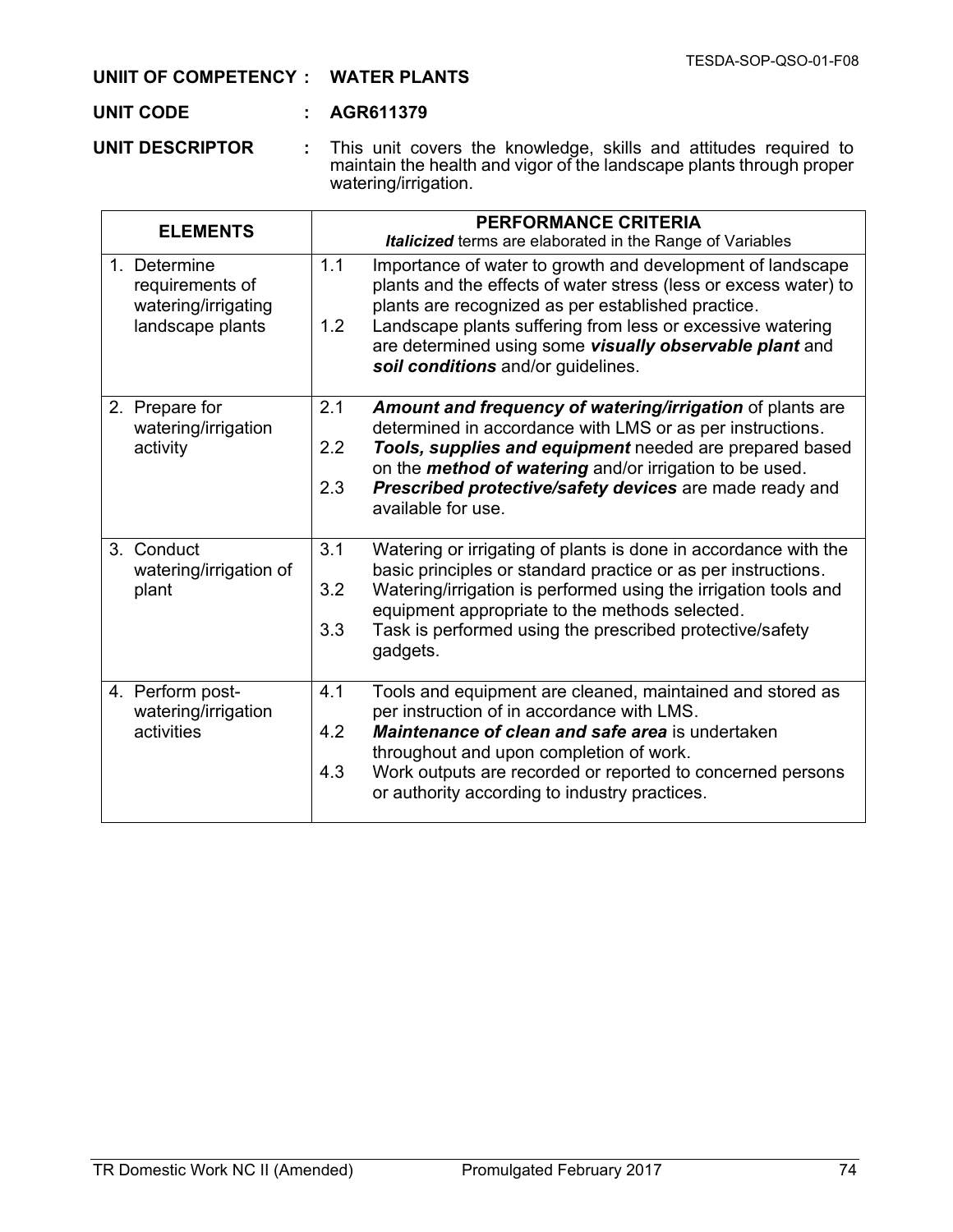| <b>VARIABLES</b>                         | <b>RANGE</b>                                                                                                                                                                                                                                                                                                                            |  |  |  |
|------------------------------------------|-----------------------------------------------------------------------------------------------------------------------------------------------------------------------------------------------------------------------------------------------------------------------------------------------------------------------------------------|--|--|--|
| 1. Importance of water<br>to plants      | May include:<br>Maintains of vital physiological processes in plants<br>1.1<br>1.2<br>Primary raw material for photosynthesis or food manufacture<br>Maintains of turgidity of the cells<br>1.3<br>1.4<br>Helps in the translocation of nutrients, food and other<br>assimilates<br>1.5<br>Maintains the health conditions of the plant |  |  |  |
| 2. Plant conditions                      | May include:<br>Visually observable conditions of plants suffering from water stress<br>2.1<br>Wilting and die back<br>2.2<br>Change in color and appearance of the leaves<br>2.3<br>Premature falling of leaves/defoliation                                                                                                            |  |  |  |
| 3. Soil conditions                       | May include:<br>Visually observable conditions of soil suffering from water stress<br>3.1<br>When dry<br>3.1.1 Too dusty<br>3.1.2<br>Cracks on soil<br>3.2<br>When waterlogged or over-watered<br>Too wet<br>3.2.1<br>3.2.2<br>Muddy                                                                                                    |  |  |  |
| 4. Amount and<br>frequency of watering   | May include:<br>Determining when and how much to irrigate may include:<br>Observation of the conditions of the plant<br>4.1<br>4.2<br>Observation of the conditions of the soil<br>4.3<br>Use of moisture meter                                                                                                                         |  |  |  |
| 5. Methods of<br>watering/irrigation     | May include:<br>The methods of watering depends on the kind of landscape<br>plants/landscape areas and available facilities:<br>5.1<br>Overhead irrigation: overhead sprinkler, pop-up etc.<br>5.2<br>Drip irrigation<br>5.3<br>Furrow irrigation<br>5.4<br><b>Basin irrigation</b>                                                     |  |  |  |
| 6. Tools and equipment                   | May include:<br>Depending on the method, the following may be needed:<br>6.1<br>Water hose with and without sprinklers<br>6.2<br>Water truck<br>6.3<br>Irrigation system installed<br>6.4<br><b>Plumbing tools</b>                                                                                                                      |  |  |  |
| 7. Protective/safety<br>devices          | Overalls<br>7.1<br>7.2<br>Gloves<br>7.3<br>Hat/hard hat<br>7.4<br>Rain boots<br>7.5<br>Reflectorized vest (depends on the location of work)                                                                                                                                                                                             |  |  |  |
| 8. Maintenance of clean<br>and safe area | May include:<br>Keeping public access paths and roads clear of debris, waste,<br>8.1<br>tools and equipment<br>Disabling tools and equipment after use<br>8.2<br>8.3<br>Using signage and barriers where necessary<br>8.4<br>Removing debris and waste from the work area                                                               |  |  |  |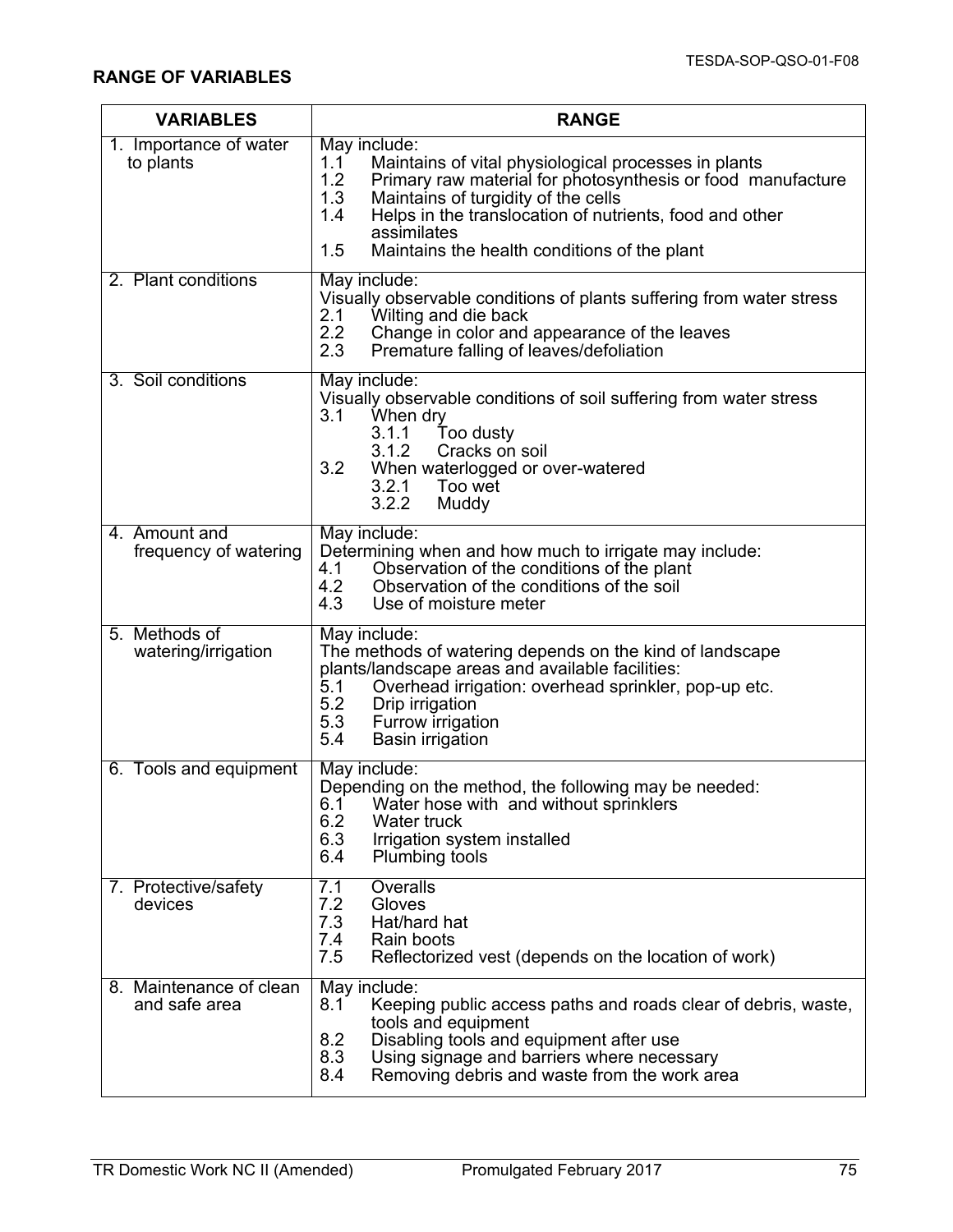## **EVIDENCE GUIDE**

| 1. Critical Aspects of      | Assessment requires evidence that the candidate:                                                                                                                                                                                                                                                                                                                                                                                                                                                                                                                            |  |  |  |  |
|-----------------------------|-----------------------------------------------------------------------------------------------------------------------------------------------------------------------------------------------------------------------------------------------------------------------------------------------------------------------------------------------------------------------------------------------------------------------------------------------------------------------------------------------------------------------------------------------------------------------------|--|--|--|--|
| Competency                  | Determined requirements of watering/irrigating plants<br>1.1<br>1.2<br>Recognized importance of water to plants and the consequent<br>effects of less or over-watering<br>Distinguished plants needing watering and plants in excess of<br>1.3<br>watering or suffering from waterlogged conditions<br>Prepared for watering/irrigation activity as per instructions<br>1.4<br>Conducted watering/irrigation using the prescribed tools,<br>1.5<br>supplies and equipment and in accordance with standard<br>practice<br>Performed post-watering/irrigation activity<br>1.6 |  |  |  |  |
| 2. Required Knowledge       | Procedures and techniques in watering/irrigation<br>2.1<br>2.2<br>Functions, uses and maintenance of tools and equipment for<br>efficient watering/irrigation<br>2.3<br>Values:<br>2.3.1<br><b>Diligence</b><br>2.3.2<br>Time consciousness<br>2.3.3<br>Cost consciousness<br>2.3.4<br>Hygiene consciousness<br>2.3.5<br>Persistence<br>2.3.6<br>Systematic and organized                                                                                                                                                                                                   |  |  |  |  |
| 3. Required Skills          | 3.1<br>Use of appropriate tools and equipment and prescribed<br>protective/safety devices in watering/irrigation<br>3.2<br>Communication skills in receiving instructions and rendering<br>even verbal reports about the completed task                                                                                                                                                                                                                                                                                                                                     |  |  |  |  |
| 4. Resource<br>Implications | The following resources should be provided:<br>4.1<br>Landscape area/landscape plants<br>4.2<br>Tools and equipment<br>4.3<br>Protective/safety gadgets                                                                                                                                                                                                                                                                                                                                                                                                                     |  |  |  |  |
| 5. Methods of<br>Assessment | Competency in this unit must be assessed through:<br>5.1<br>Direct Observation with Oral Questioning<br>5.2<br>Interview<br>5.3<br>Portfolio                                                                                                                                                                                                                                                                                                                                                                                                                                |  |  |  |  |
| 6. Context of<br>Assessment | 6.1<br>Competency may be assessed individually in the actual<br>workplace or simulation environment in TESDA accredited<br>institutions.                                                                                                                                                                                                                                                                                                                                                                                                                                    |  |  |  |  |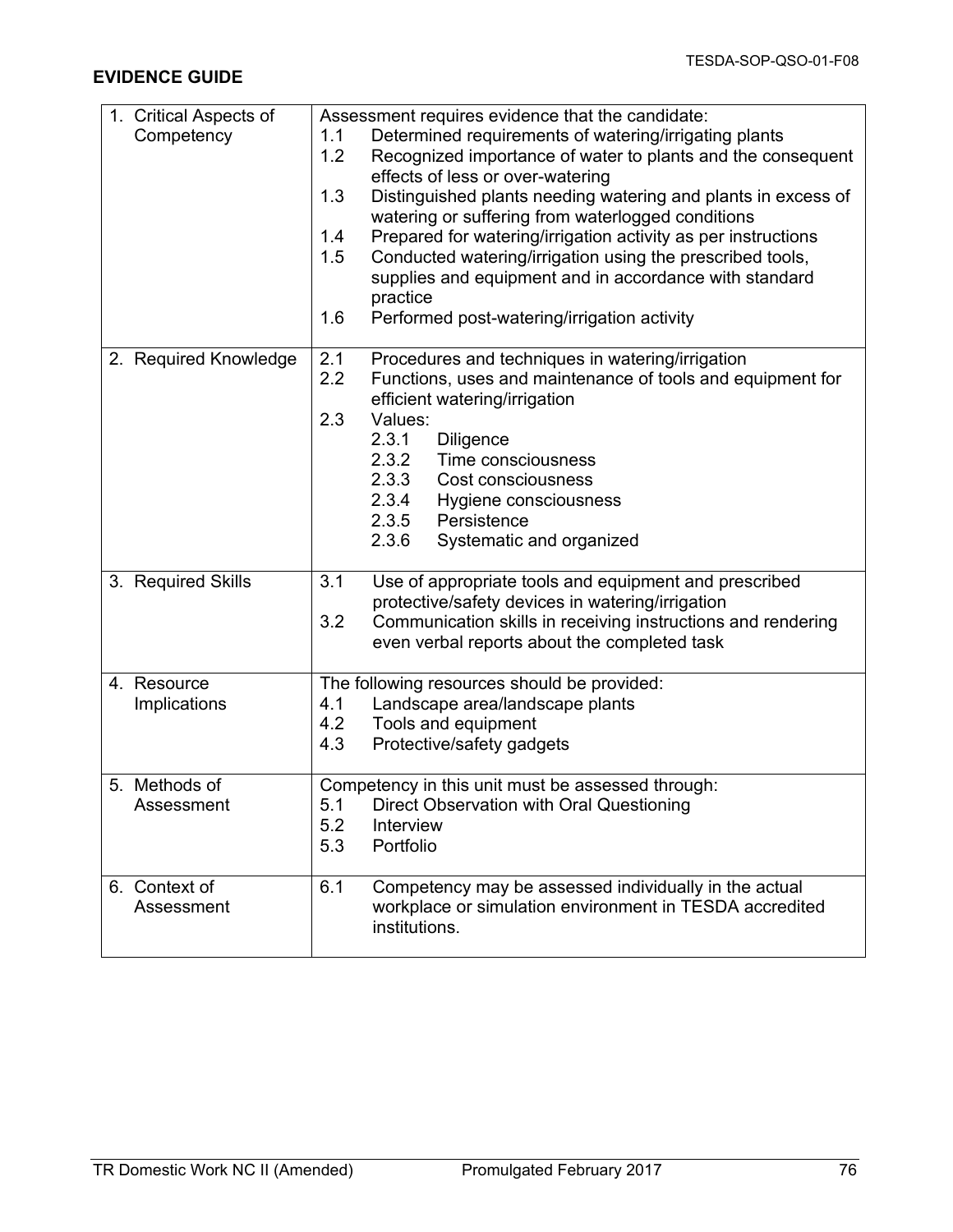TESDA-SOP-QSO-01-F08 **UNIIT OF COMPETENCY : CONTROL AND PREVENT PLANT PEST AND DISEASES**

#### **UNIT CODE : AGR611380**

**UNIT DESCRIPTOR :** This unit covers the knowledge, skills and attitudes required to determine types of pests and diseases and their prevention and control measures

| <b>ELEMENTS</b>                                                                              | <b>PERFORMANCE CRITERIA</b><br>Italicized terms are elaborated in the Range of Variables                                                                                                                                                                                                                                                                                                                                                                                                                                                                                                                                                                                                                                                                                                                               |  |  |  |
|----------------------------------------------------------------------------------------------|------------------------------------------------------------------------------------------------------------------------------------------------------------------------------------------------------------------------------------------------------------------------------------------------------------------------------------------------------------------------------------------------------------------------------------------------------------------------------------------------------------------------------------------------------------------------------------------------------------------------------------------------------------------------------------------------------------------------------------------------------------------------------------------------------------------------|--|--|--|
| 1. Determine<br>requirements of<br>preventing and<br>controlling plant pests<br>and diseases | 1.1<br>Infested and diseased <i>landscape plants</i> are determined<br>based on plant conditions, symptoms and signs and other<br>manifestation of infestation and infection.<br>1.2<br><b>Pests and diseases</b> are identified and classified using<br>general classification guidelines.<br>1.3<br>Life cycle or various life stages of pests from eggs, larvae,<br>pupa and adult and their mode of attack or infestation are<br>known.<br>1.4<br>Life cycle or various life stages and signs and symptoms of<br>plant diseases and their mode of attack are known.<br>1.5<br>Access to the site is determined in consultation with<br>concerned persons or authority.<br>Occupational Health and Safety (OHS) hazards are identified,<br>1.6<br>risks assessed and reported to concerned persons or<br>authority. |  |  |  |
| 2. Prepare for<br>application of pests<br>and disease<br>prevention and<br>control measures  | 2.1<br>Method of prevention and control is determined based on<br>types of pests and diseases, their mode of attack and extent<br>of infestation and infection.<br>2.2<br>Tools, equipment, supplies and materials relevant to the<br>method of prevention and control are prepared.<br>2.3<br>Prescribed safety and personal protective equipment<br>(PPE) is selected in accordance with work requirements.                                                                                                                                                                                                                                                                                                                                                                                                          |  |  |  |
| 3. Apply pest and<br>disease prevention<br>and control measures                              | 3.1<br>Manual and biological method of prevention and control of<br>pest and disease are applied whenever applicable.<br>3.2<br>In case of using chemical and bio-pesticides, the frequency<br>and dosage of application is determined based on types of<br>pests and diseases and extent of attack and in accordance<br>with LMS or manufacturer's recommendation.<br>3.3<br>Pest and disease prevention and control measures are<br>applied in accordance with to OHS requirements and Fertilizer<br>and Pesticide Authority (FPA) guidelines.<br>3.4<br>Task is performed using prescribed tools, supplies and<br>appropriate protective/safety devices.                                                                                                                                                            |  |  |  |
| 4. Perform post-<br>prevention and<br>control measures                                       | 4.1<br>Tools and equipment are cleaned, maintained and stored<br>according to LMS.<br>4.2<br>Maintenance of clean and safe area is undertaken<br>throughout and on completion of work.<br>4.3<br>Work outputs are recorded and reported to concerned<br>persons or authority according to industry practices.                                                                                                                                                                                                                                                                                                                                                                                                                                                                                                          |  |  |  |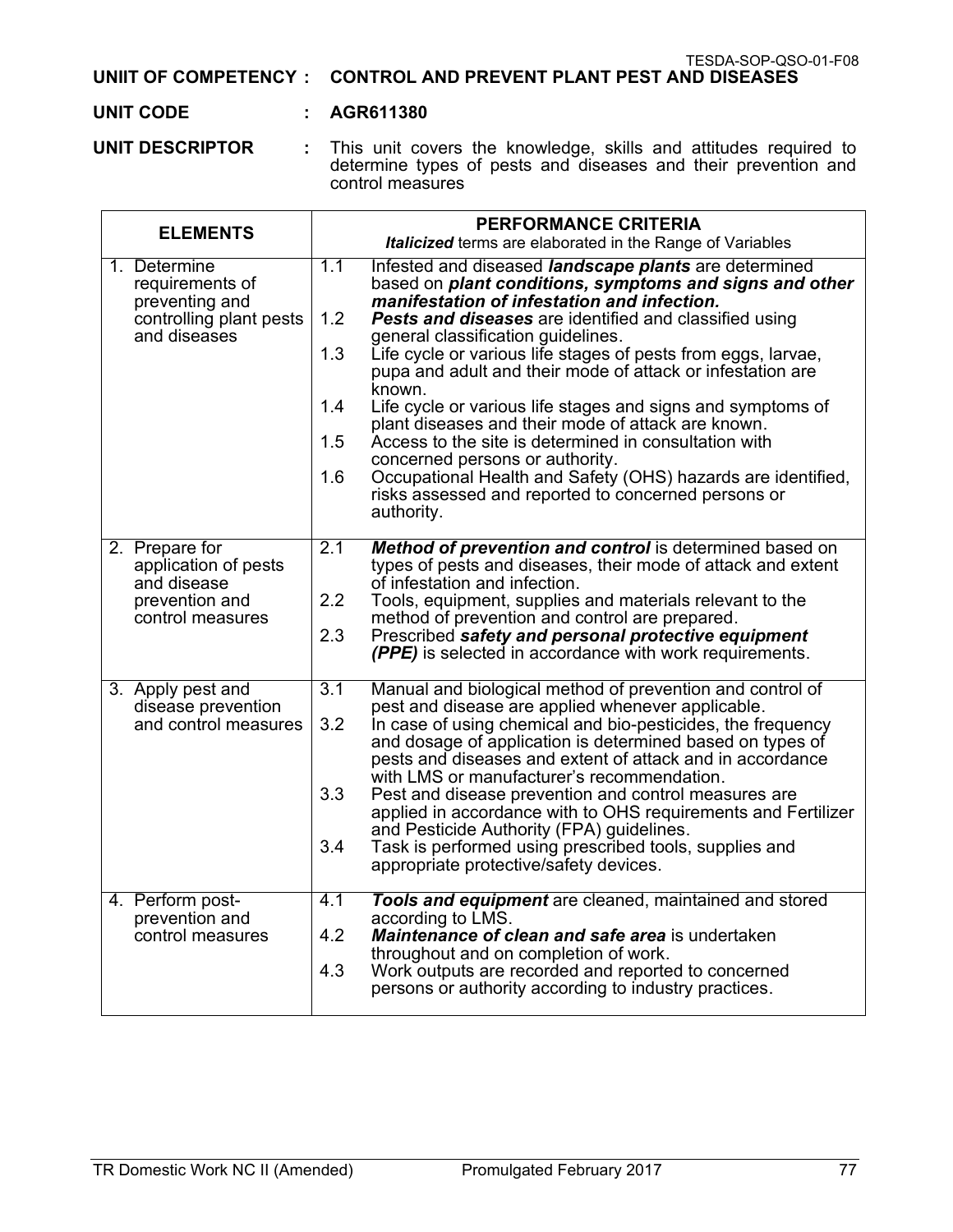| <b>VARIABLES</b>                               | <b>RANGE</b>                                                                                |  |  |  |  |
|------------------------------------------------|---------------------------------------------------------------------------------------------|--|--|--|--|
| 1. Landscape plants                            | May include:                                                                                |  |  |  |  |
|                                                | Shrubs and hedges<br>1.1<br>1.2<br>Vines                                                    |  |  |  |  |
|                                                | 1.3<br>Palms                                                                                |  |  |  |  |
|                                                | 1.4<br><b>Bamboos</b>                                                                       |  |  |  |  |
|                                                | 1.5<br><b>Trees</b>                                                                         |  |  |  |  |
| 2. Plant conditions                            | May include:<br>Age/Stage of growth<br>2.1                                                  |  |  |  |  |
|                                                | 2.2<br>Healthy and vigorous                                                                 |  |  |  |  |
|                                                | 2.3<br>Diseased/infected:                                                                   |  |  |  |  |
|                                                | 2.4<br>Infested                                                                             |  |  |  |  |
| 3. Symptoms, signs and<br>other manifestations | May include:<br>3.1<br><b>Diseases</b>                                                      |  |  |  |  |
| diseases                                       | 3.2<br>Leaf spots                                                                           |  |  |  |  |
|                                                | 3.3<br>Anthracnose                                                                          |  |  |  |  |
|                                                | 3.4<br><b>Fruiting bodies</b><br>3.5                                                        |  |  |  |  |
|                                                | Presence of hyphae<br>3.6<br>Pests                                                          |  |  |  |  |
|                                                | 3.6.1<br>Gall on leaves, stems, branches                                                    |  |  |  |  |
|                                                | 3.6.2<br>Skeletonized, browsed/chewed leaves                                                |  |  |  |  |
| 4. Pests and diseases                          | 3.6.3<br>Withering, die back etc<br>May include:                                            |  |  |  |  |
|                                                | 4.1<br>Pests                                                                                |  |  |  |  |
|                                                | 4.1.1<br>Insect pests: Chewing, Sucking, Girdling/Boring, etc.                              |  |  |  |  |
|                                                | 4.1.2<br><b>Termites</b>                                                                    |  |  |  |  |
|                                                | 4.1.3<br>Nematodes<br>4.2<br><b>Diseases</b>                                                |  |  |  |  |
|                                                | 4.2.1<br>Parasitic fungus                                                                   |  |  |  |  |
|                                                | 4.2.2<br><b>Bacteria</b>                                                                    |  |  |  |  |
|                                                | 4.2.3<br><b>Viruses</b><br>May include:                                                     |  |  |  |  |
| 5. Methods of prevention<br>and control        | 5.1<br>Prevention                                                                           |  |  |  |  |
|                                                | 5.1.1<br>Species/individual (genetically superior) selection                                |  |  |  |  |
|                                                | Pest and disease free<br>5.1.2                                                              |  |  |  |  |
|                                                | 5.1.3<br>Cultural management<br>5.1.4<br>Sanitation                                         |  |  |  |  |
|                                                | 5.2<br>Control                                                                              |  |  |  |  |
|                                                | 5.3<br>Manual/mechanical                                                                    |  |  |  |  |
|                                                | 5.4<br>Chemical (systemic, broad spectrum, contact)                                         |  |  |  |  |
|                                                | 5.5<br>Biological- (insects, microorganisms)<br>5.6<br>Bio-pesticides                       |  |  |  |  |
| 6. Tools, supplies and                         | May include:                                                                                |  |  |  |  |
| equipment                                      | Backpack sprayer<br>6.1                                                                     |  |  |  |  |
|                                                | 6.2<br>Boom sprayer<br>6.3<br>Soil drencher                                                 |  |  |  |  |
|                                                | 6.4<br>Pruning shears,                                                                      |  |  |  |  |
|                                                | 6.5<br>Pruning saws                                                                         |  |  |  |  |
| 7. Protective/safety                           | May include:                                                                                |  |  |  |  |
| gadgets                                        | Overalls, gloves<br>7.1<br>7.2<br>Gas mask                                                  |  |  |  |  |
|                                                | 7.3<br>Goggles                                                                              |  |  |  |  |
|                                                | 7.4<br>Reflectorized vest (depends on location of work)                                     |  |  |  |  |
| 8. Maintenance of clean                        | May include:                                                                                |  |  |  |  |
| and safe area                                  | 8.1<br>Keeping public access paths and roads clear of debris, waste,<br>tools and equipment |  |  |  |  |
|                                                | 8.2<br>Disabling tools and equipment after use                                              |  |  |  |  |
|                                                | 8.3<br>Using signage and barriers where necessary                                           |  |  |  |  |
|                                                | 8.4<br>Removing debris and waste from the work area                                         |  |  |  |  |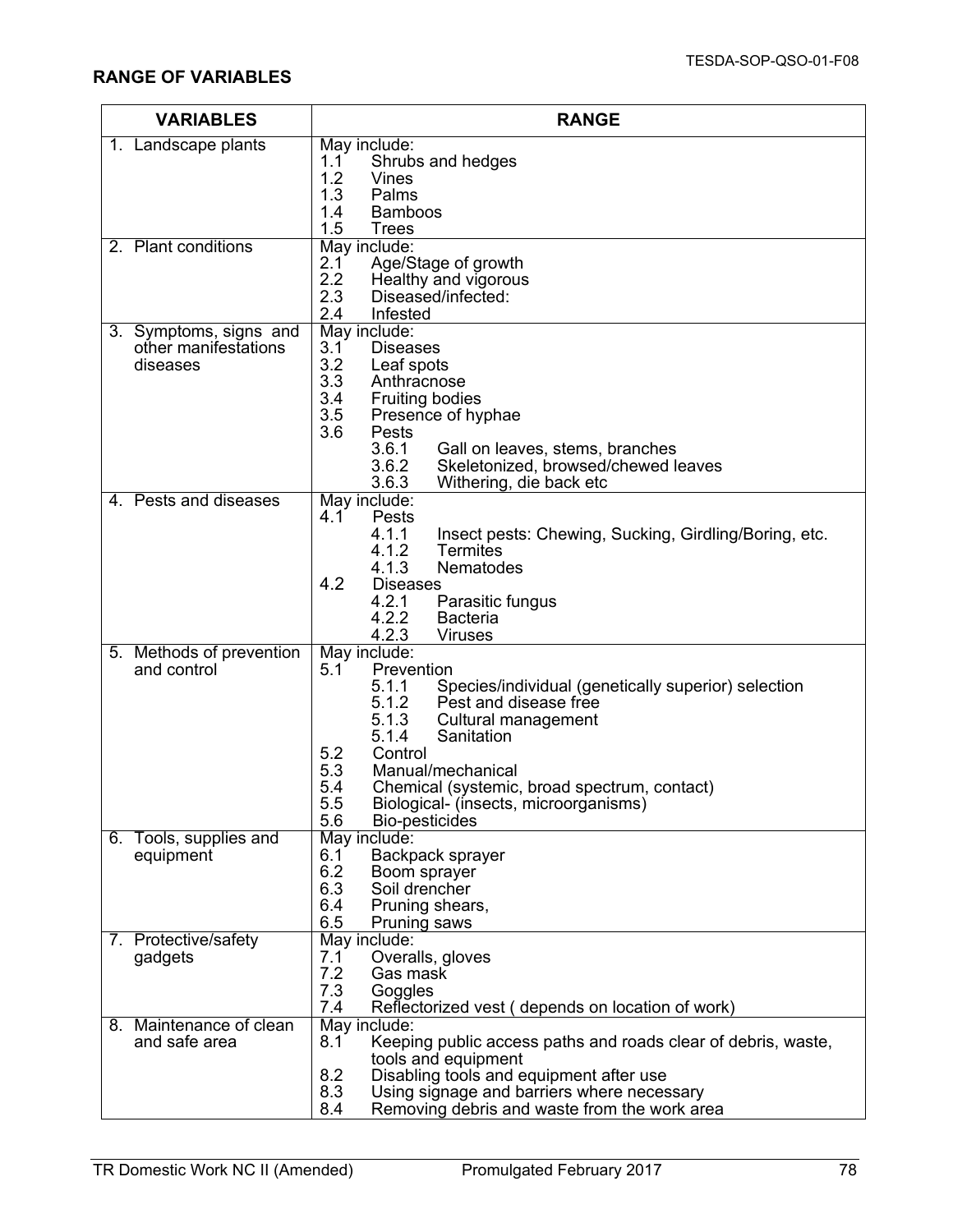### **EVIDENCE GUIDE**

| 1. Critical Aspects of | Assessment requires evidence that the candidate:                                                                                        |  |  |  |
|------------------------|-----------------------------------------------------------------------------------------------------------------------------------------|--|--|--|
| Competency             | Determined requirements for the prevention and control of<br>1.1<br>pests and diseases                                                  |  |  |  |
|                        | 1.2<br>Prepared for the application of pest and disease prevention                                                                      |  |  |  |
|                        | and control<br>1.3<br>Applied pest and disease prevention and control measures                                                          |  |  |  |
|                        | 1.4<br>Conducted post-pest and disease prevention and control                                                                           |  |  |  |
|                        | operations<br>1.5<br>Performed tasks using appropriate tools, equipment and                                                             |  |  |  |
|                        | safety/protective devices                                                                                                               |  |  |  |
| 2. Required Knowledge  | Types of landscape plants, their conditions and stage of<br>2.1                                                                         |  |  |  |
|                        | growth<br>2.2<br>General classification of pests and diseases, life cycle and                                                           |  |  |  |
|                        | mode of attack<br>2.3<br>Procedures and techniques in prevention and control of pests                                                   |  |  |  |
|                        | and diseases<br>2.4<br>Functions, uses and maintenance of tools and equipment                                                           |  |  |  |
|                        | 2.5<br>Values:                                                                                                                          |  |  |  |
|                        | 2.5.1<br><b>Diligence</b><br>2.5.2<br>Time consciousness                                                                                |  |  |  |
|                        | 2.5.3<br>Cost consciousness                                                                                                             |  |  |  |
|                        | 2.5.4<br>Hygiene consciousness<br>2.5.5<br>Persistence                                                                                  |  |  |  |
|                        | 2.5.6<br>Systematic and organized                                                                                                       |  |  |  |
| 3. Required Skills     | $\overline{3.1}$<br>Use of appropriate tools and equipment and prescribed<br>protective/safety devices in the prevention and control of |  |  |  |
|                        | pests and diseases<br>3.2                                                                                                               |  |  |  |
|                        | Communication skills in receiving instructions and in rendering<br>simple written and even oral reports                                 |  |  |  |
| 4. Resource            | The following resources should be provided:                                                                                             |  |  |  |
| Implications           | Landscape area/landscape plants<br>4.1<br>4.2<br>Tools, equipment, supplies and materials and                                           |  |  |  |
|                        | protective/safety devices                                                                                                               |  |  |  |
|                        | Instructions or guidelines<br>4.3                                                                                                       |  |  |  |
| 5. Methods of          | Competency in this unit must be assessed through:                                                                                       |  |  |  |
| Assessment             | Direct Observation with Oral Questioning<br>5.1<br>5.2<br>Interview                                                                     |  |  |  |
|                        | 5.3<br>Portfolio                                                                                                                        |  |  |  |
| 6. Context of          | 6.1<br>Competency may be assessed individually in the actual                                                                            |  |  |  |
| Assessment             | workplace or simulation environment in TESDA accredited<br>institutions.                                                                |  |  |  |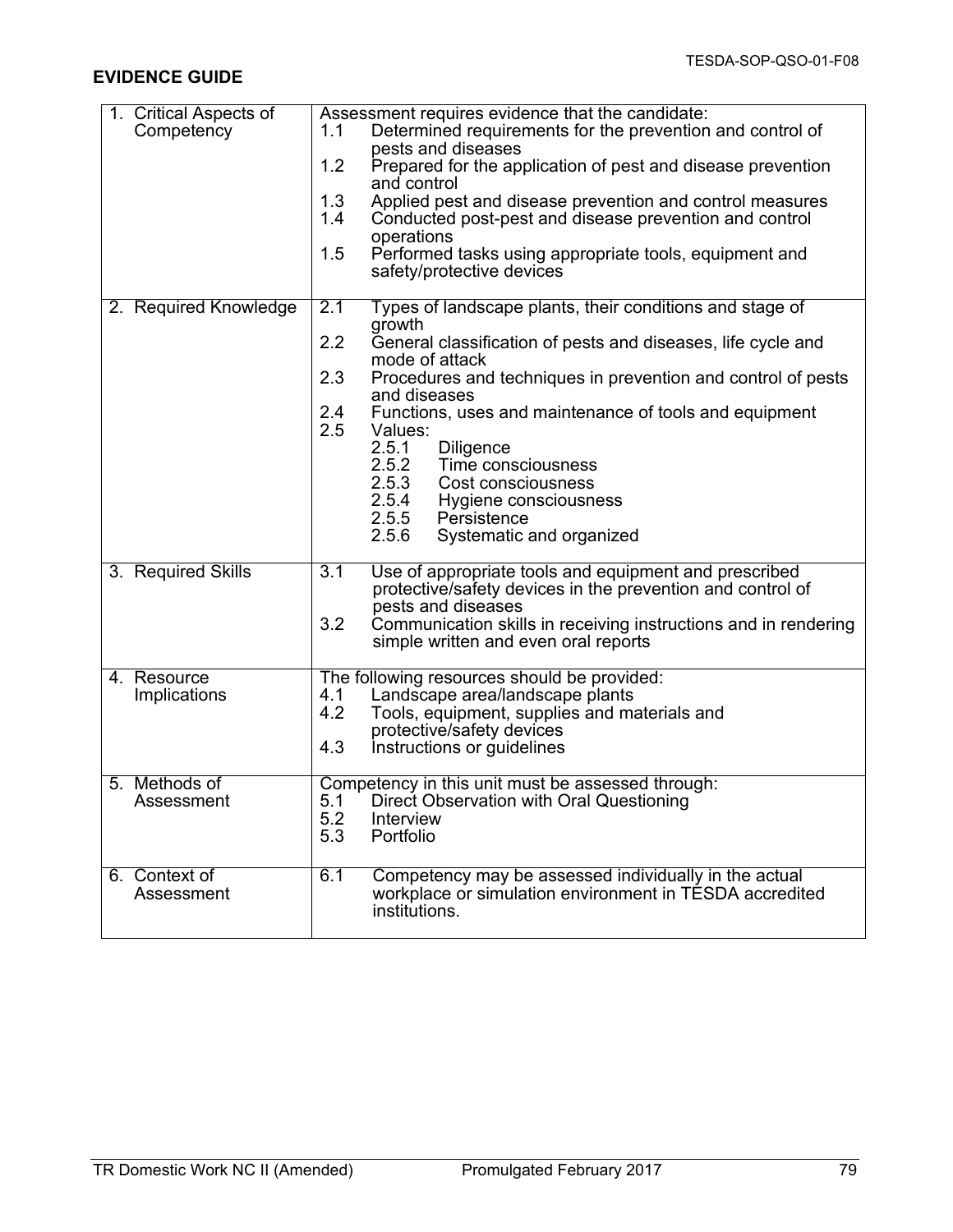# **SECTION 3** TRAINING ARRANGEMENTS

This set of standards provides Technical and Vocational Education and Training (TVET) providers with information and other important requirements to consider when designing training programs for Domestic Work NC II.

This includes information on curriculum design; training delivery; trainee entry requirements; tools and equipment; training facilities; and trainer's qualification and institutional assessment.

**NC Level: NC II** 

#### **3.1 CURRICULUM DESIGN**

| Course Title             | : DOMESTIC WORK                            |                                                        |
|--------------------------|--------------------------------------------|--------------------------------------------------------|
| Nominal Duration : Basic | Common<br>Core<br>Elective<br><b>Total</b> | 20 hrs.<br>40 hrs.<br>158 hrs.<br>496 hrs.<br>714 hrs. |

Course Description:

This course is designed to enhance the knowledge, skills and attitude of household workers in accordance with industry standards. It covers the basic, common and core competencies on cleaning living room, dining room, bedrooms, toilet and kitchen, washing and ironing clothes, linen and fabric, preparing hot and cold meals/food, and providing food and beverage service.

This includes common competencies: maintain an effective relationship with clients/customers, and manage own performance. It also includes basic competencies such as, participate in workplace communication, work in a team environment, practice career professionalism, and practice occupational health and safety procedures. The common competency –Maintain an effective relationship with clients and customers has been contextualized to include the provisions of Kasambahay law, e.g. standard employment contract, rights and privileges, pre-employment requirements, working conditions, barangay registrations, social and other benefits, etc.

It also has ten (10) elective competencies as indicated below:

- 1. Provide care and support to infants and toddlers (50 Hrs)
- 2. Provide care and support to children (50 Hrs)
- 3. Provide care and support to elderly (150 Hrs)
- 4. Provide care and support to people with special needs (150 Hrs)
- 5. Assist in the care of animals (20 Hrs)
- 6. Provide animal care hygiene routines (20 Hrs)
- 7. Trim and Prune landscape plants (15 Hrs)
- 8. Perform weeding and cultivation (15 Hrs)
- 9. Water*/*irrigate plants (12 Hrs)
- 10. Control and prevent plant pest and diseases (14 Hrs)

The Elective competencies are additional core units of competencies that are useful but not absolutely necessary for enhancing the mobility/employability of a person. These competencies are considered important in the performance of the job and may be drawn from among the units of competency in the TRs promulgated for other sectors.

These Elective Competencies where selected from the core units of competencies from the existing WTR in *Caregiving* and *Landscape Installation and Maintenance (Softscape)* and one (1) NTR on **Animal Care** with two (2) units of competencies by the Technical Experts invited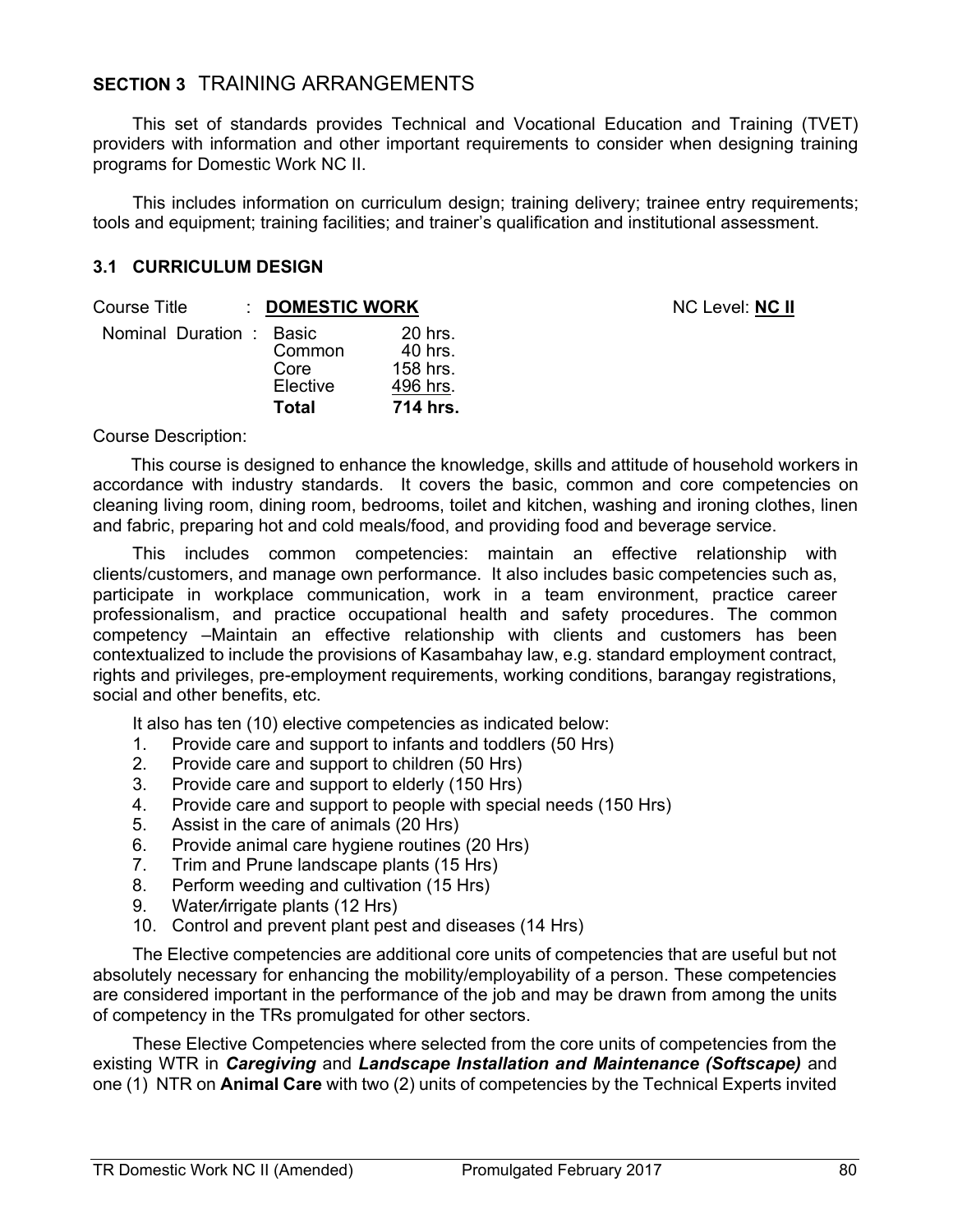during the development of the Training Regulation and Competency-Based Curriculum for the Domestic Work NC II.

Elective competencies are not mandatory for program registration. TVET Institutions/Training Providers may opt to offer one or two or more competencies if they have the available resources and facilities.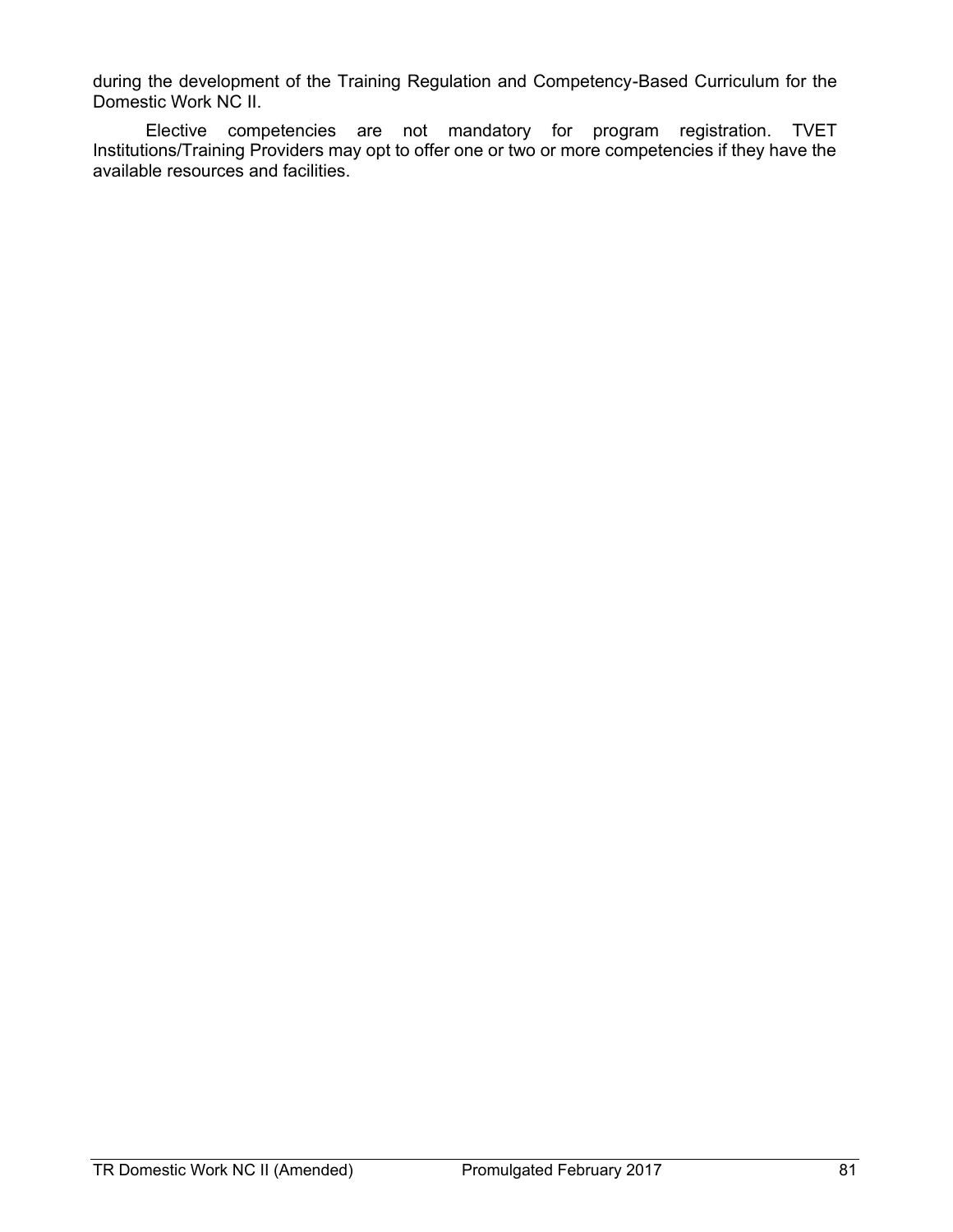## **BASIC COMPETENCIES (20 Hours)**

| Unit of<br>Competency                            | <b>Learning Outcomes</b>                                                                                                                                                          | <b>Methodology</b>                                                                         | <b>Assessment</b><br>Approach                                                        |
|--------------------------------------------------|-----------------------------------------------------------------------------------------------------------------------------------------------------------------------------------|--------------------------------------------------------------------------------------------|--------------------------------------------------------------------------------------|
| 1. Participate in<br>workplace<br>communication  | 1.1<br>Obtain and convey<br>workplace information<br>Complete relevant work<br>1.2 <sub>1</sub><br>related documents<br>Participate in workplace<br>1.3<br>meeting and discussion | Group<br>$\bullet$<br>discussion<br>Interaction<br>$\bullet$                               | Demonstration<br>$\bullet$<br>Observation<br>Interviews/<br>$\bullet$<br>questioning |
| 2. Work in a team<br>environment                 | 2.1<br>Describe and identify team<br>role and responsibility in a<br>team<br>$2.2^{\circ}$<br>Describe work as a team<br>member                                                   | Discussion<br>$\bullet$<br>Interaction<br>$\bullet$                                        | Demonstration<br>$\bullet$<br>Observation<br>Interviews/<br>$\bullet$<br>questioning |
| 3. Practice career<br>professionalism            | 3.1<br>Integrate personal objectives<br>with organizational goals<br>Set and meet work priorities<br>3.2<br>Maintain professional growth<br>3.3<br>and development                | <b>Discussion</b><br>Interaction<br>$\bullet$                                              | Demonstration<br>Observation<br>Interviews/<br>$\bullet$<br>questioning              |
| 4. Practice<br>occupational<br>health and safety | 4.1<br>Evaluate hazard and risks<br>Control hazards and risks<br>4.2<br>Maintain occupational health<br>4.3<br>and safety awareness                                               | <b>Discussion</b><br>$\bullet$<br><b>Plant tour</b><br>$\bullet$<br>Symposium<br>$\bullet$ | Observation<br>$\bullet$<br>Interview                                                |

# **COMMON COMPETENCIES (40 Hours)**

| Unit of<br><b>Competency</b>                                              | <b>Learning Outcomes</b>                                                                                      | Methodology                                                                                                          | <b>Assessment</b><br>Approach                                |
|---------------------------------------------------------------------------|---------------------------------------------------------------------------------------------------------------|----------------------------------------------------------------------------------------------------------------------|--------------------------------------------------------------|
| 1. Maintain an<br>effective<br>relationship with<br>clients/<br>customers | 1.1<br>Maintain a professional<br>image<br>1.2 Build credibility to meet<br>customers/clients<br>requirements | $\bullet$ Group<br>discussion<br>Lecture<br>$\bullet$<br><b>Role Playing</b><br>$\bullet$<br>Simulation<br>$\bullet$ | • Written<br>Examination<br>• Demonstration<br>• Observation |
| 2. Manage own<br>performance                                              | Plan completion of own<br>2.1<br>workload<br>2.2 Maintain quality of own<br>performance                       | $\bullet$ Group<br>discussion<br>Lecture<br>$\bullet$<br><b>Role Playing</b><br>$\bullet$<br>Simulation<br>$\bullet$ | • Written<br>Examination<br>• Demonstration<br>• Observation |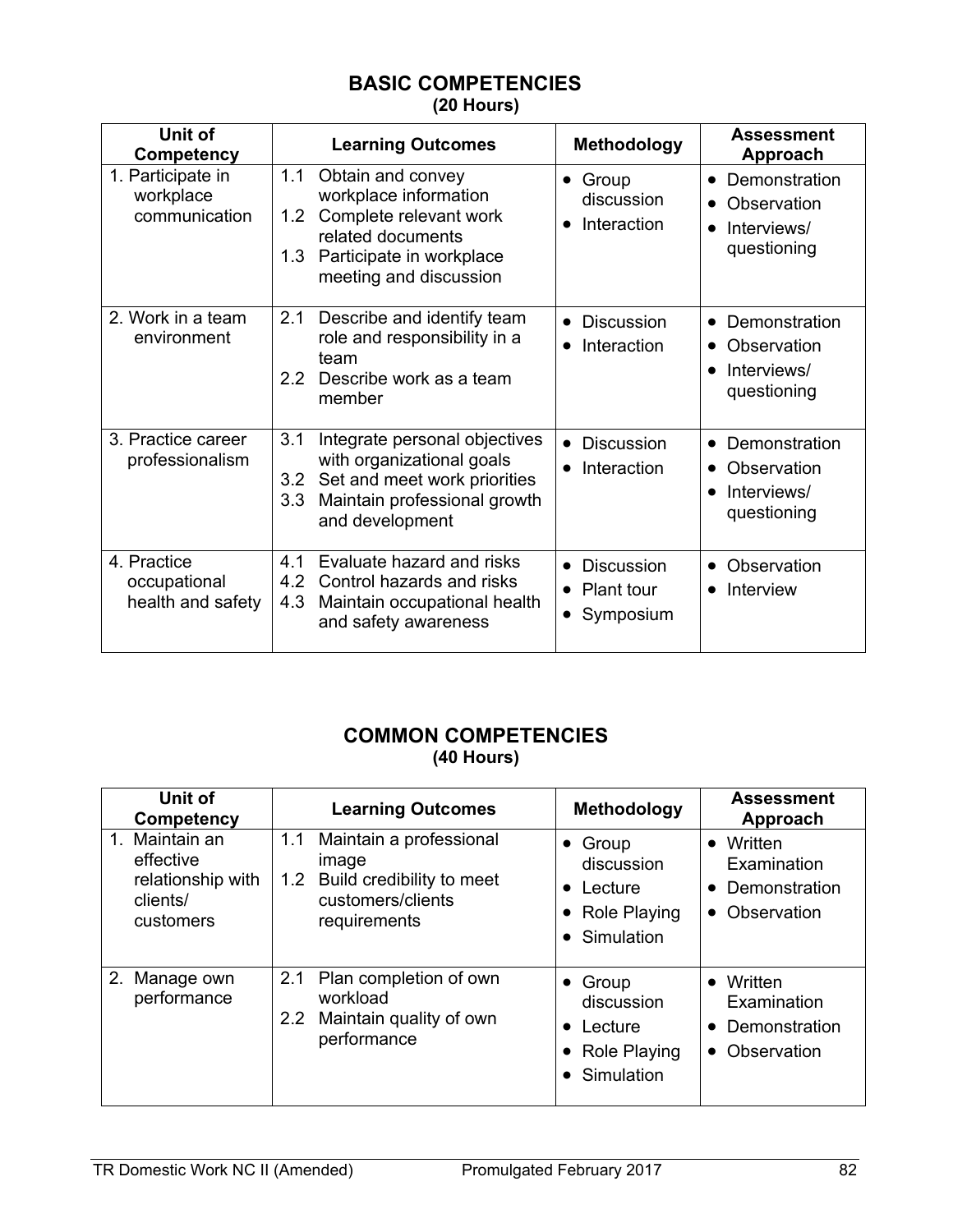## **CORE COMPETENCIES (158 Hours)**

| Unit of<br>Competency                                                    | <b>Learning Outcomes</b>                                                                                                                                                                                                                                                                                                                                                                                                                                                                                                                                                                                                                                      | <b>Methodology</b>                     | Assessment<br>Approach                                               |
|--------------------------------------------------------------------------|---------------------------------------------------------------------------------------------------------------------------------------------------------------------------------------------------------------------------------------------------------------------------------------------------------------------------------------------------------------------------------------------------------------------------------------------------------------------------------------------------------------------------------------------------------------------------------------------------------------------------------------------------------------|----------------------------------------|----------------------------------------------------------------------|
| 1. Clean living<br>room, dining<br>room, bedrooms,<br>toilet and kitchen | 7.1<br>Use of appropriate cleaning<br>equipment, supplies and<br>materials<br>1.2 Clean surfaces, floors, furniture<br>and fixtures<br>1.3 Make up beds and cots<br>1.4 Clean toilet and bathroom<br>1.5 Clean kitchen area,<br>utensils/table appointments and<br>kitchen appliances<br>1.6 Provide supplies for dining<br>room, living room, bedroom and<br>bathroom/toilet<br>1.7 Maintain clean and sanitize<br>room environment                                                                                                                                                                                                                          | Lecture/<br>$\bullet$<br>Demonstration | • Written<br>Examination<br>Demonstration<br>• Observation           |
| 2. Wash and iron<br>clothes linen and<br>fabric                          | 2.1<br>Check and sort soiled clothes,<br>linen and fabric<br>2.2 Prepare washing equipment and<br>supplies<br>2.3 Perform laundry<br>2.4 Dry clothes, linen and fabric<br>2.5 Iron clothes, linen and fabric<br>2.6<br>Maintain regular housekeeping<br>and maintenance of laundry<br>area and equipment                                                                                                                                                                                                                                                                                                                                                      | $\bullet$ Lecture/<br>Demonstration    | $\bullet$ Written<br>Examination<br>• Demonstration<br>• Observation |
| 3. Prepare hot and<br>cold meals/food                                    | $\overline{3.1}$<br>Prepare ingredients according<br>to recipes<br>3.2 Check "Mise en Place"<br>3.3 Cook soup as per menu<br>3.4 Cook vegetable dishes as per<br>recipe<br>3.5<br>Cook meat/poultry, fish/ seafood<br>dishes as per culinary method<br>3.6<br>Cook egg dishes as per client's<br>preference<br>3.7<br>Cook pasta, grain and<br>farinaceous dishes as per recipe<br>3.8 Garnish cooked dishes<br>3.9 Prepare appetizers as per<br>requirement or client's<br>preference<br>3.10 Prepare sauces as per recipe<br>3.11 Prepare cold desserts<br>3.12 Prepare pastry desserts<br>3.13 Prepare sandwiches<br>3.14 Store dry and liquid ingredients | • Lecture/<br>Demonstration            | $\bullet$ Written<br>Examination<br>• Demonstration<br>• Observation |
| 4. Provide food and<br>beverage service                                  | 4.1 Prepare dining area<br>4.2 Set-up table<br>4.3 Serve food and beverage<br>4.4 Clear table                                                                                                                                                                                                                                                                                                                                                                                                                                                                                                                                                                 | $\bullet$ Lecture/<br>Demonstration    | $\bullet$ Written<br>Examination<br>• Demonstration<br>• Observation |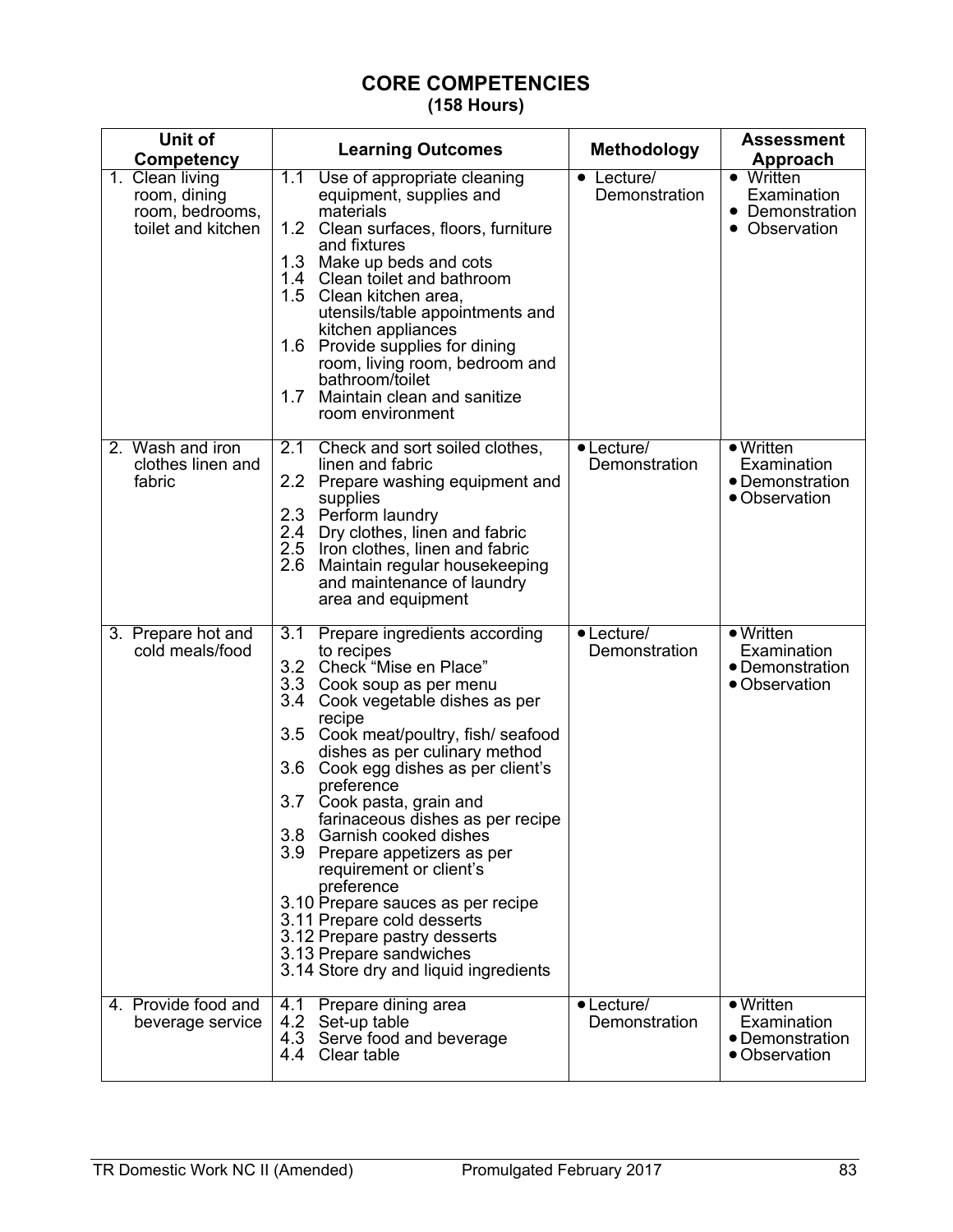## **ELECTIVE COMPETENCIES (496 Hours)**

| Unit of                       |     | <b>Learning Outcomes</b>                               | <b>Methodology</b>                         | <b>Assessment</b>                 |
|-------------------------------|-----|--------------------------------------------------------|--------------------------------------------|-----------------------------------|
| Competency                    |     |                                                        |                                            | Approach                          |
| 1. Provide care               | 1.1 | Explain the concepts and                               | • Discussion                               | • Questioning                     |
| and support to                |     | principles of caring, growth                           | • Demonstration                            | • Demonstration                   |
| infants and                   |     | and development of                                     |                                            | • Observation                     |
| toddlers<br>$(50$ hrs.)       | 1.2 | infants/toddlers<br>Prepare infants / toddlers for     |                                            |                                   |
|                               |     | taking vital signs, bathing and                        |                                            |                                   |
|                               |     | dressing                                               |                                            |                                   |
|                               | 1.3 | Clean, sterilize feeding bottles                       |                                            |                                   |
|                               |     | and prepare milk formula                               |                                            |                                   |
|                               | 1.4 | Prepare and introduce                                  |                                            |                                   |
|                               |     | adequate nutrition and semi-                           |                                            |                                   |
|                               | 1.5 | solid food.<br>Prepare infant / toddlers crib.         |                                            |                                   |
| 2. Provide care               | 2.1 | Explain the importance of                              | • Discussion                               | • Demonstration                   |
| and support to                |     | instilling personal hygiene                            | • Demonstration                            | • Observation                     |
| children                      |     | practices to children crib.                            | • Brainstorming                            | • Questioning                     |
| $(50$ hrs.)                   | 2.2 | Maintain children's                                    |                                            |                                   |
|                               |     | paraphernalia                                          |                                            |                                   |
|                               | 2.3 | Prepare children for taking                            |                                            |                                   |
|                               |     | vital sign, bathing and                                |                                            |                                   |
|                               | 2.4 | dressing<br>Perform after care activities              |                                            |                                   |
|                               |     | for materials and                                      |                                            |                                   |
|                               |     | paraphernalia                                          |                                            |                                   |
|                               | 2.5 | Determine nutritional food                             |                                            |                                   |
|                               |     | requirements of children                               |                                            |                                   |
| 3. Provide care               | 3.1 | Explain the concepts and                               | • Discussion                               | • Questioning                     |
| and support to<br>elderly     |     | principles of basic nursing<br>care of the elderly     | • Demonstration<br>$\bullet$ Brainstorming | • Written exam<br>• Demonstration |
| $(150$ hrs.)                  | 3.2 | Identify appropriate physical,                         |                                            |                                   |
|                               |     | emotional, spiritual and                               |                                            |                                   |
|                               |     | intellectual needs.                                    |                                            |                                   |
|                               | 3.3 | Provide assistance in                                  |                                            |                                   |
|                               |     | promoting the appropriate                              |                                            |                                   |
|                               |     | needs for roles,                                       |                                            |                                   |
|                               |     | responsibilities, rights,<br>freedom and activities of |                                            |                                   |
|                               |     | elderly.                                               |                                            |                                   |
|                               | 3.4 | Provide adequate nutrition                             |                                            |                                   |
|                               |     | and elimination                                        |                                            |                                   |
| 4. Provide care               | 4.1 | Identify and explain the needs                         | • Discussion                               | • Questioning                     |
| and support to                |     | of people with special needs                           | • Demonstration                            | • Written exam                    |
| people with                   | 4.2 | Identify personal care and                             |                                            | • Demonstration                   |
| special needs<br>$(150$ hrs.) |     | assistance needed for daily<br>living                  |                                            |                                   |
|                               | 4.3 | Establish and maintain                                 |                                            |                                   |
|                               |     | appropriate relationship                               |                                            |                                   |
|                               | 4.4 | Provide appropriate support                            |                                            |                                   |
|                               |     | for people with special needs                          |                                            |                                   |
|                               | 4.5 | Assist in oral and written<br>communication            |                                            |                                   |
|                               | 4.6 | Provide adequate nutrition                             |                                            |                                   |
|                               |     | and elimination for people                             |                                            |                                   |
|                               |     | with special needs                                     |                                            |                                   |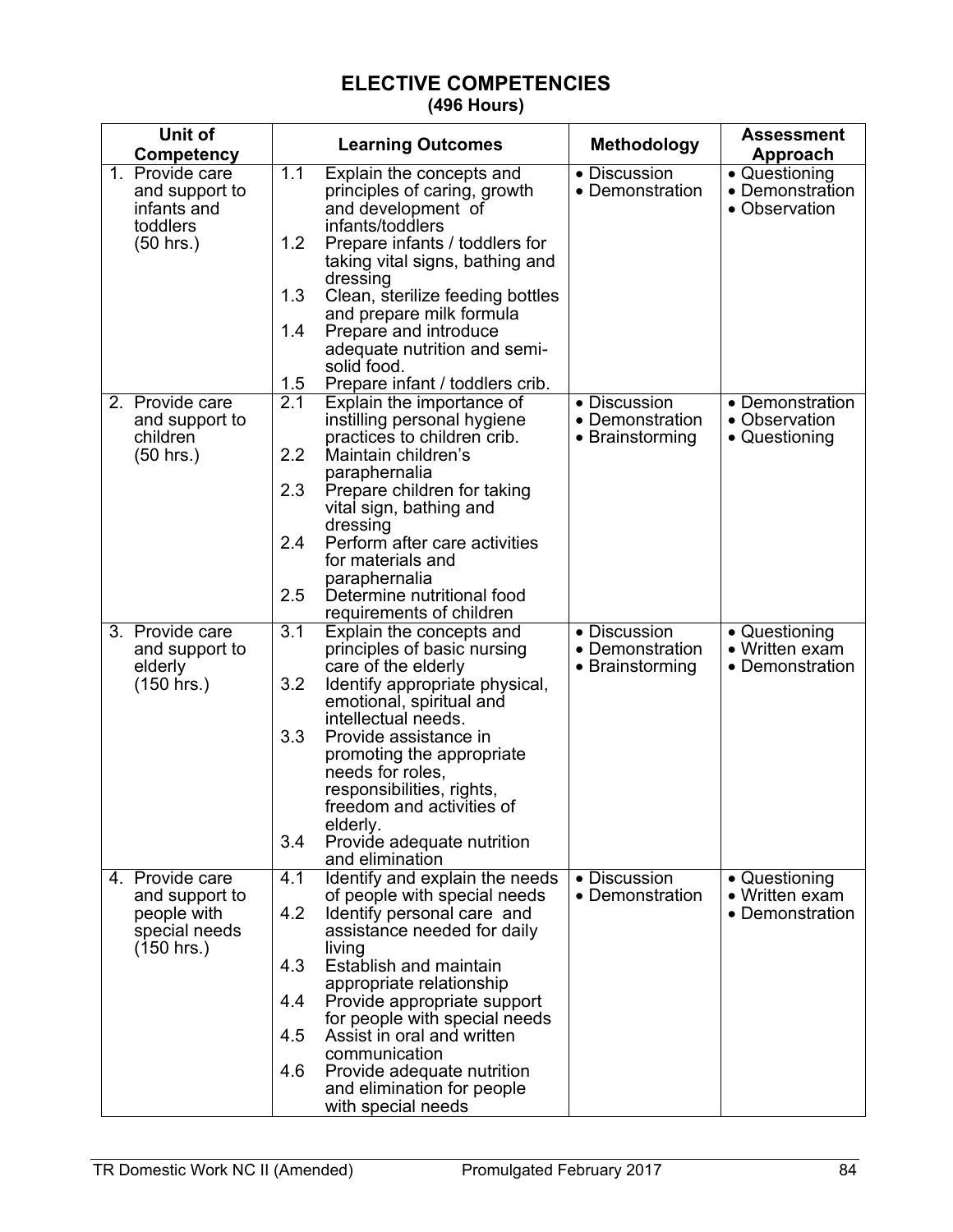| Unit of<br>Competency                                                 | <b>Learning Outcomes</b>                                                                                                                                                                                                                                                                                                                                | <b>Methodology</b>              | <b>Assessment</b><br>Approach                      |
|-----------------------------------------------------------------------|---------------------------------------------------------------------------------------------------------------------------------------------------------------------------------------------------------------------------------------------------------------------------------------------------------------------------------------------------------|---------------------------------|----------------------------------------------------|
| 5. Assist in the<br>care of animals<br>$(20$ hrs.)                    | 5.1<br>Explore workplace activities<br>and basic terminology<br>5.2<br>Maintain a clean workplace<br>5.3<br>Prepare for feeding<br>5.4<br>Feeding animals<br>5.5<br>Report basic animal behavior<br>and health status                                                                                                                                   | • Discussion<br>• Demonstration | • Questioning<br>• Written exam<br>• Demonstration |
| 6. Provide animal<br>care hygiene<br>routines<br>$(20$ hrs.)          | 6.1<br>Confirm workplace animal<br>care routine schedules<br>6.2<br><b>Check animals</b><br>6.3<br>Maintain a clean workplace<br>6.4<br>Complete hygiene and post<br>hygiene care of animals                                                                                                                                                            | • Discussion<br>• Demonstration | • Questioning<br>• Written exam<br>• Demonstration |
| 7. Trim and Prune<br>landscape<br>plants<br>$(15$ hrs.)               | 7.1<br>Identify trimming and pruning<br>requirements<br>7.2<br>Prepare for trimming and<br>pruning operations<br>Perform trimming and pruning<br>7.3<br>7.4<br>Perform post-trimming and<br>pruning activity                                                                                                                                            | • Discussion<br>• Demonstration | • Questioning<br>• Written exam<br>• Demonstration |
| 8. Perform<br>weeding and<br>cultivation<br>(15 hrs.)                 | $\overline{8.1}$<br>Determine requirements for<br>weeding and cultivation<br>activity<br>8.2<br>Prepare for weeding and<br>cultivation operations<br>8.3<br>Conduct weeding and<br>removal of volunteer species<br>8.4<br>Determine compacted soil<br>8.5<br>Cultivate compacted soil<br>8.6<br>Perform post-weeding and<br>soil cultivation activities | • Discussion<br>• Demonstration | • Questioning<br>• Written exam<br>• Demonstration |
| 9.<br>Water plants<br>$(12 \text{ hrs.})$                             | 9.1<br>Determine requirements of<br>watering / irrigating landscape<br>plants<br>9.2<br>Prepare for watering /<br>irrigation activity<br>9.3<br>Conduct watering / irrigation<br>of plants<br>Perform post-watering /<br>9.4<br>irrigation activities                                                                                                   | • Discussion<br>• Demonstration | • Questioning<br>• Written exam<br>• Demonstration |
| 10. Control and<br>prevent plant<br>pest and<br>diseases<br>(14 hrs.) | 10.1. Identify requirements of<br>preventing and controlling<br>plant pests and diseases<br>10.2. Prepare for application of pest<br>and disease prevention and<br>control measures<br>10.3. Apply pest and disease<br>prevention and control<br>measures<br>10.4. Perform post-prevention and<br>disease prevention and<br>control measures            | • Discussion<br>• Demonstration | • Questioning<br>• Written exam<br>• Demonstration |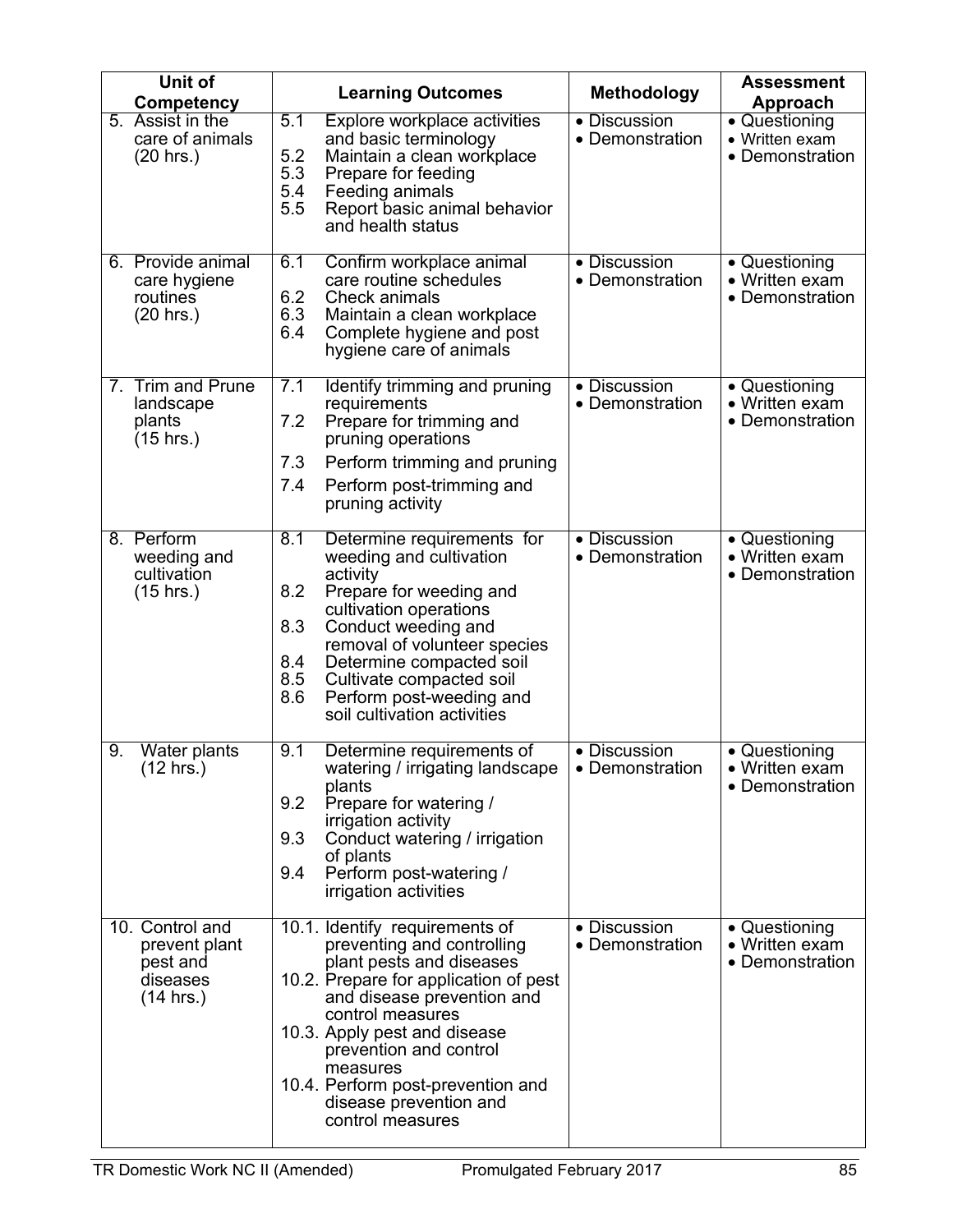### **3.2 TRAINING DELIVERY**

The delivery of training should adhere to the design of the curriculum. Delivery should be guided by the 10 basic principles of competency-based TVET.

- The training is based on curriculum developed from the competency standards;
- Learning is modular in its structure;
- Training delivery is individualized and self-paced;
- Training is based on work that must be performed;
- Training materials are directly related to the competency standards and the curriculum modules;
- Assessment is based in the collection of evidence of the performance of work to the industry required standard;
- Training is based both on and off-the-job components;
- Allows for recognition of prior learning (RPL) or current competencies;
- Training allows for multiple entry and exit; and
- Approved training programs are nationally accredited.

The competency-based TVET system recognizes various types of delivery modes, both on and off-the-job as long as the learning is driven by the competency standards specified by the industry. The following training modalities may be adopted when designing training programs:

- The dualized mode of training delivery is preferred and recommended. Thus programs would contain both in-school and in-industry training or fieldwork components. Details can be referred to the Dual Training System (DTS) Implementing Rules and Regulations.
- Modular/self-paced learning is a competency-based training modality wherein the trainee is allowed to progress at his own pace. The trainer just facilitates the training delivery.
- Peer teaching/mentoring is a training modality wherein fast learners are given the opportunity to assist the slow learners.
- Supervised industry training or on-the-job training is an approach in training designed to enhance the knowledge and skills of the trainee through actual experience in the workplace to acquire specific competencies prescribed in the training regulations.
- Distance learning is a formal education process in which majority of the instruction occurs when the students and instructor are not in the same place. Distance learning may employ correspondence study, audio, video or computer technologies.
- Project-based instruction is an authentic instructional model strategy in which students plan, implement and evaluate projects that have real world applications.

### **3.3 TRAINEE ENTRY REQUIREMENTS**

Trainees or students wishing to gain entry into these qualifications should possess the following requirements:

Must be able to read and write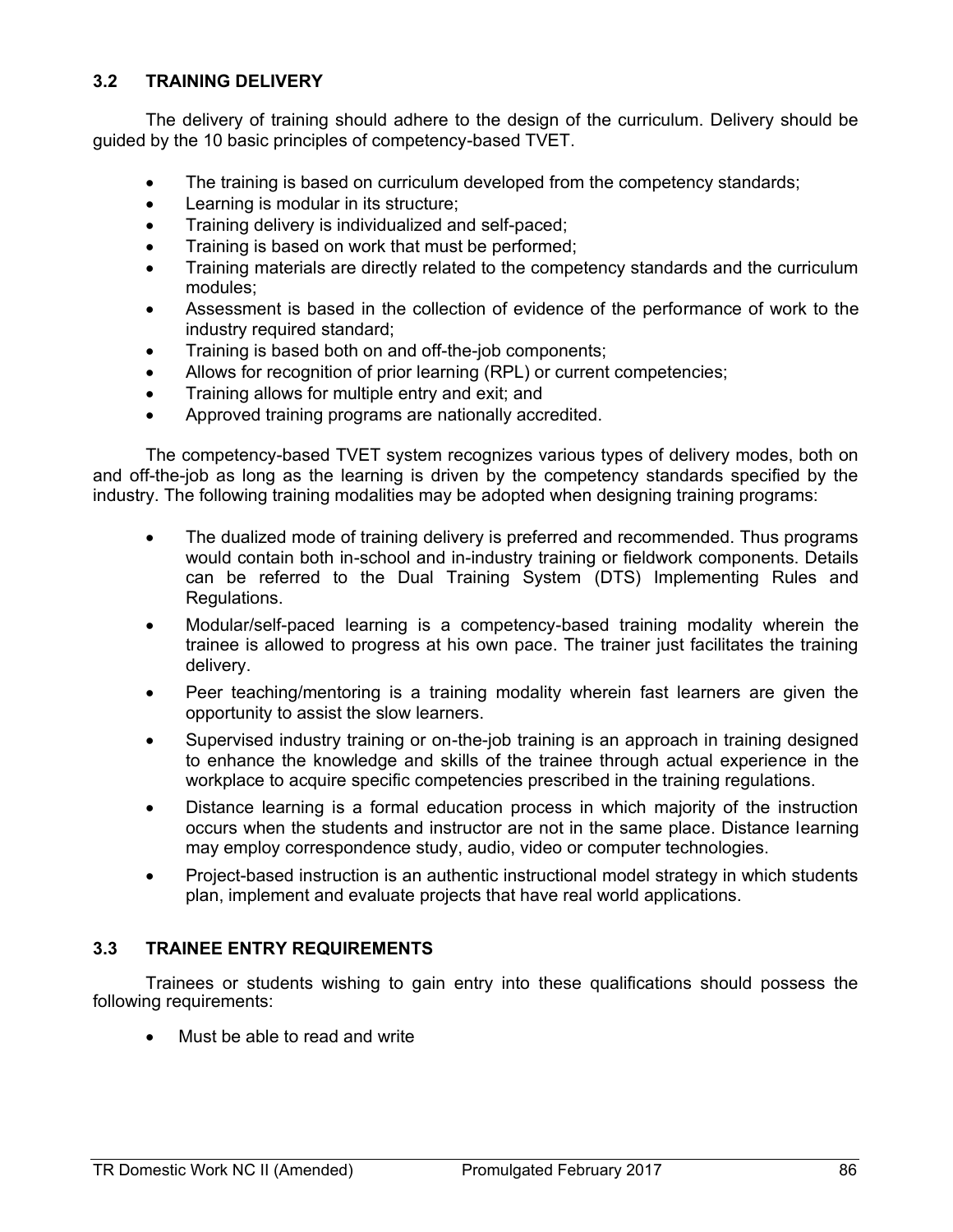#### **3.4 LIST OF TOOL, EQUIPMENT AND MATERIALS DOMESTIC WORK – NC II**

Recommended list of tools, equipment and materials for the training of a maximum of 25 trainees for Domestic Work NC II are as follows:

|                 | <b>TOOLS</b>                        | <b>EQUIPMENT</b>        |                                               |                | <b>MATERIALS</b>            |  |  |
|-----------------|-------------------------------------|-------------------------|-----------------------------------------------|----------------|-----------------------------|--|--|
| QTY.            | <b>ITEM</b>                         | QTY.                    | <b>ITEM</b>                                   | QTY.           | <b>ITEM</b>                 |  |  |
| 10              | <b>Brooms</b>                       | 1                       | Vacuum Cleaner                                | 5              | <b>Cleaning Detergents</b>  |  |  |
| 10              | Dust Pans and<br><b>Brushes</b>     | $\overline{2}$          | <b>Toilet Caddies</b>                         | 5              | <b>Liquid Detergents</b>    |  |  |
| 10              | Cleaning<br>Implements              | 2                       | "A" Frame Ladders                             | 5              | <b>Cleaning Solutions</b>   |  |  |
| 5               | <b>Water Hoses</b>                  | 1                       | <b>Food Processor</b>                         | 5              | Cleaners                    |  |  |
| 5               | <b>Buckets</b>                      | $\overline{2}$          | Grills                                        | 5              | <b>Toilet Disinfectants</b> |  |  |
| 10              | <b>Lint Free Cleaning</b><br>Cloths | 1                       | <b>High Pressure</b><br><b>Steamer</b>        | 5              | <b>Toilet Bowl Swabs</b>    |  |  |
| $5\phantom{.0}$ | Squeegees                           | 1                       | Microwave Oven                                | 5              | <b>Drop Sheets</b>          |  |  |
| 10              | <b>Scrubbing Foam</b>               | 1                       | Oven (Elect./Gas)                             | 5              | <b>Sanitizing Agents</b>    |  |  |
| 10              | <b>Dish Pans</b>                    | 1                       | Refrigerator                                  | $\overline{2}$ | Wax Paper/Aluminum<br>Foils |  |  |
| 10              | Dish Sponges                        | $\overline{2}$          | <b>Tilting Skillets</b>                       | 5              | <b>Air Fresheners</b>       |  |  |
| 5               | <b>Rubber Spatulas</b>              | 1                       | <b>Toaster</b>                                | $\overline{2}$ | <b>Napkins</b>              |  |  |
| 5               | <b>Floor Mops</b>                   | 1                       | <b>Electric Knife</b>                         | 5              | Tablecloths/Linen           |  |  |
| 5               | <b>Spray Bottles</b>                | 1                       | <b>Blender/Juice Maker</b>                    | 5              | <b>Serving Cloths</b>       |  |  |
| 5               | <b>Anti-Static Dusters</b>          | 1                       | <b>Rice Cooker</b>                            | 5              | <b>Tea Towels</b>           |  |  |
| 5               | Cobwebbers                          | 1                       | <b>Dish Washers</b>                           | 5              | Clothing                    |  |  |
| 10              | <b>Cleaning Rags</b>                | 1                       | <b>Driers</b>                                 | 5              | <b>Cleaning Cloths</b>      |  |  |
| 5               | <b>Dust Mops</b>                    | $\overline{2}$          | Irons                                         | 5 btls.        | All-Purpose Detergents      |  |  |
| 5               | Gloves                              | $\overline{2}$          | Ironing Boards                                | 1 pk.          | Coffee, Tea, Cream          |  |  |
| 5               | Aprons                              | 1                       | <b>Steam Pressers</b>                         | $\mathbf{1}$   | Condiments                  |  |  |
|                 |                                     | 3 sets                  | Utensils &<br>Plates/Serving<br><b>Pieces</b> | 5              | <b>Disinfectants</b>        |  |  |
|                 |                                     | $\overline{2}$          | Pans                                          | 5              | <b>Drain Solvents</b>       |  |  |
|                 |                                     | $\overline{2}$          | <b>Beds</b>                                   | 5              | Garbage Bags                |  |  |
|                 |                                     | 1                       | <b>Broiler</b>                                | 5              | <b>Scouring Pads</b>        |  |  |
|                 |                                     | 1                       | <b>Coffee Maker</b>                           | 3              | <b>Cooking Oils</b>         |  |  |
|                 |                                     | 1                       | <b>Electric Opener</b>                        | $\mathbf{1}$   | Ingredients                 |  |  |
|                 |                                     | $\overline{3}$<br>units | Garbage Disposal                              | $\mathbf{1}$   | Soiled/Defective Clothes    |  |  |
|                 |                                     | 1                       | Portable Heater                               | 5              | Linen                       |  |  |
|                 |                                     | 1                       | Range (Elect./Gas)                            | 5              | Fabric                      |  |  |
|                 |                                     | 1                       | Stove (Elect./Gas)                            | 5              | Clothesline                 |  |  |
|                 |                                     | 1                       | <b>Tilting Skillet</b>                        | 20             | <b>Clothes Pins</b>         |  |  |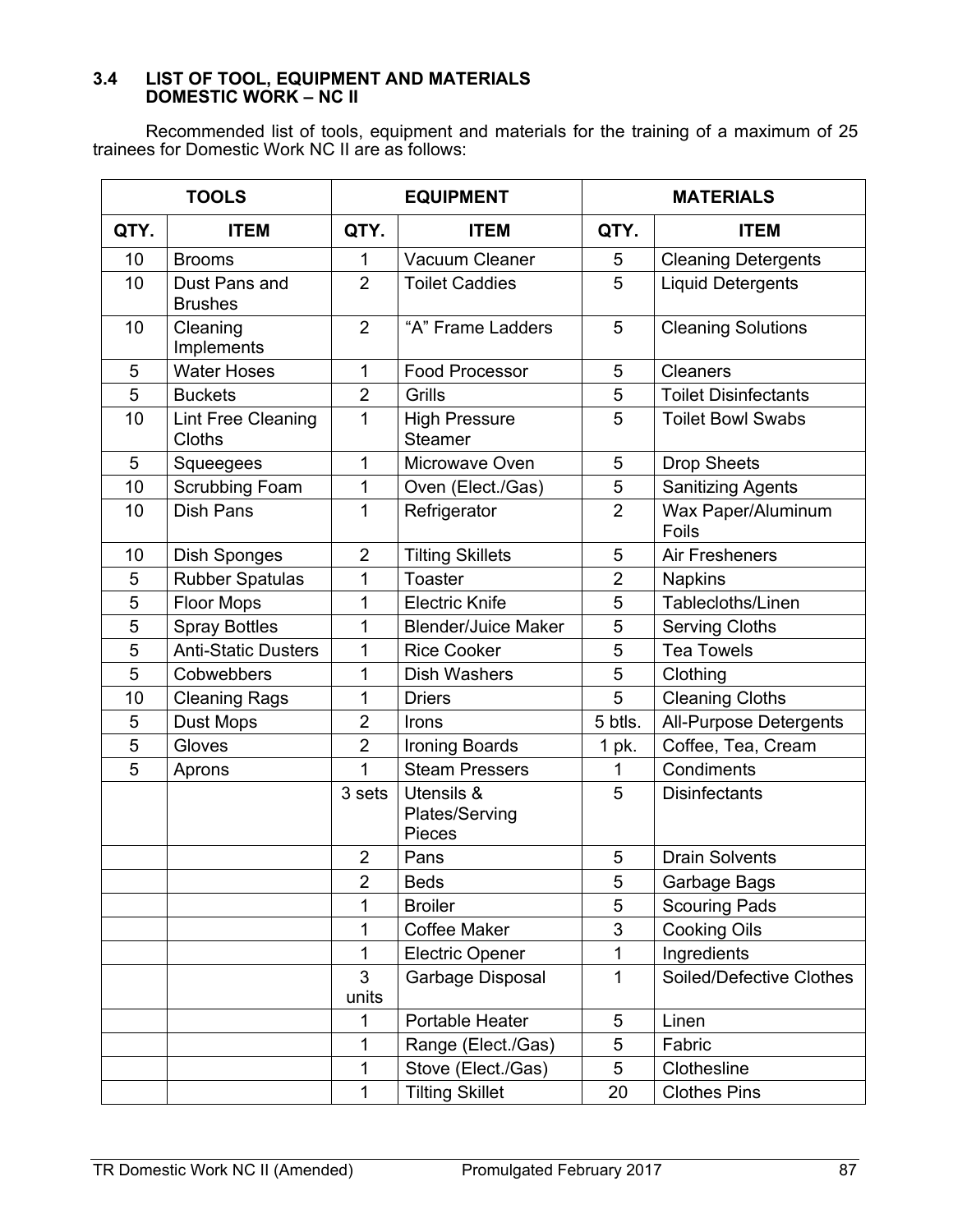|      | <b>TOOLS</b> | <b>EQUIPMENT</b> |                            | <b>MATERIALS</b> |                                                                                                                               |  |
|------|--------------|------------------|----------------------------|------------------|-------------------------------------------------------------------------------------------------------------------------------|--|
| QTY. | <b>ITEM</b>  | QTY.             | <b>ITEM</b>                | QTY.             | <b>ITEM</b>                                                                                                                   |  |
|      |              | 1                | <b>Washing Machine</b>     | 5                | <b>Clothespin Bags</b>                                                                                                        |  |
|      |              | 1                | <b>Weighing Scale</b>      | 5                | <b>Clothes Racks</b>                                                                                                          |  |
|      |              | 1                | <b>Bulletin Board</b>      | 5                | <b>Sorting Baskets/Shelves</b>                                                                                                |  |
|      |              | 25               | <b>Armed Chairs</b>        | 20               | Hangers                                                                                                                       |  |
|      |              | $\overline{2}$   | <b>Directional Signage</b> | 5                | <b>Stain Removing Agents</b>                                                                                                  |  |
|      |              | 5                | <b>Emergency Lights</b>    | 5                | <b>Fabric Softeners</b>                                                                                                       |  |
|      |              | 3                | <b>Fire Extinguishers</b>  | 5                | <b>Chlorine Bleach</b>                                                                                                        |  |
|      |              | 3                | <b>Office Tables</b>       | 5                | <b>Laundry Bags</b>                                                                                                           |  |
|      |              | 3                | <b>Instructor's Desks</b>  | 5                | <b>Laundry Baskets</b>                                                                                                        |  |
|      |              | 1                | <b>Conference Table</b>    | 1                | Food Items (Meat,<br>Vegetable, Seafood,<br>Poultry & Game, Stock,<br>Cold Food, Cereals,<br>Flour, Butter Sauces,<br>Fruits) |  |
|      |              | 1                | <b>Computer Table</b>      | 3                | China Ware                                                                                                                    |  |
|      |              | 3                | Telephones                 | 3                | Glassware                                                                                                                     |  |
|      |              | $\overline{2}$   | <b>Wall Clocks</b>         | 3                | Silverware                                                                                                                    |  |
|      |              | 3                | Steel Cabinets w/<br>Locks | 3                | Cutlery                                                                                                                       |  |
|      |              | 1                | <b>First Aid Cabinet</b>   | Asrt.            | <b>Wine/Spirits</b>                                                                                                           |  |
|      |              | $\overline{2}$   | <b>Computer Units</b>      | 1 set            | Chair (Dining)                                                                                                                |  |
|      |              | 1                | Typewriter                 | 1                | Table (Dining)                                                                                                                |  |
|      |              | 3                | <b>Electric Fans</b>       | 3                | Ashtrays                                                                                                                      |  |
|      |              | $\overline{2}$   | Air Con Units              | 2 btls.          | <b>Toothpicks</b>                                                                                                             |  |
|      |              | 1                | Overhead Projector         | 5 btls.          | Juice                                                                                                                         |  |
|      |              | 1                | Projector Screen           | $\overline{2}$   | <b>Bond Papers</b>                                                                                                            |  |
|      |              | 1                | Camera (Still or<br>Video) | 2                | Calendars                                                                                                                     |  |
|      |              | $\mathbf{1}$     | Multimedia<br>Equipment    | 25               | Folders                                                                                                                       |  |
|      |              | $\mathbf{1}$     | Sound System               | $\mathbf{1}$     | Logbook                                                                                                                       |  |
|      |              |                  |                            | 10               | Pencils                                                                                                                       |  |
|      |              |                  |                            | 5                | <b>Marking Pens</b>                                                                                                           |  |
|      |              |                  |                            | $\overline{2}$   | <b>White Boards</b>                                                                                                           |  |
|      |              |                  |                            | 3                | <b>Whiteboard Markers</b>                                                                                                     |  |
|      |              |                  |                            | $\overline{2}$   | <b>Whiteboard Erasers</b>                                                                                                     |  |
|      |              |                  |                            | 1 <sub>bx</sub>  | <b>Transparency Acetate</b>                                                                                                   |  |
|      |              |                  |                            | $5\phantom{.0}$  | <b>Ballpens</b>                                                                                                               |  |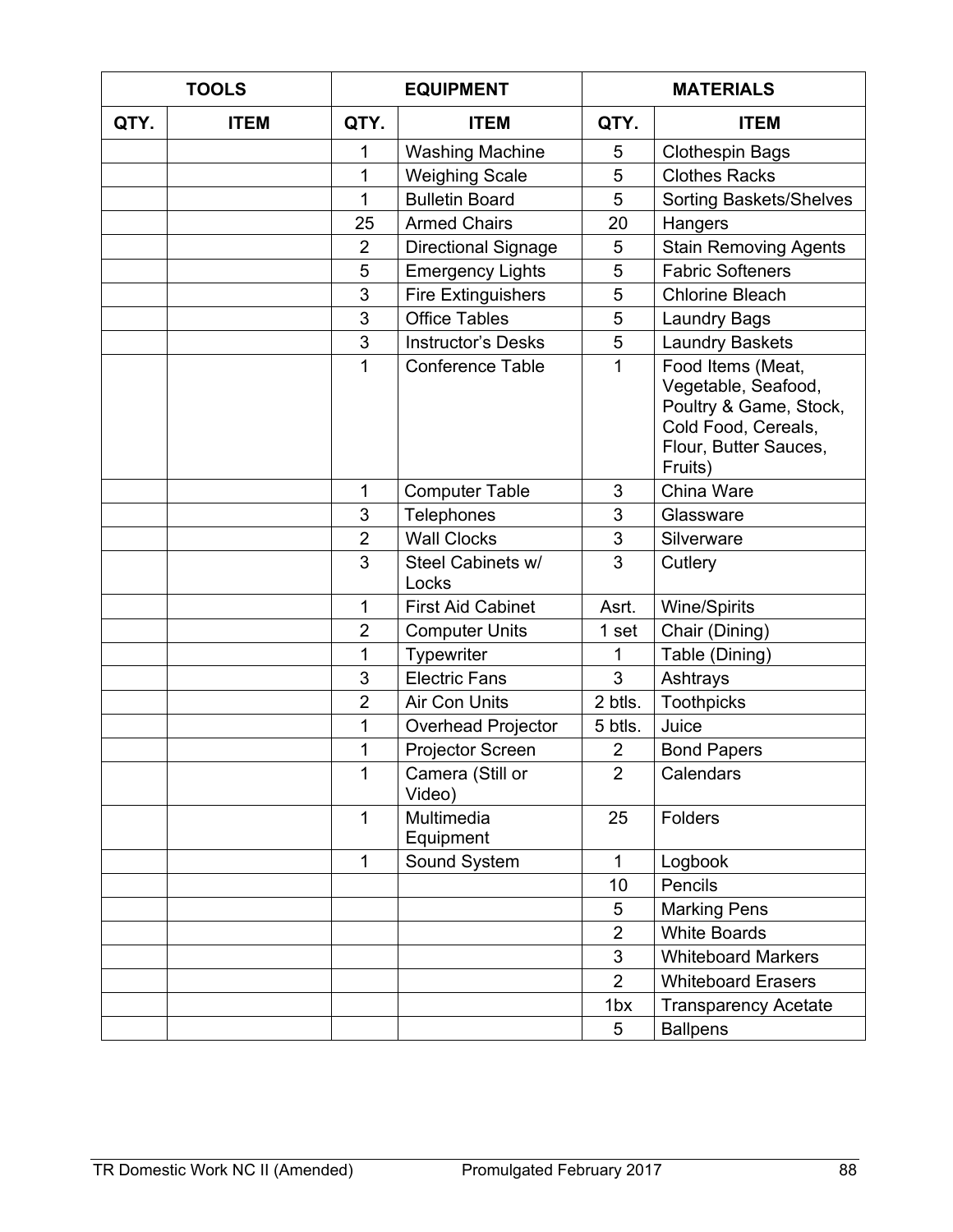|      | <b>TOOLS</b> |      | <b>EQUIPMENT</b> |                                                                  | <b>MATERIALS</b>                                                                                                                                                                                      |
|------|--------------|------|------------------|------------------------------------------------------------------|-------------------------------------------------------------------------------------------------------------------------------------------------------------------------------------------------------|
| QTY. | <b>ITEM</b>  | QTY. | <b>ITEM</b>      | QTY.                                                             | <b>ITEM</b>                                                                                                                                                                                           |
|      |              |      |                  |                                                                  | <b>Training Materials:</b>                                                                                                                                                                            |
|      |              |      |                  | $1_{\cdot}$                                                      | Mobilizing Action for the                                                                                                                                                                             |
|      |              |      |                  |                                                                  | <b>Protection of Domestic Workers</b>                                                                                                                                                                 |
|      |              |      |                  |                                                                  | from Forced Labour and                                                                                                                                                                                |
|      |              |      |                  |                                                                  | Trafficking in South-East Asia:                                                                                                                                                                       |
|      |              |      |                  |                                                                  | The Philippine Component                                                                                                                                                                              |
|      |              |      |                  | 2.                                                               | Establishing Professionalism in                                                                                                                                                                       |
|      |              |      |                  | the Workplace                                                    |                                                                                                                                                                                                       |
|      |              |      |                  | 3.                                                               | Handouts/ Popsheets                                                                                                                                                                                   |
|      |              |      |                  | Manual<br>6.<br>8. Household<br>9. Self Defense<br>10. First Aid | <b>Textbooks on Home</b><br><b>Management</b><br>4. Basic Home Management<br>5. Managing Household<br>Home Management Supervisory<br>7. Home Management<br>11. Training Manual for Home<br>Management |

# **ELECTIVE**

# **PROVIDE CARE AND SUPPORT TO INFANTS AND TODDLERS**

|        | <b>TOOLS</b>                        |       | <b>EQUIPMENT</b>                                                                       |          | <b>MATERIALS</b>                                                                                             |
|--------|-------------------------------------|-------|----------------------------------------------------------------------------------------|----------|--------------------------------------------------------------------------------------------------------------|
| QTY.   | <b>ITEM</b>                         | QTY.  | <b>ITEM</b>                                                                            | QTY.     | <b>ITEM</b>                                                                                                  |
| 5 pcs. | Basin (small)                       | 1 set | Audio visual equipment<br>(TV, multi-media/LCD<br>projector, LCD screen,<br>CD player) | package  | Bathing<br>paraphernalia (baby<br>bath tub, baby<br>toiletries, towel,<br>soap, shampoo, hair<br>brush/comb) |
| 1 set  | Thermometer                         |       |                                                                                        |          |                                                                                                              |
|        | (Oral, rectal, axilla,<br>tympanic) |       |                                                                                        |          |                                                                                                              |
| 1~pc.  | Tray                                | pc.   | Bottle electric sterilizer                                                             | 1 set    | Bathing toys                                                                                                 |
|        |                                     | 1 pc. | Hot air sterilizer                                                                     | 1 set    | crib<br>Toys for the<br>(mobile)                                                                             |
|        |                                     |       |                                                                                        | 1~pc.    | Dummy (baby)<br>- use for bathing                                                                            |
|        |                                     |       | <b>Furniture / Fixtures</b>                                                            | 1 set    | Baby's layette                                                                                               |
|        |                                     | 1 pc. | Infant crib                                                                            | 1 can    | Infant / toddler milk<br>formula                                                                             |
|        |                                     | 1 pc. | <b>Toddler</b> bed                                                                     | $5$ pcs. | Blanket / comforter                                                                                          |
|        |                                     | 1 pc. | High chair                                                                             | 1 set    | Baby food products<br>(assorted)                                                                             |
|        |                                     | 1 pc. | Table                                                                                  | 1 set    | Feeding bottles with<br>cap, ring and nipple                                                                 |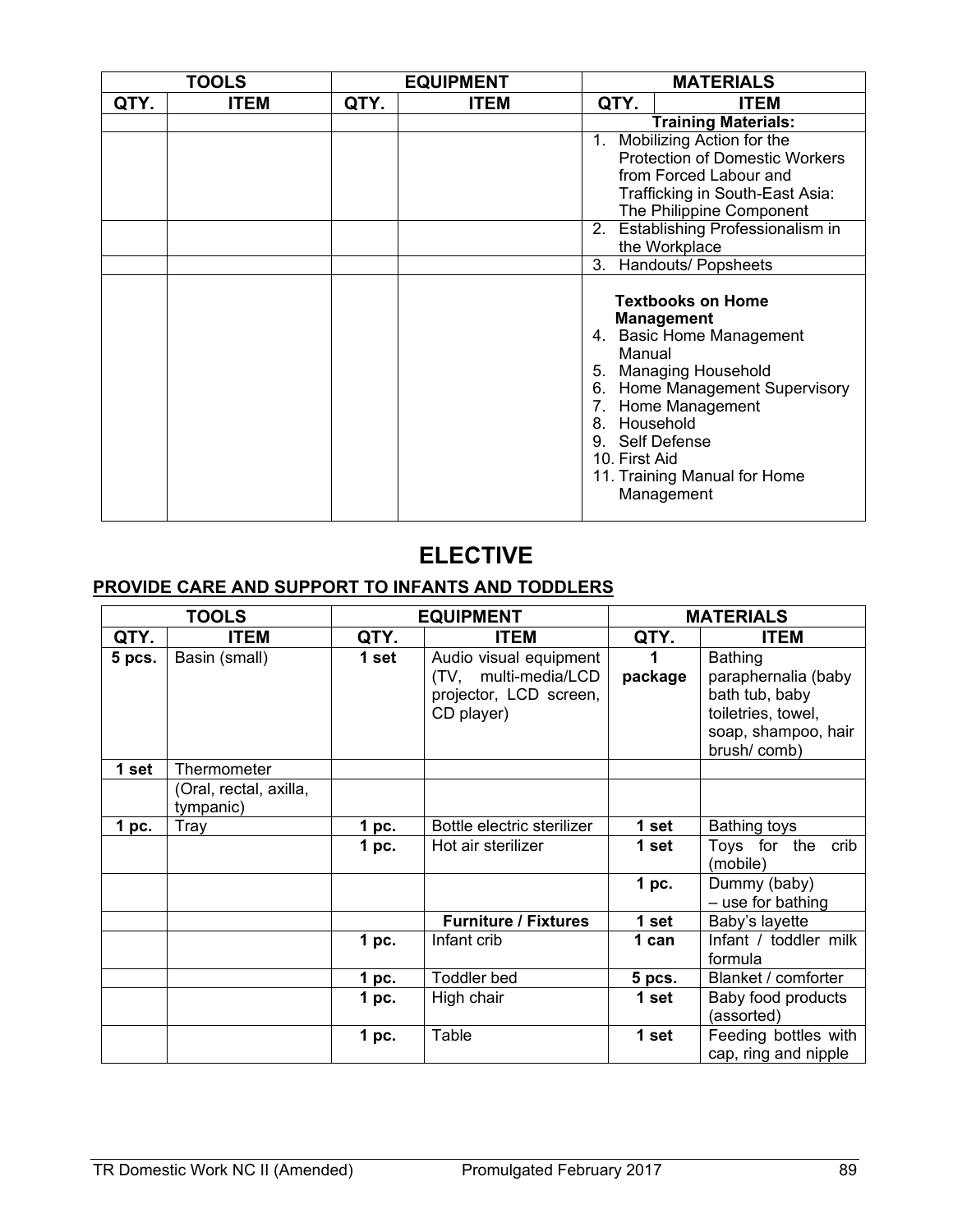|      | <b>TOOLS</b> |      | <b>EQUIPMENT</b>                                | <b>MATERIALS</b> |                                                                                                             |
|------|--------------|------|-------------------------------------------------|------------------|-------------------------------------------------------------------------------------------------------------|
| QTY. | <b>ITEM</b>  | QTY. | <b>ITEM</b>                                     | QTY.             | <b>ITEM</b>                                                                                                 |
|      |              |      | <b>Furniture/Fixtures/</b><br><b>Facilities</b> |                  |                                                                                                             |
|      |              |      | Dummies (baby<br>and<br>toddler)                |                  |                                                                                                             |
|      |              |      | • Gates on stairs                               | 1 set            | Feeding paraphernalia                                                                                       |
|      |              |      | • Covers on electrical<br>socket                |                  |                                                                                                             |
|      |              |      | • Fire exits and fire<br>extinguishers          |                  |                                                                                                             |
|      |              |      | • Cleaning materials                            |                  |                                                                                                             |
|      |              |      |                                                 |                  |                                                                                                             |
|      |              |      |                                                 | 1 set            | Bibs / burping cloth                                                                                        |
|      |              |      |                                                 |                  | <b>Toys</b>                                                                                                 |
|      |              |      |                                                 |                  | 1.<br>Crayons                                                                                               |
|      |              |      |                                                 |                  | 2.<br>Play Dough                                                                                            |
|      |              |      |                                                 |                  | 3.<br>Shape sorter Coloring<br><b>Book</b>                                                                  |
|      |              |      |                                                 |                  | <b>Musical Mobile</b><br>4.                                                                                 |
|      |              |      |                                                 |                  | 5. Push & pull toys                                                                                         |
|      |              |      |                                                 |                  | Toys (assorted),<br>6.                                                                                      |
|      |              |      |                                                 |                  | games and                                                                                                   |
|      |              |      |                                                 |                  | accessories                                                                                                 |
|      |              |      |                                                 |                  | <b>Training Materials</b>                                                                                   |
|      |              |      |                                                 |                  | <b>Complete Early</b><br>1.<br>Childhood                                                                    |
|      |              |      |                                                 |                  | 2. Baby Play                                                                                                |
|      |              |      |                                                 |                  | Mother and Care<br>3.<br>Baby                                                                               |
|      |              |      |                                                 |                  | <b>Infant Care Feeding</b><br>4.                                                                            |
|      |              |      |                                                 |                  | <b>Handouts/Manuals</b>                                                                                     |
|      |              |      |                                                 |                  | References/Textbooks on<br>Infants and Toddlers Crib                                                        |
|      |              |      |                                                 |                  | References/Textbooks on<br><b>Toddlers</b><br>Infants<br>and<br>Nutrition                                   |
|      |              |      |                                                 |                  | References/Textbooks on<br><b>Cleaning and Sterilizing</b><br>Feeding Bottles and<br>Preparing Milk Formula |
|      |              |      |                                                 |                  | IT related and instructional<br>video resources                                                             |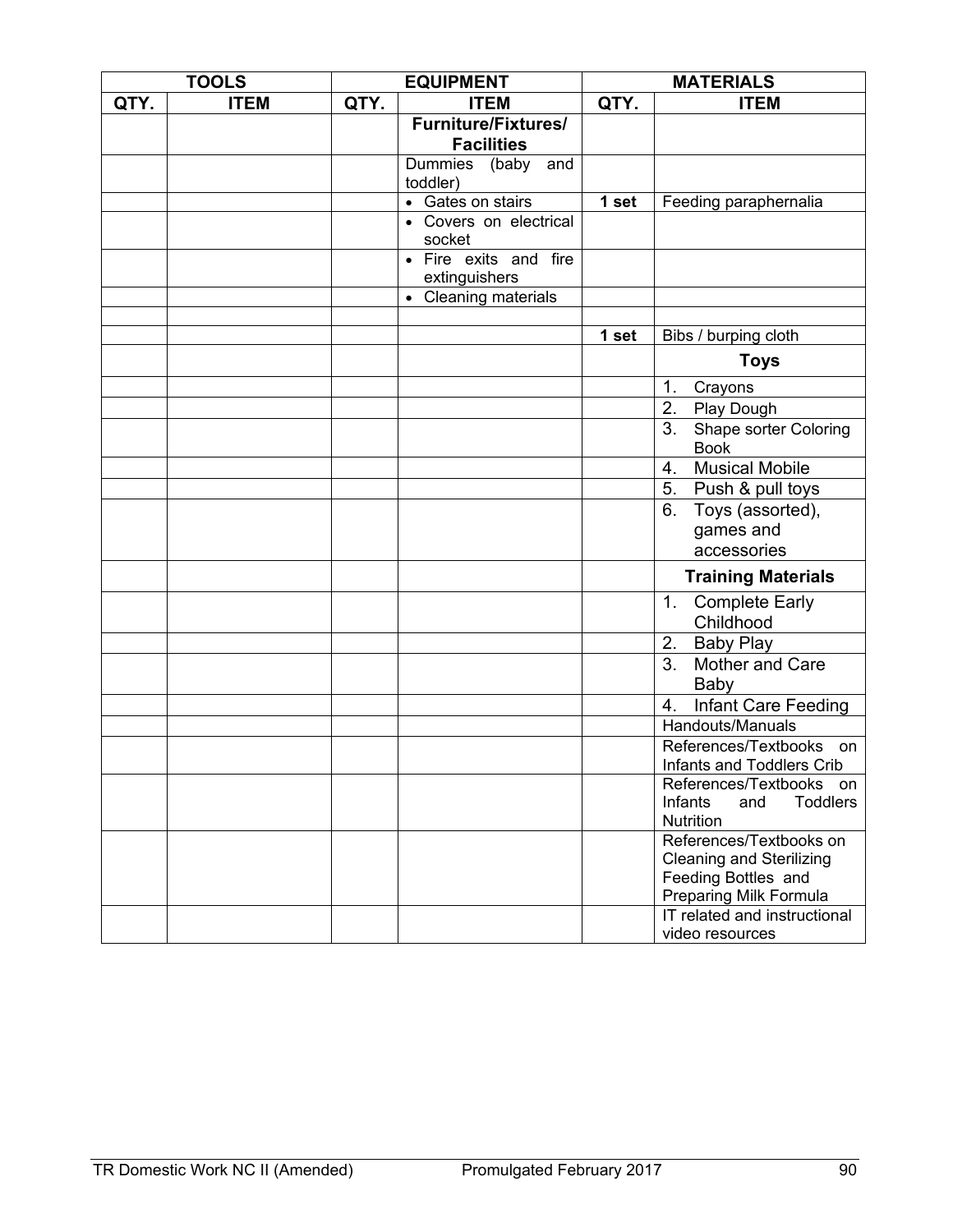# **PROVIDE CARE AND SUPPORT TO CHILDREN**

|       | <b>TOOLS</b>                            |       | <b>EQUIPMENT</b>                                                                       | <b>MATERIALS</b> |                                                                                       |
|-------|-----------------------------------------|-------|----------------------------------------------------------------------------------------|------------------|---------------------------------------------------------------------------------------|
| QTY.  | <b>ITEM</b>                             | QTY.  | <b>ITEM</b>                                                                            | QTY.             | <b>ITEM</b>                                                                           |
|       |                                         |       | Dummy (adult)                                                                          |                  | Bathing paraphernalia and                                                             |
| 1 set | Feeding utensils                        | 1 pc. | - use for bathing                                                                      | 1 set            | toiletries                                                                            |
| 1 pc. | Tray                                    |       |                                                                                        | 1 set            | Children's clothes                                                                    |
| 1 set | Thermometer                             |       |                                                                                        | 1 set            | <b>Bibs</b>                                                                           |
|       | (Oral, rectal, axilla,<br>and tympanic) |       | <b>Furniture/Fixtures/</b><br><b>Facilities</b>                                        | 1 set            | Grooming kit (hairbrush,<br>comb, nail scissors/nail<br>cutter)                       |
|       |                                         |       | Childcare workplace                                                                    | 1 set            | Oral hygiene (tooth brush,<br>toothpaste)                                             |
|       |                                         |       | Play area with<br>appropriate toys and<br>padding                                      |                  |                                                                                       |
|       |                                         | 1 pc. | High chair/ booster<br>seat/portable seat                                              | 1 set            | Cleaning materials<br>(detergent, soap, brushes<br>and rags)                          |
|       |                                         |       | Other facilities,<br>equipment and<br>materials relevant to the<br>unit of competency. | 1 set            | <b>Disinfectants</b>                                                                  |
|       |                                         |       |                                                                                        | 1<br>pack        | Children food products<br>(assorted)                                                  |
|       |                                         |       |                                                                                        |                  | <b>Training Materials</b>                                                             |
|       |                                         |       |                                                                                        |                  | Story books e.g.<br>Cinderella, snow white,<br>etc.                                   |
|       |                                         |       |                                                                                        |                  | Handouts/Manuals                                                                      |
|       |                                         |       |                                                                                        |                  | <b>Modules</b>                                                                        |
|       |                                         |       |                                                                                        |                  | References/Textbooks on<br>Bathing, dressing and<br>taking vital signs on<br>Children |
|       |                                         |       |                                                                                        |                  | IT related and<br>instructional video<br>resources                                    |
|       |                                         |       |                                                                                        |                  | - Children food recipe                                                                |
|       |                                         |       |                                                                                        |                  | - References/Textbooks<br>on:                                                         |
|       |                                         |       |                                                                                        |                  | Children's<br>$\circ$<br><b>Nutritional Food</b><br>Requirements                      |
|       |                                         |       |                                                                                        |                  | Children's<br>$\circ$<br>paraphernalia                                                |
|       |                                         |       |                                                                                        |                  | Personal Hygiene<br>$\circ$<br>Practices to<br>Children                               |
|       |                                         |       |                                                                                        |                  | Children's<br>$\circ$<br>paraphernalia and<br>toiletries                              |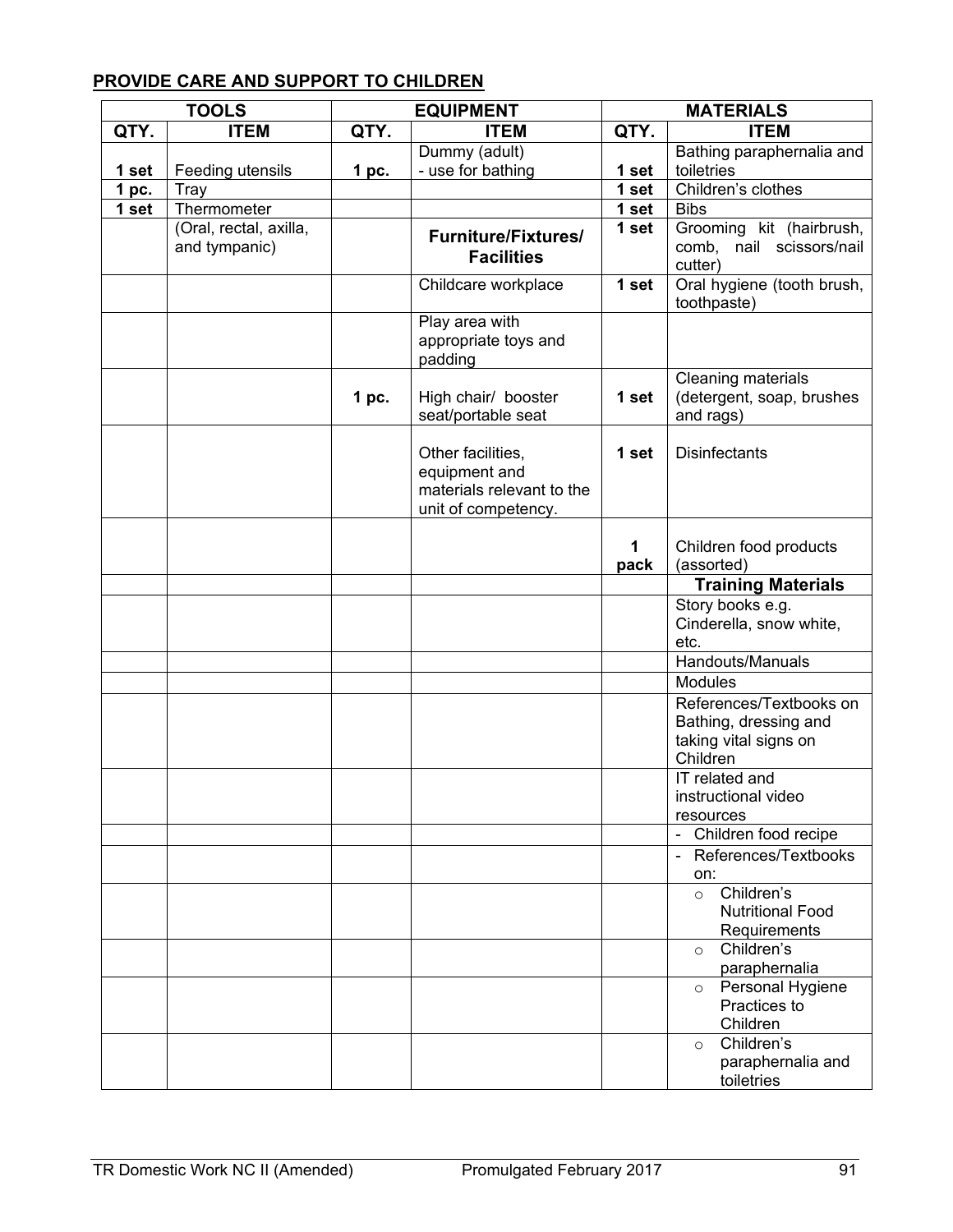# **PROVIDE CARE AND SUPPORT TO ELDERLY**

|                    | <b>TOOLS</b>                           |                | <b>EQUIPMENT</b>                       | <b>MATERIALS</b> |                                  |
|--------------------|----------------------------------------|----------------|----------------------------------------|------------------|----------------------------------|
| QTY.               | <b>ITEM</b>                            | QTY.           | <b>ITEM</b>                            | QTY.             | <b>ITEM</b>                      |
|                    |                                        |                |                                        | 1 pack           |                                  |
|                    |                                        |                |                                        | $-$ for          | Amount of feeding solution       |
| 1 pc.              | <b>Basin</b>                           | 1 pc.          | Steam hot sterilizer                   | <b>Demo</b>      | ordered by the physician         |
|                    | Urine specimen                         |                |                                        |                  |                                  |
| 5 pcs.             | container with cap                     |                |                                        |                  |                                  |
|                    | and label                              |                |                                        |                  |                                  |
|                    | Large specimen                         |                |                                        |                  |                                  |
|                    | container with cap                     |                |                                        |                  |                                  |
| 5 pcs.             | and label for stool                    |                |                                        |                  |                                  |
|                    | specimen                               |                |                                        |                  |                                  |
|                    | collection                             |                |                                        |                  |                                  |
|                    | Calibrated                             |                |                                        |                  |                                  |
|                    | measuring                              |                |                                        |                  |                                  |
| 1 pc.              | container                              |                |                                        |                  |                                  |
|                    |                                        |                | <b>Furniture/Fixtures/</b>             |                  |                                  |
| 1 pc.              | Bed pan                                |                | <b>Facilities</b>                      |                  |                                  |
|                    | Wooden tongue                          |                | For a class of 25                      |                  |                                  |
| 1 pc.              | depressor                              |                | trainees                               | 2 pcs.           | Whiteboard marking               |
|                    |                                        | 1              | - Lecture room                         |                  | pens                             |
|                    |                                        | $\overline{2}$ | Tables                                 |                  | Permanent marking                |
| 1 pc.              | Graduated pitcher                      |                |                                        | 2 pcs.           | pens                             |
| 1                  | Feeding                                | 25 pcs.        | Chairs with armrest<br>$\sim$          |                  |                                  |
| set                | paraphernalia                          |                |                                        |                  |                                  |
|                    | <b>Assistive Devices</b>               | $1$ pc.        | Bed (ordinary)                         |                  |                                  |
| 1 pc.              | walker/cane                            |                |                                        |                  |                                  |
| 1 pc.              | commode<br>$\sim$                      |                | Provision of:                          |                  |                                  |
|                    |                                        |                | Parallel bars                          |                  |                                  |
| 1 pc.              | crutches<br>$\overline{\phantom{0}}$   |                | Hand rails<br>$\overline{\phantom{0}}$ |                  |                                  |
| 1<br>pc.           | Stethoscope<br>$\overline{a}$          |                |                                        |                  |                                  |
| $\mathbf 1$<br>pc. | Wheelchair<br>$\overline{a}$           |                |                                        |                  |                                  |
|                    | <b>Morning</b><br>and<br>$\bullet$     |                |                                        |                  | Morning and evening<br>$\bullet$ |
|                    | evening<br>care                        |                |                                        |                  | care paraphernalia               |
|                    | paraphernalia                          |                |                                        |                  |                                  |
| 1 pc.              | Dentifrice<br>$\overline{\phantom{0}}$ |                |                                        | 5 pcs.           | Tooth brush<br>$\overline{a}$    |
| 1 pc.              | Kidney basin                           |                |                                        | 5 pcs.           | Towel                            |
|                    |                                        |                |                                        | 1 btl.           | Mouth wash solution              |
|                    |                                        |                |                                        |                  |                                  |
|                    | • Perineal care                        |                |                                        |                  | • Perineal care tray             |
|                    | tray                                   |                |                                        | $1$ pc.          | Jar with sterile cotton          |
| $1$ pc.            | - Pick up forceps                      |                |                                        |                  | balls                            |
| 2 pcs.             | kidney basin<br>$\blacksquare$         |                |                                        |                  |                                  |
|                    | - Round nose                           |                |                                        |                  |                                  |
| 1pc.               | forceps                                |                |                                        |                  |                                  |
|                    | - Pitcher with                         |                |                                        |                  |                                  |
| 1 <sub>pc.</sub>   | sterile H2                             |                |                                        |                  |                                  |
| 1pc.               | - operineal pad                        |                |                                        |                  |                                  |
| 1 <sub>pc.</sub>   | Dividing screen                        |                |                                        |                  |                                  |
| 1pc.               | Bed pan                                |                |                                        |                  |                                  |
| 1 pc.              | - T-bar                                |                |                                        |                  |                                  |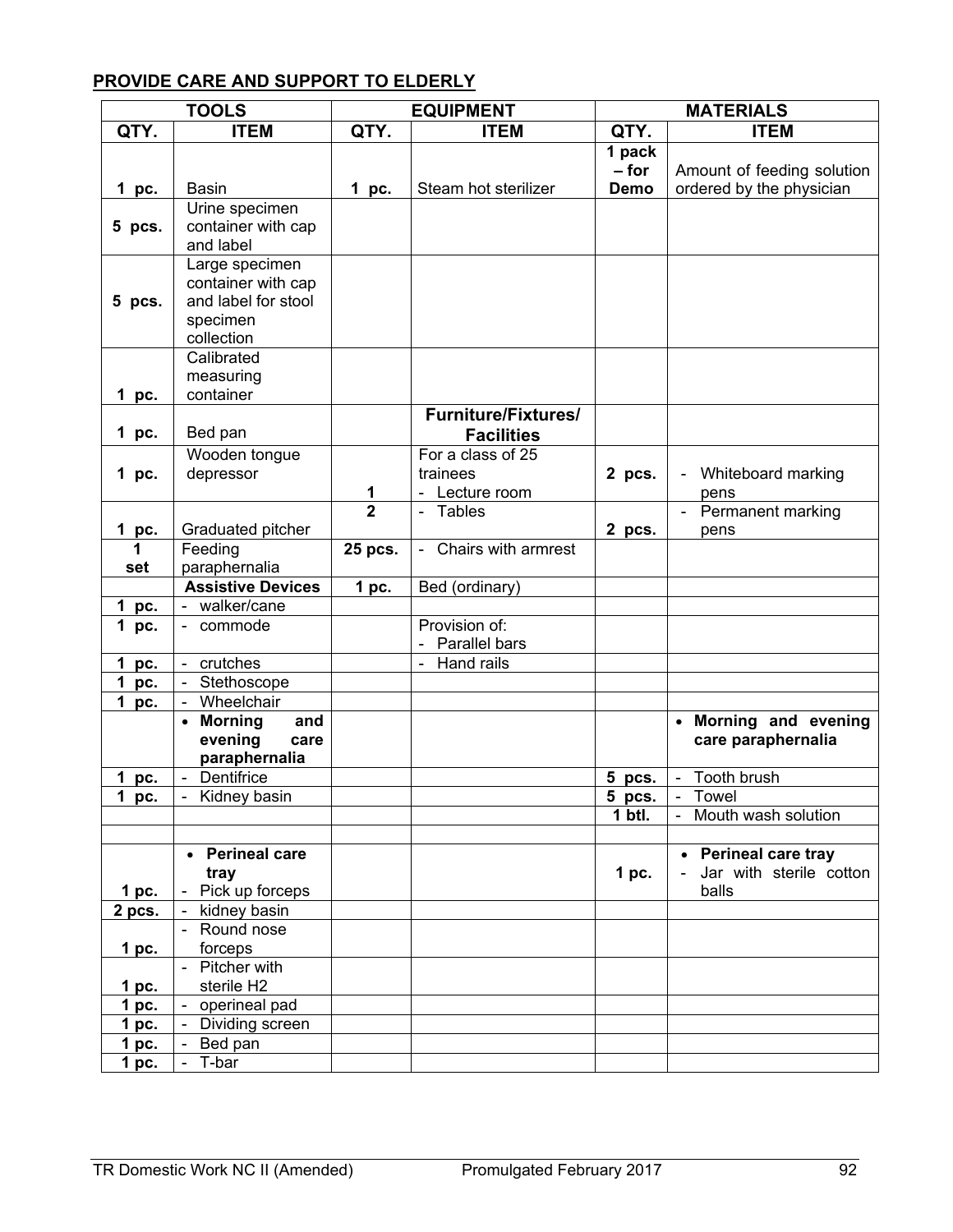|                  | <b>TOOLS</b>                           |      | <b>EQUIPMENT</b>                                            | <b>MATERIALS</b> |                                                                              |
|------------------|----------------------------------------|------|-------------------------------------------------------------|------------------|------------------------------------------------------------------------------|
| QTY.             | <b>ITEM</b>                            | QTY. | <b>ITEM</b>                                                 | QTY.             | <b>ITEM</b>                                                                  |
|                  |                                        |      | <b>Facilities</b>                                           |                  |                                                                              |
|                  | • Special mouth<br>care tray           |      | Access to a<br>- workplace/elderly<br>care center/ hospital |                  | • Special mouth care<br>tray                                                 |
| 1 <sub>pc.</sub> | Drinking tube<br>$\blacksquare$        |      | - indoor/outdoor<br>facilities                              | $1$ btl.         | Mineral oil                                                                  |
| 1 <sub>pc.</sub> | Rubber irrigating<br>bulb              |      | - Non-purpose built<br>center or                            | 25 pcs.          | - Paper bag                                                                  |
| 1 pc.            | Applicator<br>$\overline{\phantom{a}}$ |      | Purpose built center<br>$\blacksquare$                      |                  |                                                                              |
|                  |                                        |      |                                                             |                  | <b>Training Materials</b>                                                    |
|                  |                                        |      |                                                             |                  | Meal pattern and<br>sample menu<br>- Model for basic nursing<br>practices    |
|                  |                                        |      |                                                             |                  | Teaching aids                                                                |
|                  |                                        |      |                                                             |                  | - Service outcomes<br>standard documents                                     |
|                  |                                        |      |                                                             |                  | Legislation                                                                  |
|                  |                                        |      |                                                             |                  | Organization policies<br>and practices                                       |
|                  |                                        |      |                                                             |                  | Reading materials                                                            |
|                  |                                        |      |                                                             |                  | <b>Hand outs</b><br>$\blacksquare$                                           |
|                  |                                        |      |                                                             |                  | Modules<br>$\blacksquare$                                                    |
|                  |                                        |      |                                                             |                  | References/Textbooks<br>on:                                                  |
|                  |                                        |      |                                                             |                  | o Basic Nursing Care<br>for the Elderly                                      |
|                  |                                        |      |                                                             |                  | o Elderly's physical,<br>emotional, spiritual<br>and intellectual needs      |
|                  |                                        |      |                                                             |                  | o Elderly's roles,<br>responsibilities,<br>rights, freedom and<br>activities |
|                  |                                        |      |                                                             |                  | $\circ$ Nutrition and<br>Elimination for the<br>Elderly                      |
|                  |                                        |      |                                                             |                  | IT related and<br>$\blacksquare$<br>instructional video<br>resources         |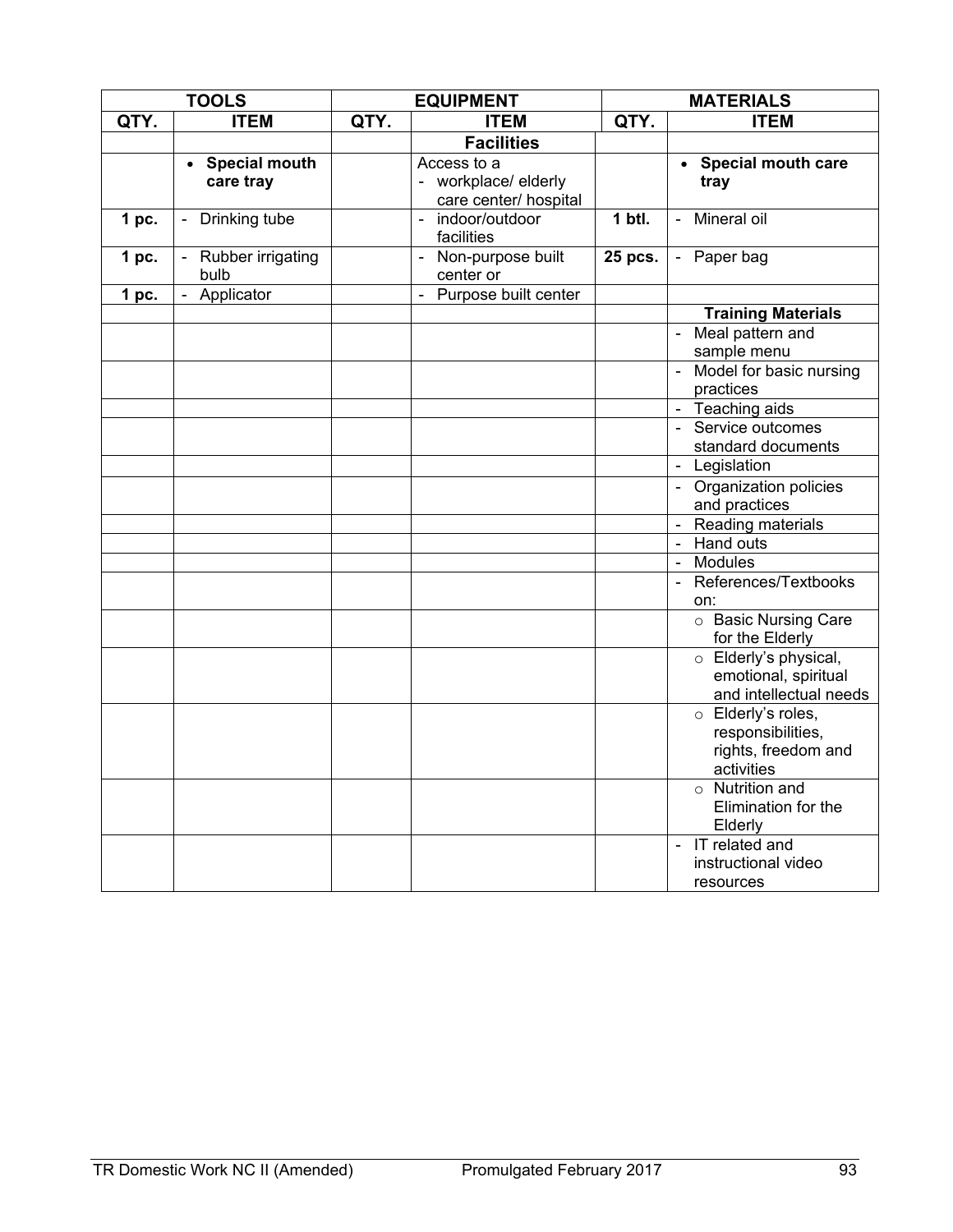# **PROVIDE CARE AND SUPPORT TO PEOPLE WITH SPECIAL NEEDS**

| <b>TOOLS</b> |               | <b>EQUIPMENT</b> |                   | <b>MATERIALS</b> |                                                |  |  |
|--------------|---------------|------------------|-------------------|------------------|------------------------------------------------|--|--|
| QTY.         | <b>ITEM</b>   | QTY.             | <b>ITEM</b>       | QTY.             | <b>ITEM</b>                                    |  |  |
|              |               |                  |                   | 1 pack $-$       | Amount of feeding                              |  |  |
|              |               |                  |                   | for              | solution ordered by the                        |  |  |
|              |               |                  |                   | Demo             | physician                                      |  |  |
|              | Feeding       |                  |                   |                  | Urine specimen container                       |  |  |
|              | paraphernalia |                  |                   | 1 set            | with cap and label                             |  |  |
|              | <b>Basin</b>  |                  |                   |                  | Large specimen container                       |  |  |
|              |               |                  |                   | 1 set            | with cap and label for stool                   |  |  |
|              |               |                  |                   |                  | specimen collection                            |  |  |
|              |               |                  |                   |                  | Calibrated<br>measuring<br>container           |  |  |
|              |               |                  |                   | 1 pc.            | Bed pan                                        |  |  |
|              |               |                  |                   | 1 pc.            | Wooden tongue depressor                        |  |  |
|              |               |                  |                   | $1$ pc.          | Graduated pitcher                              |  |  |
|              |               |                  | For a class of 25 |                  | <b>Cleaning materials</b>                      |  |  |
|              |               |                  | trainees          | 1 set            | (detergent soap, brushes,                      |  |  |
|              |               | 1                | - Lecture room    |                  | brooms, mops, rags, glass                      |  |  |
|              |               |                  |                   |                  | wiper or squeegee)                             |  |  |
|              |               | $\overline{2}$   | - Tables          |                  | <b>Disinfectants</b>                           |  |  |
|              |               |                  | - Chairs with     |                  | Beddings (blankets, draw                       |  |  |
|              |               | 25 pcs.          | armrest           | 2 sets           | sheets or disposable draw                      |  |  |
|              |               |                  |                   |                  | sheets, cotton draw sheets,                    |  |  |
|              |               |                  |                   |                  | pillow and pillow cases)                       |  |  |
|              |               | 25 pcs.          | - Pen             |                  |                                                |  |  |
|              |               | 1 <sub>pc.</sub> | - Bed (ordinary)  |                  |                                                |  |  |
|              |               | 1 pc.            | Vacuum cleaner    |                  |                                                |  |  |
|              |               |                  | Oral and          |                  |                                                |  |  |
|              |               |                  | communication     |                  | <b>Training Materials</b>                      |  |  |
|              |               |                  | equipment and     |                  |                                                |  |  |
|              |               |                  | paraphernalia     |                  |                                                |  |  |
|              |               |                  |                   |                  | Teaching aids                                  |  |  |
|              |               |                  |                   |                  | Hand outs                                      |  |  |
|              |               |                  |                   |                  | Modules                                        |  |  |
|              |               |                  |                   |                  | References/Textbooks<br>on                     |  |  |
|              |               |                  |                   |                  | Caring for People with<br><b>Special Needs</b> |  |  |
|              |               |                  |                   |                  | References/Textbooks<br>on.                    |  |  |
|              |               |                  |                   |                  | <b>Nutrition and Elimination for</b>           |  |  |
|              |               |                  |                   |                  | people with special needs                      |  |  |
|              |               |                  |                   |                  | Legal<br>legislative<br>and                    |  |  |
|              |               |                  |                   |                  | requirements                                   |  |  |
|              |               |                  |                   |                  | IT related and instructional                   |  |  |
|              |               |                  |                   |                  | video resources                                |  |  |
|              |               |                  |                   |                  | Meal pattern and sample                        |  |  |
|              |               |                  |                   |                  | menu                                           |  |  |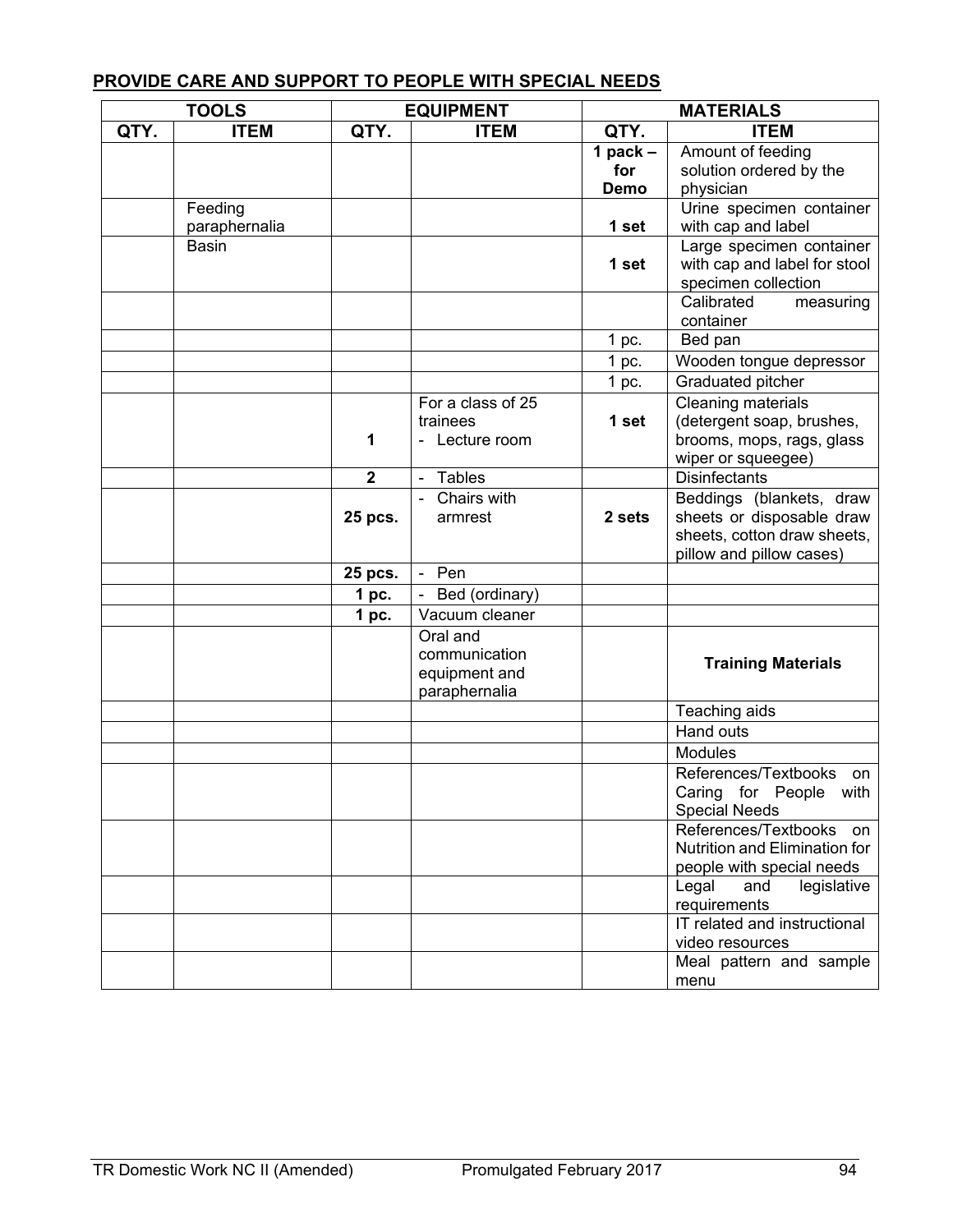# **ASSIST IN THE CARE OF ANIMALS**

| <b>TOOLS</b>     |                                                      |        | <b>EQUIPMENT</b>                     | <b>MATERIALS</b> |                                                         |  |  |
|------------------|------------------------------------------------------|--------|--------------------------------------|------------------|---------------------------------------------------------|--|--|
| QTY.             | <b>ITEM</b>                                          | QTY.   | <b>ITEM</b>                          | QTY.             | <b>ITEM</b>                                             |  |  |
|                  |                                                      | 1 unit | with<br>• Computer<br>accessories    | 2 pcs.           | • Marking pens                                          |  |  |
|                  |                                                      | 1 unit | • LCD Projector with<br>screen       | 1 pc.            | • Whiteboard                                            |  |  |
|                  |                                                      |        |                                      | 50 pcs.          | • Meta cards                                            |  |  |
|                  | PLAYING TOOLS                                        |        |                                      |                  |                                                         |  |  |
| 1 pc.            | • Hamster wheel                                      |        |                                      | 25 pcs.          | • Animal record book                                    |  |  |
| 1 set            | • Balls<br>(various<br>sizes/types)                  |        |                                      |                  |                                                         |  |  |
| 1 set            | · dog bones                                          |        |                                      |                  |                                                         |  |  |
|                  | <b>FEEDING</b>                                       |        |                                      |                  |                                                         |  |  |
| 2 pcs.           | • Feeding bowl                                       |        | • Drinking dispenser /<br>Water bowl | 2 packs          | • Animal feed formulation                               |  |  |
| 1 <sub>set</sub> | • Mixing<br>bowl<br>(various<br>sizes/<br>types)     |        |                                      |                  | • Raw vegetables<br>(assorted)                          |  |  |
| 2 pcs.           | • Spatula                                            |        |                                      | 2 packs          | • Food supplements                                      |  |  |
| 1 set            | • Measuring<br>cup<br>(various<br>sizes/<br>types)   |        |                                      |                  | <b>Training/Learning</b><br><b>Materials/Textbooks</b>  |  |  |
| 1 set            | • Measuring<br>spoon<br>(various<br>sizes/<br>types) |        |                                      | 2 titles         | • Common reference<br>materials in Animal Care          |  |  |
|                  |                                                      |        |                                      | 2 titles         | • Animal care dictionary                                |  |  |
|                  |                                                      |        |                                      | 2 titles         | • Animal Welfare Act                                    |  |  |
|                  |                                                      |        |                                      | 2 titles         | • Relevant handbook/<br>manual                          |  |  |
|                  |                                                      |        |                                      | 2 titles         | • Walking, Strolling and<br>Socialization<br>Techniques |  |  |
|                  |                                                      |        |                                      | 2 titles         | • Handling Animal<br><b>Physical Activities</b>         |  |  |
|                  |                                                      |        |                                      | 2 titles         | • Multimedia materials                                  |  |  |

# **PROVIDE ANIMAL CARE HYGIENE ROUTINES**

|        | <b>TOOLS</b>              |                   | <b>EQUIPMENT</b>               | <b>MATERIALS</b> |                      |  |  |
|--------|---------------------------|-------------------|--------------------------------|------------------|----------------------|--|--|
| QTY.   | <b>ITEM</b>               | QTY.              | <b>ITEM</b>                    | QTY.             | <b>ITEM</b>          |  |  |
|        | • Cleaning<br>implements  | 1 set/<br>trainee | $\bullet$ PPE                  | 2 pcs.           | • Marking pens       |  |  |
| 5 pcs. | - Containers for<br>waste | 1 unit            | • Digital Camera               | 1 pc.            | • Whiteboards        |  |  |
| 5 pcs. | - Buckets                 | unit              | • Vacuum cleaner               | 50 pcs.          | • Meta cards         |  |  |
| 5 pcs. | - Brooms                  | unit              | • Pressurized water<br>sprayer | 5 pcs.           | • Animal Record Book |  |  |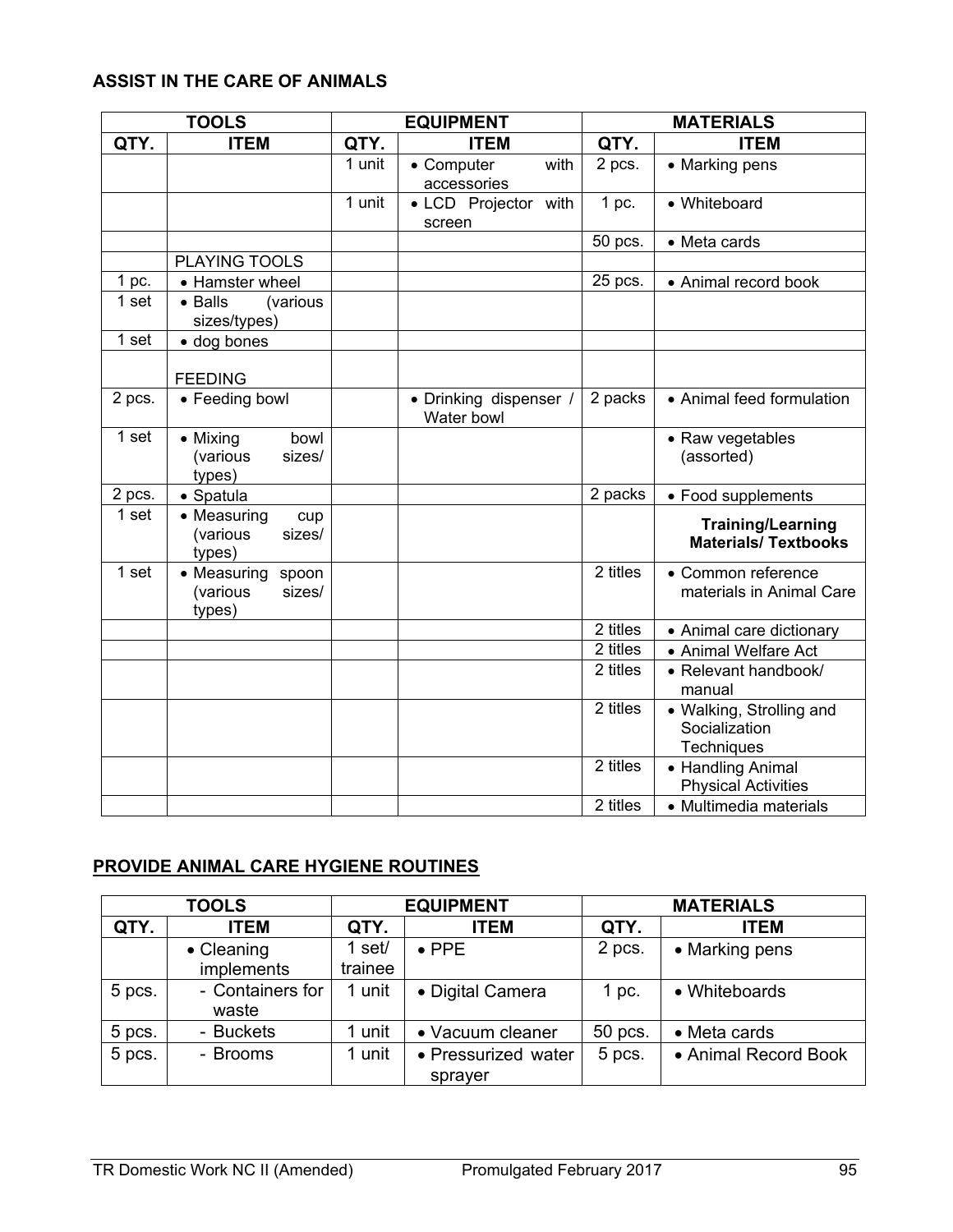| <b>TOOLS</b> |                                       |        | <b>EQUIPMENT</b>                                            | <b>MATERIALS</b> |                                                                                                                                                                                         |  |  |
|--------------|---------------------------------------|--------|-------------------------------------------------------------|------------------|-----------------------------------------------------------------------------------------------------------------------------------------------------------------------------------------|--|--|
| QTY.         | <b>ITEM</b>                           | QTY.   | <b>ITEM</b>                                                 | QTY.             | <b>ITEM</b>                                                                                                                                                                             |  |  |
| 5 pcs.       | Dust pans and<br>brushes              |        | <b>Furniture/Fixtures</b>                                   | 1 set            | • Animal tags (varies<br>according to kind/<br>sizes)                                                                                                                                   |  |  |
| 5 pcs.       | Water hoses                           | 1 unit | • Cabinet/Storage<br>Rack                                   | 1 set            | • Collar/Lace<br>(varies according to<br>kind/sizes)                                                                                                                                    |  |  |
| 5 pcs.       | Squeegees                             |        | <b>Fixtures/Facilities</b>                                  |                  | • Cleaning<br>supplies/materials                                                                                                                                                        |  |  |
| 5 pcs.       | Floor mops                            |        | • Animal Housing                                            | 1 set            | - Cleaning Cloths                                                                                                                                                                       |  |  |
| 5 pcs.       | Spray bottles                         |        | • Open workplace (at<br>least $3 sq. m)$                    | 1 set            | - Cleaning rags / mats<br>(for animal cages)                                                                                                                                            |  |  |
|              |                                       |        | $\bullet$ wash<br>area<br>and<br>mess hall                  |                  | - Cleaning chemicals /<br>disinfectants                                                                                                                                                 |  |  |
|              |                                       |        | • Waste disposal<br>area                                    | 5 pcs.           | - Scrubbing foam                                                                                                                                                                        |  |  |
| 5 pcs.       | Animal cages                          |        | • Water source and<br>irrigation/spillway                   | 25 pairs         | - Gloves                                                                                                                                                                                |  |  |
|              | (varies according to<br>kind / sizes) |        |                                                             | 25 pcs.          | - Aprons                                                                                                                                                                                |  |  |
|              |                                       |        | • Sample Hayloft<br>(visit to farm)                         |                  | • Mouth guard / muzzle<br>for dogs<br>(Plastic/stainless/<br>leather/wire/ cloth - or<br>according to kind and<br>size of animals. Refer<br>to sizing guide from<br>your local pet shop |  |  |
|              | Grooming tools                        |        |                                                             | 25 pcs.          | • Towel                                                                                                                                                                                 |  |  |
| 5 sets       | <b>Brushes</b>                        |        | • Sample nest boxes<br>(For birds/ bats and<br>butterflies) | 5 sets           | • Appropriate animal<br>shampoo and<br>conditioner                                                                                                                                      |  |  |
| 5 sets       | Nail trimmer                          |        |                                                             | 25 pcs.          | • Appropriate Animal<br>soap                                                                                                                                                            |  |  |
| 5 sets       | Grooming<br>shears                    |        |                                                             | 25 pcs.          | • Powder                                                                                                                                                                                |  |  |
| 25 pcs.      | Toothbrush<br>$\blacksquare$          |        |                                                             | 5 pcs.           | • Cologne                                                                                                                                                                               |  |  |
| 25 pcs.      | Ear cleaner                           |        |                                                             | 5 pcs.           | • Cleaning clothes                                                                                                                                                                      |  |  |
|              |                                       |        |                                                             | 5 pcs.           | • Cleaning rags                                                                                                                                                                         |  |  |
|              |                                       |        |                                                             | 5 pcs.           | • Scrubbing foam                                                                                                                                                                        |  |  |
|              |                                       |        |                                                             | 25 pairs         | • Gloves                                                                                                                                                                                |  |  |
|              |                                       |        |                                                             | 25 pcs.          | • Aprons                                                                                                                                                                                |  |  |
|              |                                       |        |                                                             | 5 pcs.           | • Sanitizer/Deodorizer/<br>Cleanser                                                                                                                                                     |  |  |
|              |                                       |        |                                                             | 5 pcs.           | • Insecticide                                                                                                                                                                           |  |  |
|              |                                       |        |                                                             | 5 pcs.           | • Hair blower                                                                                                                                                                           |  |  |
|              |                                       |        |                                                             | 5 sets           | • Other Animal<br>accessories                                                                                                                                                           |  |  |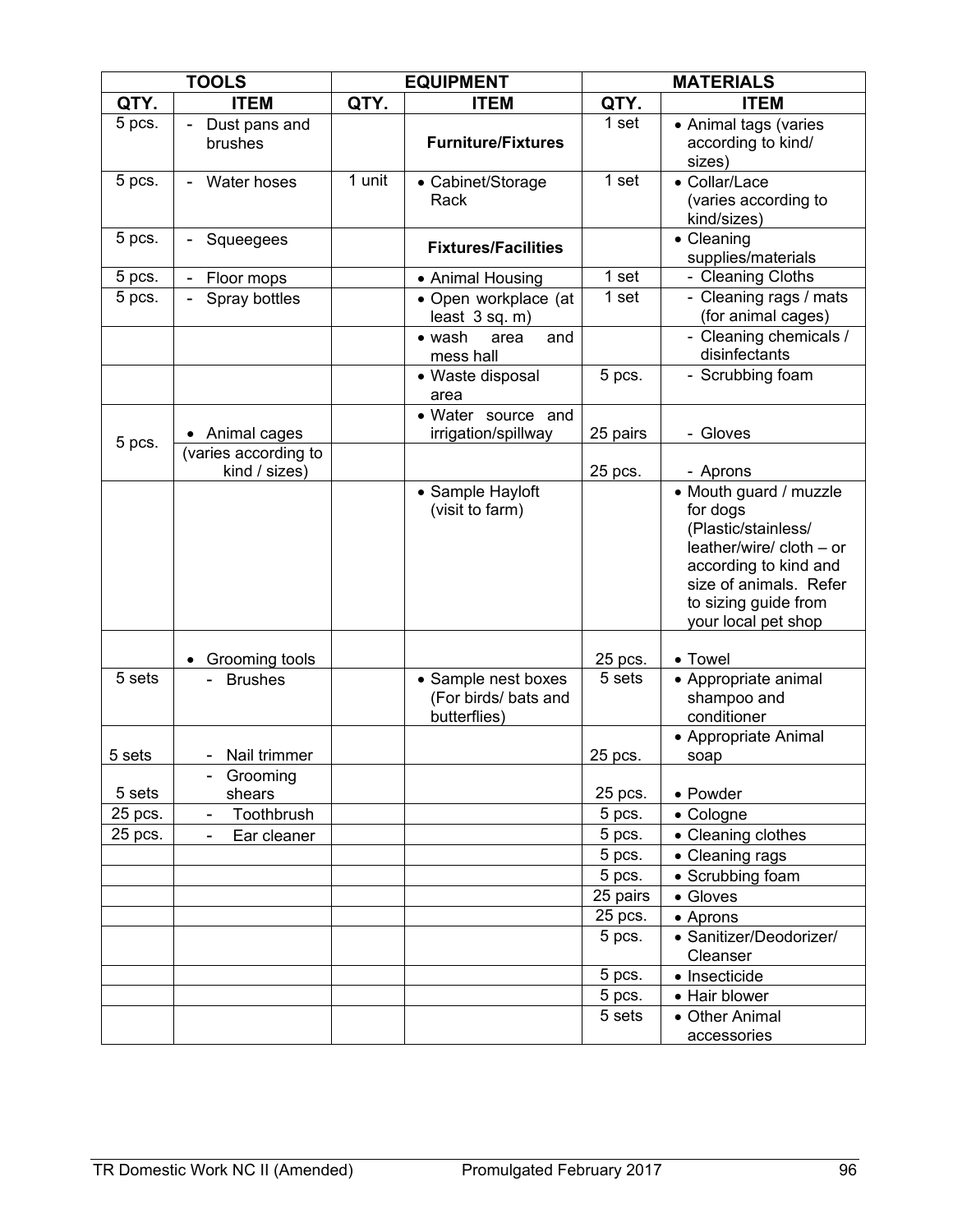# **TRIM AND PRUNE LANDSCAPE PLANTS**

| <b>TOOLS</b> |                                                            |                  | <b>EQUIPMENT</b>                                                                                                                                | <b>MATERIALS</b> |                                                                                                                    |  |  |
|--------------|------------------------------------------------------------|------------------|-------------------------------------------------------------------------------------------------------------------------------------------------|------------------|--------------------------------------------------------------------------------------------------------------------|--|--|
| QTY.         | <b>ITEM</b>                                                | QTY.             | <b>ITEM</b>                                                                                                                                     | QTY.             | <b>ITEM</b>                                                                                                        |  |  |
| 5 pcs.       | Hedge trimmers<br>(HT): Power and<br>manual                | 1 <sub>pc.</sub> | Chain saw<br>(use of this equipment is<br>under strict gov't regulation<br>- for demo purpose only)                                             |                  | Landscape plants                                                                                                   |  |  |
| 5 pcs.       | Pruning shear or<br>secateur                               | 1 pc.            | Telescopic shaft/high<br>branch pruning chain<br>saws<br>(use of this equipment is<br>under strict gov't regulation<br>- for demo purpose only) |                  | Sterilizing agent/pruning<br>compound (coal tar,<br>bituminous pruning<br>compound, latex paint<br>with fungicide, |  |  |
| 5 pcs.       | Loping shear                                               | 1 unit           | Boom or power sprayer<br>(own or rent)                                                                                                          |                  |                                                                                                                    |  |  |
| 5 pcs.       | Pruning saw                                                |                  |                                                                                                                                                 | 1 can            | Lubricants/grease/oil                                                                                              |  |  |
| 5 pcs.       | Bow saw                                                    |                  |                                                                                                                                                 | 25 pcs.          | Record book                                                                                                        |  |  |
| 5 pcs.       | Pole/Tree pruner                                           |                  |                                                                                                                                                 | 25 pcs.          | pen                                                                                                                |  |  |
| 5 pcs.       | Ladder/adjustable<br>ladder                                |                  |                                                                                                                                                 |                  |                                                                                                                    |  |  |
| 1 set        | Early warning<br>devices<br>(traffic cones, warning tapes, |                  |                                                                                                                                                 |                  | <b>PPE</b><br>Hard hat                                                                                             |  |  |
|              | warning signage)                                           |                  |                                                                                                                                                 |                  |                                                                                                                    |  |  |
| 5 pcs.       | Rake                                                       |                  |                                                                                                                                                 |                  | Gloves                                                                                                             |  |  |
| 5 pcs.       | Wheel borrow                                               |                  |                                                                                                                                                 |                  | Ear masks/                                                                                                         |  |  |
|              |                                                            |                  |                                                                                                                                                 |                  | Muff/plug                                                                                                          |  |  |
|              |                                                            |                  |                                                                                                                                                 | 1 pc.<br>each    | Goggles                                                                                                            |  |  |
|              |                                                            |                  |                                                                                                                                                 |                  | Overall / working clothes                                                                                          |  |  |
|              |                                                            |                  |                                                                                                                                                 |                  | Gas mask                                                                                                           |  |  |
|              |                                                            |                  |                                                                                                                                                 |                  | Raincoat                                                                                                           |  |  |
|              |                                                            |                  |                                                                                                                                                 |                  | <b>Boots</b>                                                                                                       |  |  |
|              |                                                            |                  |                                                                                                                                                 |                  | Safety shoes                                                                                                       |  |  |
|              |                                                            |                  |                                                                                                                                                 |                  | Safety belt                                                                                                        |  |  |
|              |                                                            |                  |                                                                                                                                                 |                  | Safety apron                                                                                                       |  |  |
|              |                                                            |                  |                                                                                                                                                 |                  | <b>Training Materials</b>                                                                                          |  |  |
|              |                                                            |                  |                                                                                                                                                 |                  |                                                                                                                    |  |  |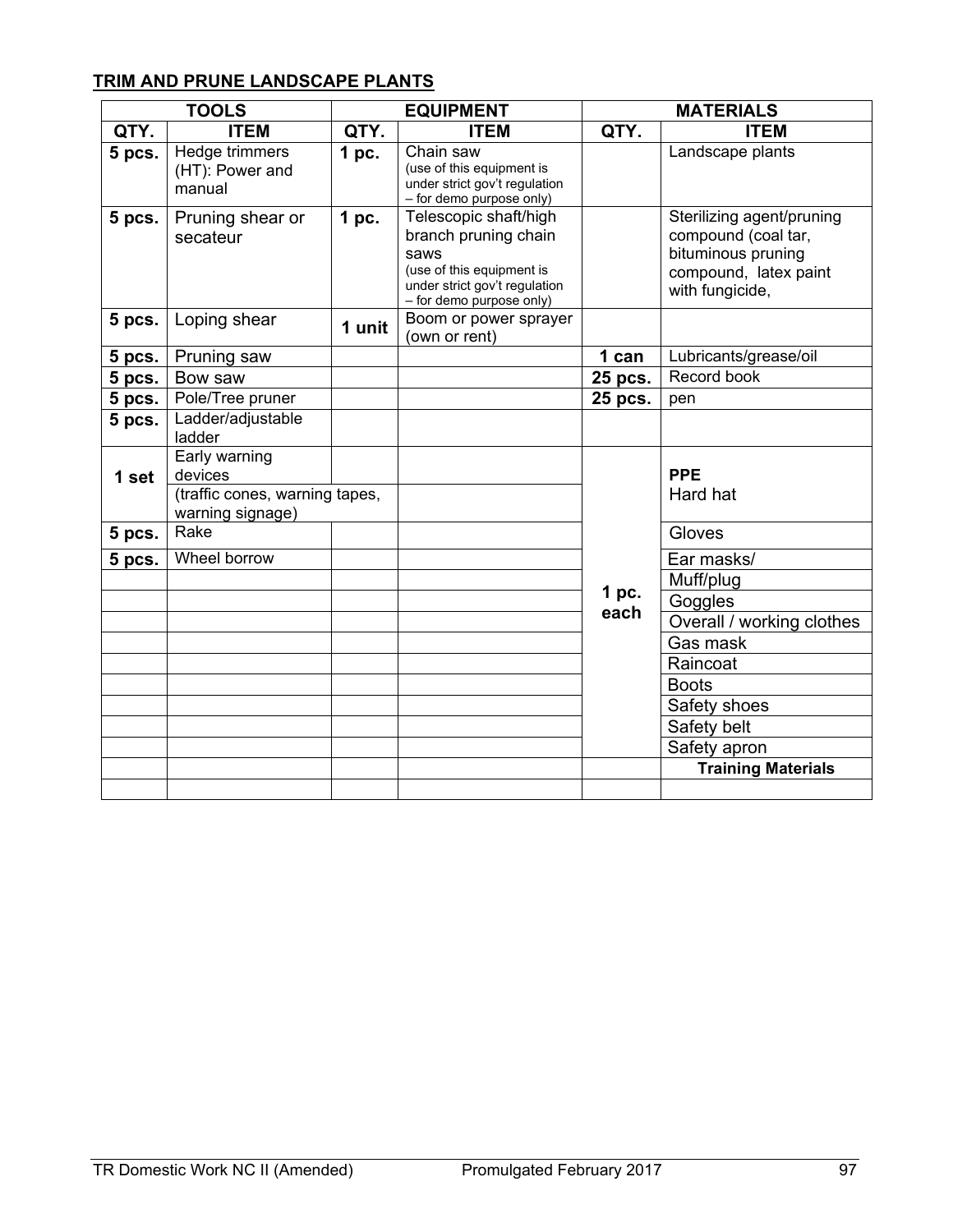# **PERFORM WEEDING AND CULTIVATION**

|        | <b>TOOLS</b>         |        | <b>EQUIPMENT</b>         | <b>MATERIALS</b> |                                         |
|--------|----------------------|--------|--------------------------|------------------|-----------------------------------------|
| QTY.   | <b>ITEM</b>          | QTY.   | <b>TTEM</b>              | QTY.             | <b>ITEM</b>                             |
| 1 set  | Used and dirty tools | 1 unit | Lawn mower               |                  |                                         |
|        | and equipment        |        | (4.5 HP)                 |                  |                                         |
|        |                      | 1 unit | Grass cutter             |                  |                                         |
|        | Necessary tools      |        | (own or rent)            |                  | Necessary supplies                      |
| 1 pc.  | small bolo "dulos"   | 1 unit | Soil cultivating machine |                  | Chemicals                               |
|        |                      |        | (own or rent)            |                  | Selective                               |
|        |                      |        |                          |                  | Herbicides                              |
| 1 set  | water hose with and  |        | <b>Facilities</b>        |                  | Wide spectrum                           |
|        | without sprinklers)  |        |                          |                  |                                         |
| 1 pc.  | scythe ("Karit")     |        | Landscape area           | 25 pcs.          | Notebook                                |
|        |                      |        |                          |                  |                                         |
| 5 pcs. | Hole digger          |        |                          | 25 pcs.          | Pen                                     |
| 5 pcs. | Spade                |        |                          | 25 pcs.          | Record book                             |
| 5 pcs. | Rake                 |        |                          | 1 can            | Lubricants/grease/oil                   |
| 5 pcs. | <b>Trowel</b>        |        |                          |                  | Cleaning paraphernalia                  |
|        |                      |        |                          | 1 set            | (broomstick, sacks, rags                |
|        |                      |        |                          |                  | etc.)                                   |
|        |                      |        |                          |                  |                                         |
|        |                      |        |                          |                  | <b>PPE</b>                              |
|        |                      |        |                          |                  | Hard hat                                |
|        |                      |        |                          |                  | Gloves                                  |
|        |                      |        |                          |                  | Ear masks/                              |
|        |                      |        |                          |                  | Muff/plug                               |
|        |                      |        |                          | 1 pc.            | Goggles                                 |
|        |                      |        |                          | each             | Overall / working clothes               |
|        |                      |        |                          |                  | Gas mask                                |
|        |                      |        |                          |                  | Raincoat                                |
|        |                      |        |                          |                  | <b>Boots</b>                            |
|        |                      |        |                          |                  | Safety shoes                            |
|        |                      |        |                          |                  | Safety belt                             |
|        |                      |        |                          |                  | Safety apron                            |
|        |                      |        |                          |                  |                                         |
|        |                      |        |                          |                  | <b>Training Materials</b>               |
|        |                      |        |                          |                  | Landscape drawing plan                  |
|        |                      |        |                          |                  | Manual on Landscaping                   |
|        |                      |        |                          |                  | Maintenance System                      |
|        |                      |        |                          |                  | Reference of Weed                       |
|        |                      |        |                          |                  | species and "volunteer"                 |
|        |                      |        |                          |                  | plants ("invaders")                     |
|        |                      |        |                          |                  | Manual on LMS                           |
|        |                      |        |                          |                  | List of weeds and<br>"volunteer plants" |
|        |                      |        |                          |                  | Map of specific landscape               |
|        |                      |        |                          |                  | areas                                   |
|        |                      |        |                          |                  |                                         |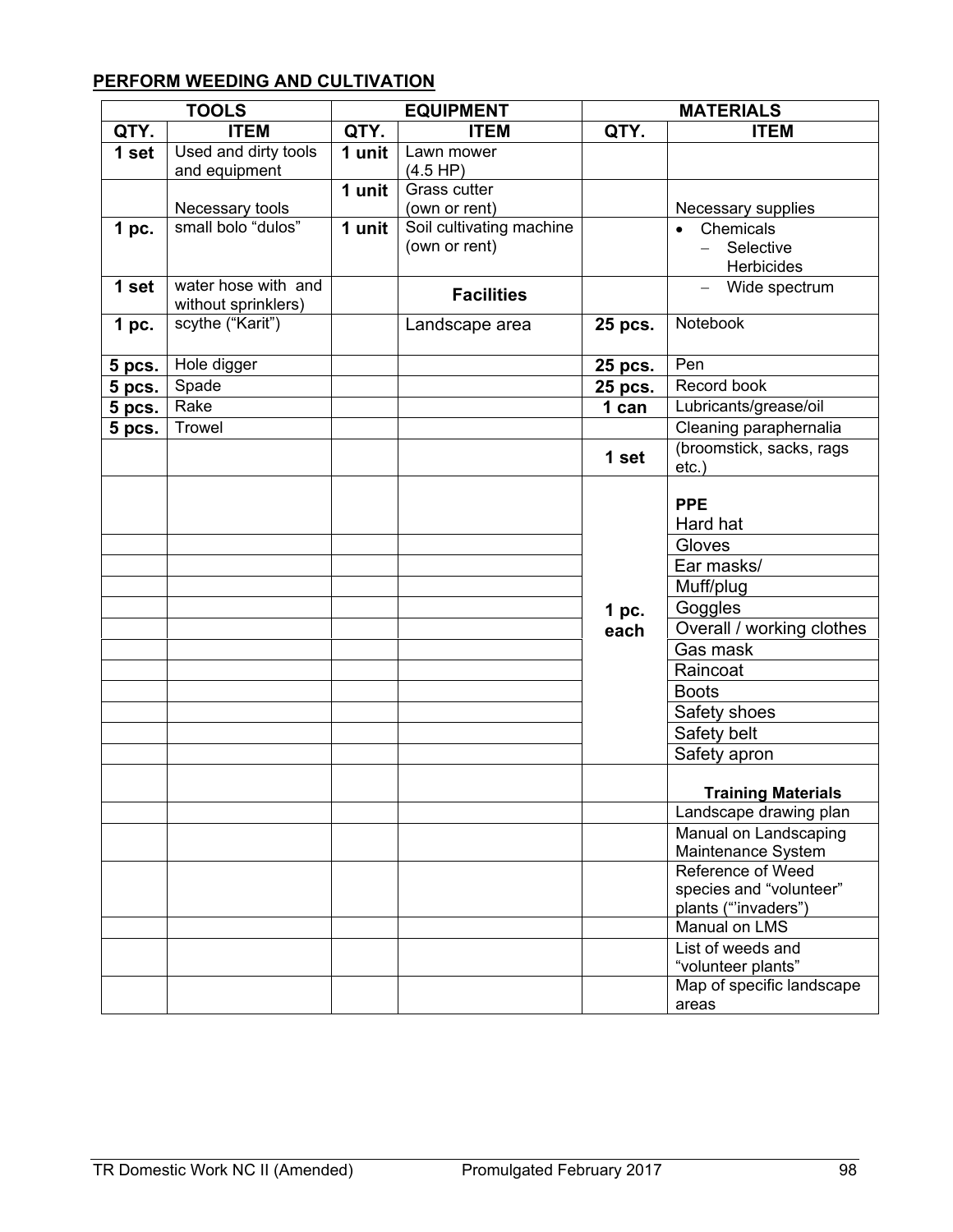# **WATER / IRRIGATE PLANTS**

| <b>TOOLS</b> |                                                 |      | <b>EQUIPMENT</b>                                             | <b>MATERIALS</b>              |                                                                       |  |  |
|--------------|-------------------------------------------------|------|--------------------------------------------------------------|-------------------------------|-----------------------------------------------------------------------|--|--|
| QTY.         | <b>ITEM</b>                                     | QTY. | <b>ITEM</b>                                                  | QTY.                          | <b>ITEM</b>                                                           |  |  |
|              |                                                 |      | Access to                                                    |                               |                                                                       |  |  |
|              | Plumbing tools                                  |      | - Water truck                                                | 25 pcs.                       | Notebook                                                              |  |  |
|              | Watering/Irrigation                             |      |                                                              |                               |                                                                       |  |  |
|              | tools                                           |      | Watering / Irrigation                                        | 5 pcs.                        | Record book                                                           |  |  |
|              | • water hose with<br>and without<br>sprinklers) |      | equipment                                                    | 25 pcs.                       | pen                                                                   |  |  |
|              |                                                 |      | - Overhead irrigation:<br>overhead sprinkler,<br>pop-up etc. | 1 set                         | Cleaning paraphernalia<br>(soap, scrubber,<br>broomstick, rags, etc.) |  |  |
|              |                                                 |      | $-$ Drip irrigation                                          | 1 can                         | Oil/lubricant/grease                                                  |  |  |
|              |                                                 |      | - Furrow irrigation                                          | At least<br>10 diff.<br>types | Landscape plants<br>(assorted)                                        |  |  |
|              |                                                 |      | - Basin irrigation                                           |                               |                                                                       |  |  |
|              |                                                 |      | <b>Facilities</b>                                            |                               | <b>PPE</b><br>(Protective/safety<br>devices)                          |  |  |
|              |                                                 |      | <b>Irrigation system</b><br>installed                        |                               | <b>Hard hat</b>                                                       |  |  |
|              |                                                 |      | Landscape area                                               |                               | Gloves                                                                |  |  |
|              |                                                 |      |                                                              |                               | Ear masks/                                                            |  |  |
|              |                                                 |      |                                                              |                               | Muff/plug                                                             |  |  |
|              |                                                 |      |                                                              |                               | Goggles                                                               |  |  |
|              |                                                 |      |                                                              | 1 <sub>pc.</sub>              | Overall / working<br>clothes                                          |  |  |
|              |                                                 |      |                                                              | each                          | Gas mask                                                              |  |  |
|              |                                                 |      |                                                              |                               | Raincoat                                                              |  |  |
|              |                                                 |      |                                                              |                               | <b>Boots</b>                                                          |  |  |
|              |                                                 |      |                                                              |                               | Safety shoes                                                          |  |  |
|              |                                                 |      |                                                              |                               | Safety belt                                                           |  |  |
|              |                                                 |      |                                                              |                               | Safety apron                                                          |  |  |
|              |                                                 |      |                                                              |                               | <b>Training Materials</b>                                             |  |  |
|              |                                                 |      |                                                              |                               | Manual/references on<br>plant and soil water<br>requirements          |  |  |
|              |                                                 |      |                                                              |                               | <b>Manual on LMS</b>                                                  |  |  |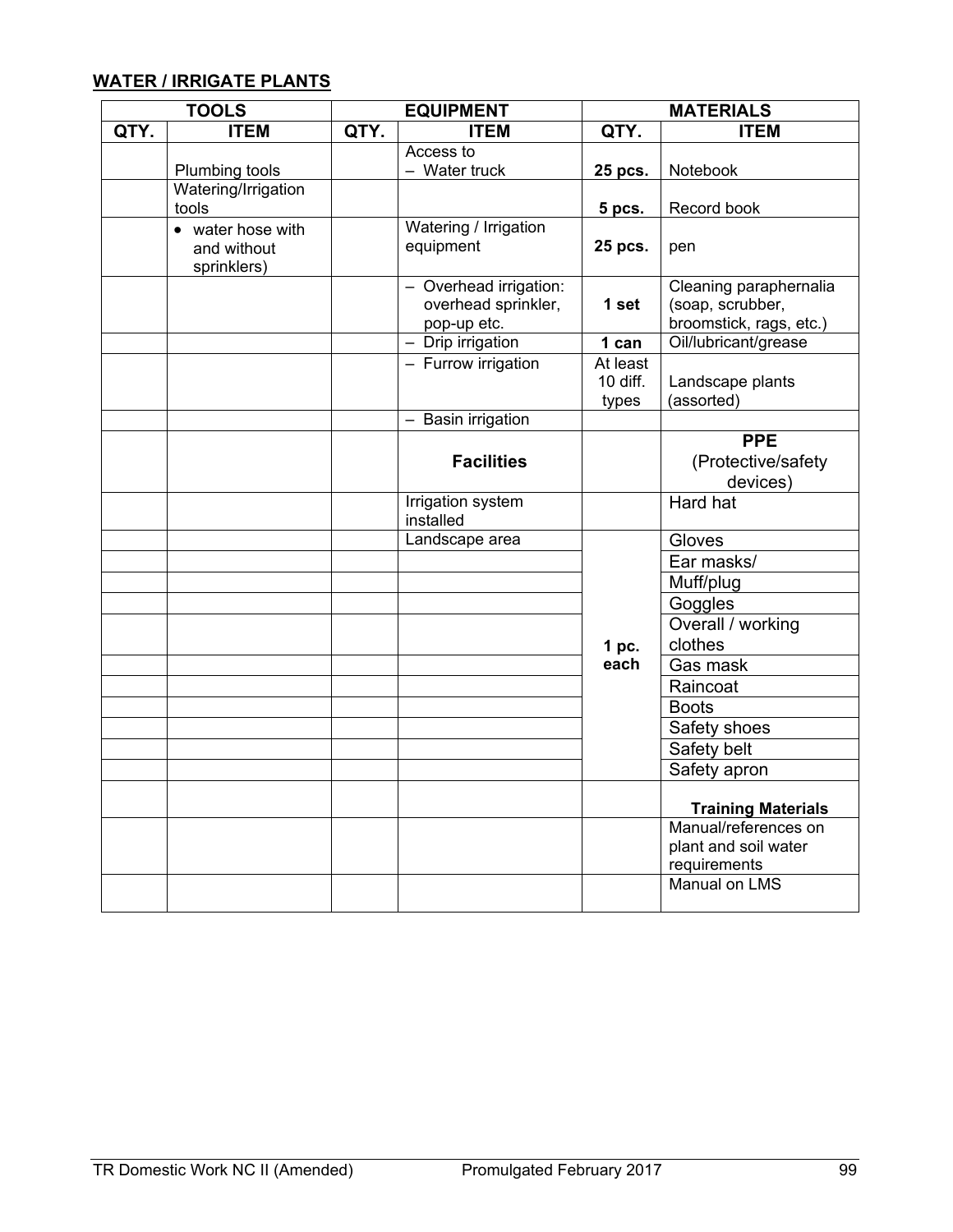# **CONTROL AND PREVENT PLANT PEST AND DISEASES**

| <b>TOOLS</b> |                   |        | <b>EQUIPMENT</b>  | <b>MATERIALS</b> |                                                    |  |  |
|--------------|-------------------|--------|-------------------|------------------|----------------------------------------------------|--|--|
| QTY.         | <b>ITEM</b>       | QTY.   | <b>ITEM</b>       | QTY.             | <b>ITEM</b>                                        |  |  |
| 5 pcs.       | Soil drencher     | 1 unit | Boom or power     |                  |                                                    |  |  |
|              | (accessory to the |        | sprayer           |                  |                                                    |  |  |
|              | garden hose)      |        | (Own or rent)     |                  | Notebook                                           |  |  |
| 5 pcs.       | Pruning shear or  | 1 unit | Backpack sprayer  | 25 pcs.          |                                                    |  |  |
|              | secateur          |        | (Own or rent)     | 5 pcs.           | Record book                                        |  |  |
| 5 pcs.       | Pruning saw       |        |                   | 25 pcs.          | pen                                                |  |  |
|              |                   |        |                   |                  | Cleaning paraphernalia                             |  |  |
|              |                   |        |                   | 1 set            | (soap, water, scrubber,<br>rags, broomstick, etc.) |  |  |
|              |                   |        |                   |                  | Landscape plants                                   |  |  |
|              |                   |        |                   |                  | <b>PPE</b>                                         |  |  |
|              |                   |        | <b>Facilities</b> |                  | (Protective/safety                                 |  |  |
|              |                   |        |                   |                  | devices/gadgets)                                   |  |  |
|              |                   |        | Landscape area    |                  | Hard hat                                           |  |  |
|              |                   |        |                   |                  | Gloves                                             |  |  |
|              |                   |        |                   |                  | Ear masks/                                         |  |  |
|              |                   |        |                   |                  | Muff/plug                                          |  |  |
|              |                   |        |                   |                  | Goggles                                            |  |  |
|              |                   |        |                   |                  | Overall / working                                  |  |  |
|              |                   |        |                   | 1 pc.            | clothes                                            |  |  |
|              |                   |        |                   | each             | Gas mask                                           |  |  |
|              |                   |        |                   |                  | Raincoat                                           |  |  |
|              |                   |        |                   |                  | <b>Boots</b>                                       |  |  |
|              |                   |        |                   |                  | Safety shoes                                       |  |  |
|              |                   |        |                   |                  | Safety belt                                        |  |  |
|              |                   |        |                   |                  | Safety apron                                       |  |  |
|              |                   |        |                   |                  | <b>Training Materials</b>                          |  |  |
|              |                   |        |                   |                  | Manual on pest and                                 |  |  |
|              |                   |        |                   |                  | diseases of landscape<br>plants                    |  |  |
|              |                   |        |                   |                  | Manual/reference on OHS                            |  |  |
|              |                   |        |                   |                  | Manual of pest and                                 |  |  |
|              |                   |        |                   |                  | diseases prevention and                            |  |  |
|              |                   |        |                   |                  | control of landscape                               |  |  |
|              |                   |        |                   |                  | plants                                             |  |  |
|              |                   |        |                   |                  | Manual of pest and<br>diseases prevention and      |  |  |
|              |                   |        |                   |                  | control of landscape                               |  |  |
|              |                   |        |                   |                  | plants                                             |  |  |
|              |                   |        |                   |                  | FPA and OHS guidelines                             |  |  |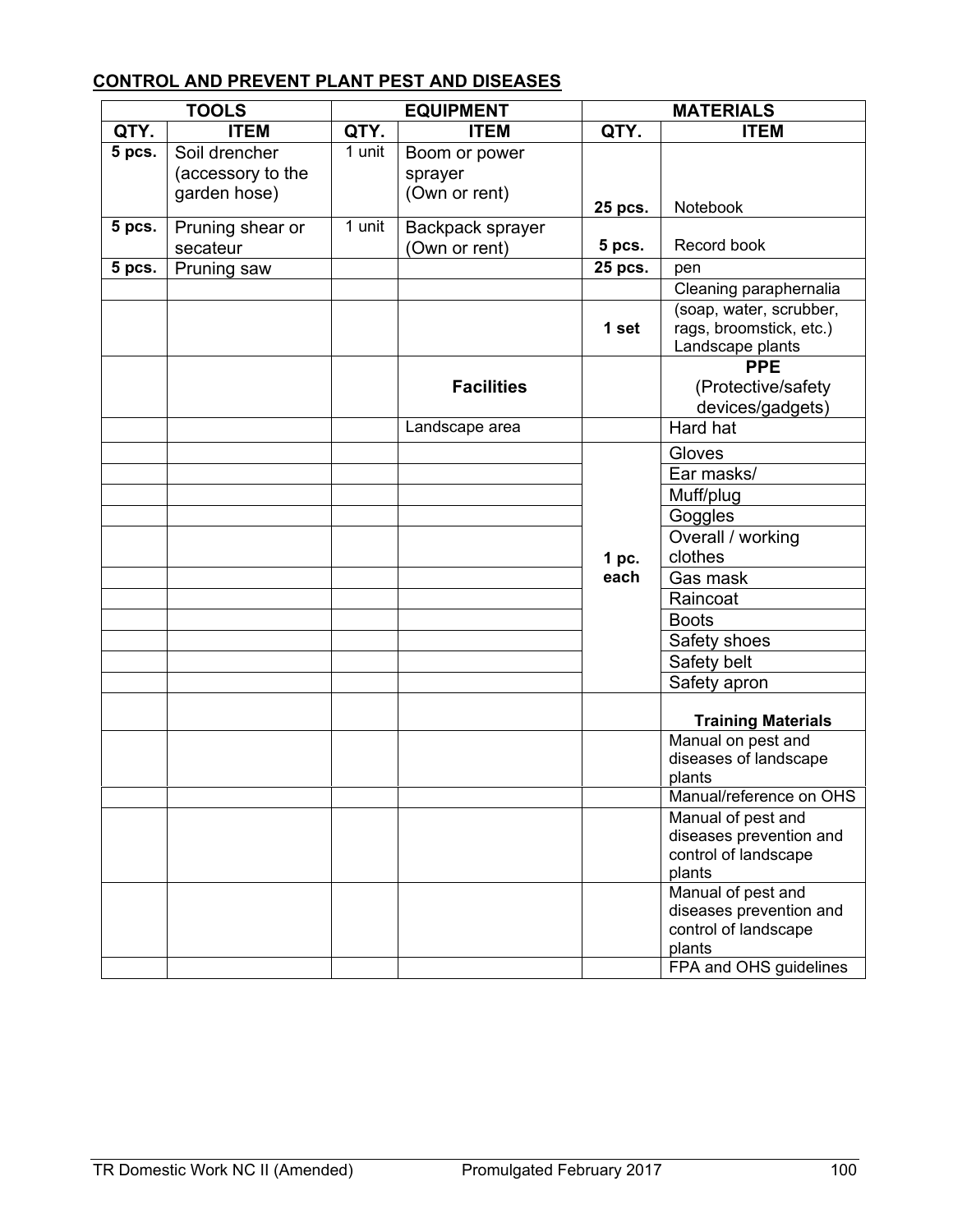### **3.5 TRAINING FACILITIES**

Based on a class intake of 25 students/trainees

| <b>Space Requirement</b>                  | <b>Size in Meters</b> | Area in Sq.<br><b>Meters</b> | Total Area in Sq.<br><b>Meters</b> |  |
|-------------------------------------------|-----------------------|------------------------------|------------------------------------|--|
| Building (permanent)                      |                       |                              | 104 sq. m.                         |  |
| <b>Student/Trainee Working Space</b>      | $1 \times 1$ m.       | 1 sq. $m$ .                  | 25 sq. m                           |  |
| Lecture/Demo Room                         | $8 \times 5$ m.       | 40 sq. m.                    | 40 sq. m.                          |  |
| <b>Learning Resource Center</b>           | $3 \times 5$ m.       | 15 sq. m.                    | 15 sq. m.                          |  |
| Facilities/Equipment/ Circulation<br>Area | $6x4m$ .              | 24 sq. m.                    | 24 sq. m.                          |  |

### **3.6 TRAINER'S QUALIFICATIONS FOR DOMESTIC WORK NC II DOMESTIC WORK – NC II**

#### TRAINER QUALIFICATION

- Must be a holder of NTTC Level I in Domestic Work NC II
- Must be able to communicate in English and Filipino/vernacular
- Must have at least two (2) years job/industry experience\* \*Optional

### **3.7 INSTITUTIONAL ASSESSMENT**

Institutional assessment is undertaken by trainees to determine their achievement of units of competency. A certificate of achievement is issued for each unit of competency.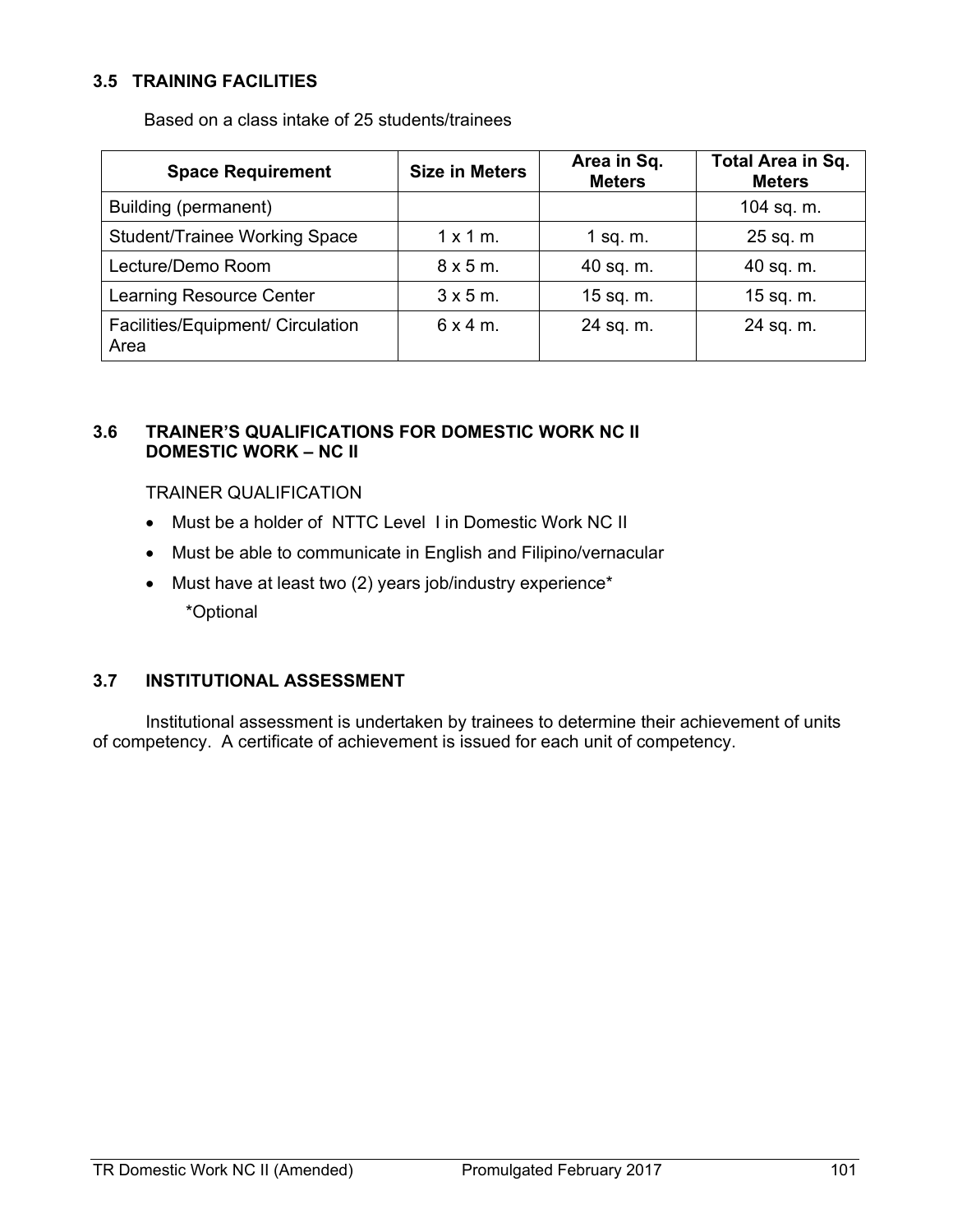### **SECTION 4 ASSESSMENT AND CERTIFICATION ARRANGEMENTS**

- 4.1 To attain the National Qualification of **DOMESTIC WORK NC II**, the candidate must demonstrate competence through project-type assessment covering all units listed in Section 1. Successful candidates shall be awarded a National Certificate signed by the TESDA Director General.
- 4.2 The qualification of **DOMESTIC WORK NC II** may be attained through
	- 4.2.1 Accumulation of Certificates of Competency (COCs) in the following areas
		- 4.2.1.1 Clean living room, dining room, bedrooms, toilet and kitchen
		- 4.2.1.2 Wash and iron clothes, linen and fabric
		- 4.2.1.3 Prepare hot and cold meals/food
		- 4.2.1.4 Provide food and beverage service
	- 4.2.2 Demonstration of competence through project-type assessment covering all required units of qualification.
	- 4.2.3 Depending on specific employer/workplace requirements, the candidate may choose one or more from the following groups of elective competencies. Each group will lead to the issuance of **Certificate of Competency (COC)**.

#### 4.2.3.1 **Providing care and support for infants, toddlers and children**

- Provide care and support to infants/toddlers
- Provide care and support to children
- Foster, social, intellectual, creative and emotional development of children
- Foster the physical development of children
- Maintain healthy and safe environment
- Respond to emergency
- Clean living room, dining room, bedrooms, toilet and bathroom
- Wash and iron clothes, linen and fabric
- Prepare hot and cold meals

\* Holders of unexpired Caregiving NCII or COC in providing care and support for infants, toddlers and children shall be exempted from this requirement.

#### 4.2.3.2 **Providing care and support for the elderly and people with special needs**

- Provide care and support to elderly
- Provide care and support to people with special needs
- Maintain healthy and safe environment
- Respond to emergency
- Clean living room, dining room, bedrooms, toilet and bathroom
- Wash and iron clothes, linen and fabric
- Prepare hot and cold meals

\* Holders of unexpired Caregiving NCII or COC in providing care and support for the elderly and people with special needs shall be exempted from this requirement.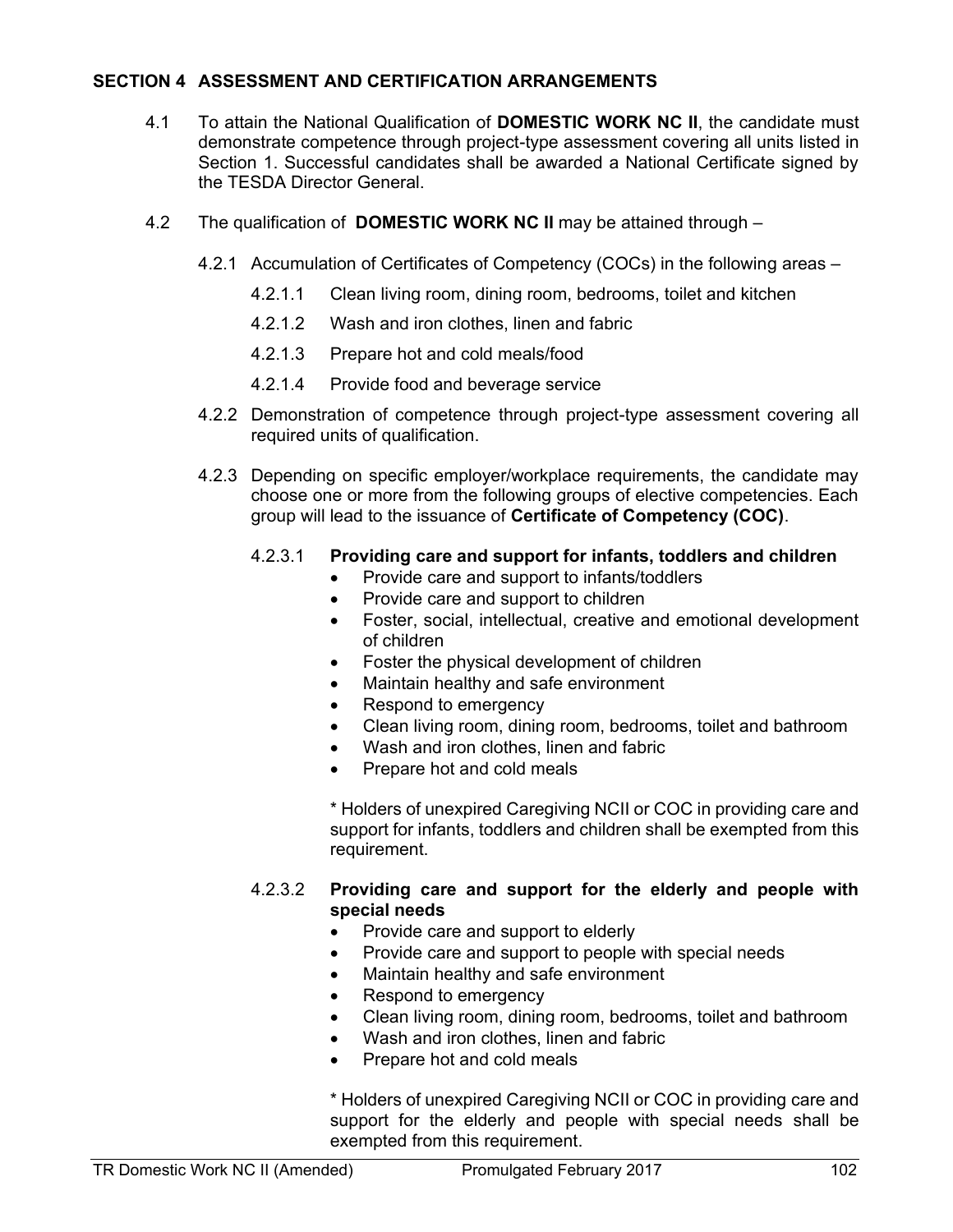### 4.2.3.3 **Provide care for animals**

- Assist in the care of animals
- Provide animal care hygiene routines

#### 4.2.3.4 **Maintain plants and gardens**

- Trim and prune landscape plants
- Perform weeding and cultivation
- Water/irrigate plants
- Control and prevent plant pest and diseases

\* Holders of unexpired Landscape NCII or COC in maintaining landscape area (soft scape) and shall be exempted from this requirement.

- 4.3 Assessment shall focus on the units of competency. The basic and common units shall be integrated or assessed concurrently with the core units.
- 4.4 The following are qualified to apply for assessment and certification:
	- 4.4.1 Graduates of formal, non-formal and informal including enterprise-based training programs.
	- 4.4.2 Experienced workers (wage employed or self-employed).
- 4.5 Reassessment for a National Certificate shall be done only on the task/s that the candidate did not successfully achieve.
- 4.6 A candidate who fails the assessment for two (2) consecutive times will be required to go through a refresher course before taking another assessment.
- 4.7 Only certified individuals in this Qualification may be nominated by the industry sector for accreditation as competency assessor.
- 4.8 Only accredited competency assessors are allowed to conduct competency assessment, however trainers who are accredited competency assessors are not allowed to assess their trainees.
- 4.9 Assessment of competence must be undertaken only in the TESDA accredited assessment center. The performance assessment (demonstration of competence), however, may be done in any venue or workplace duly designated by an accredited assessment center.
- 4.10 The guidelines on assessment and certification are discussed in detail in the Procedures Manual on Assessment and Certification.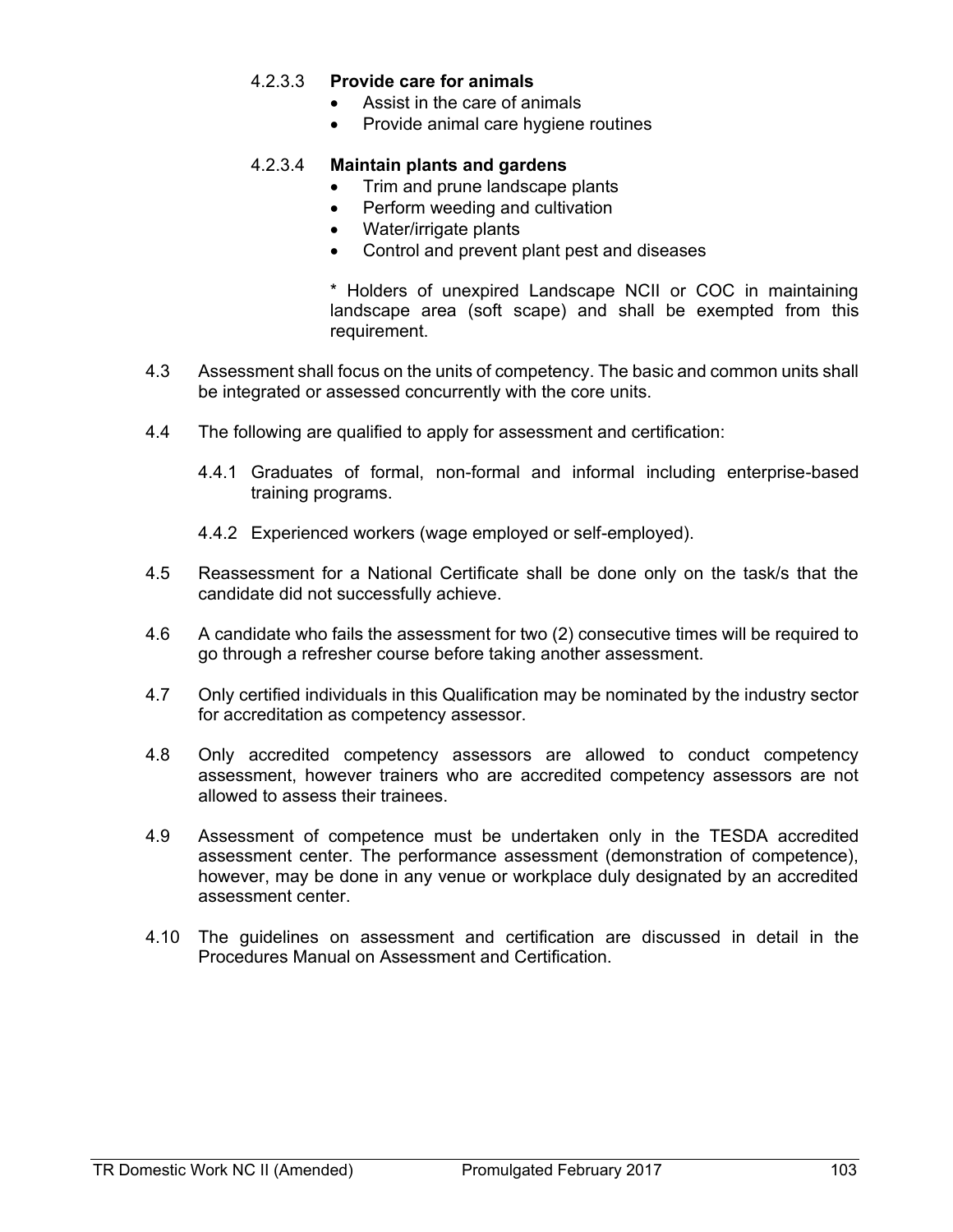|                                                     |                                                                            | COMPETENCIES<br><b>BASIC</b>                                                                       |                                                                              | COMPETENCIES<br>COMMON                                                  |                                                                            | <b>COMPETENCIES</b><br>CORE              | COMPETENCIES                                                | <b>ELECTIVE</b>                                 |
|-----------------------------------------------------|----------------------------------------------------------------------------|----------------------------------------------------------------------------------------------------|------------------------------------------------------------------------------|-------------------------------------------------------------------------|----------------------------------------------------------------------------|------------------------------------------|-------------------------------------------------------------|-------------------------------------------------|
| <b>HOUSE</b>                                        | communication<br>Receive and<br>respond to<br>workplace                    | Lead workplace                                                                                     | ξ<br>techniques to<br>Apply probler<br>workplace<br>solving                  | effective<br>clients and customer<br>ipwith<br>relationsh<br>Maintainan | bed rooms, toilets and<br>room,<br>dining room,<br>kitchen<br>Clean living | Prepare hot and cold<br>meals            | support to infants and<br>Provide care and<br>toddlers      | care hygiene routines<br>Complete animal        |
| <b>HOLD SERVICES NC II</b><br><b>COMPETENCY MAP</b> | Work with<br>others                                                        | Lead small<br>teams                                                                                | organize work<br>Plan and<br>Collect, analyze<br>and organize<br>information | performance<br>Manage<br>own                                            | clothes, linen and<br>Wash and iron<br>fabric                              | Provide food and<br>beverage<br>services | support to children<br>Provide care and                     | landscape plants<br>Trim and Prune              |
|                                                     | housekeeping<br>Practice basic<br>procedures<br>Demonstrate<br>work values | Solve problems<br>related to work<br>activities<br>Developand<br>practice<br>negotiation<br>skills | environmental<br>protection<br>Promote                                       | in the workplace<br>professionalism<br>Establish                        | Monitor activities<br>within area of<br>responsibility                     | response procedures<br>Enforce emergency | Provide care and<br>support to elderly                      | Perform weeding and<br>cultivation              |
|                                                     |                                                                            |                                                                                                    |                                                                              |                                                                         |                                                                            |                                          |                                                             |                                                 |
|                                                     | workplace<br>communication<br>Participate in                               | mathematical<br>method<br>Jse                                                                      |                                                                              | Apply OHS practices<br>and 5S in the<br>workplace                       | Identification system<br>Enforce access<br>control and                     | Prepare security<br>reports              | support to people<br>with special needs<br>Provide care and | Water/irrigate plants                           |
|                                                     | Work in team                                                               | Userelevant<br>technologies                                                                        |                                                                              | Apply quality                                                           |                                                                            |                                          | Assistin the care of<br>animals                             | Control and prevent<br>plantpestand<br>diseases |
|                                                     | professionalism<br>Practice career                                         | communication<br>specialized<br>Utilize<br>skills                                                  |                                                                              | standards                                                               | jurisdiction of the<br>Secure territorial<br>company                       |                                          |                                                             |                                                 |
|                                                     | health and safety<br>occupational<br>procedures<br>Practice                | Developteam<br>and individual                                                                      |                                                                              |                                                                         |                                                                            |                                          |                                                             |                                                 |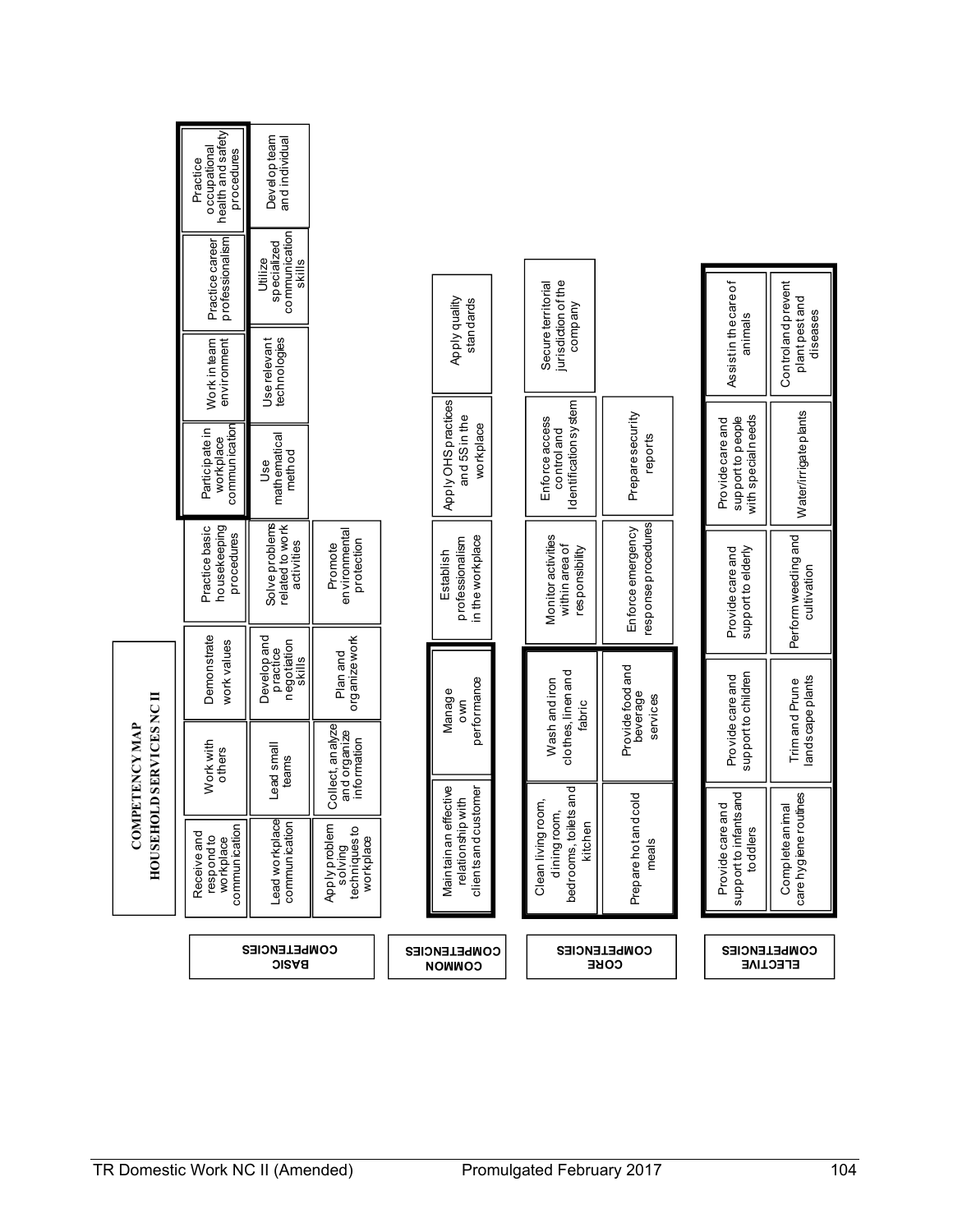# **DEFINITION OF TERMS**

- 1. **Alcohol –** naturally occurring and easily synthesized compound that induces intoxication when consumed.
- 2. **Ambiance**  the combined atmosphere created by the décor, lighting, service, possible environment (such as background music) and song, that enhances the dining or lodging experience.
- 3. **Barbecue**  a cooking method involving grilling food over a wood or charcoal fire. Usually some sort of rub, marinade or sauce is burdened on the item before or during cooking.
- 4. **Bed and Bath Linen**  items such as sheets, pillow cases, hand towels, bath towels, washcloths and cloth bath mats.
- 5. **Beddings**  all bed linens such as sheets and pillow cases and all blankets, shams, dust raffles, pillows, quilts, comforters, coverlets, mattress pads and bed spreads.
- 6. **Blanch**  to cook an item briefly in boiling water or hot fat before finishing or storing it.
- 7. **Boil**  a cooking method in which items are immersed in liquid at or above the boiling point.
- 8. **Braise**  a cooking method in which the main item, usually meat, is seared in fat, then simmered in stock to another liquid in a covered vessel.
- 9. **Broil** a cooking method in which items are cooked by a radiant heat source placed above the food, usually in a broiler.
- 10. **Carpet Sweeper** a handy type of sweeper used to pick-up dirt and particles from the carpet surface.
- 11. **Chop** to cut into pieces of roughly the same size. Also, a small cut of meat including part of the rib.
- 12. **Cuisine** food cooked and served in styles from around the world.
- 13. **Cutlery** refers to knives and other cutting implements.
- 14. **Deep Fry** a cooking method in which foods are cooked by immersion in hot fat; deep fried foods are often coated with breadcrumbs or butter before being cooked.
- 15. **Detergent** a chemical that acts like a soap and is used for cleaning numerous surfaces. Detergents can be used effectively in hard water where ordinary soap not produce suds and will leave a residue.
- 16. **Dice**  to cut ingredients into small cubes (1/4 inches for small, 1/3 for medium, ¾ inch for large).
- 17. **Disinfectant** a substance or means used to destroy pathogenic microorganisms.
- 18. **Disinfection** a condition existing when infectious material or infection/s are removed.
- 19. **Fillet –** a boneless cut of meat, fish or poultry.
- 20. **Flatware –** it denotes all forms of spoons and forks.
- 21. **Furniture, Fixtures & Eqpt. (FFE) –** classification of fixed assets that have specified depreciable lives, usually ranging from three to seven years.
- 22. **Garnish –** an ingredient that decorates, accompanies or completes a dish. Many dishes are identified by the name of their garnishes.
- 23. **Grill –** a cooking technique in which foods are cooked by a radiant heat source placed below the food. Also, the piece of equipment on which grilling is done.
- 24. **Housekeeping –** refers to cleaning and sanitizing rooms.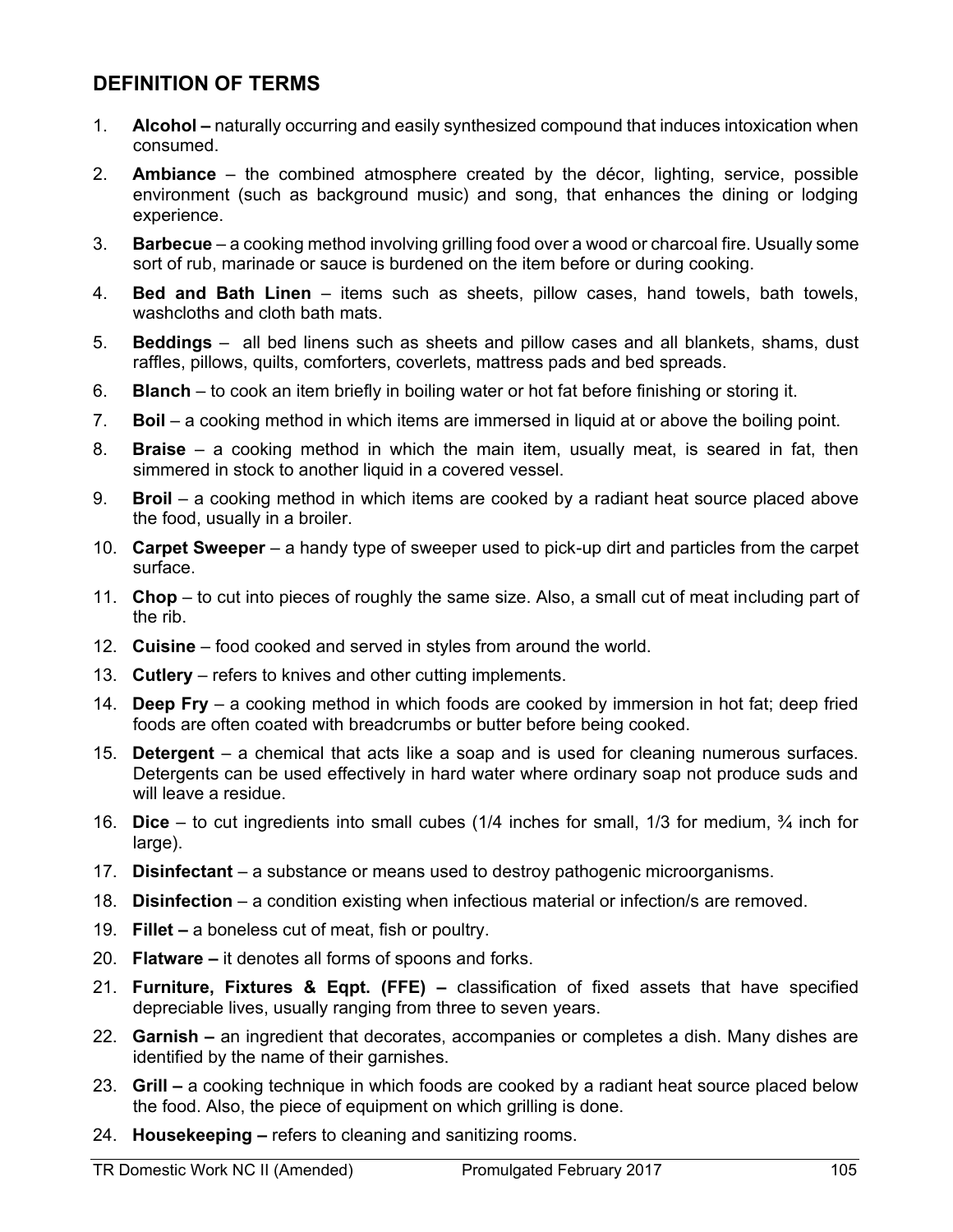- 25. **Linen –** traditionally a cloth made from flax fiber but now, it is used to indicate sheets, pillow cases, washcloths, cloth bath mats, towels, tablecloths and napkins.
- 26. **Marinade –** a method used in cooking to flavor and moisten foods, may be liquid or dry. Liquid marinades are usually based on acidic ingredients such as wine or vinegar. Dry marinades are usually salt-based.
- 27. **Menu –** a list of the chef's dishes. A list in specific order of the dishes to be served at a given time.
- 28. **Mise en place –** French phrase meaning "everything in its place"; a state of overall preparedness, having all the necessary ingredients and cooking utensils at hand ready to use at the moment work on a dish begins.
- 29. **Microwave** a method of meat transfer in which electro-magnetic waves generated by a device called a magnetron penetrate food and cause the water molecules in it to oscillate.
- 30. **Mince –** to chop into small pieces.
- 31. **Panbroil –** a cooking method similar to dry sautéing that simulates broiling by cooking an item in a hot pan with little or no fat.
- 32. **Panfry** a cooking method in which items are cooked in deep fat in a skillet over medium heat; this generally involves more fat than sautéing or stir-frying but less than deep-frying.
- 33. **Poach –** a method in which items are cooked gently in simmering liquid.
- 34. **Pressure Steamer –** a machine that steams food by heating water under pressure in a sealed compartment, allowing the steam to reach higher-than-boiling temperature. The food is placed in a sealer chamber that cannot be opened until the pressure has released and the steam properly vented from the chamber.
- 35. **Roast –** a dry heat cooking method in which items are cooked in an oven or on a spit over a fire.
- 36. **Sanitizer –** a sanitizing substance or product. To sanitize is to prevent the spread of disease.
- 37. **Saute' -** a cooking method in which items are cooked quickly in a small amount in fat in a pan on the range top.
- 38. **Silverware –** tableware made of solid silver, silver glit or silver metal; silver plate made from single strip of plated metal.
- 39. **Simmer –** to maintain the temperature of a liquid just below boiling. Also, a cooking method in which items are cooked in a simmering liquid.
- 40. **Spirits –** are drinks obtained by distillation after fermentation from vegetables, grains, fruits, plants and other substance with sugar or starch-based.
- 41. **Squeegee –** a cleaning instrument with rubber blade used for cleaning glass windows and panels.
- 42. **Steaming –** a cooking method in which items are cooked in a vapor by boiling water or other liquids.
- 43. **Step Ladder –** used to reach high objects.
- 44. **Stew –** a cooking method nearly identical to braising but generally involving smaller pieces of meat and hence a shorter cooking time. Stewed items also may be blanched, rather than seared, to give the finished product a pale color. Also a dish prepared by using the stewing method.